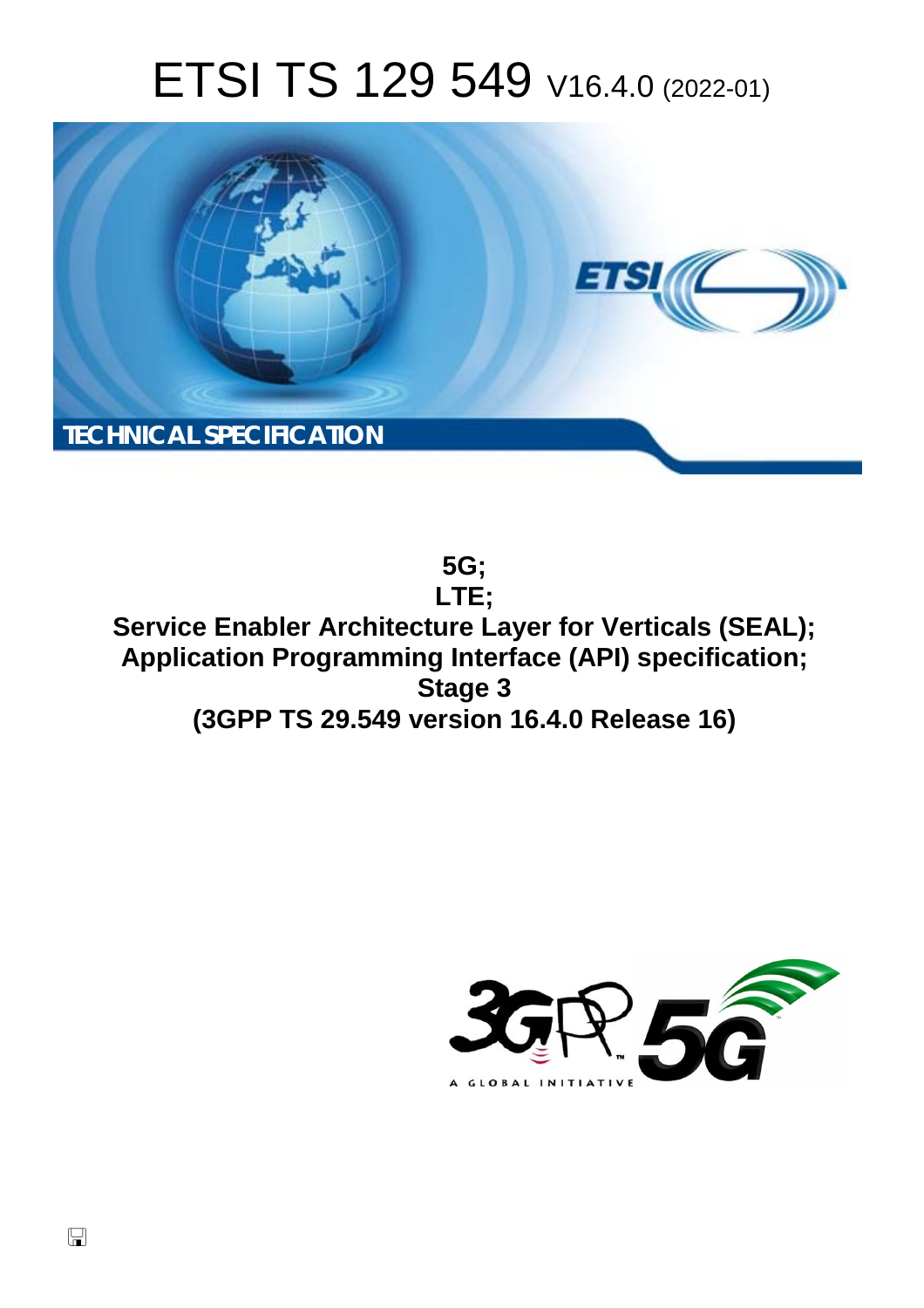Reference RTS/TSGC-0329549vg40

Keywords

5G,LTE

#### *ETSI*

650 Route des Lucioles F-06921 Sophia Antipolis Cedex - FRANCE

Tel.: +33 4 92 94 42 00 Fax: +33 4 93 65 47 16

Siret N° 348 623 562 00017 - APE 7112B Association à but non lucratif enregistrée à la Sous-Préfecture de Grasse (06) N° w061004871

#### *Important notice*

The present document can be downloaded from: <http://www.etsi.org/standards-search>

The present document may be made available in electronic versions and/or in print. The content of any electronic and/or print versions of the present document shall not be modified without the prior written authorization of ETSI. In case of any existing or perceived difference in contents between such versions and/or in print, the prevailing version of an ETSI deliverable is the one made publicly available in PDF format at [www.etsi.org/deliver](http://www.etsi.org/deliver).

Users of the present document should be aware that the document may be subject to revision or change of status. Information on the current status of this and other ETSI documents is available at <https://portal.etsi.org/TB/ETSIDeliverableStatus.aspx>

If you find errors in the present document, please send your comment to one of the following services: <https://portal.etsi.org/People/CommiteeSupportStaff.aspx>

#### *Notice of disclaimer & limitation of liability*

The information provided in the present deliverable is directed solely to professionals who have the appropriate degree of experience to understand and interpret its content in accordance with generally accepted engineering or other professional standard and applicable regulations.

No recommendation as to products and services or vendors is made or should be implied.

No representation or warranty is made that this deliverable is technically accurate or sufficient or conforms to any law and/or governmental rule and/or regulation and further, no representation or warranty is made of merchantability or fitness for any particular purpose or against infringement of intellectual property rights.

In no event shall ETSI be held liable for loss of profits or any other incidental or consequential damages.

Any software contained in this deliverable is provided "AS IS" with no warranties, express or implied, including but not limited to, the warranties of merchantability, fitness for a particular purpose and non-infringement of intellectual property rights and ETSI shall not be held liable in any event for any damages whatsoever (including, without limitation, damages for loss of profits, business interruption, loss of information, or any other pecuniary loss) arising out of or related to the use of or inability to use the software.

#### *Copyright Notification*

No part may be reproduced or utilized in any form or by any means, electronic or mechanical, including photocopying and microfilm except as authorized by written permission of ETSI.

The content of the PDF version shall not be modified without the written authorization of ETSI. The copyright and the foregoing restriction extend to reproduction in all media.

> © ETSI 2022. All rights reserved.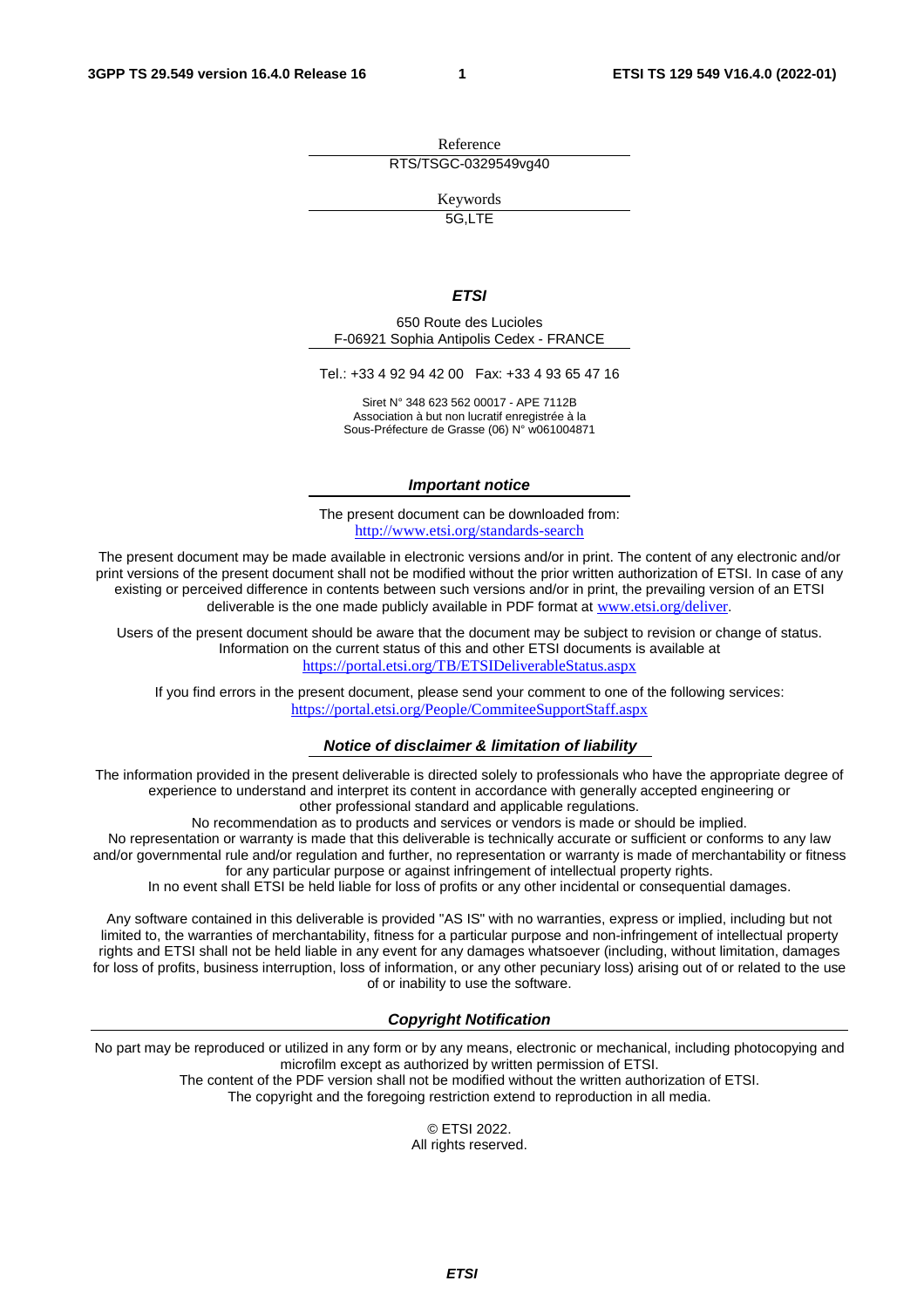# Intellectual Property Rights

#### Essential patents

IPRs essential or potentially essential to normative deliverables may have been declared to ETSI. The declarations pertaining to these essential IPRs, if any, are publicly available for **ETSI members and non-members**, and can be found in ETSI SR 000 314: *"Intellectual Property Rights (IPRs); Essential, or potentially Essential, IPRs notified to ETSI in respect of ETSI standards"*, which is available from the ETSI Secretariat. Latest updates are available on the ETSI Web server ([https://ipr.etsi.org/\)](https://ipr.etsi.org/).

Pursuant to the ETSI Directives including the ETSI IPR Policy, no investigation regarding the essentiality of IPRs, including IPR searches, has been carried out by ETSI. No guarantee can be given as to the existence of other IPRs not referenced in ETSI SR 000 314 (or the updates on the ETSI Web server) which are, or may be, or may become, essential to the present document.

#### **Trademarks**

The present document may include trademarks and/or tradenames which are asserted and/or registered by their owners. ETSI claims no ownership of these except for any which are indicated as being the property of ETSI, and conveys no right to use or reproduce any trademark and/or tradename. Mention of those trademarks in the present document does not constitute an endorsement by ETSI of products, services or organizations associated with those trademarks.

**DECT™**, **PLUGTESTS™**, **UMTS™** and the ETSI logo are trademarks of ETSI registered for the benefit of its Members. **3GPP™** and **LTE™** are trademarks of ETSI registered for the benefit of its Members and of the 3GPP Organizational Partners. **oneM2M™** logo is a trademark of ETSI registered for the benefit of its Members and of the oneM2M Partners. **GSM**® and the GSM logo are trademarks registered and owned by the GSM Association.

# Legal Notice

This Technical Specification (TS) has been produced by ETSI 3rd Generation Partnership Project (3GPP).

The present document may refer to technical specifications or reports using their 3GPP identities. These shall be interpreted as being references to the corresponding ETSI deliverables.

The cross reference between 3GPP and ETSI identities can be found under<http://webapp.etsi.org/key/queryform.asp>.

# Modal verbs terminology

In the present document "**shall**", "**shall not**", "**should**", "**should not**", "**may**", "**need not**", "**will**", "**will not**", "**can**" and "**cannot**" are to be interpreted as described in clause 3.2 of the [ETSI Drafting Rules](https://portal.etsi.org/Services/editHelp!/Howtostart/ETSIDraftingRules.aspx) (Verbal forms for the expression of provisions).

"**must**" and "**must not**" are **NOT** allowed in ETSI deliverables except when used in direct citation.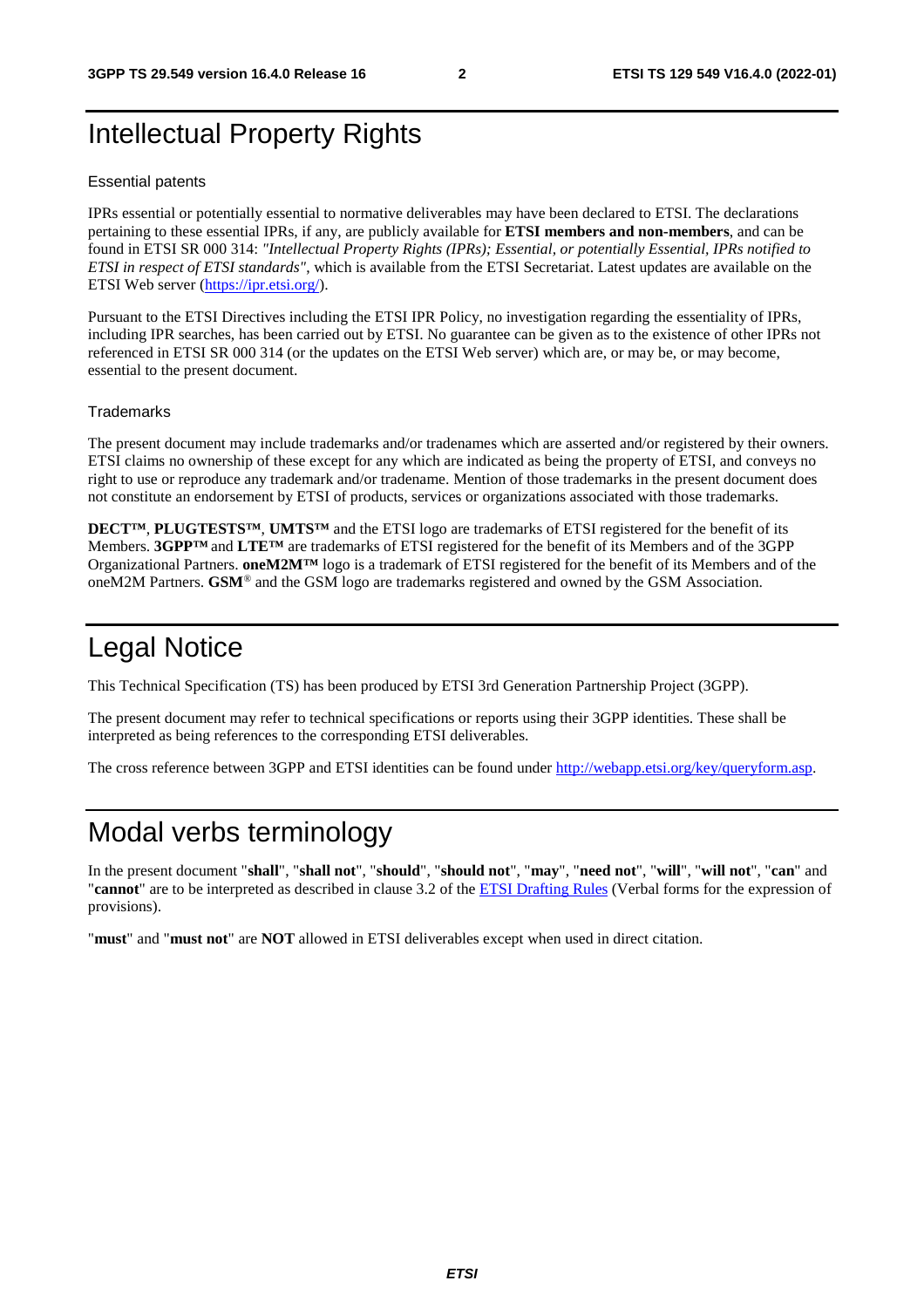$\mathbf{3}$ 

# Contents

| 1              |                                                                                       |  |
|----------------|---------------------------------------------------------------------------------------|--|
| 2              |                                                                                       |  |
| 3              |                                                                                       |  |
| 3.1<br>3.2     |                                                                                       |  |
| $\overline{4}$ |                                                                                       |  |
| 5              |                                                                                       |  |
| 5.1            |                                                                                       |  |
| 5.2            |                                                                                       |  |
| 5.2.1          |                                                                                       |  |
|                |                                                                                       |  |
| 5.2.1.1        |                                                                                       |  |
| 5.2.1.1.1      |                                                                                       |  |
| 5.2.1.2        |                                                                                       |  |
| 5.2.1.2.1      |                                                                                       |  |
| 5.2.1.2.2      |                                                                                       |  |
| 5.2.1.2.2.1    |                                                                                       |  |
| 5.2.1.2.2.2    | VAL server providing trigger configuration using Create_Trigger_Location_Reporting    |  |
|                |                                                                                       |  |
| 5.2.1.2.3      |                                                                                       |  |
| 5.2.1.2.3.1    |                                                                                       |  |
| 5.2.1.2.3.2    | VAL server fetching trigger configuration using Fetch_Location_Report_Trigger service |  |
|                |                                                                                       |  |
|                |                                                                                       |  |
| 5.2.1.2.4      |                                                                                       |  |
| 5.2.1.2.4.1    |                                                                                       |  |
| 5.2.1.2.4.2    | VAL server providing trigger configuration using Update_Trigger_Location_Reporting    |  |
|                |                                                                                       |  |
| 5.2.1.2.5      |                                                                                       |  |
| 5.2.1.2.5.1    |                                                                                       |  |
| 5.2.1.2.5.2    | VAL server providing trigger configuration using Cancel_Trigger_Location_Reporting    |  |
|                |                                                                                       |  |
| 5.2.2          |                                                                                       |  |
| 5.2.3          |                                                                                       |  |
| 5.3            |                                                                                       |  |
| 5.3.1          |                                                                                       |  |
| 5.3.1.1        |                                                                                       |  |
|                |                                                                                       |  |
| 5.3.1.1.1      |                                                                                       |  |
| 5.3.1.2        |                                                                                       |  |
| 5.3.1.2.1      |                                                                                       |  |
| 5.3.1.2.2      |                                                                                       |  |
| 5.3.1.2.2.1    |                                                                                       |  |
| 5.3.1.2.2.2    | VAL server fetching VAL group documents, group membership and configuration           |  |
|                |                                                                                       |  |
| 5.3.1.2.3      |                                                                                       |  |
| 5.3.1.2.3.1    |                                                                                       |  |
|                |                                                                                       |  |
| 5.3.1.2.3.2    | VAL server modifying group membership and configuration using Update_Group_Info       |  |
|                |                                                                                       |  |
| 5.3.1.2.4      |                                                                                       |  |
| 5.3.1.2.4.1    |                                                                                       |  |
| 5.3.1.2.4.2    | VAL server creating new group using Create_Group service operation  19                |  |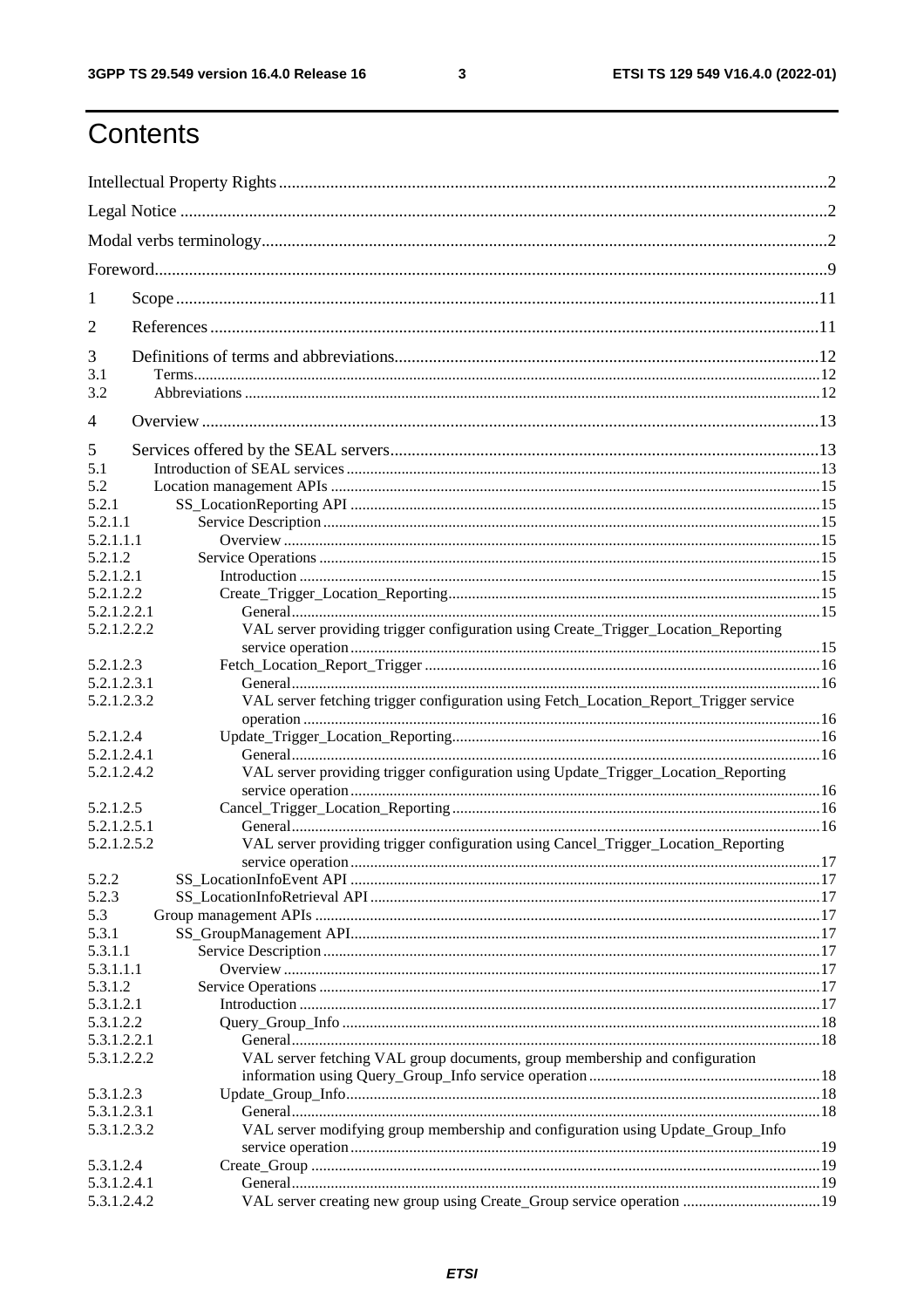$\overline{\mathbf{4}}$ 

| 5.3.1.2.5   |                                                                                       |  |
|-------------|---------------------------------------------------------------------------------------|--|
| 5.3.1.2.5.1 |                                                                                       |  |
| 5.3.1.2.5.2 | VAL server deleting VAL group using Delete_Group service operation 19                 |  |
| 5.3.2       |                                                                                       |  |
| 5.4         |                                                                                       |  |
| 5.4.1       |                                                                                       |  |
| 5.4.1.1     |                                                                                       |  |
| 5.4.1.1.1   |                                                                                       |  |
| 5.4.1.2     |                                                                                       |  |
| 5.4.1.2.1   |                                                                                       |  |
| 5.4.1.2.2   |                                                                                       |  |
| 5.4.1.2.2.1 |                                                                                       |  |
| 5.4.1.2.2.2 | VAL server retrieving VAL user profile information using Obtain_User_Profile service  |  |
|             |                                                                                       |  |
| 5.4.2       |                                                                                       |  |
| 5.5         |                                                                                       |  |
| 5.5.1       |                                                                                       |  |
| 5.5.1.1     |                                                                                       |  |
| 5.5.1.1.1   |                                                                                       |  |
| 5.5.1.2     |                                                                                       |  |
| 5.5.1.2.1   |                                                                                       |  |
| 5.5.1.2.2   |                                                                                       |  |
| 5.5.1.2.2.1 |                                                                                       |  |
| 5.5.1.2.2.2 | VAL server requesting for network resource adaptation using                           |  |
|             |                                                                                       |  |
| 5.5.1.2.3   |                                                                                       |  |
| 5.5.1.2.3.1 |                                                                                       |  |
| 5.5.1.2.3.2 | VAL server requesting for unicast resource using Request_Unicast_Resource service     |  |
|             |                                                                                       |  |
| 5.5.1.2.4   |                                                                                       |  |
| 5.5.1.2.4.1 |                                                                                       |  |
| 5.5.1.2.4.2 | VAL server requesting for updating the unicast resource using Update_Unicast_Resource |  |
|             |                                                                                       |  |
| 5.5.1.2.5   |                                                                                       |  |
| 5.5.1.2.5.1 |                                                                                       |  |
|             |                                                                                       |  |
| 5.5.1.2.5.2 | VAL server requesting for multicast resource using Request_Multicast_Resource service |  |
|             |                                                                                       |  |
| 5.5.1.2.6   |                                                                                       |  |
| 5.5.1.2.6.1 |                                                                                       |  |
| 5.5.1.2.6.2 | Notifying user plane events using Notify_UP_Delivery_Mode service operation 23        |  |
| 5.6         |                                                                                       |  |
| 5.6.1       |                                                                                       |  |
| 5.6.1.1     |                                                                                       |  |
| 5.6.1.1.1   |                                                                                       |  |
| 5.6.1.2     |                                                                                       |  |
| 5.6.1.2.1   |                                                                                       |  |
| 5.6.1.2.2   |                                                                                       |  |
| 5.6.1.2.2.1 |                                                                                       |  |
| 5.6.1.2.2.2 |                                                                                       |  |
| 5.6.1.2.3   |                                                                                       |  |
| 5.6.1.2.3.1 |                                                                                       |  |
| 5.6.1.2.3.2 |                                                                                       |  |
| 5.6.1.2.4   |                                                                                       |  |
| 5.6.1.2.4.1 |                                                                                       |  |
| 5.6.1.2.4.2 | Unsubscribing from SEAL events using Unsubscribe_Event service operation 24           |  |
| 5.7         |                                                                                       |  |
| 5.7.1       |                                                                                       |  |
| 5.7.1.1     |                                                                                       |  |
| 5.7.1.1.1   |                                                                                       |  |
| 5.7.1.2     |                                                                                       |  |
| 5.7.1.2.1   |                                                                                       |  |
|             |                                                                                       |  |
| 5.7.1.2.2   |                                                                                       |  |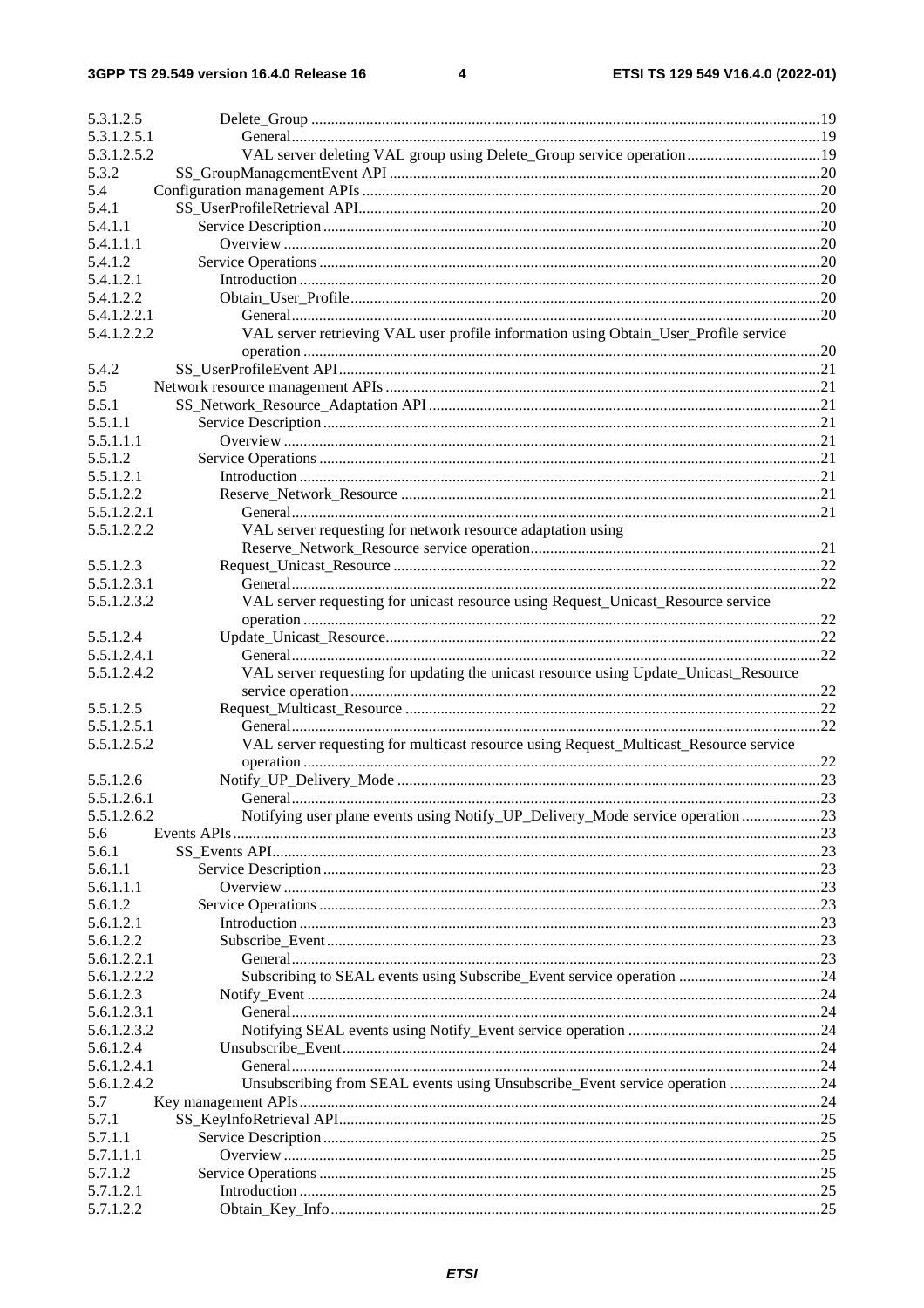$5\phantom{a}$ 

| 5.7.1.2.2.1   |                                                                                      |  |
|---------------|--------------------------------------------------------------------------------------|--|
| 5.7.1.2.2.2   | VAL server obtaining VAL service specific key material using Obtain_Key_Info service |  |
|               |                                                                                      |  |
| 6             |                                                                                      |  |
| 6.1           |                                                                                      |  |
| 6.2           |                                                                                      |  |
| 6.2.1         |                                                                                      |  |
| 6.2.2         |                                                                                      |  |
| 6.2.3         |                                                                                      |  |
| 6.3           |                                                                                      |  |
| 6.4           |                                                                                      |  |
|               |                                                                                      |  |
| 6.5           |                                                                                      |  |
| 6.6           |                                                                                      |  |
| 6.7           |                                                                                      |  |
| 6.8           |                                                                                      |  |
| 6.9           |                                                                                      |  |
| 6.10          |                                                                                      |  |
| 7             |                                                                                      |  |
| 7.1           |                                                                                      |  |
| 7.1.1         |                                                                                      |  |
| 7.1.1.1       |                                                                                      |  |
| 7.1.1.2       |                                                                                      |  |
|               |                                                                                      |  |
| 7.1.1.2.1     |                                                                                      |  |
| 7.1.1.2.2     |                                                                                      |  |
| 7.1.1.2.2.1   |                                                                                      |  |
| 7.1.1.2.2.2   |                                                                                      |  |
| 7.1.1.2.2.3   |                                                                                      |  |
| 7.1.1.2.2.3.1 |                                                                                      |  |
| 7.1.1.2.2.4   |                                                                                      |  |
| 7.1.1.2.3     |                                                                                      |  |
| 7.1.1.2.3.1   |                                                                                      |  |
| 7.1.1.2.3.2   |                                                                                      |  |
| 7.1.1.2.3.3   |                                                                                      |  |
| 7.1.1.2.3.3.1 |                                                                                      |  |
| 7.1.1.2.3.3.2 |                                                                                      |  |
| 7.1.1.2.3.3.3 |                                                                                      |  |
| 7.1.1.2.3.4   |                                                                                      |  |
| 7.1.1.3       |                                                                                      |  |
| 7.1.1.4       |                                                                                      |  |
|               |                                                                                      |  |
| 7.1.1.4.1     |                                                                                      |  |
| 7.1.1.4.2     |                                                                                      |  |
| 7.1.1.4.2.1   |                                                                                      |  |
| 7.1.1.4.2.2   |                                                                                      |  |
| 7.1.1.4.3     |                                                                                      |  |
| 7.1.1.5       |                                                                                      |  |
| 7.1.1.6       |                                                                                      |  |
| 7.2           |                                                                                      |  |
| 7.2.1         |                                                                                      |  |
| 7.2.1.1       |                                                                                      |  |
| 7.2.1.2       |                                                                                      |  |
| 7.2.1.2.1     |                                                                                      |  |
| 7.2.1.2.2     |                                                                                      |  |
| 7.2.1.2.2.1   |                                                                                      |  |
| 7.2.1.2.2.2   |                                                                                      |  |
| 7.2.1.2.2.3   |                                                                                      |  |
| 7.2.1.2.2.3.1 |                                                                                      |  |
| 7.2.1.2.2.3.2 |                                                                                      |  |
| 7.2.1.2.2.4   |                                                                                      |  |
| 7.2.1.2.3     |                                                                                      |  |
|               |                                                                                      |  |
| 7.2.1.2.3.1   |                                                                                      |  |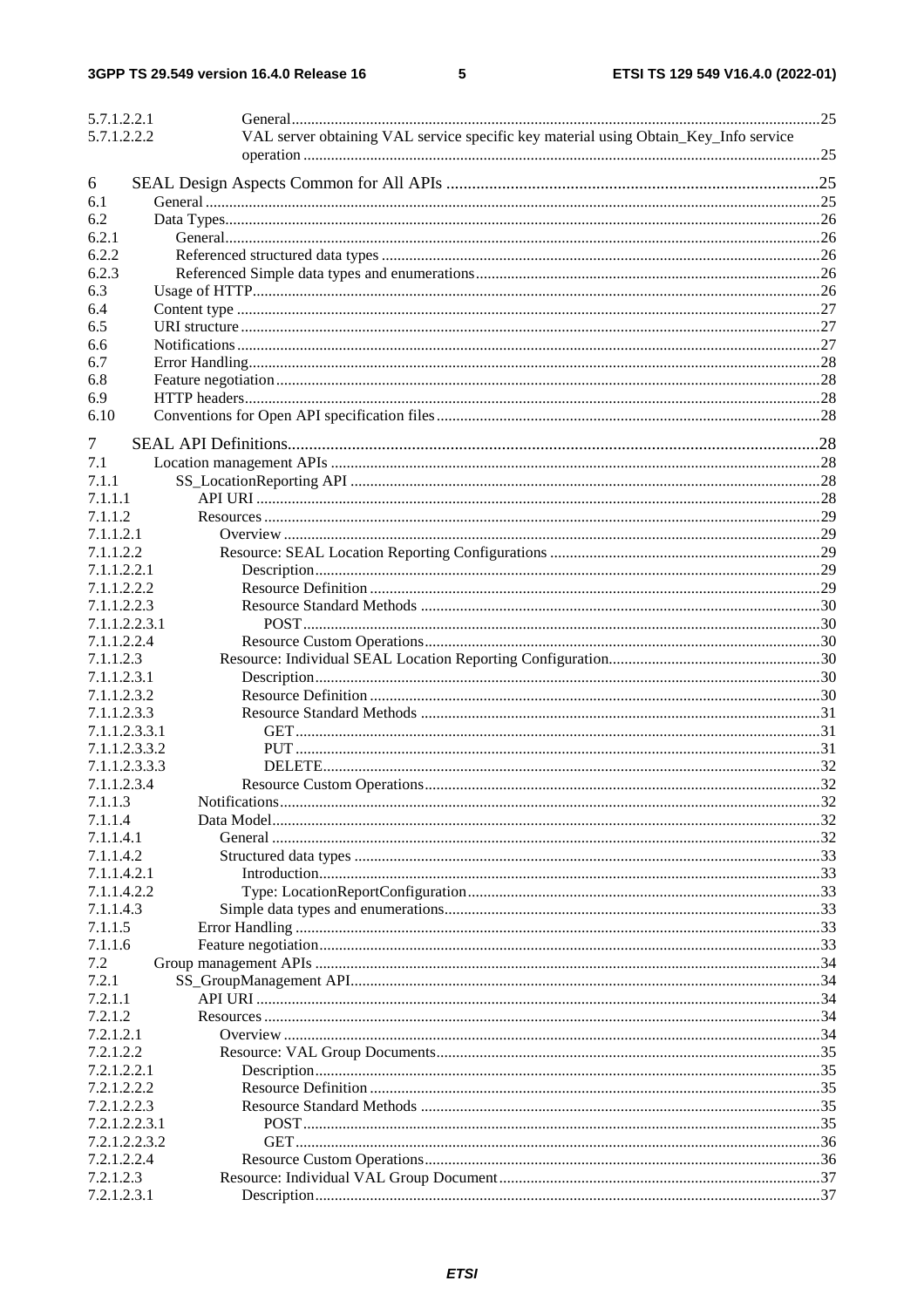#### $\bf 6$

| 7.2.1.2.3.2   |  |
|---------------|--|
| 7.2.1.2.3.3   |  |
| 7.2.1.2.3.3.1 |  |
| 7.2.1.2.3.3.2 |  |
| 7.2.1.2.3.3.3 |  |
| 7.2.1.2.3.4   |  |
| 7.2.1.3       |  |
| 7.2.1.4       |  |
| 7.2.1.4.1     |  |
| 7.2.1.4.2     |  |
| 7.2.1.4.2.1   |  |
| 7.2.1.4.2.2   |  |
| 7.2.1.4.3     |  |
| 7.2.1.5       |  |
| 7.2.1.6       |  |
| 7.3           |  |
| 7.3.1         |  |
| 7.3.1.1       |  |
| 7.3.1.2       |  |
| 7.3.1.2.1     |  |
| 7.3.1.2.2     |  |
| 7.3.1.2.2.1   |  |
| 7.3.1.2.2.2   |  |
| 7.3.1.2.2.3   |  |
| 7.3.1.2.2.3.1 |  |
| 7.3.1.2.2.4   |  |
| 7.3.1.3       |  |
| 7.3.1.4       |  |
| 7.3.1.4.1     |  |
| 7.3.1.4.2     |  |
| 7.3.1.4.2.1   |  |
| 7.3.1.4.2.2   |  |
| 7.3.1.4.2.3   |  |
| 7.3.1.4.3     |  |
| 7.3.1.5       |  |
| 7.3.1.6       |  |
| 7.4           |  |
| 7.4.1         |  |
| 7.4.1.1       |  |
| 7.4.1.2       |  |
| 7.4.1.2.1     |  |
| 7.4.1.2.2     |  |
| 7.4.1.2.2.1   |  |
| 7.4.1.2.2.2   |  |
| 7.4.1.2.2.3   |  |
| 7.4.1.2.2.3.1 |  |
| 7.4.1.2.2.4   |  |
| 7.4.1.2.3     |  |
| 7.4.1.2.3.1   |  |
| 7.4.1.2.3.2   |  |
| 7.4.1.2.3.3   |  |
| 7.4.1.2.3.3.1 |  |
| 7.4.1.2.3.3.2 |  |
| 7.4.1.2.3.4   |  |
| 7.4.1.2.4     |  |
| 7.4.1.2.4.1   |  |
| 7.4.1.2.4.2   |  |
| 7.4.1.2.4.3   |  |
| 7.4.1.2.4.3.1 |  |
| 7.4.1.2.4.4   |  |
| 7.4.1.2.5     |  |
| 7.4.1.2.5.1   |  |
|               |  |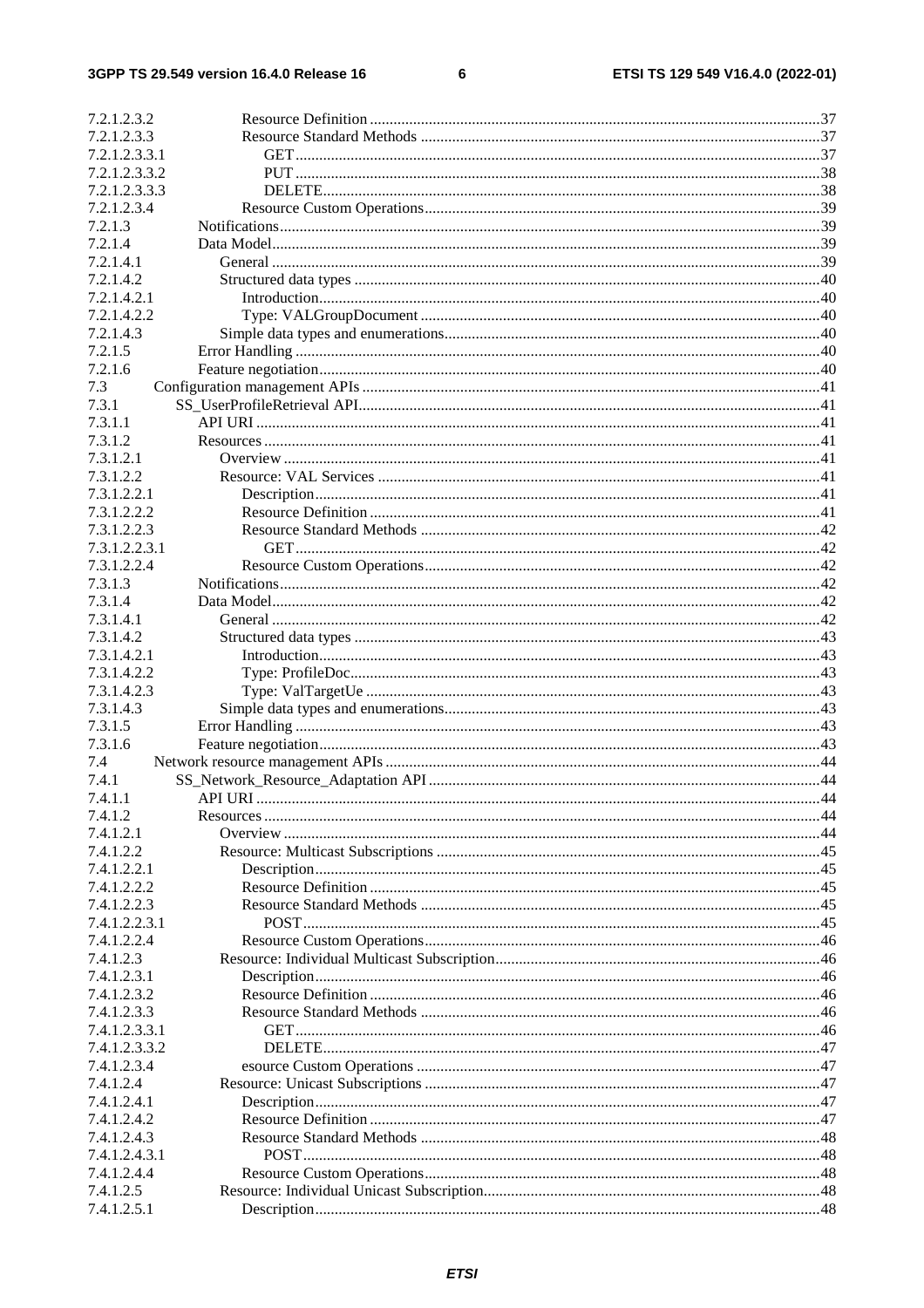#### 3GPP TS 29.549 version 16.4.0 Release 16

#### $\overline{7}$

| 7.4.1.2.5.2   |  |
|---------------|--|
| 7.4.1.2.5.3   |  |
| 7.4.1.2.5.3.1 |  |
| 7.4.1.2.5.3.2 |  |
|               |  |
| 7.4.1.2.5.4   |  |
| 7.4.1.3       |  |
| 7.4.1.3.1     |  |
| 7.4.1.3.2     |  |
|               |  |
| 7.4.1.3.2.1   |  |
| 7.4.1.3.2.2   |  |
| 7.4.1.4       |  |
| 7.4.1.4.1     |  |
| 7.4.1.4.2     |  |
|               |  |
| 7.4.1.4.2.1   |  |
| 7.4.1.4.2.2   |  |
| 7.4.1.4.2.3   |  |
| 7.4.1.4.2.4   |  |
|               |  |
| 7.4.1.4.2.5   |  |
| 7.4.1.4.3     |  |
| 7.4.1.4.3.1   |  |
| 7.4.1.4.3.2   |  |
|               |  |
| 7.4.1.4.3.3   |  |
| 7.4.1.5       |  |
| 7.4.1.6       |  |
| 7.5           |  |
| 7.5.1         |  |
|               |  |
| 7.5.1.1       |  |
| 7.5.1.2       |  |
| 7.5.1.2.1     |  |
| 7.5.1.2.2     |  |
|               |  |
| 7.5.1.2.2.1   |  |
| 7.5.1.2.2.2   |  |
| 7.5.1.2.2.3   |  |
| 7.5.1.2.2.3.1 |  |
|               |  |
| 7.5.1.2.2.4   |  |
| 7.5.1.2.3     |  |
| 7.5.1.2.3.1   |  |
| 7.5.1.2.3.2   |  |
| 7.5.1.2.3.3   |  |
|               |  |
| 7.5.1.2.3.3.1 |  |
| 7.5.1.2.3.4   |  |
| 7.5.1.3       |  |
| 7.5.1.3.1     |  |
| 7.5.1.3.2     |  |
|               |  |
| 7.5.1.3.2.1   |  |
| 7.5.1.3.2.2   |  |
| 7.5.1.4       |  |
| 7.5.1.4.1     |  |
|               |  |
| 7.5.1.4.2     |  |
| 7.5.1.4.2.1   |  |
| 7.5.1.4.2.2   |  |
| 7.5.1.4.2.3   |  |
| 7.5.1.4.2.4   |  |
|               |  |
| 7.5.1.4.2.5   |  |
| 7.5.1.4.2.6   |  |
| 7.5.1.4.2.7   |  |
| 7.5.1.4.2.8   |  |
|               |  |
| 7.5.1.4.3     |  |
| 7.5.1.4.3.1   |  |
| 7.5.1.4.3.2   |  |
| 7.5.1.4.3.3   |  |
| 7.5.1.5       |  |
|               |  |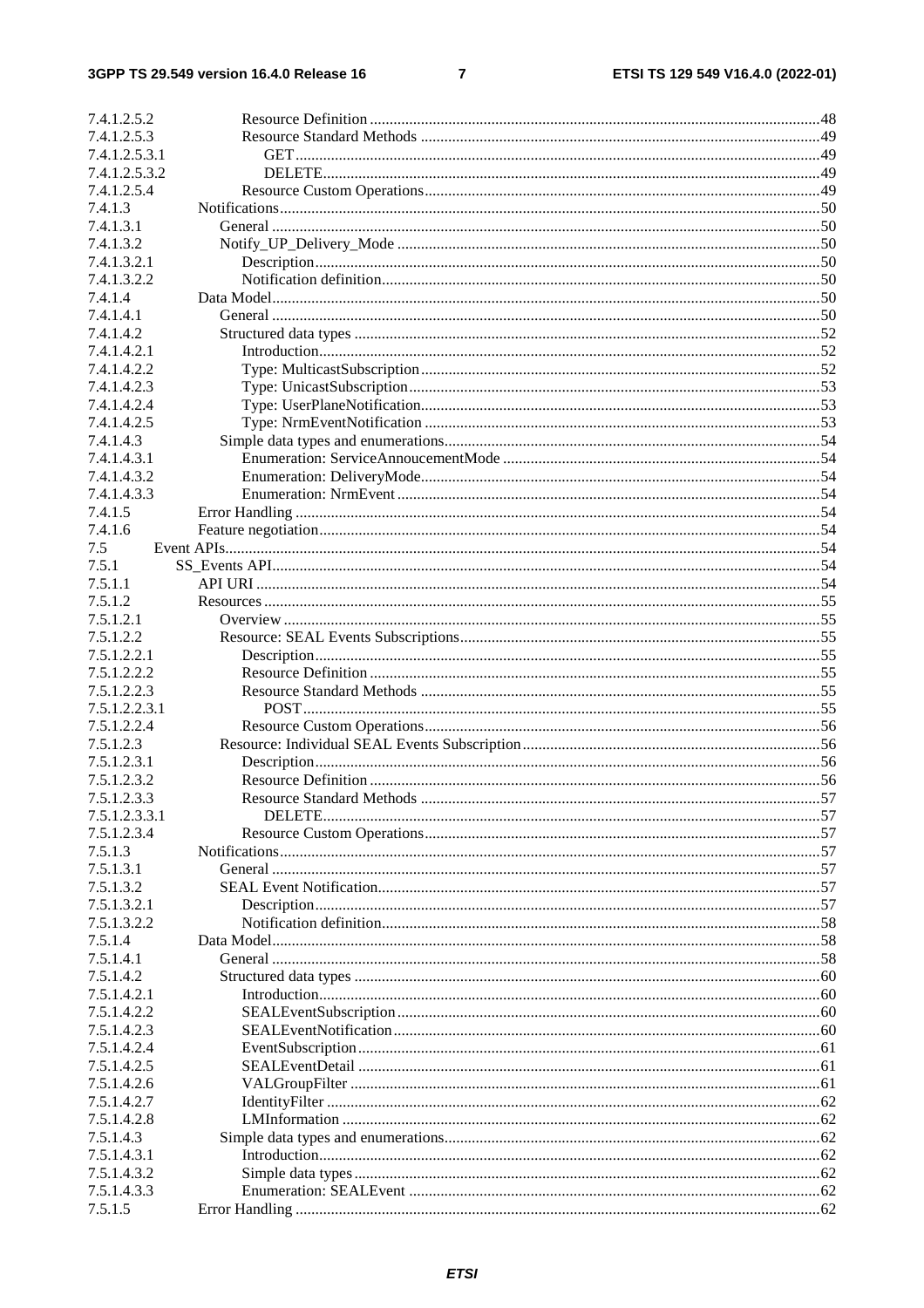#### $\bf8$

| 7.6<br>7.6.1<br>7.6.1.1<br>7.6.1.2<br>7.6.1.2.1<br>7.6.1.2.2<br>7.6.1.2.2.1<br>7.6.1.2.2.2<br>7.6.1.2.2.3<br>7.6.1.2.2.3.1<br>7.6.1.2.2.4<br>7.6.1.3<br>7.6.1.4<br>7.6.1.4.1<br>7.6.1.4.2<br>7.6.1.4.2.1<br>7.6.1.4.2.2<br>7.6.1.4.3<br>7.6.1.5<br>7.6.1.6<br>8<br>8.1<br>8.2<br>9<br>9.1<br>9.2<br><b>Annex A (normative):</b><br>A.1<br>A.2<br>A.3<br>A.4<br>A.5<br>A.6<br>A.7<br><b>Annex B</b> (informative): | 7.5.1.6 |  |
|-------------------------------------------------------------------------------------------------------------------------------------------------------------------------------------------------------------------------------------------------------------------------------------------------------------------------------------------------------------------------------------------------------------------|---------|--|
|                                                                                                                                                                                                                                                                                                                                                                                                                   |         |  |
|                                                                                                                                                                                                                                                                                                                                                                                                                   |         |  |
|                                                                                                                                                                                                                                                                                                                                                                                                                   |         |  |
|                                                                                                                                                                                                                                                                                                                                                                                                                   |         |  |
|                                                                                                                                                                                                                                                                                                                                                                                                                   |         |  |
|                                                                                                                                                                                                                                                                                                                                                                                                                   |         |  |
|                                                                                                                                                                                                                                                                                                                                                                                                                   |         |  |
|                                                                                                                                                                                                                                                                                                                                                                                                                   |         |  |
|                                                                                                                                                                                                                                                                                                                                                                                                                   |         |  |
|                                                                                                                                                                                                                                                                                                                                                                                                                   |         |  |
|                                                                                                                                                                                                                                                                                                                                                                                                                   |         |  |
|                                                                                                                                                                                                                                                                                                                                                                                                                   |         |  |
|                                                                                                                                                                                                                                                                                                                                                                                                                   |         |  |
|                                                                                                                                                                                                                                                                                                                                                                                                                   |         |  |
|                                                                                                                                                                                                                                                                                                                                                                                                                   |         |  |
|                                                                                                                                                                                                                                                                                                                                                                                                                   |         |  |
|                                                                                                                                                                                                                                                                                                                                                                                                                   |         |  |
|                                                                                                                                                                                                                                                                                                                                                                                                                   |         |  |
|                                                                                                                                                                                                                                                                                                                                                                                                                   |         |  |
|                                                                                                                                                                                                                                                                                                                                                                                                                   |         |  |
|                                                                                                                                                                                                                                                                                                                                                                                                                   |         |  |
|                                                                                                                                                                                                                                                                                                                                                                                                                   |         |  |
|                                                                                                                                                                                                                                                                                                                                                                                                                   |         |  |
|                                                                                                                                                                                                                                                                                                                                                                                                                   |         |  |
|                                                                                                                                                                                                                                                                                                                                                                                                                   |         |  |
|                                                                                                                                                                                                                                                                                                                                                                                                                   |         |  |
|                                                                                                                                                                                                                                                                                                                                                                                                                   |         |  |
|                                                                                                                                                                                                                                                                                                                                                                                                                   |         |  |
|                                                                                                                                                                                                                                                                                                                                                                                                                   |         |  |
|                                                                                                                                                                                                                                                                                                                                                                                                                   |         |  |
|                                                                                                                                                                                                                                                                                                                                                                                                                   |         |  |
|                                                                                                                                                                                                                                                                                                                                                                                                                   |         |  |
|                                                                                                                                                                                                                                                                                                                                                                                                                   |         |  |
|                                                                                                                                                                                                                                                                                                                                                                                                                   |         |  |
|                                                                                                                                                                                                                                                                                                                                                                                                                   |         |  |
|                                                                                                                                                                                                                                                                                                                                                                                                                   |         |  |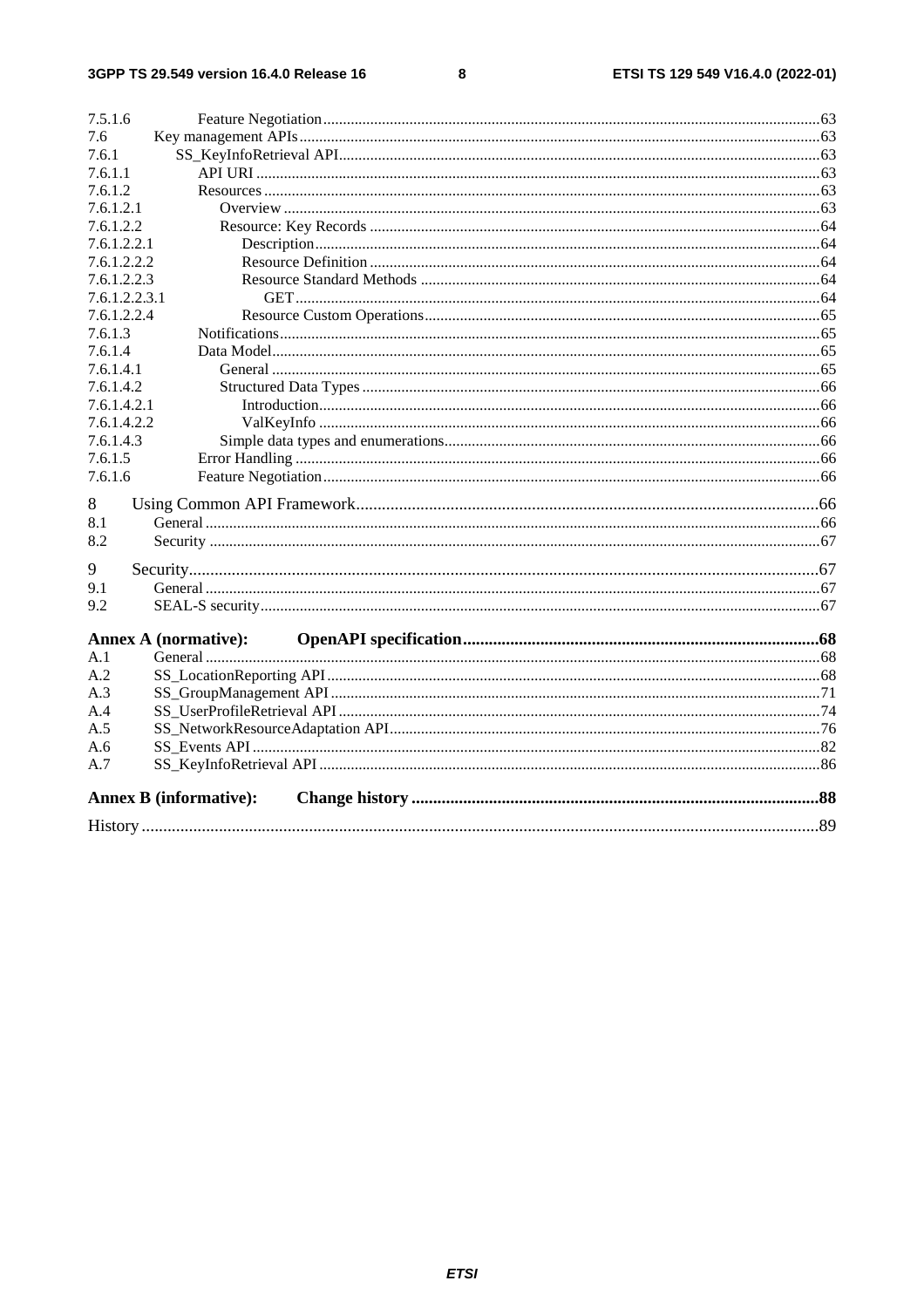# Foreword

This Technical Specification has been produced by the 3rd Generation Partnership Project (3GPP).

The contents of the present document are subject to continuing work within the TSG and may change following formal TSG approval. Should the TSG modify the contents of the present document, it will be re-released by the TSG with an identifying change of release date and an increase in version number as follows:

Version x.y.z

where:

- x the first digit:
	- 1 presented to TSG for information;
	- 2 presented to TSG for approval;
	- 3 or greater indicates TSG approved document under change control.
- y the second digit is incremented for all changes of substance, i.e. technical enhancements, corrections, updates, etc.
- z the third digit is incremented when editorial only changes have been incorporated in the document.

In the present document, modal verbs have the following meanings:

**shall** indicates a mandatory requirement to do something

**shall not** indicates an interdiction (prohibition) to do something

The constructions "shall" and "shall not" are confined to the context of normative provisions, and do not appear in Technical Reports.

The constructions "must" and "must not" are not used as substitutes for "shall" and "shall not". Their use is avoided insofar as possible, and they are not used in a normative context except in a direct citation from an external, referenced, non-3GPP document, or so as to maintain continuity of style when extending or modifying the provisions of such a referenced document.

| should     | indicates a recommendation to do something     |
|------------|------------------------------------------------|
| should not | indicates a recommendation not to do something |
| may        | indicates permission to do something           |
| need not   | indicates permission not to do something       |

The construction "may not" is ambiguous and is not used in normative elements. The unambiguous constructions "might not" or "shall not" are used instead, depending upon the meaning intended.

| can    | indicates that something is possible.  |
|--------|----------------------------------------|
| cannot | indicates that something is impossible |

The constructions "can" and "cannot" are not substitutes for "may" and "need not".

| will     | indicates that something is certain or expected to happen as a result of action taken by an agency<br>the behaviour of which is outside the scope of the present document     |
|----------|-------------------------------------------------------------------------------------------------------------------------------------------------------------------------------|
| will not | indicates that something is certain or expected not to happen as a result of action taken by an<br>agency the behaviour of which is outside the scope of the present document |
| might    | indicates a likelihood that something will happen as a result of action taken by some agency the<br>behaviour of which is outside the scope of the present document           |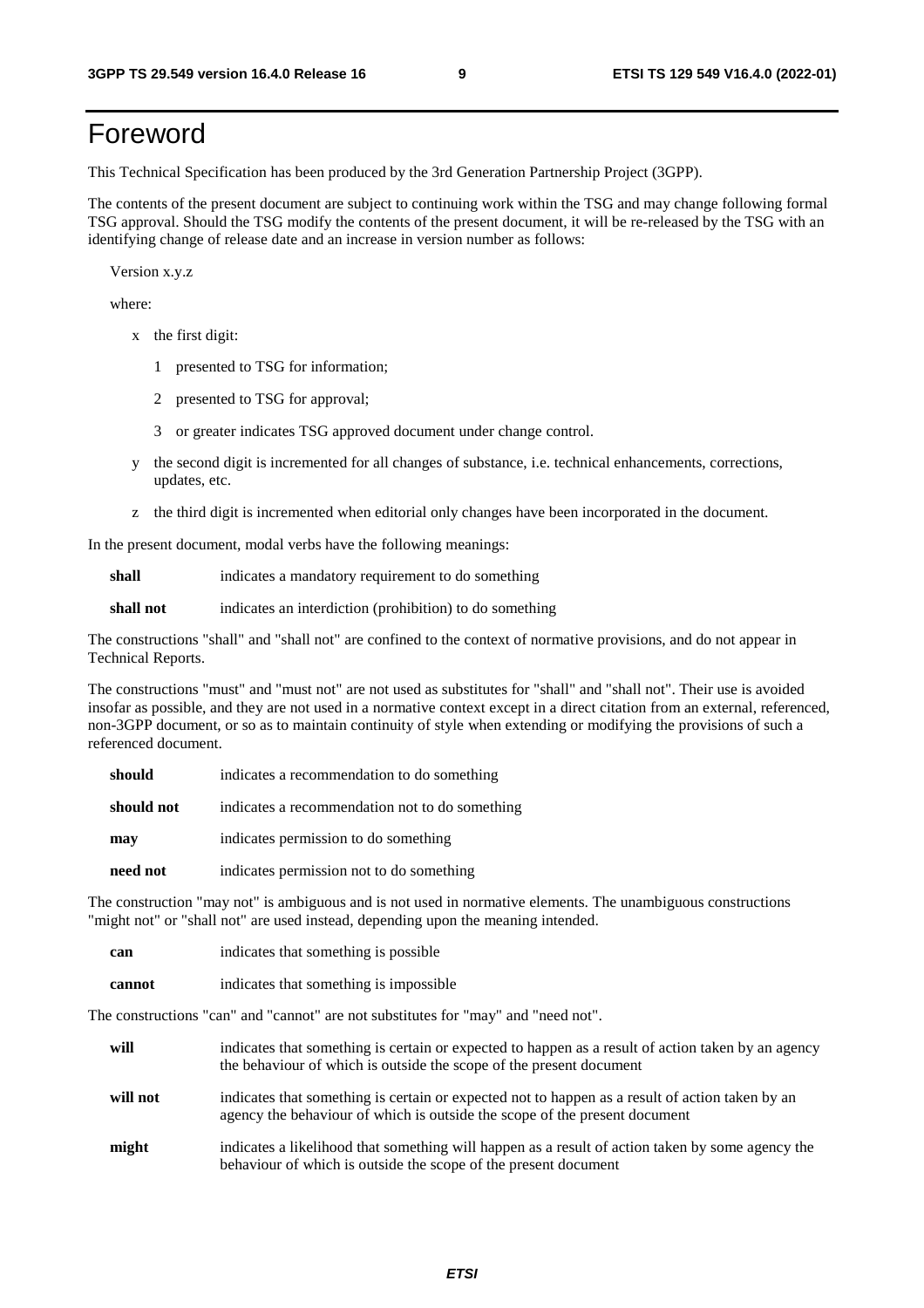**might not** indicates a likelihood that something will not happen as a result of action taken by some agency the behaviour of which is outside the scope of the present document

In addition:

- **is** (or any other verb in the indicative mood) indicates a statement of fact
- **is not** (or any other negative verb in the indicative mood) indicates a statement of fact

The constructions "is" and "is not" do not indicate requirements.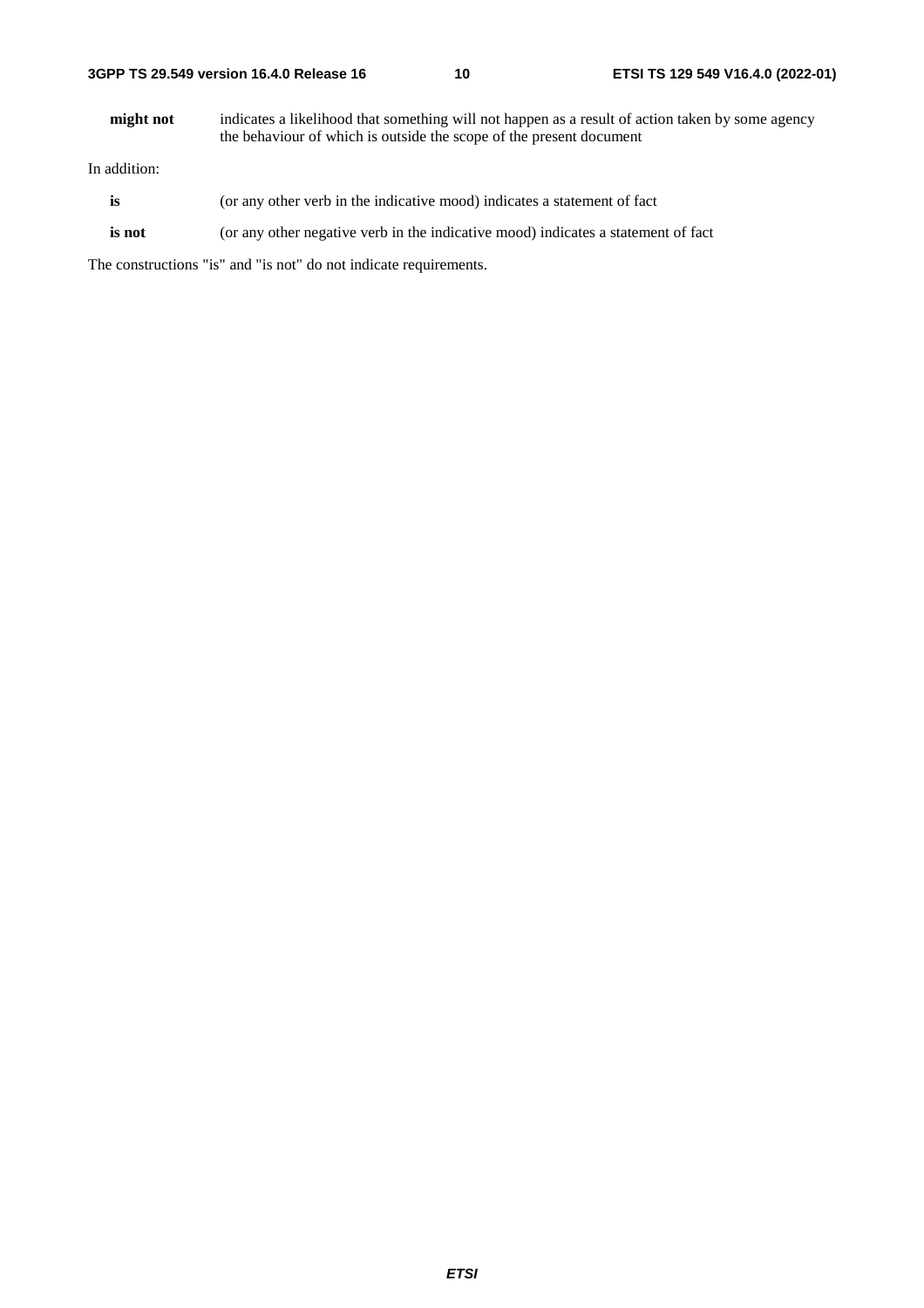# 1 Scope

The present specification describes the APIs for the Service Enabler Architecture Layer for Verticals (SEAL). The SEAL and related stage 2 architecture, functional requirements and information flows are specified in 3GPP TS 23.434 [2].

# 2 References

The following documents contain provisions which, through reference in this text, constitute provisions of the present document.

- References are either specific (identified by date of publication, edition number, version number, etc.) or non-specific.
- For a specific reference, subsequent revisions do not apply.
- For a non-specific reference, the latest version applies. In the case of a reference to a 3GPP document (including a GSM document), a non-specific reference implicitly refers to the latest version of that document *in the same Release as the present document*.
- [1] 3GPP TR 21.905: "Vocabulary for 3GPP Specifications".
- [2] 3GPP TS 23.434: "Service Enabler Architecture Layer for Verticals (SEAL); Functional architecture and information flows".
- [3] 3GPP TS 29.122: "T8 reference point for Northbound Application Programming Interfaces (APIs)".
- [4] IETF RFC 6455: "The Websocket Protocol".
- [5] IETF RFC 7230: "Hypertext Transfer Protocol (HTTP/1.1): Message Syntax and Routing".
- [6] IETF RFC 7231: "Hypertext Transfer Protocol (HTTP/1.1): Semantics and Content".
- [7] IETF RFC 7232: "Hypertext Transfer Protocol (HTTP/1.1): Conditional Requests".
- [8] IETF RFC 7233: "Hypertext Transfer Protocol (HTTP/1.1): Range Requests".
- [9] IETF RFC 7234: "Hypertext Transfer Protocol (HTTP/1.1): Caching".
- [10] IETF RFC 7235: "Hypertext Transfer Protocol (HTTP/1.1): Authentication".
- [11] IETF RFC 5246: "The Transport Layer Security (TLS) Protocol Version 1.2".
- [12] IETF RFC 7540: "Hypertext Transfer Protocol Version 2 (HTTP/2)".
- [13] IETF RFC 8259: "The JavaScript Object Notation (JSON) Data Interchange Format".
- [14] 3GPP TS 29.501: "5G System; Principles and Guidelines for Services Definition; Stage 3".
- [15] Open API Initiative, "OpenAPI 3.0.0 Specification", [https://github.com/OAI/OpenAPI](https://github.com/OAI/OpenAPI-Specification/blob/master/versions/3.0.0.md)-[Specification/blob/master/versions/3.0.0.md](https://github.com/OAI/OpenAPI-Specification/blob/master/versions/3.0.0.md).
- [16] 3GPP TS 29.222: "Common API Framework for 3GPP Northbound APIs; Stage 3".
- [17] 3GPP TS 23.222: "Common API Framework for 3GPP Northbound APIs; Stage 2".
- [18] 3GPP TS 33.122: "Security Aspects of Common API Framework for 3GPP Northbound APIs".
- [19] IETF RFC 6749: "The OAuth 2.0 Authorization Framework".
- [20] 3GPP TS 29.523: "5G System; Policy Control Event Exposure Service; Stage 3".
- [21] 3GPP TS 29.571: "5G System; Common Data Types for Service Based Interfaces; Stage 3".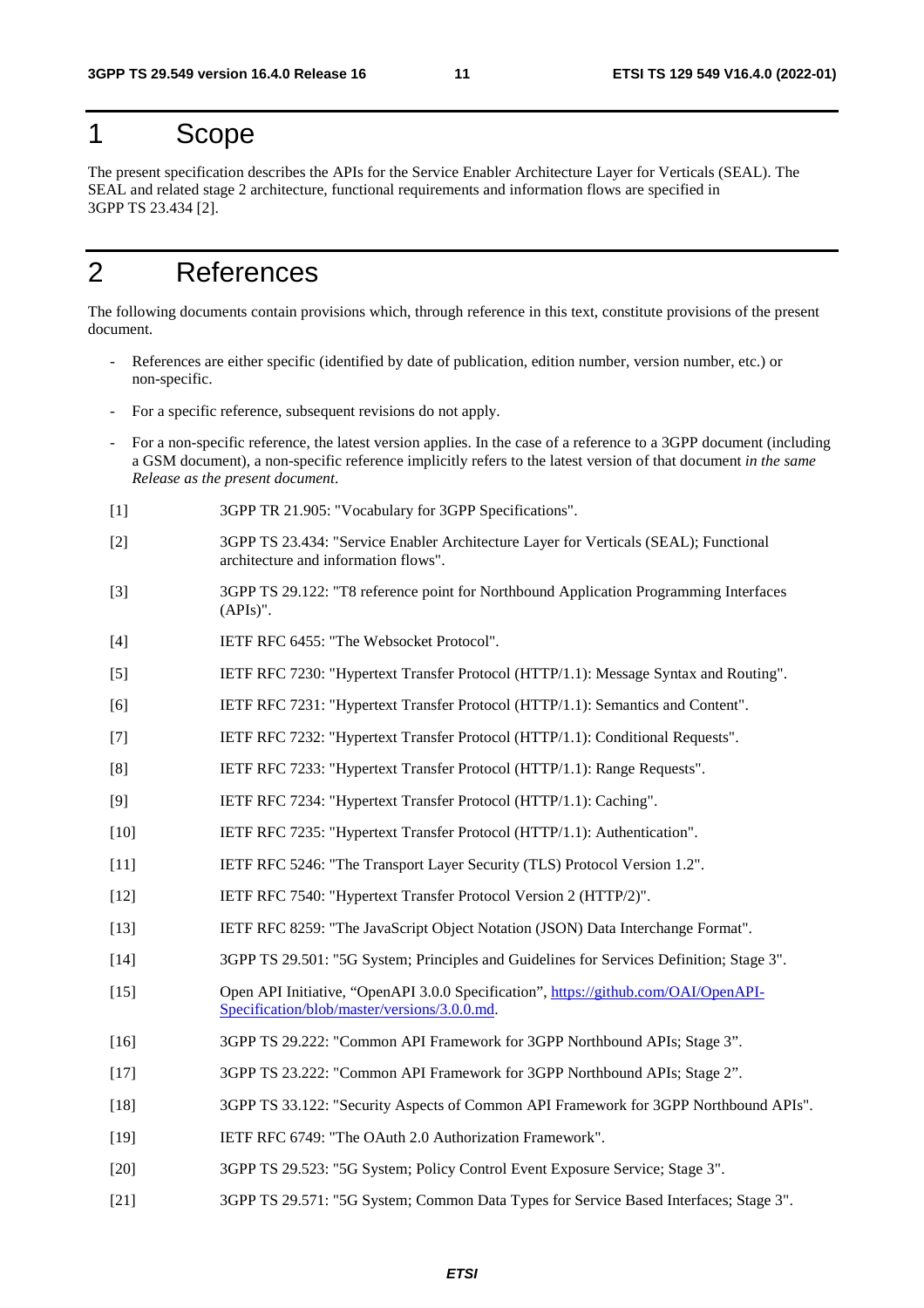- [22] 3GPP TS 29.500: "5G System; Technical Realization of Service Based Architecture; Stage 3".
- [23] 3GPP TS 29.468: "Group Communication System Enablers for LTE (GCSE\_LTE); MB2 reference point; Stage 3".
- [24] 3GPP TR 21.900: "Technical Specification Group working methods".
- [25] 3GPP TS 33.210: "3G security; Network Domain Security (NDS); IP network layer security".
- [26] 3GPP TS 33.434: "Service Enabler Architecture Layer for Verticals (SEAL); Security Aspects".

# 3 Definitions of terms and abbreviations

# 3.1 Terms

For the purposes of the present document, the terms given in 3GPP TR 21.905 [1] and the following apply. A term defined in the present document takes precedence over the definition of the same term, if any, in 3GPP TR 21.905 [1].

**VAL service:** A generic name for any service offered by the VAL service provider to their VAL users.

**SEAL service:** A generic name for a common service (e.g. group management, configuration management, location management) that can be utilized by multiple vertical applications.

**SEAL provider:** Provider of SEAL service(s).

**VAL server:** A generic name for the server application function of a specific VAL service.

**SEAL server:** An entity that provides the server side functionalities corresponding to the specific SEAL service.

**VAL system:** The collection of applications, services, and enabling capabilities required to support a VAL service.

**VAL group:** A defined set of VAL UEs or VAL users configured for specific purpose in a VAL service.

NOTE: The set could be of either VAL UEs or VAL users depending on the specific VAL service.

**VAL group home system:** The VAL system where the VAL group is defined.

**VAL group member:** A VAL service user, whose VAL user ID is listed in a particular VAL group.

**Vertical application:** An application catering to a specific vertical.

# 3.2 Abbreviations

For the purposes of the present document, the abbreviations given in 3GPP TR 21.905 [1] and the following apply. An abbreviation defined in the present document takes precedence over the definition of the same abbreviation, if any, in 3GPP TR 21.905 [1].

| 5GS         | 5G System                                        |
|-------------|--------------------------------------------------|
| AEF         | <b>API</b> Exposing Function                     |
| <b>API</b>  | <b>Application Programming Interface</b>         |
| <b>JSON</b> | JavaScript Object Notation                       |
| <b>NDS</b>  | <b>Network Domain Security</b>                   |
| NDS/IP      | NDS for IP based protocols                       |
| <b>PLMN</b> | Public Land Mobile Network                       |
| <b>REST</b> | <b>Representational State Transfer</b>           |
| <b>SCEF</b> | Service Capability Exposure Function             |
| <b>SCS</b>  | <b>Service Capability Server</b>                 |
| <b>SEAL</b> | Service Enabler Architecture Layer for Verticals |
| <b>TMGI</b> | Temporary Mobile Group Identity                  |
| UE          | User Equipment                                   |
| VAL         | Vertical Application Layer                       |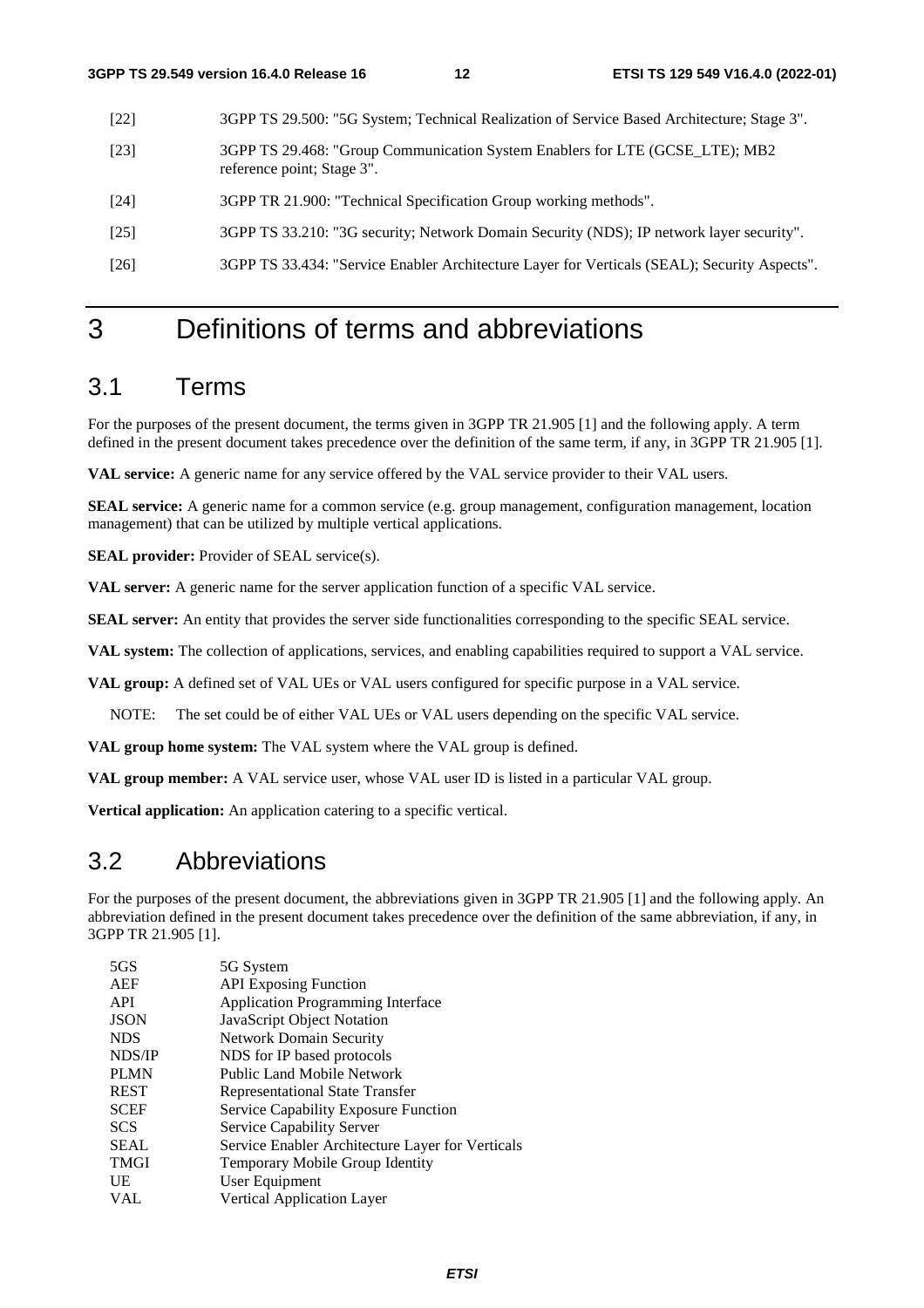# 4 Overview

3GPP has considered in 3GPP TS 23.434 [2] the development of Service enabler architecture layer for verticals (SEAL) over 3GPP networks to support vertical applications (e.g. V2X applications). It specifies the functional architecture for SEAL and the procedures, information flows and APIs for each service within SEAL in order to support vertical applications over the 3GPP systems. To ensure efficient use and deployment of vertical applications over 3GPP systems, SEAL services includes, group management, configuration management, location management, identity management, key management and network resource management.

3GPP TS 23.434 [2], clause 6 specifies the functional entities and domains of the functional model, reference points descriptions and SEAL APIs for SEAL services.

The present document specifies the APIs needed to support SEAL.

# 5 Services offered by the SEAL servers

# 5.1 Introduction of SEAL services

The table 5.1-1 lists the SEAL server APIs below the service name. A service description clause for each API gives a general description of the related API.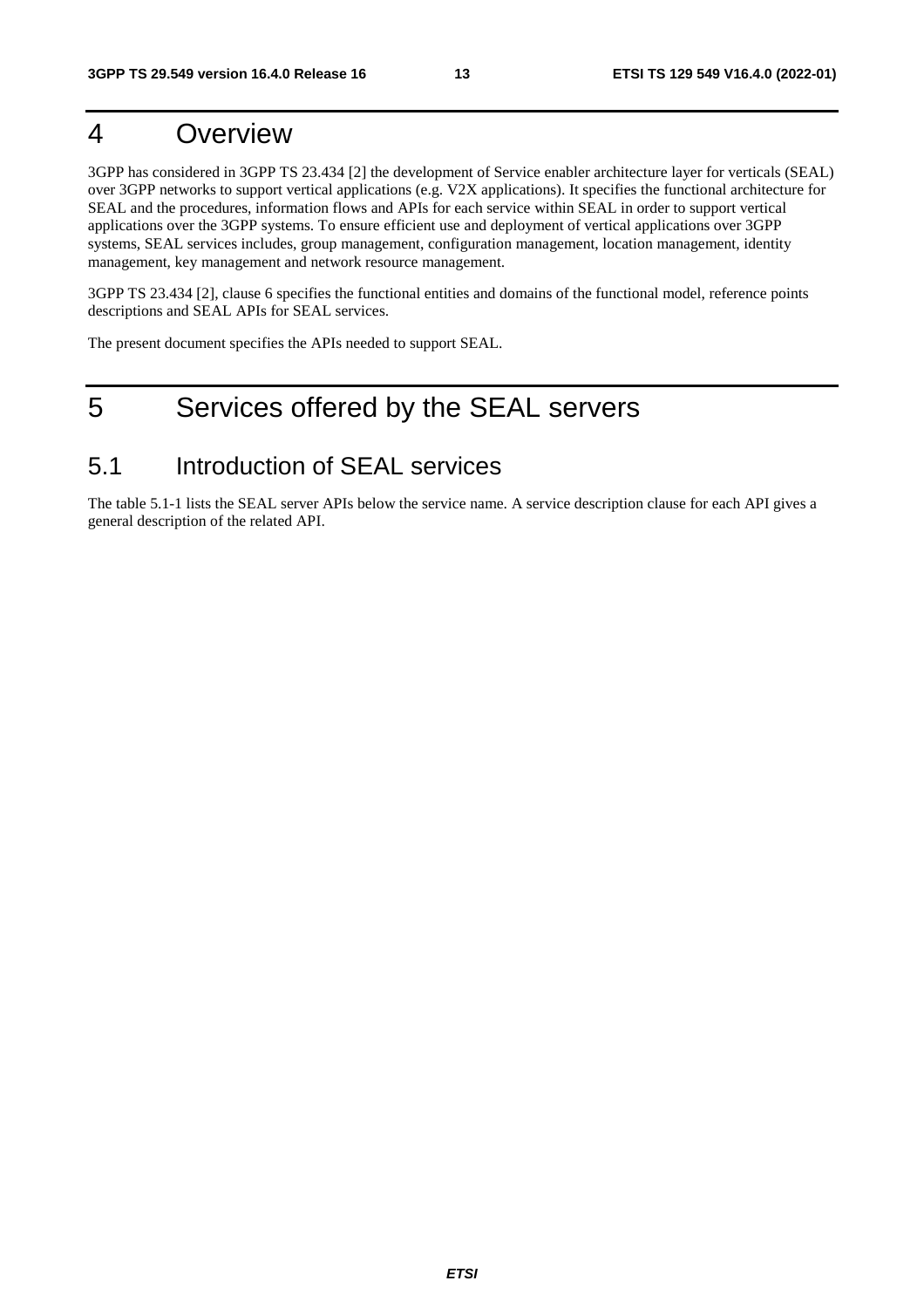| <b>Service Name</b>                                                                                              | <b>Service Operations</b>             | <b>Operation</b><br><b>Semantics</b> | Consumer(s)       |
|------------------------------------------------------------------------------------------------------------------|---------------------------------------|--------------------------------------|-------------------|
| SS_LocationReporting                                                                                             | Create_Trigger_Location               | Request/Response                     | VAL server        |
|                                                                                                                  | Reporting<br>Fetch_Location_Report_   | Request/Response                     | <b>VAL</b> server |
|                                                                                                                  | Trigger                               |                                      |                   |
|                                                                                                                  | Update_Trigger_Location               | Request/Response                     | <b>VAL</b> server |
|                                                                                                                  | Reporting                             |                                      |                   |
|                                                                                                                  | Cancel_Trigger_Location               | Request/Response                     | <b>VAL</b> server |
|                                                                                                                  | Reporting                             |                                      |                   |
| SS_LocationInfoEvent                                                                                             | Subscribe_Location_Info               | Subscribe/Notify                     | VAL server        |
|                                                                                                                  | Notify_Location_Info                  |                                      | <b>VAL</b> server |
| SS_LocationInfoRetrieval                                                                                         | Obtain_Location_Info                  | Request/Response                     | VAL server        |
| SS_GroupManagement                                                                                               | Query_Group_Info                      | Request/Response                     | VAL server        |
|                                                                                                                  | Update_Group_Info                     | Request/Response                     | <b>VAL</b> server |
|                                                                                                                  | Create_Group                          | Request/Response                     | VAL server        |
|                                                                                                                  | Delete_Group                          | Request/Response                     | VAL server        |
| SS_GroupManagementEvent                                                                                          | Subscribe_Group_Info_M<br>odification | Subscribe/Notify                     | VAL server        |
|                                                                                                                  | Notify_Group_Info_Modifi<br>cation    |                                      | VAL server        |
|                                                                                                                  | Notify_Group_Creation                 |                                      | <b>VAL</b> server |
| SS_UserProfileRetrieval                                                                                          | Obtain_User_Profile                   | Request/Response                     | <b>VAL</b> server |
| SS_UserProfileEvent                                                                                              | Subscribe_User_Profile_               | Subscribe/Notify                     | VAL server        |
|                                                                                                                  | Update                                |                                      |                   |
|                                                                                                                  | Notify_User_Profile_Upd<br>ate        |                                      | <b>VAL</b> server |
| SS_NetworkResourceAdaptation                                                                                     | Reserve_Network_Resou<br>rce          | Request/Response                     | VAL server        |
|                                                                                                                  | Request_Unicast_Resour<br>ce          | Request/Response                     | VAL server        |
|                                                                                                                  | Update_Unicast_Resourc<br>e           | Request/Response                     | VAL server        |
|                                                                                                                  | Request_Multicast_Reso<br>urce        | Request/Response                     | VAL server        |
|                                                                                                                  | Notify_UP_Delivery_Mod<br>е           | Subscribe/Notify                     | VAL server        |
| SS_Events                                                                                                        | Subscribe_Event                       | Subscribe/Notify                     | VAL server        |
|                                                                                                                  | Notify_Event                          |                                      | VAL server        |
|                                                                                                                  | Unsubscribe_Event                     |                                      | VAL server        |
| SS_KeyInfoRetrieval                                                                                              | Obtain_Key_Info                       | Request/Response                     | VAL server        |
| The service operations of SS_Events API are reused by the SS_LocationInfoEvent, SS_GroupManagementEvent<br>NOTE: |                                       |                                      |                   |
| and SS_UserProfileEvent for events related services.                                                             |                                       |                                      |                   |

|  |  | Table 5.1-1: List of SEAL Service APIs |
|--|--|----------------------------------------|
|--|--|----------------------------------------|

Table 5.1-2 summarizes the corresponding APIs defined in this specification.

### **Table 5.1-2: API Descriptions**

| Service Name | <b>Clause</b> | <b>Description</b> | <b>OpenAPI Specification</b><br>File | apiName | Annex |
|--------------|---------------|--------------------|--------------------------------------|---------|-------|
|--------------|---------------|--------------------|--------------------------------------|---------|-------|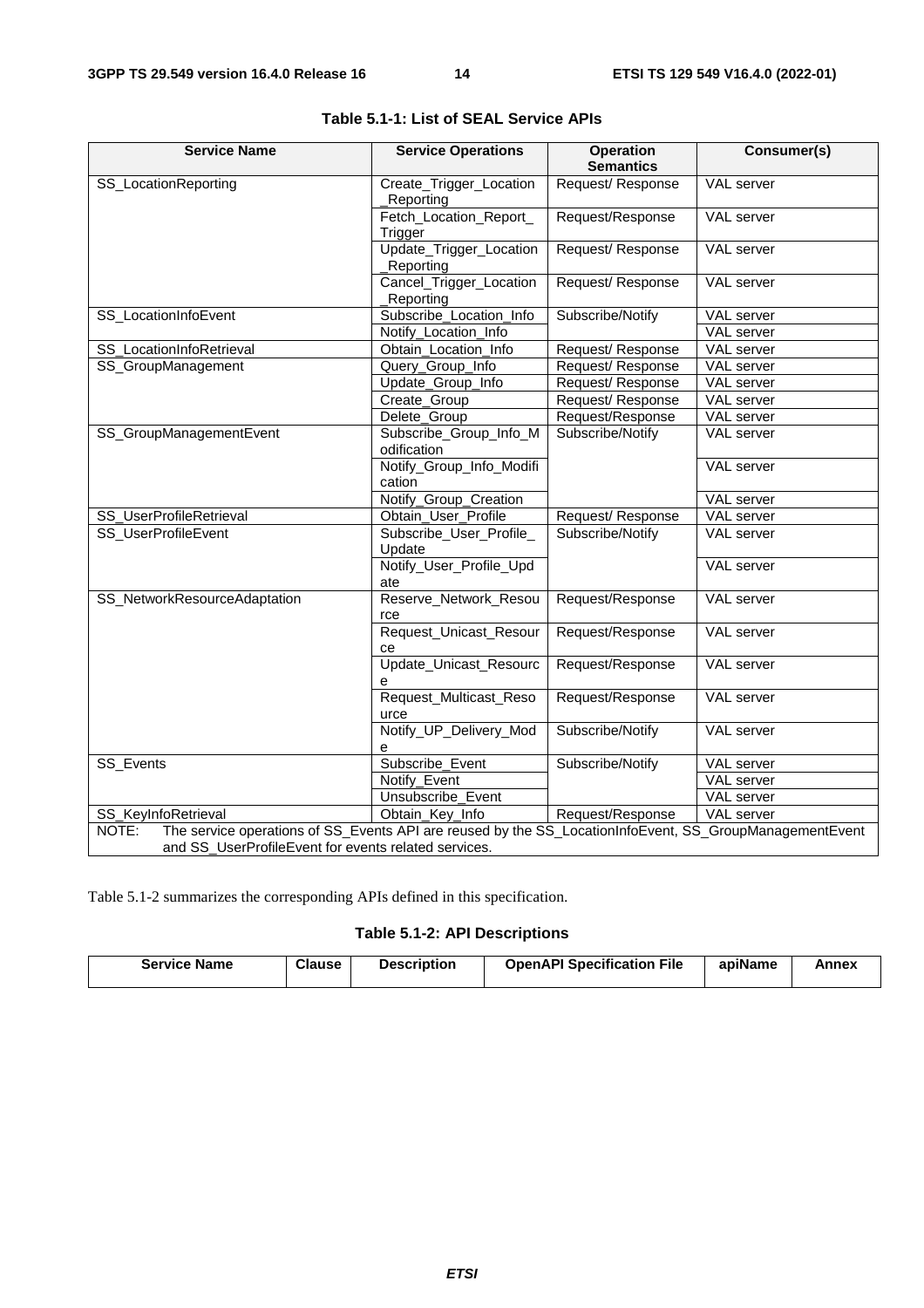| SS_LocationReporting               | 7.1 | <b>Report Location</b><br>Information<br>Service. | TS29549_SS_LocationReportin<br>g.yaml         | ss-Ir     | A.2 |
|------------------------------------|-----|---------------------------------------------------|-----------------------------------------------|-----------|-----|
| <b>SS GroupManagement</b>          | 7.2 | Group<br>Management<br>Service                    | TS29549_SS_GroupManageme<br>nt.yaml           | ss-gm     | A.3 |
| SS_UserProfileRetrieval            | 7.3 | User Profile<br><b>Retrieval Service</b>          | TS29549_SS_UserProfileRetrie<br>val.yaml      | ss-upr    | A.4 |
| SS Network Resource Ada<br>ptation | 7.4 | <b>Network Resource</b><br>Adaptation<br>Service  | TS29549_SS_NetworkResource<br>Adaptation.yaml | ss-nra    | A.5 |
| <b>SS</b> Events                   | 7.5 | Events Notify<br>Service                          | TS29549 SS_Events.yaml                        | ss-events | A.6 |
| SS_KeyInfoRetrieval                | 7.6 | Key Information<br><b>Retrieval Service</b>       | TS29549_SS_KeyInfoRetrieval.<br>vaml          | ss-kir    | A.7 |

# 5.2 Location management APIs

### 5.2.1 SS\_LocationReporting API

5.2.1.1 Service Description

#### 5.2.1.1.1 Overview

The SS\_LocationReporting API, as defined 3GPP TS 23.434 [2], allows VAL server via LM-S reference point to configure reporting trigger of location information to the location management server.

#### 5.2.1.2 Service Operations

#### 5.2.1.2.1 Introduction

The service operation defined for SS\_LocationReporting API is shown in the table 5.2.1.2.1-1.

#### **Table 5.2.1.2.1-1: Operations of the SS\_LocationReporting API**

| Service operation name            | <b>Description</b>                                                                                      | Initiated by      |
|-----------------------------------|---------------------------------------------------------------------------------------------------------|-------------------|
| Create_Trigger_Location_Reporting | This service operation is used by VAL server to<br>create the trigger to report location information.   | VAL server        |
| Fetch_Location_Report_Trigger     | This service operation is used by VAL server to<br>retrieve the location reporting trigger information. | <b>VAL</b> server |
| Update_Trigger_Location_Reporting | This service operation is used by VAL server to<br>update the trigger to report location information.   | VAL server        |
| Cancel_Trigger_Location_Reporting | This service operation is used by VAL server to<br>cancel the trigger to report location information.   | VAL server        |

#### 5.2.1.2.2 Create\_Trigger\_Location\_Reporting

#### 5.2.1.2.2.1 General

This service operation is used by a VAL server to create the trigger to report location information.

#### 5.2.1.2.2.2 VAL server providing trigger configuration using Create\_Trigger\_Location\_Reporting service operation

To create the reporting trigger configuration, the VAL server shall send HTTP POST request message to location management server. The body of the HTTP POST message shall include the LocationReportConfiguration data type, as specified in the clause 7.1.1.2.2.3.1.

Upon receiving the HTTP POST message as described above, the location management server shall: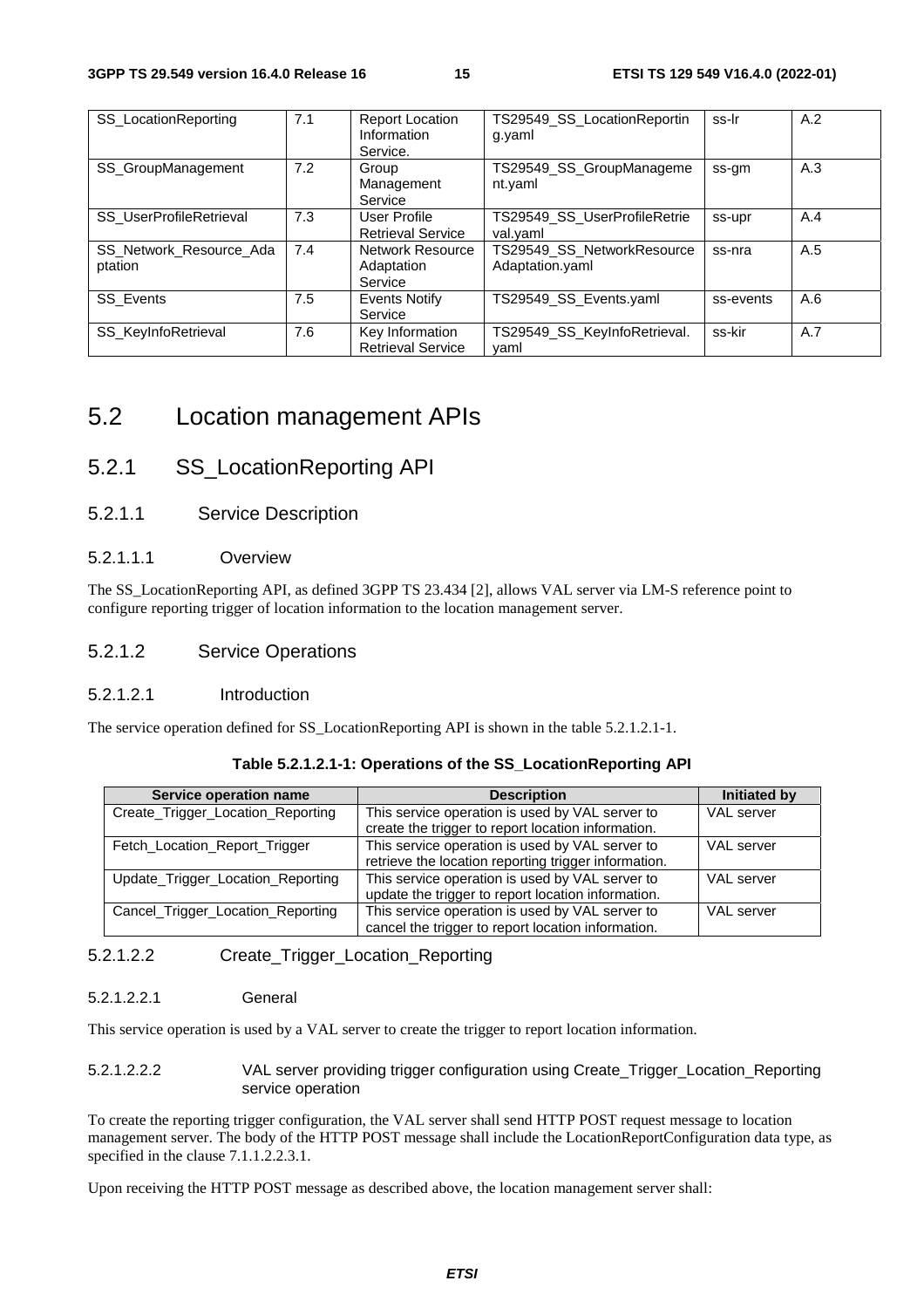- 1. verify the identity of the VAL server and check if the VAL server is authorized to provide the trigger;
- 2. if the VAL server is authorized to provide the triggers, the location management server shall;
	- a. create a new resource for Individual SEAL Location Reporting Configuration as specified in clause 7.1.1.2.1; and
	- b. return the SEAL Resource URI in the response message.

#### 5.2.1.2.3 Fetch\_Location\_Report\_Trigger

5.2.1.2.3.1 General

This service operation is used by VAL server to retrieve an individual location reporting configuration information.

#### 5.2.1.2.3.2 VAL server fetching trigger configuration using Fetch\_Location\_Report\_Trigger service operation

To fetch the location report trigger configuration, the VAL server shall send HTTP GET request message to location management server on the resource URI representing the individual SEAL location reporting configuration, as specified in 7.1.1.2.3.3.1.

Upon receiving the HTTP GET message as described above, the location management server shall:

- 1. verify the identity of the VAL server and check if the VAL server is authorized to fetch the trigger information;
- 2. if the VAL server is authorized to fetch the trigger information, the location management server shall;
	- a. return the location report trigger configuration in LocationReportConfiguration data type, as specified in clause 7.1.1.2.1.

#### 5.2.1.2.4 Update\_Trigger\_Location\_Reporting

5.2.1.2.4.1 General

This service operation is used by a VAL server to update the trigger to report location information.

5.2.1.2.4.2 VAL server providing trigger configuration using Update\_Trigger\_Location\_Reporting service operation

To modify the reporting trigger configuration, the VAL server shall send HTTP PUT message to the location management server to the Resource URI identifying the individual SEAL location reporting configuration resource representation, as specified in the clause 7.1.1.2.3.3.2. Upon receiving the HTTP PUT message, the location management server shall:

- 1. verify the identity of the VAL server and check if the VAL server is authorized to modify the configuration information;
- 2. if the VAL server is authorized to modify the information, then the location management server shall;
	- a. if the configuration information in the request is valid, update the resource identified by the Resource URI of the configuration received in the request;
	- b. return the updated location reporting configuration information in the response

#### 5.2.1.2.5 Cancel\_Trigger\_Location\_Reporting

5.2.1.2.5.1 General

This service operation is used by a VAL server to cancel the trigger to report location information.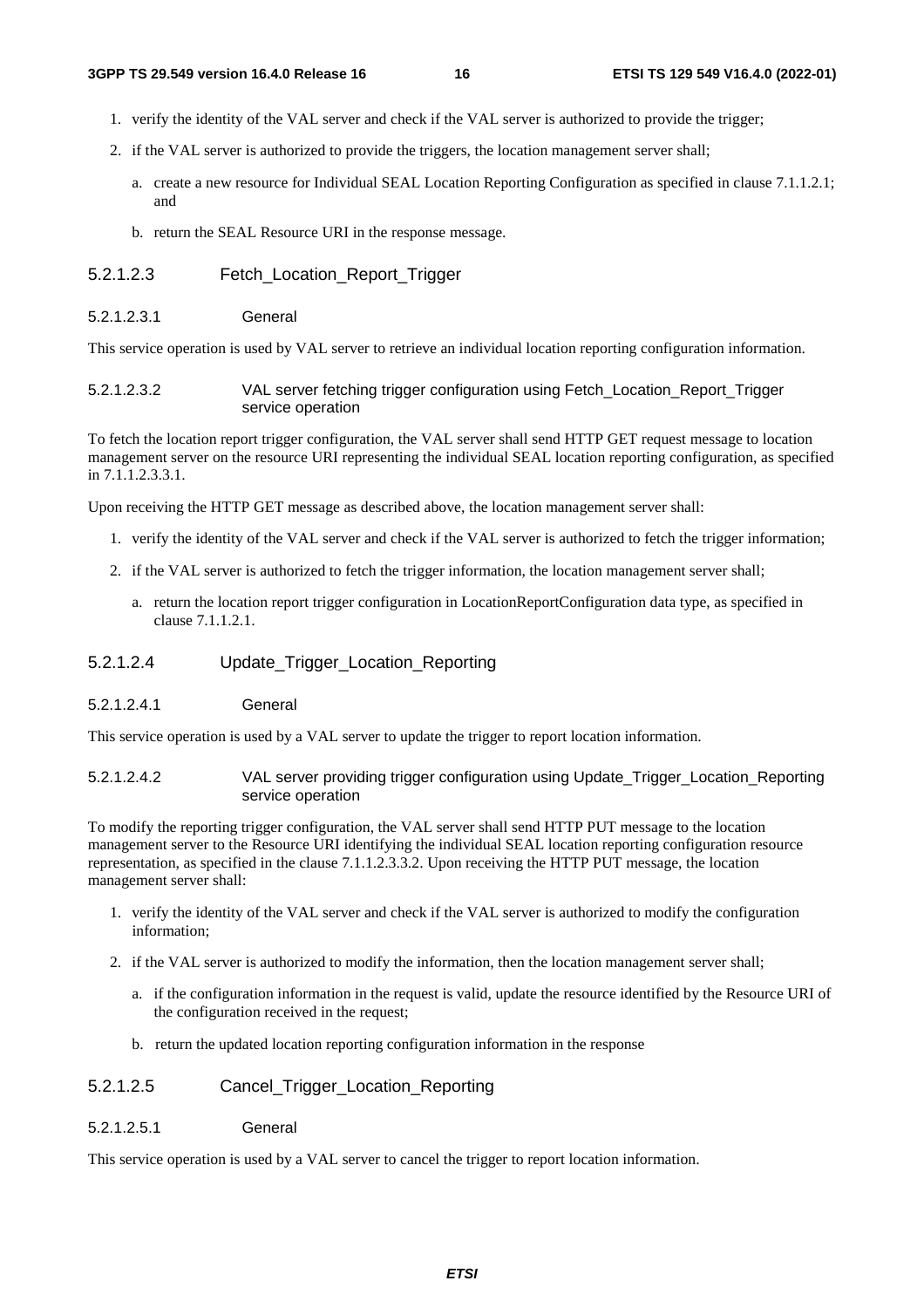5.2.1.2.5.2 VAL server providing trigger configuration using Cancel\_Trigger\_Location\_Reporting service operation

To delete the reporting trigger configuration, the VAL server shall send an HTTP DELETE message to the resource representing Individual SEAL Location Reporting Configuration as specified in clause 7.1.1.2.3.3.3.

Upon receiving the HTTP DELETE message, the location management server shall:

- 1. verify the identity of the VAL server and check if the VAL server is authorized to delete the configuration information; and
- 2. if the VAL server is authorized to delete the configuration information, the location management server shall delete the resource pointed by the Resource URI for Individual SEAL Location Reporting Configuration.

### 5.2.2 SS\_LocationInfoEvent API

The SS\_LocationInfoEvent API, as defined 3GPP TS 23.434 [2], allows a VAL server via LM-S reference point to subscribe for and receive notifications of location information from the location management server. The SS\_LocationInfoEvent API supports this via the event "LM\_LOCATION\_INFO\_CHANGE" of the SS\_Events API as specified in clause 7.5.

### 5.2.3 SS\_LocationInfoRetrieval API

The SS\_LocationInfoRetrieval API, as defined 3GPP TS 23.434 [2], enables the VAL server via LM-S reference point to obtain location information from the location management server. The SS\_LocationInfoRetrieval API supports this via the event "LM\_LOCATION\_INFO\_CHANGE" of the SS\_Events API by setting the "immRep" attribute to true and setting the "notifMethod" attribute to "ONE\_TIME" within the "eventReq" attribute, as specified in clause 7.5.

Upon receipt of the immediate reporting indication in the "immRep" attribute within the "eventReq" attribute sets to true in the HTTP POST request, the location management server shall ignore the "notificationDestination" attribute within the SEALEventSubscription data type and include the event details in the "eventDetails" attribute, if available, in the HTTP POST response.

# 5.3 Group management APIs

- 5.3.1 SS\_GroupManagement API
- 5.3.1.1 Service Description
- 5.3.1.1.1 Overview

The SS\_GroupManagement API, as defined 3GPP TS 23.434 [2], allows VAL server via GM-S reference point to create, fetch, update and delete VAL group membership and configuration information.

- 5.3.1.2 Service Operations
- 5.3.1.2.1 Introduction

The service operation defined for SS\_GroupManagement API is shown in the table 5.3.1.2.1-1.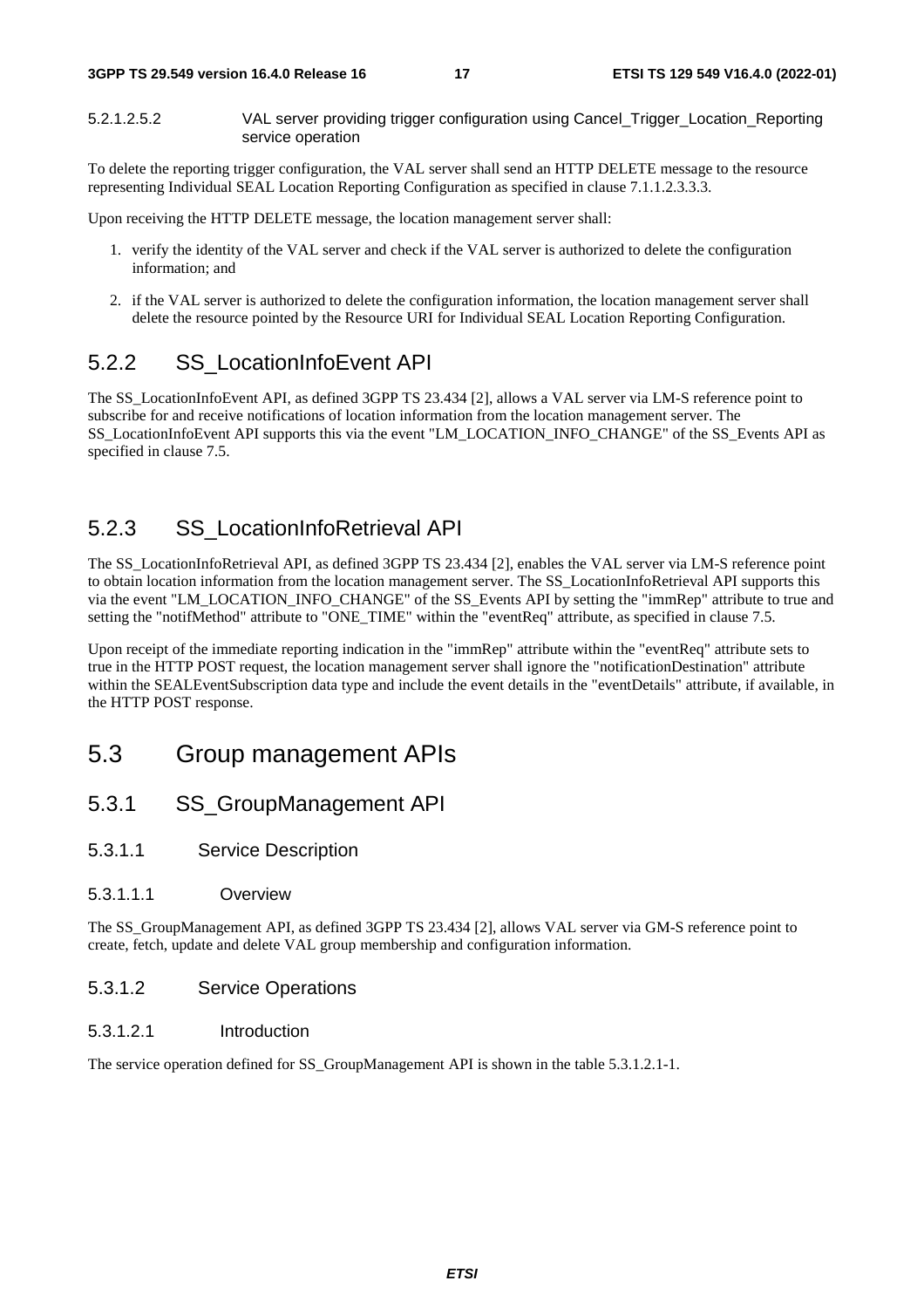| Service operation name | <b>Description</b>         | <b>Initiated by</b> |
|------------------------|----------------------------|---------------------|
| Query_Group_Info       | This service operation is  | <b>VAL Server</b>   |
|                        | used by VAL server to      |                     |
|                        | query for VAL group        |                     |
|                        | documents, group           |                     |
|                        | membership list and        |                     |
|                        | configuration information. |                     |
| Update_Group_Info      | This service operation is  | VAL server          |
|                        | used by VAL server to      |                     |
|                        | modify group membership    |                     |
|                        | and configuration          |                     |
|                        | information.               |                     |
| Create Group           | This service operation is  | <b>VAL</b> server   |
|                        | used by VAL server to      |                     |
|                        | configure new VAL group.   |                     |
| Delete Group           | This service operation is  | VAL server          |
|                        | used by the VAL server to  |                     |
|                        | delete the VAL group.      |                     |

| Table 5.3.1.2.1-1: Operations of the SS_GroupManagement API |  |  |
|-------------------------------------------------------------|--|--|
|                                                             |  |  |

#### 5.3.1.2.2 Query\_Group\_Info

#### 5.3.1.2.2.1 General

This service operation is used by a VAL server to obtain VAL group documents, group membership and configuration information.

#### 5.3.1.2.2.2 VAL server fetching VAL group documents, group membership and configuration information using Query\_Group\_Info service operation

To obtain membership, configuration information of a VAL group, the VAL server shall send a HTTP GET message to the group management server, on VAL group document's resource representation URI as specified in clause 7.2.1.2.3.3.1. The GET message may include the following query parameters: membership list, group configuration. To obtain VAL groups information, the VAL server shall send a HTTP GET message to the group management server, on VAL group documents collection resource representation URI as specified in clause 7.2.1.2.2.3.2. The GET message may include the following query parameters: VAL Group ID, VAL Service ID.

Upon receiving the HTTP GET message as described above, the group management server shall:

- 1. verify the identity of the VAL server and check if the VAL server is authorized to fetch the VAL group information;
- 2. if the VAL server is authorized to obtain the group information, the group management server shall;
	- a. if the request to VAL group document's resource representation URI includes query parameters, then, return in the response message with VAL group information which includes, group membership list information if the request includes membership list query, group configuration information if the request includes group configuration query and VAL group identifier;
	- b. if the request to VAL group document's resource representation URI does not include query parameter, then, return the VAL group document resource in the response message;
	- c. in the request to VAL group documents collection resource representation URI, return the VAL group documents matching the query parameters in the response message.

#### 5.3.1.2.3 Update\_Group\_Info

5.3.1.2.3.1 General

This service operation is used by a VAL server to modify group membership and configuration information.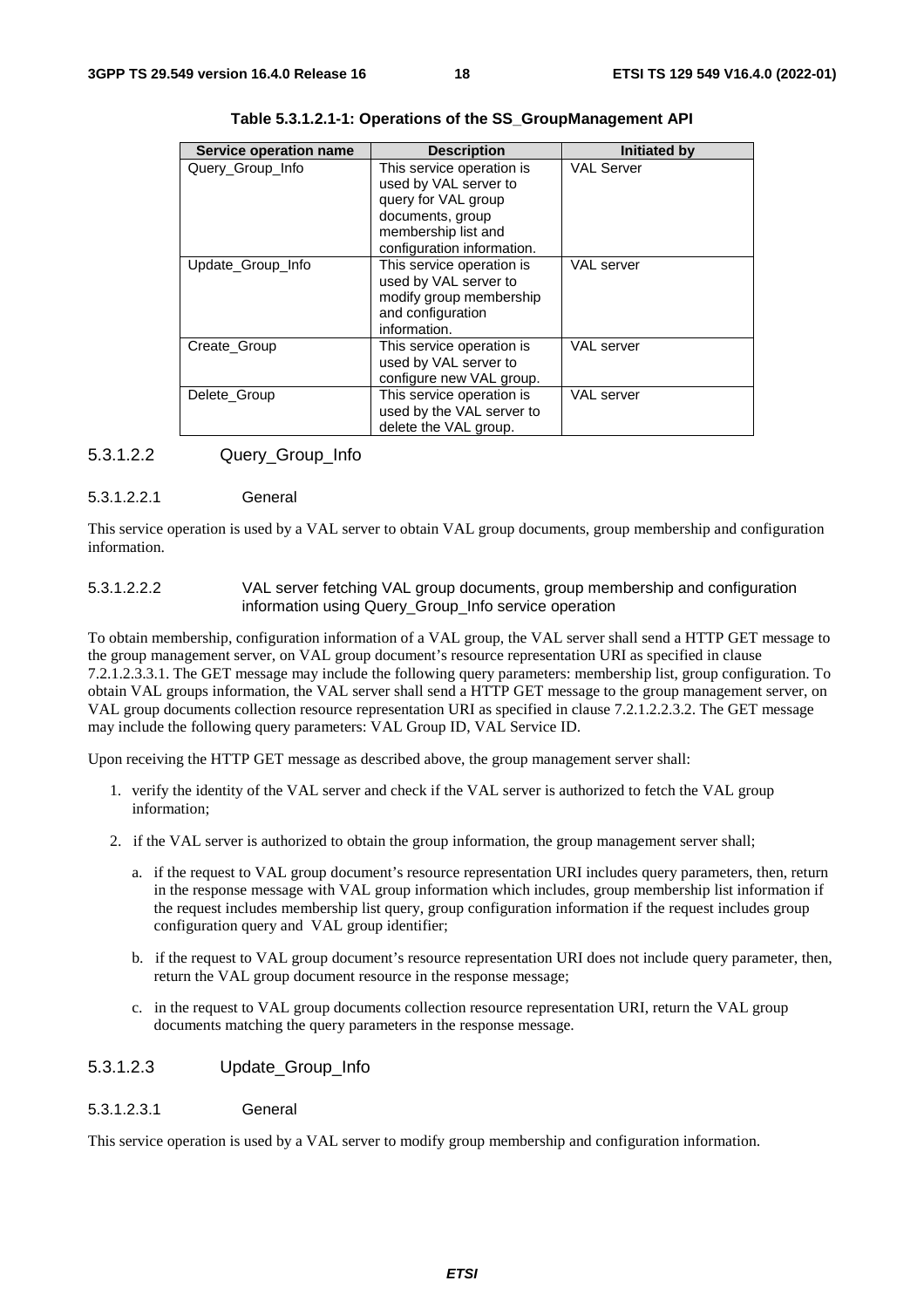5.3.1.2.3.2 VAL server modifying group membership and configuration using Update\_Group\_Info service operation

To modify group information of a VAL group, the VAL server shall send HTTP PUT message to the group management server to the Resource URI identifying the VAL group document resource representation, as specified in the clause 7.2.1.2.3.3.2. This request shall not replace valGroupId property in the existing resource. Upon receiving the HTTP PUT message, the group management server shall:

- 1. verify the identity of the VAL server and check if the VAL server is authorized to modify VAL group information;
- 2. verify that valGroupId in the request is same as valGroupId of the VAL group document resource;
- 3. if the VAL server is authorized to modify the group information and the valGroupId matches, then the group management server shall;
	- a. if the group configuration information in the request is valid, update the resource identified by the Resource URI of the group document with group members list and group configuration information received in the request;
	- b. return the updated VAL group document in the response

5.3.1.2.4 Create\_Group

5.3.1.2.4.1 General

This service operation is used by a VAL server to create VAL group.

#### 5.3.1.2.4.2 VAL server creating new group using Create\_Group service operation

To create a VAL group, the VAL server shall send a HTTP POST message to the group management server. The body of the POST message shall include VAL group document information as specified in clause 7.2.1.2.2.3.1. Upon receiving HTTP POST message, the group management server shall

- 1. verify the identity of the VAL server and check if the VAL server is authorized to create VAL group document;
- 2. if the VAL group document information in the request includes location criteria, shall obtain the list of VAL users or VAL UEs within the requested location criteria information from the Location Management server and include them in VAL group members of the new VAL group;
- 3. if the VAL server is authorized to create VAL group document, shall create a new resource as defined in 7.2.1.2.2.3.1 and return the VAL group document and its Resource URI in the response message.
- 5.3.1.2.5 Delete\_Group
- 5.3.1.2.5.1 General

This service operation is used by a VAL server to delete a VAL group.

5.3.1.2.5.2 VAL server deleting VAL group using Delete\_Group service operation

To delete a VAL group, the VAL server shall send a HTTP DELETE message to the Group Management server to its resource representation in the Group Management server as specified in clause 7.2.1.2.3.3.3. Upon receiving HTTP DELETE message, the Group Management server shall:

- 1. verify the identity of the VAL server and check if the VAL server is authorized to delete the VAL group document;
- 2. if the VAL server is authorized to delete the VAL group document, the Group Management server shall
	- a. delete the resource representation pointed by the group document resource identifier.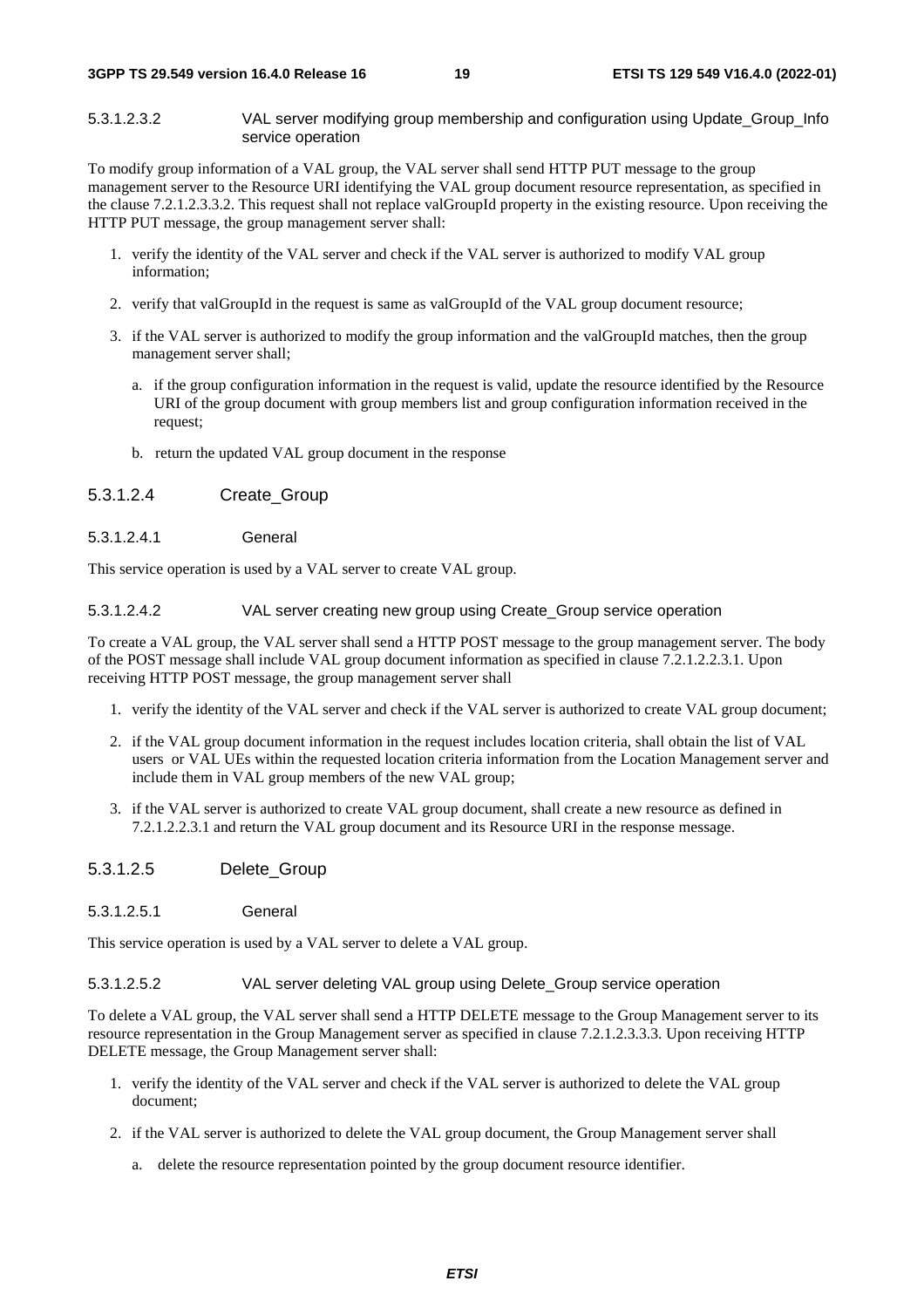# 5.3.2 SS\_GroupManagementEvent API

The SS\_GroupManagementEvent API, as defined 3GPP TS 23.434 [2], allows a VAL server via GM-S reference point to subscribe for and receive notifications from Group Management server on new VAL group creations and on modifications to VAL Group membership and configuration information. The SS\_GroupManagementEvent API supports this via the "GM\_GROUP\_CREATE" and "GM\_GROUP\_INFO\_CHANGE" events of SS\_Events API as specified in clause 7.5. In order to authorize the VAL servers that have to be notified of a GM\_GROUP\_CREATE event, the Group Management server shall identify the VAL services (VAL Service IDs) allowed for the VAL server by the "subscriberId" attribute and shall notify the VAL server if the VAL services enabled for the created VAL group are allowed for the VAL server.

Upon the receipt of the VAL group document from the group management server during Create\_Group service operation, if the VAL server is interested in receiving the notifications about newly registered or de-registered VAL UE IDs to the VAL group, then the VAL server may subscribe to "GM\_GROUP\_INFO\_CHANGE" event using the SS\_Events API as specified in clause 7.5.1, to receive any VAL group membership update notifications.

# 5.4 Configuration management APIs

- 5.4.1 SS\_UserProfileRetrieval API
- 5.4.1.1 Service Description

#### 5.4.1.1.1 Overview

The SS\_UserProfileRetrieval API, as defined in 3GPP TS 23.434 [2], allows VAL server via CM-S reference point to obtain user profile from the configuration management server.

#### 5.4.1.2 Service Operations

#### 5.4.1.2.1 Introduction

The service operation defined for SS\_UserProfileRetrieval API is shown in the table 5.4.1.2.1-1.

#### **Table 5.4.1.2.1-1: Operations of the SS\_UserProfileRetrieval API**

| Service operation name | <b>Description</b>                                                         | <b>Initiated by</b> |
|------------------------|----------------------------------------------------------------------------|---------------------|
| Obtain User Profile    | This service operation is<br>used by VAL server to<br>obtain user profile. | VAL server          |

#### 5.4.1.2.2 Obtain\_User\_Profile

5.4.1.2.2.1 General

This service operation is used by a VAL server to obtain VAL user profile information.

5.4.1.2.2.2 VAL server retrieving VAL user profile information using Obtain\_User\_Profile service operation

To obtain a VAL user's profile, the VAL server shall send HTTP GET request message to configuration management server, on VAL service's resource representation URI, with query parameters VAL user ID or VAL UE ID and optionally VAL service ID, as specified in 7.3.1.2.2.3.1.

Upon receiving the HTTP GET message as described above, the configuration management server shall:

- 1. verify the identity of the VAL server and check if the VAL server is authorized to fetch the VAL user profile information;
- 2. if the VAL server is authorized to obtain the requested VAL user profile information, the configuration management server shall;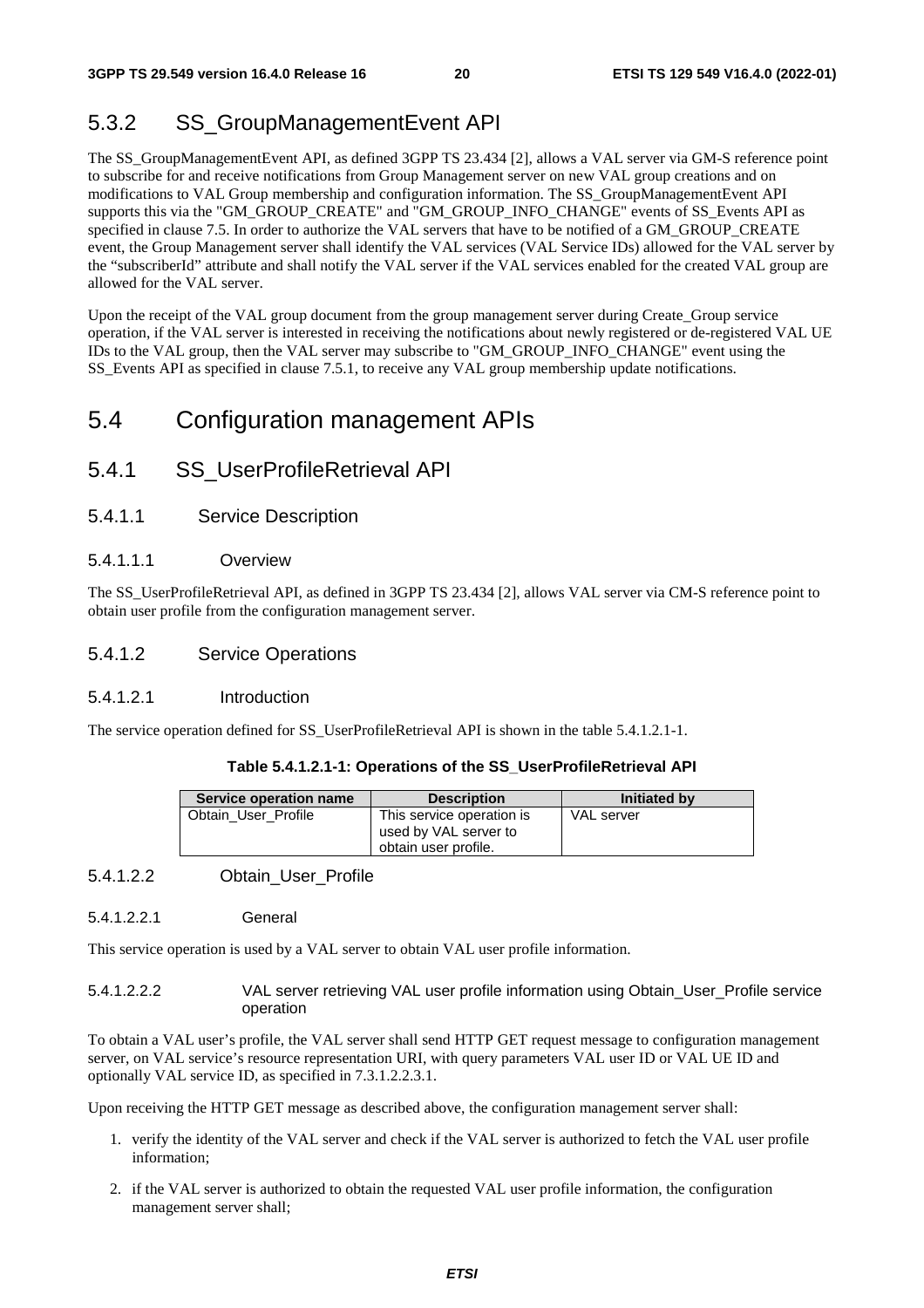a. return in the response message with profile information corresponding to the query parameters that was sent in the request message.

# 5.4.2 SS\_UserProfileEvent API

The SS\_UserProfileEvent API, as defined in 3GPP TS 23.434 [2], allows a VAL server via CM-S reference point to subscribe for and receive notifications from the Configuration Management server on profile updates to VAL User or VAL UE. The SS\_UserProfileEvent API supports this via the "CM\_USER\_PROFILE\_CHANGE" event in SS\_Events API as specified in clause 7.5.

### 5.5 Network resource management APIs

### 5.5.1 SS\_Network\_Resource\_Adaptation API

5.5.1.1 Service Description

#### 5.5.1.1.1 Overview

The SS\_NetworkResourceAdaptation API, as defined 3GPP TS 23.434 [2], allows VAL server via NRM-S reference point to communicate with the network resource management server for network resource adaptation including reserving network resource, requesting and subscribing for unicast and multicast resources.

#### 5.5.1.2 Service Operations

#### 5.5.1.2.1 Introduction

The service operation defined for SS\_NetworkResourceAdaptation API is shown in the table 5.5.1.2.1-1.

#### **Table 5.5.1.2.1-1: Operations of the SS\_NetworkResourceAdaptation API**

| Service operation name   | <b>Description</b>        |                   |
|--------------------------|---------------------------|-------------------|
| Reserve Network Resourc  | Requesting for network    | VAL server        |
| е                        | resource adaptation       |                   |
| Request_Unicast_Resource | Requesting unicast        | <b>VAL</b> server |
|                          | resource                  |                   |
| Update Unicast Resource  | Updating unicast resource | VAL server        |
| Request Multicast Resour | Requesting multicast      | <b>VAL</b> server |
| cе                       | resource                  |                   |
| Notify_UP_Delivery_Mode  | Notifying the user plane  | NRM server        |
|                          | delivery mode             |                   |

#### 5.5.1.2.2 Reserve\_Network\_Resource

5.5.1.2.2.1 General

This service operation is used by a VAL server to request for network resource adaptation.

5.5.1.2.2.2 VAL server requesting for network resource adaptation using Reserve\_Network\_Resource service operation

The VAL server shall send a HTTP POST message to the NRM server. The body of the POST message shall include VAL UE(s) or VAL group information and the VAL service QoS requirement. Upon receiving HTTP POST message, the NRM server shall

- 1. verify the identity of the VAL server and check if the VAL server is authorized to request for network resource adaptation;
- 2. if the VAL server is authorized, the NRM server shall determine the QoS requirements for each VAL UE based on the VAL UE(s) or VAL group information;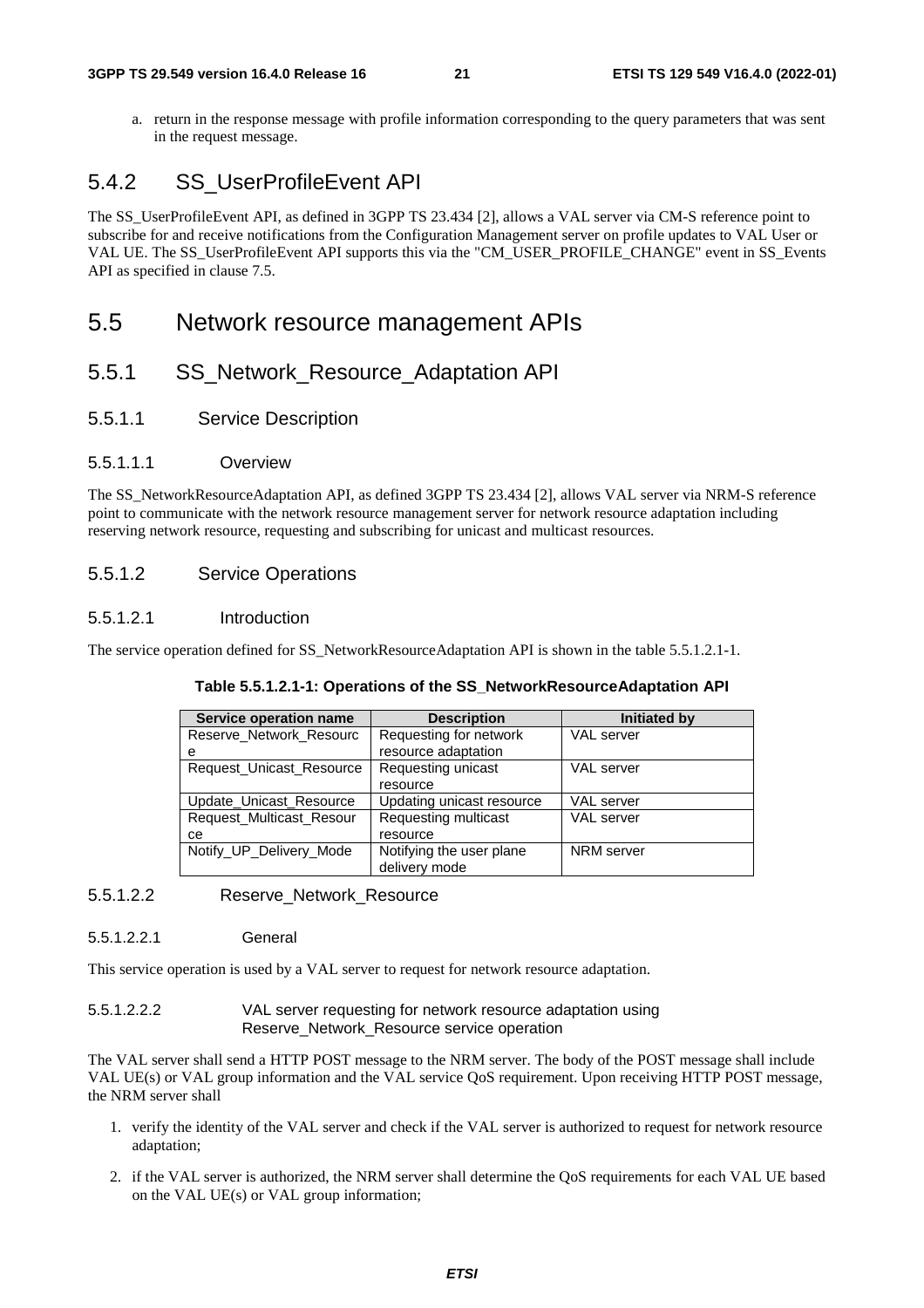- 3. for each VAL UE, the NRM server initiates the PCC procedures; and
- 4. the NRM server provides result and optionally includes the accepted value for the QoS requirements based on the outcome of the PCC procedure in the response message
- 5.5.1.2.3 Request\_Unicast\_Resource
- 5.5.1.2.3.1 General

This service operation is used by a VAL server to request for unicast resource.

5.5.1.2.3.2 VAL server requesting for unicast resource using Request\_Unicast\_Resource service operation

The VAL server shall send a HTTP POST message to the NRM server. The body of the POST message shall include VAL user or UE information and the VAL service requirement. Upon receiving HTTP POST message, the NRM server shall

- 1. verify the identity of the VAL server and check if the VAL server is authorized to request for unicast resource;
- 2. if the VAL server is authorized, the NRM server evaluates the need for network resources and use of resource sharing;
- 3. for the VAL user or UE, the NRM server initiates interaction via SIP core;
- 4. the NRM server creates a unicast subscription as specified in clause 7.4.1.2.4.3.1; and
- 5. the NRM server provides result in the response message.

| 5.5.1.2.4   | <b>Update Unicast Resource</b>                                                                             |
|-------------|------------------------------------------------------------------------------------------------------------|
| 5.5.1.2.4.1 | General                                                                                                    |
| Void.       |                                                                                                            |
| 5.5.1.2.4.2 | VAL server requesting for updating the unicast resource using<br>Update_Unicast_Resource service operation |
| Void.       |                                                                                                            |
| 5.5.1.2.5   | <b>Request Multicast Resource</b>                                                                          |
| 5.5.1.2.5.1 | General                                                                                                    |
|             | This service operation is used by a VAL server to request for multicast resource.                          |

5.5.1.2.5.2 VAL server requesting for multicast resource using Request\_Multicast\_Resource service operation

The VAL server shall send a HTTP POST message to the NRM server. The body of the POST message shall include VAL group information, service announcement mode, QoS information, Broadcast area and VAL server notification endpoint address information. Upon receiving HTTP POST message, the NRM server shall

- 1. verify the identity of the VAL server and check if the VAL server is authorized to request for multicast resource;
- 2. if the VAL server is authorized, the NRM server decides to establish an MBMS bearer in EPS using the procedures defined in 3GPP TS 29.468 [23];
- 3. the NRM server creates a multicast subscription as specified in clause 7.4.1.2.2.3.1;
- 4. the NRM server provides the result in the response message.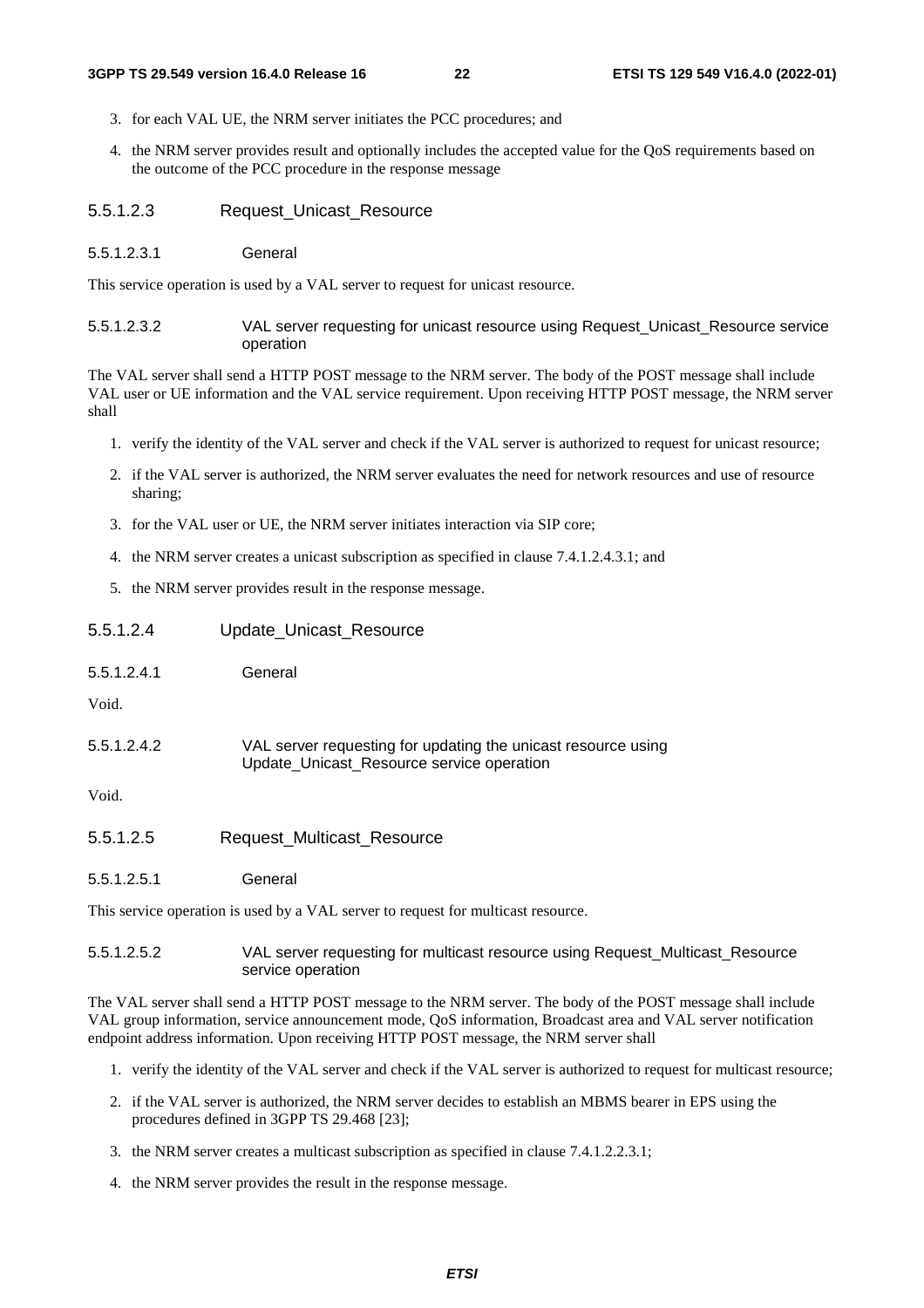#### 5.5.1.2.6 Notify\_UP\_Delivery\_Mode

#### 5.5.1.2.6.1 General

This service operation is used by the NRM server to send user plane notifications to the VAL server.

5.5.1.2.6.2 Notifying user plane events using Notify\_UP\_Delivery\_Mode service operation

To notify the user plane events, the NRM server shall send an HTTP POST message using the Notification Destination URI received in the multicast resource request. The body of the HTTP POST message shall include an UserPlaneNotification as specified in clause 7.4.1.3.2.

Upon receiving the HTTP POST message, the VAL server shall process the Event Notification.

# 5.6 Events APIs

- 5.6.1 SS\_Events API
- 5.6.1.1 Service Description
- 5.6.1.1.1 Overview

The SS\_Events API, allows a VAL server via LM-S, GM-S, CM-S reference points to subscribe and unsubscribe from SEAL events and to receive notifications from the Location Management Server, Group Management Server and Configuration Management Server respectively.

5.6.1.2 Service Operations

#### 5.6.1.2.1 Introduction

The service operations defined for the SS Events API are shown in the table 5.6.1.2.1-1.

| Service operation name | <b>Description</b>            | <b>Initiated by</b>           |
|------------------------|-------------------------------|-------------------------------|
| Subscribe_Event        | This service operation is     | <b>VAL Server</b>             |
|                        | used by VAL server to         |                               |
|                        | subscribe for events from     |                               |
|                        | SEAL servers.                 |                               |
| Unsubscribe_Event      | This service operation is     | <b>VAL Server</b>             |
|                        | used by VAL server to         |                               |
|                        | unsubscribe for events from   |                               |
|                        | SEAL servers.                 |                               |
| Notify_Event           | This service operation is     | <b>SEAL servers (Location</b> |
|                        | used by SEAL servers to       | Management, Group             |
|                        | send the notifications to the | Management, Configuration     |
|                        | VAL server.                   | Management).                  |

#### **Table 5.6.1.2.1-1: Operations of the SS\_Events API**

#### 5.6.1.2.2 Subscribe\_Event

#### 5.6.1.2.2.1 General

This service operation is used by a VAL server to subscribe to the SEAL events.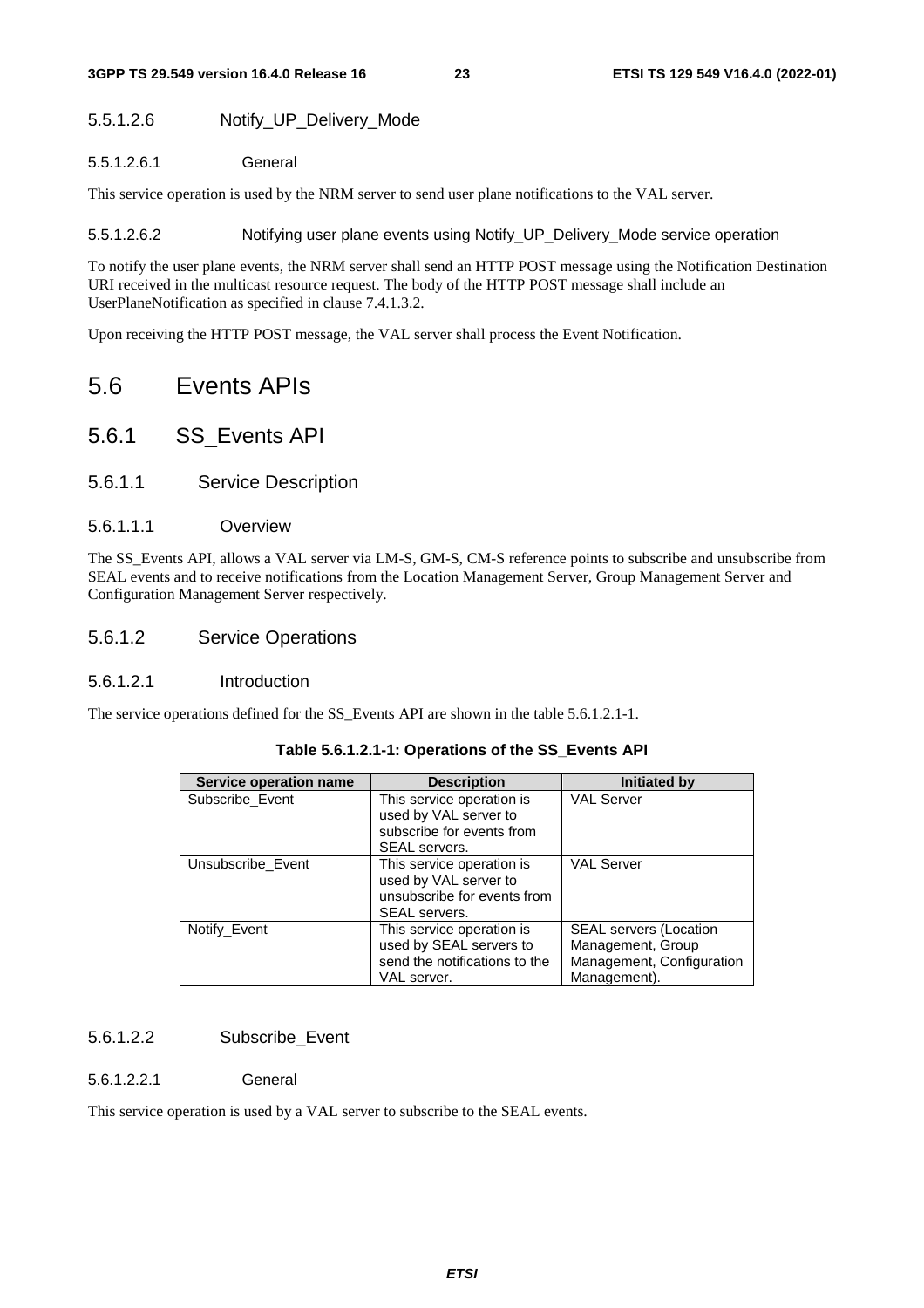#### 5.6.1.2.2.2 Subscribing to SEAL events using Subscribe\_Event service operation

To subscribe to SEAL events, the VAL server shall send an HTTP POST message to the SEAL server. The body of the HTTP POST message shall include VAL Server Identifier, Event Type, Event Filters, Reporting Requirements and a Notification Destination URI as specified in clause 7.5.1.2.2.3.1.

Upon receiving the above described HTTP POST message, the SEAL server shall:

- 1. verify the identity of the VAL server and check if the VAL server is authorized to subscribe to the SEAL events mentioned in the HTTP POST message;
- 2. if the VAL server is authorized to subscribe to the SEAL events, the SEAL server shall:
	- a. create a new resource as specified in clause 7.5.1.2.1; and
	- b. return the SEAL Resource URI in the response message.

#### 5.6.1.2.3 Notify\_Event

5.6.1.2.3.1 General

This service operation is used by the SEAL servers to send notifications to the VAL server.

#### 5.6.1.2.3.2 Notifying SEAL events using Notify\_Event service operation

To notify the SEAL events, the SEAL server shall send an HTTP POST message using the Notification Destination URI received in the subscription request. The body of the HTTP POST message shall include an Event Notification and SEAL Resource URI.

Upon receiving the HTTP POST message, the VAL server shall process the Event Notification.

- 5.6.1.2.4 Unsubscribe\_Event
- 5.6.1.2.4.1 General

This service operation is used by a VAL server to un-subscribe from the SEAL events.

5.6.1.2.4.2 Unsubscribing from SEAL events using Unsubscribe\_Event service operation

To unsubscribe from SEAL events, the VAL server shall send an HTTP DELETE message to the resource representing the event in the SEAL server as specified in clause 7.5.1.2.3.3.1.

Upon receiving the HTTP DELETE message, the SEAL sever shall:

- 1. verify the identity of the VAL server and check if the VAL server is authorized to Unsubscribe from the SEAL event associated with the SEAL Resource URI; and
- 2. if the VAL server is authorized to unsubscribe from the SEAL events, the SEAL server shall delete the resource pointed by the SEAL Resource URI

# 5.7 Key management APIs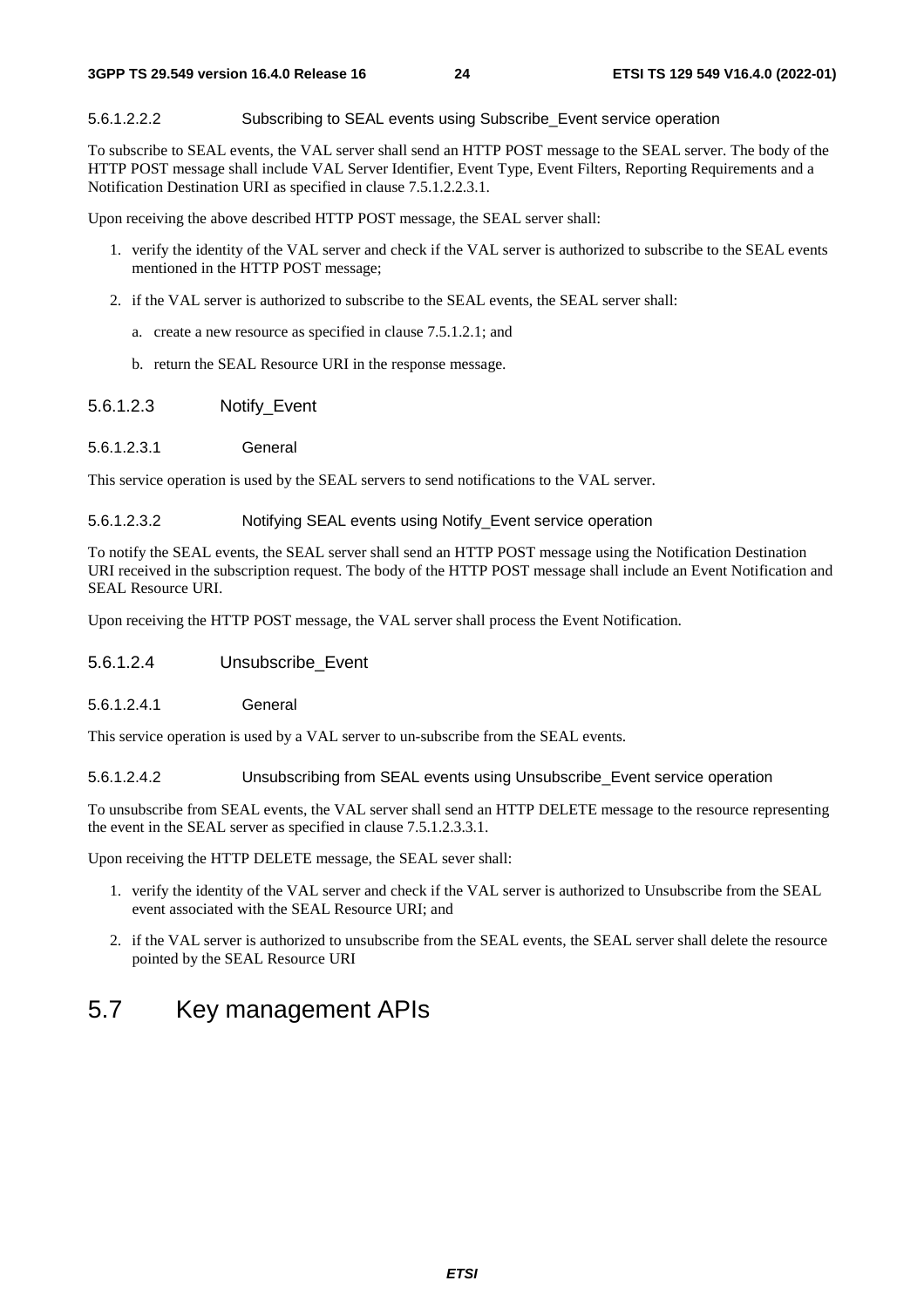### 5.7.1 SS\_KeyInfoRetrieval API

#### 5.7.1.1 Service Description

#### 5.7.1.1.1 Overview

As specified in 3GPP TS 33.434 [26], the SS\_KeyInfoRetrieval API, allows the VAL server via KM-S reference point to obtain the VAL service specific key management information from the key management server.

#### 5.7.1.2 Service Operations

#### 5.7.1.2.1 Introduction

The service operation defined for SS\_KeyInfoRetrieval API is shown in the table 5.7.1.2.1-1.

#### **Table 5.7.1.2.1-1: Operations of the SS\_ KeyInfoRetrieval API**

| Service operation name | <b>Description</b>                                                                          | <b>Initiated by</b> |
|------------------------|---------------------------------------------------------------------------------------------|---------------------|
| Obtain_Key_Info        | This service operation is<br>used by VAL server to<br>obtain key management<br>information. | <b>VAL</b> server   |

#### 5.7.1.2.2 Obtain\_Key\_Info

5.7.1.2.2.1 General

This service operation is used by the VAL server to obtain VAL service specific key management information.

5.7.1.2.2.2 VAL server obtaining VAL service specific key material using Obtain\_Key\_Info service operation

To obtain key management information specific to VAL service, the VAL server shall send HTTP GET request message to key management server, on Key records resource collection URI, with query parameters VAL service ID and optionally VAL user ID or VAL UE ID, as specified in 7.6.1.2.2.3.1.

Upon receiving the HTTP GET message as described above, the key management server shall:

- 1. verify the identity of the VAL server and check if the VAL server is authorized to obtain key management information specific to VAL service, VAL user or VAL UE, the URI in the request is of target SEAL KMS and date/time of the request is in recent time window;
- 2. if the VAL server is authorized to obtain the requested key management information, the key management server shall;
	- a. return in the response message with key management information corresponding to the query parameters that were sent in the request message.

# 6 SEAL Design Aspects Common for All APIs

# 6.1 General

SEAL APIs allow secure access to the capabilities provided by SEAL.

This document specifies the procedures triggered at different functional entities as a result of API invocation requests and event notifications. The stage-2 level requirements and signalling flows are defined in 3GPP TS 23.434 [2].

Several design aspects, as mentioned in the following clauses, are specified in 3GPP TS 29.122 [3] and referenced by this specification.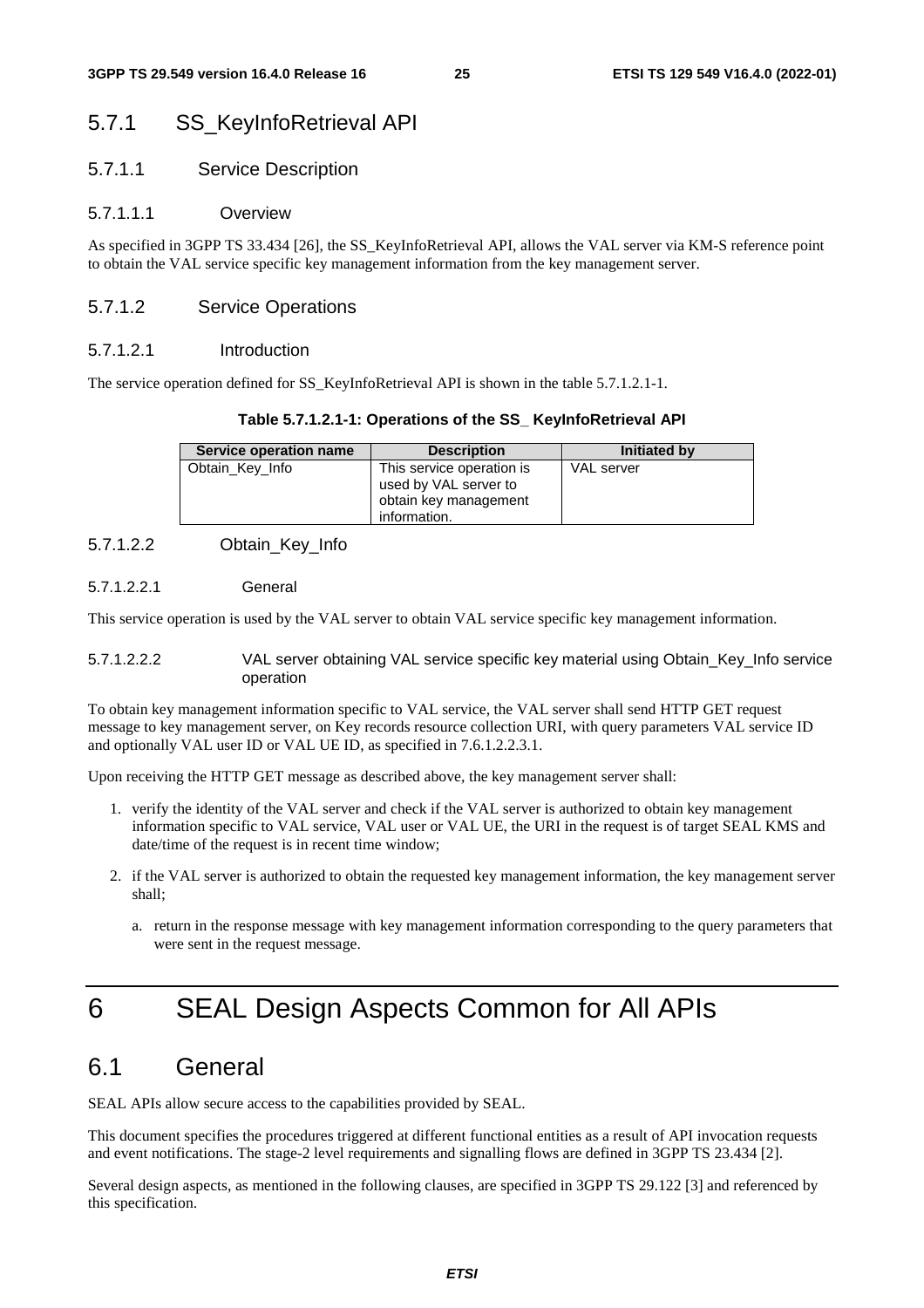# 6.2 Data Types

### 6.2.1 General

This clause defines structured data types, simple data types and enumerations that are applicable to several APIs defined in the present specification and can be referenced from data structures defined in the subsequent clauses.

In addition, data types that are defined in OpenAPI 3.0.0 Specification [15] can also be referenced from data structures defined in the subsequent clauses.

NOTE: As a convention, data types names in the present specification are with an upper-case letter in the beginning. Parameters are with a lower-case letter in the beginning. As an exception, data types that are also defined in OpenAPI 3.0.0 Specification [15] can use a lower-case case letter in the beginning for consistency.

Table 6.2.1-1 specifies data types re-used by the SEAL from other specifications, including a reference to their respective specifications and when needed, a short description of their use within the SEAL.

| Data type               | <b>Reference</b>   | <b>Comments</b>                                                                                      |
|-------------------------|--------------------|------------------------------------------------------------------------------------------------------|
| Uri                     | 3GPP TS 29.122 [3] |                                                                                                      |
| <b>TestNotification</b> | 3GPP TS 29.122 [3] | Following clarifications apply:<br>The SCEF is the SEAL server; and<br>The SCS/AS is the VAL server. |
| WebsockNotifConfig      | 3GPP TS 29.122 [3] | Following clarifications apply:<br>The SCEF is the SEAL server; and<br>The SCS/AS is the VAL server. |

**Table 6.2.1-1: Re-used Data Types** 

# 6.2.2 Referenced structured data types

Table 6.2.2-1 lists structured data types defined in this specification referenced by multiple services:

| Table 6.2.2-1: Referenced Structured Data Types |  |  |
|-------------------------------------------------|--|--|
|-------------------------------------------------|--|--|

| Data type               | <b>Reference</b>   | <b>Description</b>              |
|-------------------------|--------------------|---------------------------------|
| <b>VALGroupDocument</b> | Clause 7.2.1.4.2.2 | VAL Group document information. |
| <b>ProfileDoc</b>       | Clause 7.3.1.4.2.2 | VAL User or VAL UE profile      |
|                         |                    | linformation.                   |

### 6.2.3 Referenced Simple data types and enumerations

Following simple data types defined in Table 6.2.3-1 are applicable to several APIs in this document:

#### **Table 6.2.3-1: Simple data types applicable to several APIs**

| Type name | <b>Reference</b> | <b>Description</b> |
|-----------|------------------|--------------------|
|           |                  |                    |

# 6.3 Usage of HTTP

For SEAL APIs, support of HTTP/1.1 (IETF RFC 7230 [5], IETF RFC 7231 [6], IETF RFC 7232 [7], IETF RFC 7233 [8], IETF RFC 7234 [9] and IETF RFC 7235 [10]) over TLS (IETF RFC 5246 [11]) is mandatory and support of HTTP/2 (IETF RFC 7540 [12]) over TLS (IETF RFC 5246 [11]) is recommended.

A functional entity desiring to use HTTP/2 shall use the HTTP upgrade mechanism to negotiate applicable HTTP version as described in IETF RFC 7540 [12].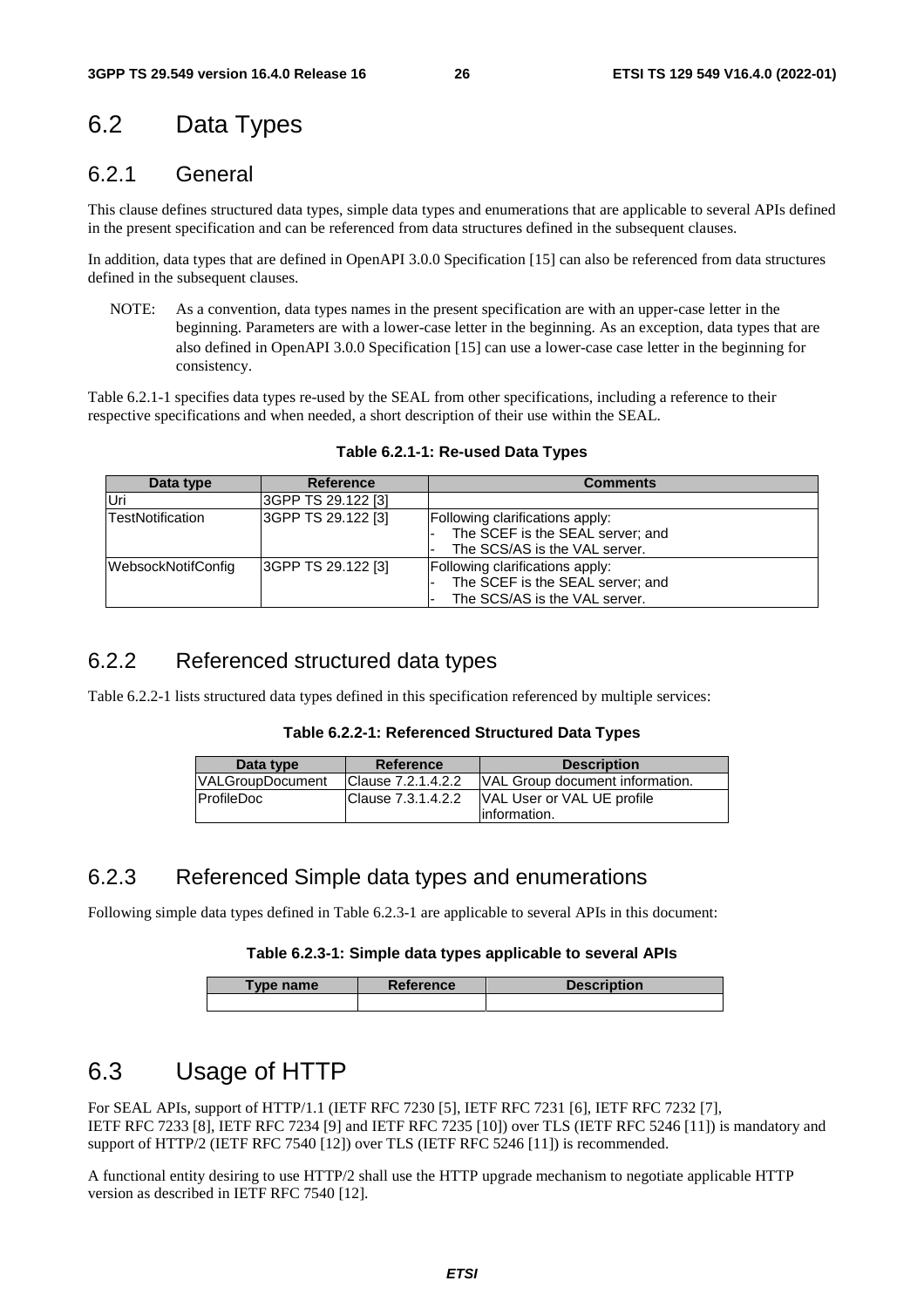Usage of HTTP over TLS and the TLS profiles shall be as specified in clause 5.1.1.4 of 3GPP TS 33.434 [26].

# 6.4 Content type

The bodies of HTTP request and successful HTTP responses shall be encoded in JSON format (see IETF RFC 8259 [13]).

The MIME media type that shall be used within the related Content-Type header field is "application/json", as defined in IETF RFC 8259 [13].

NOTE: This release only supports the content type JSON.

# 6.5 URI structure

### 6.5.1 Resource URI structure

All API URIs of SEAL APIs shall be:

#### **{apiRoot}/<apiName>/<apiVersion>/**

"apiRoot" is configured by means outside the scope of the present document. It includes the scheme ("https"), host and optional port, and an optional prefix string. "apiName" and "apiVersion" shall be set dependent on the API, as defined in the corresponding clauses below.

All resource URIs in the clauses below are defined relative to the above root API URI.

NOTE 1: The "apiVersion" will only be increased if the new API version contains backward incompatible changes. Otherwise, the supported feature mechanism defined in clause 6.8 can be used to negotiate extensions.

NOTE 2: A different root structure can be used when the resource URI is preconfigured in the API invoking entity.

The root structure may be followed by "apiSpecificSuffixes" that are dependent on the API and are defined separately for each API as resource URI where they apply:

#### **{apiRoot}/<apiName>/<apiVersion>/<apiSpecificSuffixes>**

### 6.5.2 Custom operations URI structure

The custom operation definition is in Annex C of 3GPP TS 29.501 [14].

The URI of a custom operation which is associated with a resource shall have the following structure:

#### **{apiRoot}/<apiName>/<apiVersion>/<apiSpecificResourceUriPart>/<custOpName>**

Custom operations can also be associated with the service instead of a resource. The URI of a custom operation which is not associated with a resource shall have the following structure:

#### **{apiRoot}/<apiName>/<apiVersion>/<custOpName>**

In the above URI structures, "apiRoot", "apiName", "apiVersion" and "apiSpecificResourceUriPart" are as defined in clause 6.5.1 and "custOpName" represents the name of the custom operation as defined in clause 5.1.3.2 of 3GPP TS 29.501 [14]

# 6.6 Notifications

The functional entities

- shall support the delivery of notifications using a separate HTTP connection towards an address;
- may support testing delivery of notifications; and
- may support the delivery of notification using WebSocket protocol (see IETF RFC 6455 [4]),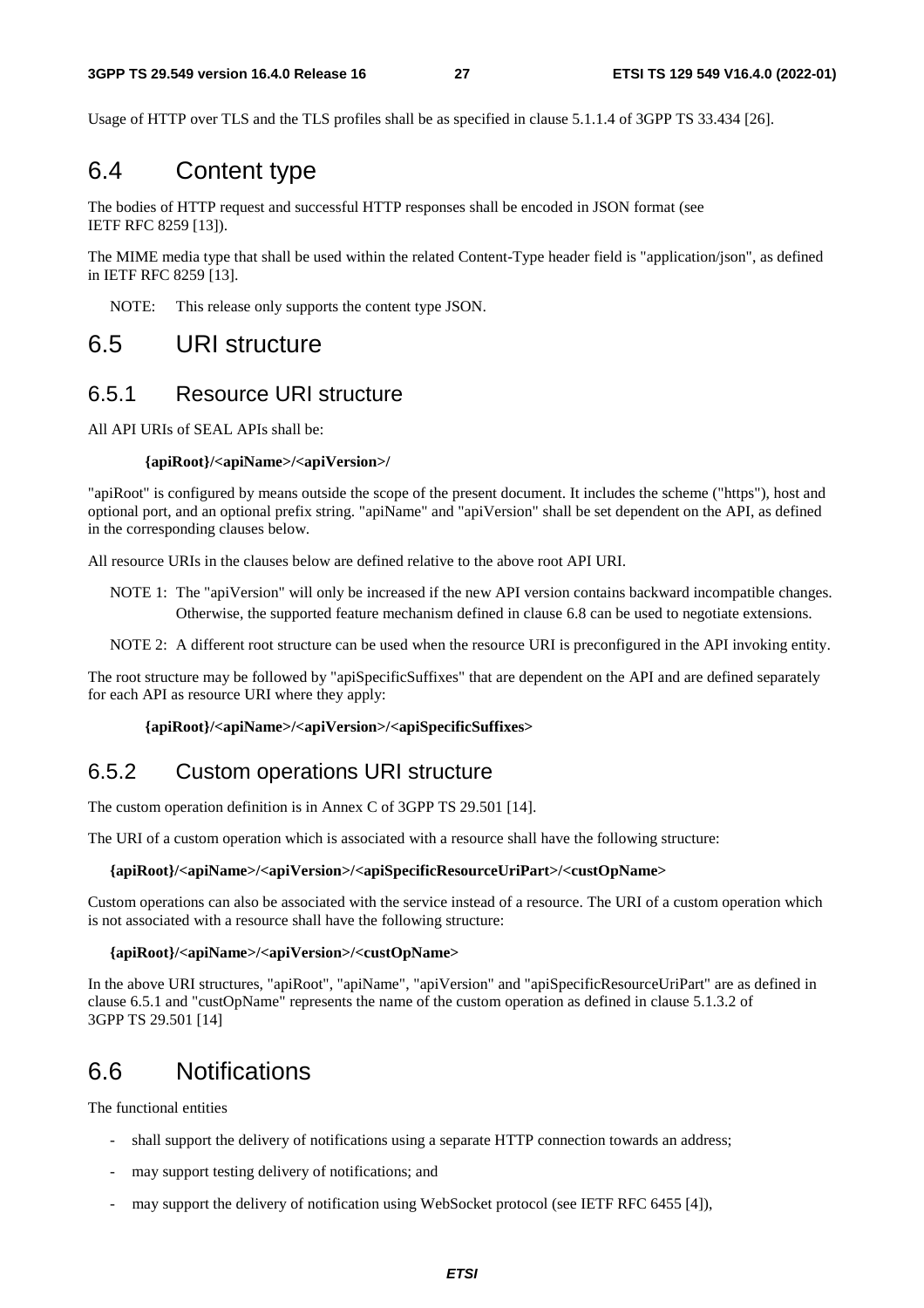as described in 3GPP TS 29.122 [3], with the following clarifications:

- the SCEF is the SEAL server; and
- the SCS/AS is the Subscriber.

# 6.7 Error Handling

Response bodies for error handling, as described in 3GPP TS 29.122 [3], are applicable to all APIs in the present specification unless specified otherwise, with the following clarifications:

- the SCEF is the SEAL server; and
- the SCS/AS is the functional entity invoking an API.

# 6.8 Feature negotiation

The functional entity invoking an API (i.e. the VAL server) and the SEAL server use feature negotiation procedures defined in 3GPP TS 29.122 [3] to negotiate the supported features, with the following clarifications:

- description of the SCEF applies to the SEAL server; and
- description of the SCS/AS applies to the functional entity invoking an API.

# 6.9 HTTP headers

The HTTP headers described in 3GPP TS 29.122 [3] are applicable to all APIs in this document.

# 6.10 Conventions for Open API specification files

The conventions for Open API specification files as specified in clause 5.2.9 of 3GPP TS 29.122 [3] shall be applicable for all APIs in this document.

# 7 SEAL API Definitions

# 7.1 Location management APIs

### 7.1.1 SS\_LocationReporting API

#### 7.1.1.1 API URI

The SS\_LocationReporting service shall use the SS\_LocationReporting API.

The request URIs used in HTTP requests from the VAL server towards the location management server shall have the Resource URI structure as defined in clause 6.5 with the following clarifications:

- The <apiName> shall be "ss-lr".
- The  $\langle$ apiVersion $>$ shall be "v1".
- The  $\langle$ apiSpecificSuffixes $>$ shall be set as described in clause 7.1.1.2.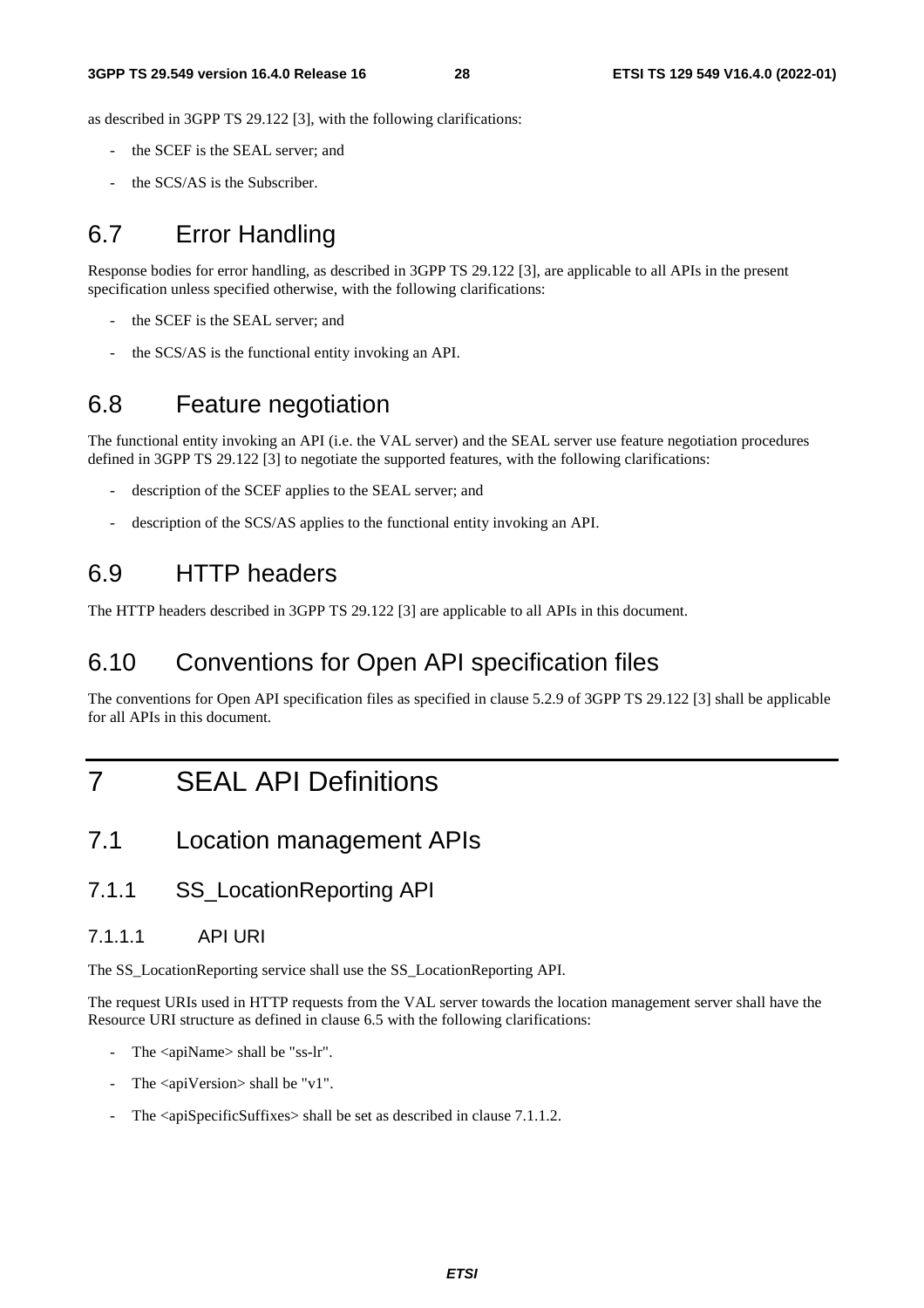#### 7.1.1.2 Resources

7.1.1.2.1 Overview

{apiRoot}/ss-lr/<apiVersion>



#### **Figure 7.1.1.2.1-1: Resource URI structure of the SS\_LocationReporting API**

Table 7.1.1.2.1-1 provides an overview of the resources and applicable HTTP methods.

| Resource name                                              | <b>Resource URI</b>                           | <b>HTTP</b><br>method or<br>custom<br>operation | <b>Description</b>                                                                                                  |
|------------------------------------------------------------|-----------------------------------------------|-------------------------------------------------|---------------------------------------------------------------------------------------------------------------------|
| <b>SEAL Location Reporting</b><br>Configurations           | /trigger-configurations                       | <b>POST</b>                                     | Creates a new Individual SEAL<br>Location Reporting Configuration<br>information.                                   |
| Individual SEAL Location<br><b>Reporting Configuration</b> | /trigger-<br>configurations/{configurationId} | <b>GET</b>                                      | Retrieves an Individual SEAL<br>Location Reporting Configuration<br>information identified by<br>{configurationId}. |
|                                                            |                                               | <b>PUT</b>                                      | Updates an Individual SEAL<br>Location Reporting Configuration<br>information identified by<br>{configurationId}.   |
|                                                            |                                               | <b>DELETE</b>                                   | Delete an Individual SEAL<br>Location Reporting Configuration<br>information identified by<br>{configurationId}.    |

**Table 7.1.1.2.1-1: Resources and methods overview** 

#### 7.1.1.2.2 Resource: SEAL Location Reporting Configurations

#### 7.1.1.2.2.1 Description

The resource allows the VAL server to request to create a new individual SEAL location reporting configuration information at the location management server.

#### 7.1.1.2.2.2 Resource Definition

#### Resource URI: **{apiRoot}/ss-lr/<apiVersion>/trigger-configurations**

This resource shall support the resource URI variables defined in the table 7.1.1.2.2.2-1.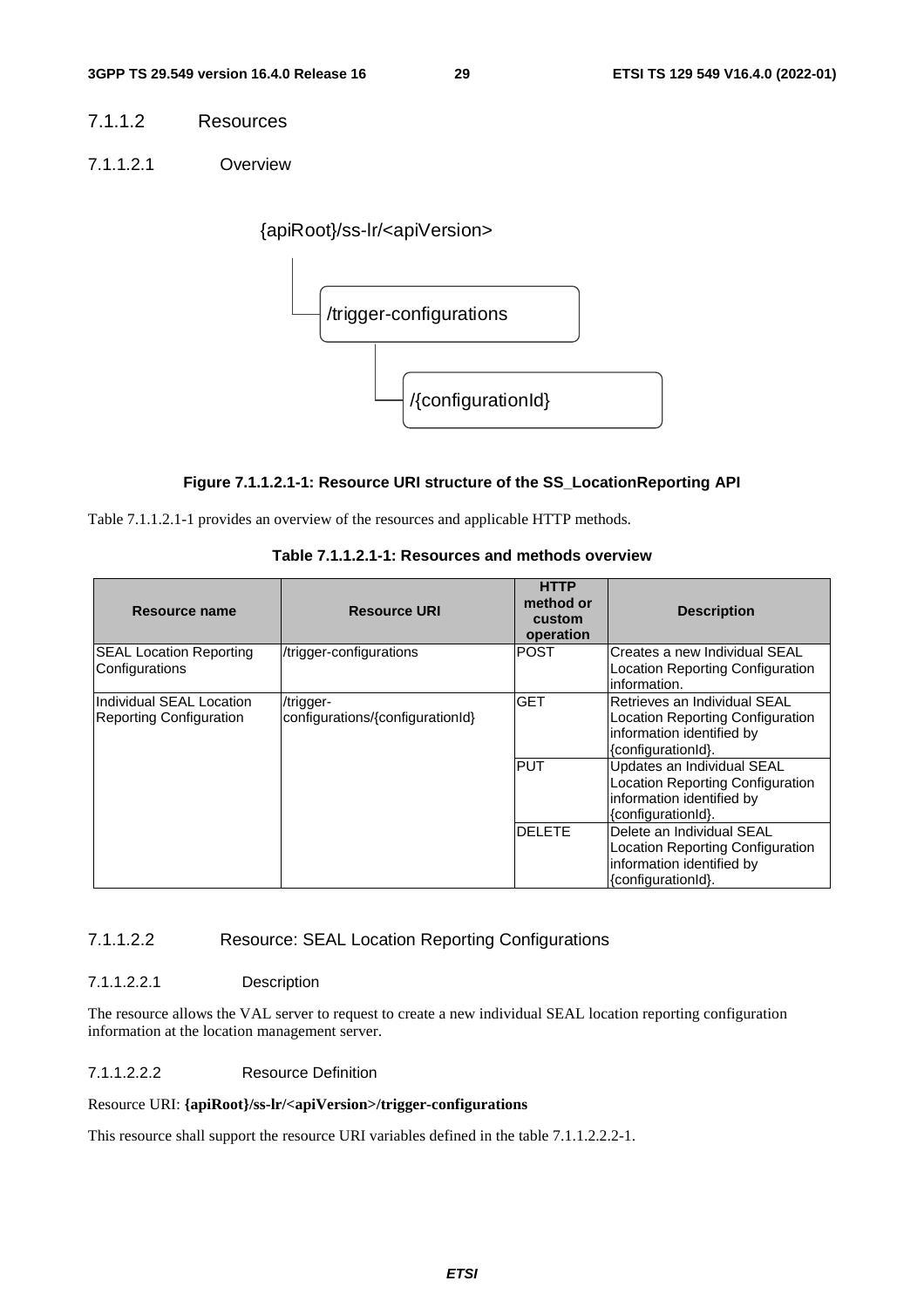| <b>Name</b> | Data Type | <b>Definition</b>        |  |  |
|-------------|-----------|--------------------------|--|--|
| apiRoot     | Istrina   | See clause 6.5           |  |  |
| apiVersion  | string    | 7111<br>lSee clause<br>. |  |  |

#### **Table 7.1.1.2.2.2-1: Resource URI variables for this resource**

7.1.1.2.2.3 Resource Standard Methods

#### 7.1.1.2.2.3.1 POST

#### **Table 7.1.1.2.2.3.1-1: URI query parameters supported by the POST method on this resource**

| <b>Name</b> | Data type | Cardinality | Description |
|-------------|-----------|-------------|-------------|
| n/a         |           |             |             |

This method shall support the request data structures specified in table 7.1.1.2.2.3.1-2 and the response data structures and response codes specified in table 7.1.1.2.2.3.1-3.

#### **Table 7.1.1.2.2.3.1-2: Data structures supported by the POST Request Body on this resource**

| Data type                         |   | Cardinalitv | <b>Description</b>                            |
|-----------------------------------|---|-------------|-----------------------------------------------|
| ILocationReportCo<br>Infiguration | M |             | Location reporting configuration information. |

#### **Table 7.1.1.2.2.3.1-3: Data structures supported by the POST Response Body on this resource**

| Data type                                                                                                        |   | Cardinality | <b>Response</b>    | <b>Description</b>                          |
|------------------------------------------------------------------------------------------------------------------|---|-------------|--------------------|---------------------------------------------|
|                                                                                                                  |   |             | codes              |                                             |
| LocationReportCo                                                                                                 | м |             | <b>201 Created</b> | Location reporting configuration is created |
| nfiguration                                                                                                      |   |             |                    | successfully.                               |
| NOTE:<br>The mandatory HTTP error status codes for the POST method listed in table 5.2.6-1 of 3GPP TS 29.122 [3] |   |             |                    |                                             |
| also apply.                                                                                                      |   |             |                    |                                             |

#### **Table 7.1.1.2.2.3.1-4: Headers supported by the 201 Response Code on this resource**

| <b>Name</b>      | Data type | Е | <b>Cardinality</b> | <b>Description</b>                                                                                                                                                      |
|------------------|-----------|---|--------------------|-------------------------------------------------------------------------------------------------------------------------------------------------------------------------|
| <b>ILocation</b> | string    | M |                    | Contains the URI of the newly created resource, according to<br>the structure: {apiRoot}/ss-lr/ <apiversion>/trigger-<br/>configurations/{configurationId}</apiversion> |

7.1.1.2.2.4 Resource Custom Operations

None.

#### 7.1.1.2.3 Resource: Individual SEAL Location Reporting Configuration

#### 7.1.1.2.3.1 Description

The resource represents an individual SEAL location reporting configuration that is created at the location management server.

#### 7.1.1.2.3.2 Resource Definition

#### Resource URI: **{apiRoot}/ss-lr/<apiVersion>/trigger-configurations/{configurationId}**

This resource shall support the resource URI variables defined in the table 7.1.1.2.3.2-1.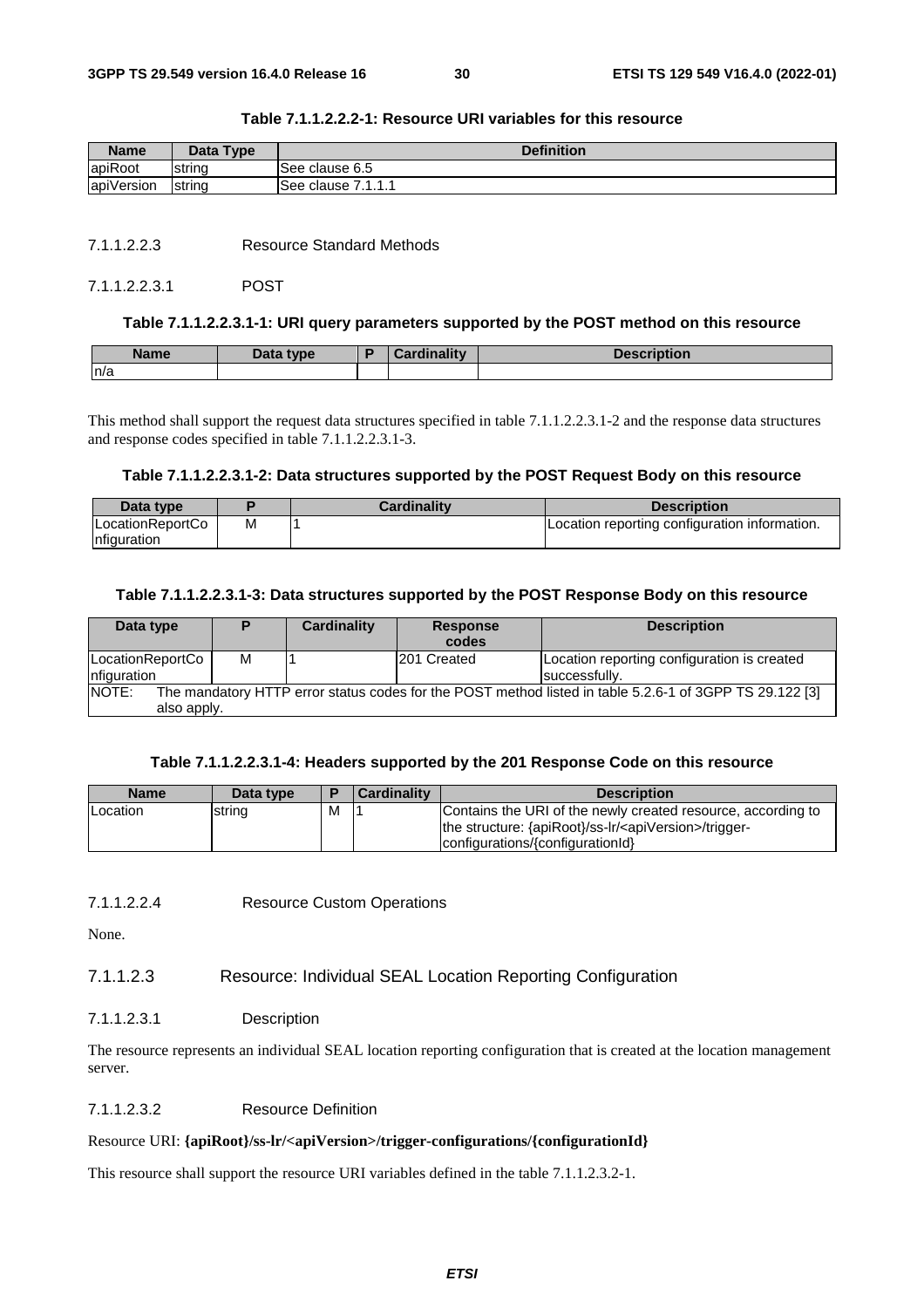| Name                   | Data Type | <b>Definition</b>                                                        |
|------------------------|-----------|--------------------------------------------------------------------------|
| apiRoot                | strina    | See clause 6.5                                                           |
| apiVersion             | strina    | See clause 7.1.1.1                                                       |
| configuration d string |           | Represents an individual SEAL location reporting configuration resource. |

| Table 7.1.1.2.3.2-1: Resource URI variables for this resource |  |  |
|---------------------------------------------------------------|--|--|
|---------------------------------------------------------------|--|--|

#### 7.1.1.2.3.3 Resource Standard Methods

#### 7112331 GFT

This operation retrieves an individual SEAL location reporting configuration information. This method shall support the URI query parameters specified in table 7.1.1.2.3.3.1-1.

#### **Table 7.1.1.2.3.3.1-1: URI query parameters supported by the GET method on this resource**

| <b>Name</b> | Data type | <b><i>cardinality</i></b> | Description |
|-------------|-----------|---------------------------|-------------|
| n/a         |           |                           |             |

This method shall support the request data structures specified in table 7.1.1.2.3.3.1-2 and the response data structures and response codes specified in table 7.1.1.2.3.3.1-3.

#### **Table 7.1.1.2.3.3.1-2: Data structures supported by the GET Request Body on this resource**

| Data type | Cardinalitv | <b>Description</b> |
|-----------|-------------|--------------------|
| ln/a      |             |                    |

#### **Table 7.1.1.2.3.3.1-3: Data structures supported by the GET Response Body on this resource**

| Data type                        |                                                                                                                       | Cardinality | <b>Response</b><br>codes | <b>Description</b>                                    |  |
|----------------------------------|-----------------------------------------------------------------------------------------------------------------------|-------------|--------------------------|-------------------------------------------------------|--|
| LocationReportCo<br>Infiguration | М                                                                                                                     |             | <b>200 OK</b>            | The location reporting configuration<br>linformation. |  |
| NOTE:                            | The mandatory HTTP error status codes for the GET method listed in table 5.2.6-1 of 3GPP TS 29.122 [3]<br>also apply. |             |                          |                                                       |  |

#### 7.1.1.2.3.3.2 PUT

This operation updates the individual SEAL location reporting configuration. This method shall support the URI query parameters specified in table 7.1.1.2.3.3.2-1.

#### **Table 7.1.1.2.3.3.2-1: URI query parameters supported by the PUT method on this resource**

| <b>Name</b> | Data type | Cardinality | Description |
|-------------|-----------|-------------|-------------|
| n/a         |           |             |             |

This method shall support the request data structures specified in table 7.1.1.2.3.3.2-2 and the response data structures and response codes specified in table 7.1.1.2.3.3.2-3.

#### **Table 7.1.1.2.3.3.2-2: Data structures supported by the PUT Request Body on this resource**

| Data type        |   | <b>Cardinality</b> | <b>Description</b>                        |
|------------------|---|--------------------|-------------------------------------------|
| LocationReportCo | м |                    | Updated details of the location reporting |
| nfiguration      |   |                    | configuration.                            |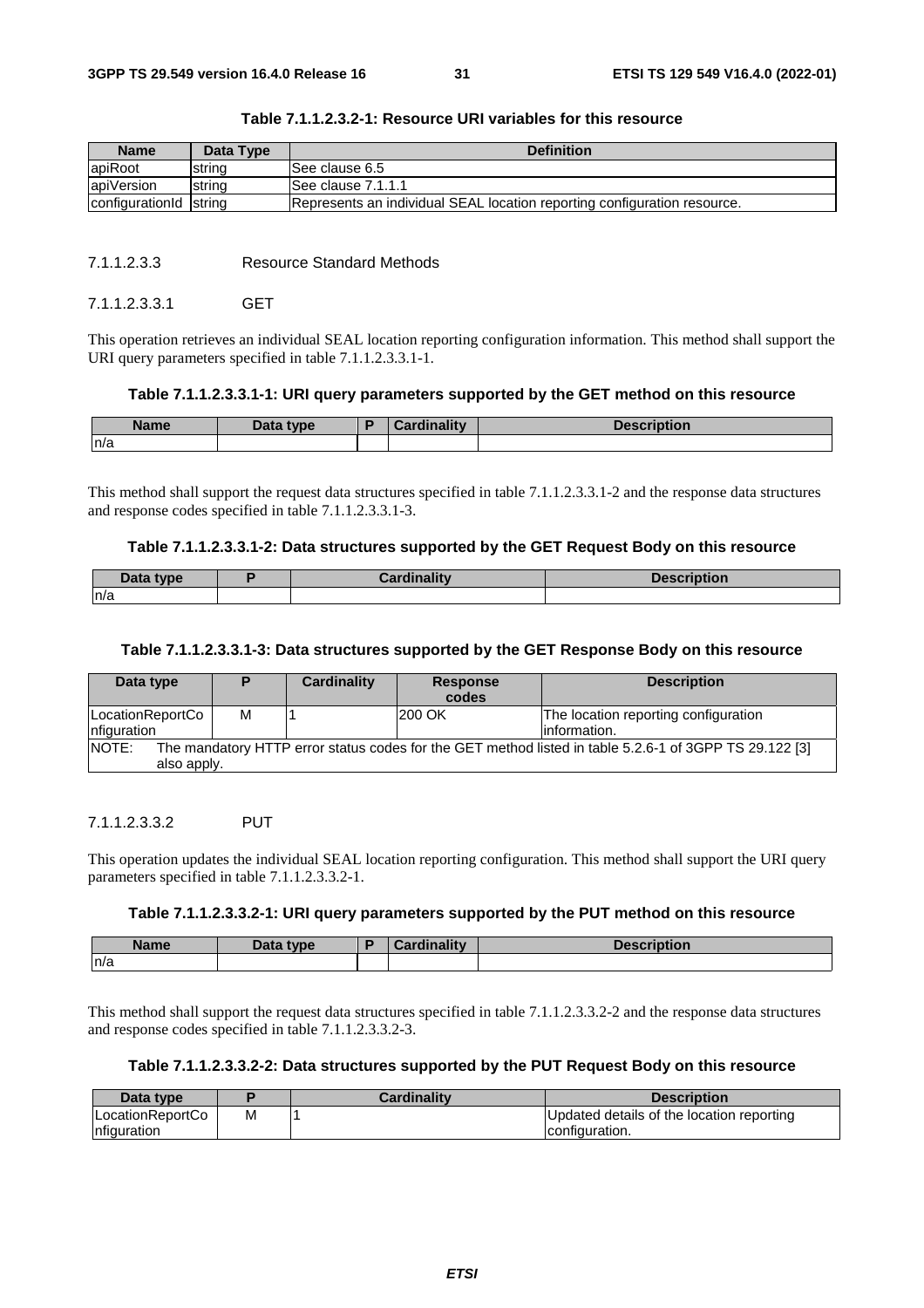| Data type                                                                                                       | D | Cardinality | <b>Response</b> | <b>Description</b>                                                                                                  |
|-----------------------------------------------------------------------------------------------------------------|---|-------------|-----------------|---------------------------------------------------------------------------------------------------------------------|
|                                                                                                                 |   |             | codes           |                                                                                                                     |
| LocationReportCo<br>Infiguration                                                                                | м |             | 200 OK          | The configuration is updated successfully and<br>the updated configuration information<br>returned in the response. |
| NOTE:<br>The mandatory HTTP error status codes for the PUT method listed in table 5.2.6-1 of 3GPP TS 29.122 [3] |   |             |                 |                                                                                                                     |
| also apply.                                                                                                     |   |             |                 |                                                                                                                     |

#### **Table 7.1.1.2.3.3.2-3: Data structures supported by the PUT Response Body on this resource**

#### 7.1.1.2.3.3.3 DELETE

This operation deletes the individual SEAL location reporting configuration. This method shall support the URI query parameters specified in table 7.1.1.2.3.3.3-1.

#### **Table 7.1.1.2.3.3.3-1: URI query parameters supported by the DELETE method on this resource**

| <b>Name</b> | Data type<br>Dala | <b>Cardinality</b> | <b>Pescription</b><br>Desc |
|-------------|-------------------|--------------------|----------------------------|
| n/a         |                   |                    |                            |

This method shall support the request data structures specified in table 7.1.1.2.3.3.3-2 and the response data structures and response codes specified in table 7.1.1.2.3.3.3-3.

#### **Table 7.1.1.2.3.3.3-2: Data structures supported by the DELETE Request Body on this resource**

| <b>Data type</b> | المقالحات | Descr   |
|------------------|-----------|---------|
| $20$ utu         | ----      | NDUVIL. |
| n/a              |           |         |

#### **Table 7.1.1.2.3.3.3-3: Data structures supported by the DELETE Response Body on this resource**

| Data type                                                                                              |                                | Cardinality | <b>Response</b> | <b>Description</b>                        |
|--------------------------------------------------------------------------------------------------------|--------------------------------|-------------|-----------------|-------------------------------------------|
|                                                                                                        |                                |             | codes           |                                           |
| ln/a                                                                                                   |                                |             | 204 No Content  | The individual configuration matching the |
|                                                                                                        |                                |             |                 | configuration d is deleted.               |
| <b>NOTE:</b><br>The mandatory HTTP error status codes for the DELETE method listed in table 5.2.6-1 of |                                |             |                 |                                           |
|                                                                                                        | 3GPP TS 29.122 [3] also apply. |             |                 |                                           |

7.1.1.2.3.4 Resource Custom Operations

None.

7.1.1.3 Notifications

None.

### 7.1.1.4 Data Model

7.1.1.4.1 General

This clause specifies the application data model supported by the API. Data types listed in clause 6.2 apply to this API.

Table 7.1.1.4.1-1 specifies the data types defined specifically for the SS\_LocationReporting API service.

#### **Table 7.1.1.4.1-1: SS\_LocationReporting API specific Data Types**

| Data type                   | Section<br>defined | <b>Description</b> | <b>Applicability</b> |
|-----------------------------|--------------------|--------------------|----------------------|
| LocationReportConfiguration | 7.1.1.4.2.2        |                    |                      |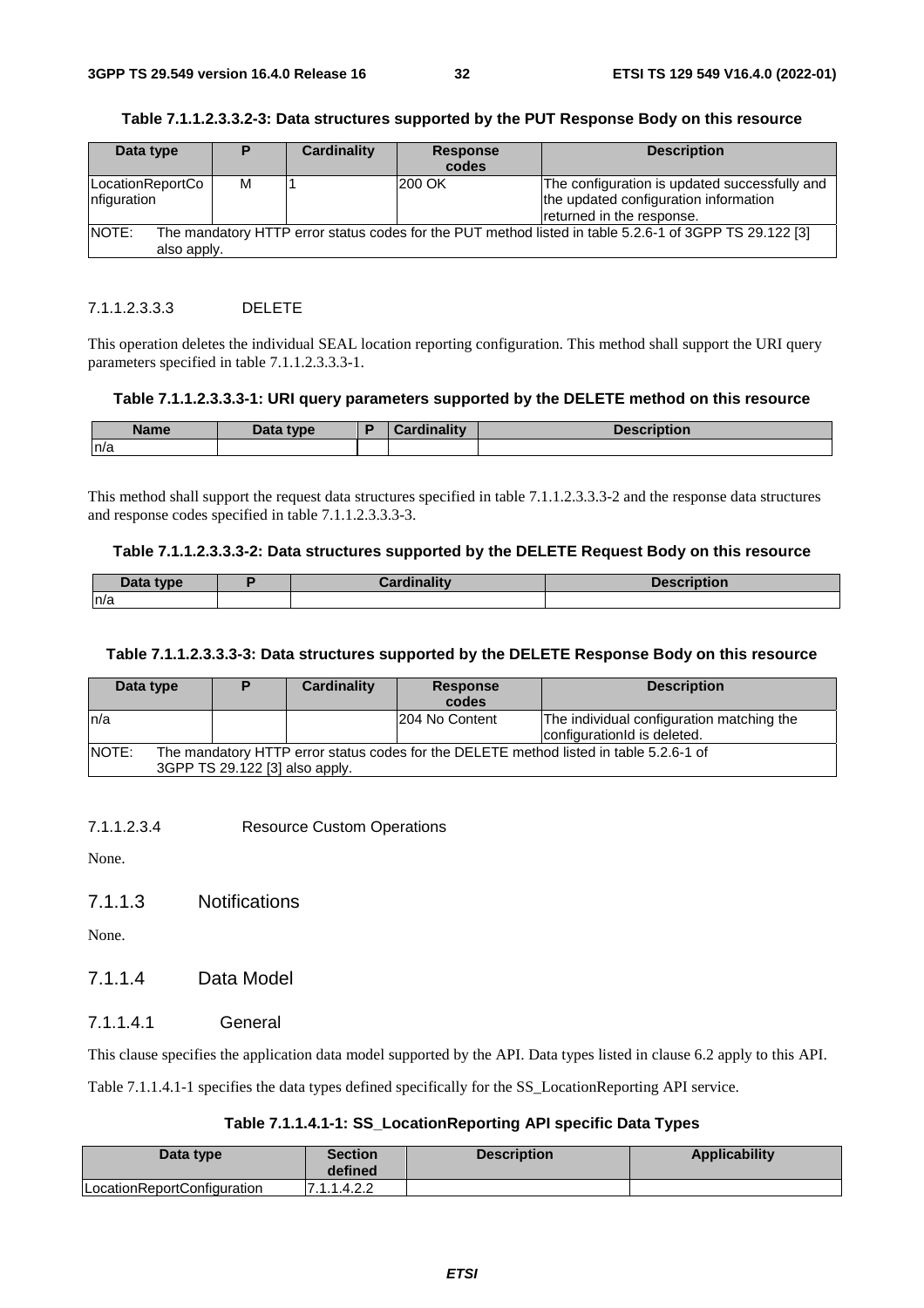Table 7.1.1.4.1-2 specifies data types re-used by the SS\_LocationReporting API service.

Data type **Reference Reference Reference Reference Reference Reference Reference Reference Reference Reference Reference Reference Reference Reference Reference Reference Reference Referen** Accuracy 3GPP TS 29.122 [3] DateTime 3GPP TS 29.571 [21] DurationSec 3GPP TS 29.571 [21]<br>SupportedFeatures 3GPP TS 29.571 [21] Used to negotiate the applicability of optional features defined in table 7.1.1.6-1. ValTargetUe Clause 7.3.1.4.2.3 Used to indicate either VAL User ID or VAL UE ID, to which location reporting applies.

**Table 7.1.1.4.1-2: SS\_LocationReporting API Re-used Data Types** 

#### 7.1.1.4.2 Structured data types

7.1.1.4.2.1 Introduction

#### 7.1.1.4.2.2 Type: LocationReportConfiguration

#### **Table 7.1.1.4.2.2-1: Definition of type LocationReportConfiguration**

| <b>Attribute name</b> | Data type       | P        | <b>Cardinality</b> | <b>Description</b>                            | <b>Applicability</b> |
|-----------------------|-----------------|----------|--------------------|-----------------------------------------------|----------------------|
| <b>IvalServerId</b>   | string          | M        |                    | Represents the VAL server identifier.         |                      |
| valTgtUe              | ValTarget       | M        |                    | Represents the VAL User ID or VAL UE          |                      |
|                       | Ue              |          |                    | ID to which the location reporting applies.   |                      |
| immRep                | boolean         | O        | 0.1                | Indication of immediate reporting. If         |                      |
|                       |                 |          |                    | included, when it is set to true it indicates |                      |
|                       |                 |          |                    | immediate reporting of the subscribed         |                      |
|                       |                 |          |                    | events, if available. Otherwise, reporting    |                      |
|                       |                 |          |                    | will occur when the event is met.             |                      |
| monDur                | <b>DateTime</b> | $\Omega$ | 01                 | Represents the time at which the              |                      |
|                       |                 |          |                    | subscription ceases to exist (i.e the         |                      |
|                       |                 |          |                    | reporting trigger becomes invalid). If        |                      |
|                       |                 |          |                    | omitted, there is no time limit.              |                      |
| repPeriod             | DurationS       | O        | 0.1                | Indicates the time interval between           |                      |
|                       | ec              |          |                    | successive location reports.                  |                      |
| accuracy              | Accuracy        | O        | 0.1                | Represents the desired level of accuracy      |                      |
|                       |                 |          |                    | of the requested location information.        |                      |
| suppFeat              | Supported       | O        | 0.1                | Used to negotiate the supported features      |                      |
|                       | Features        |          |                    | of the API as defined in clause 7.1.1.6.      |                      |
|                       |                 |          |                    | This attribute shall be provided in the       |                      |
|                       |                 |          |                    | HTTP POST request and in the response         |                      |
|                       |                 |          |                    | of successful resource creation.              |                      |

#### 7.1.1.4.3 Simple data types and enumerations

#### 7.1.1.5 Error Handling

General error responses are defined in clause 6.7.

#### 7.1.1.6 Feature negotiation

General feature negotiation procedures are defined in clause 6.8.

#### **Table 7.1.1.6-1: Supported Features**

| Feature number | <b>Feature Name</b> | <b>Description</b> |
|----------------|---------------------|--------------------|
|                |                     |                    |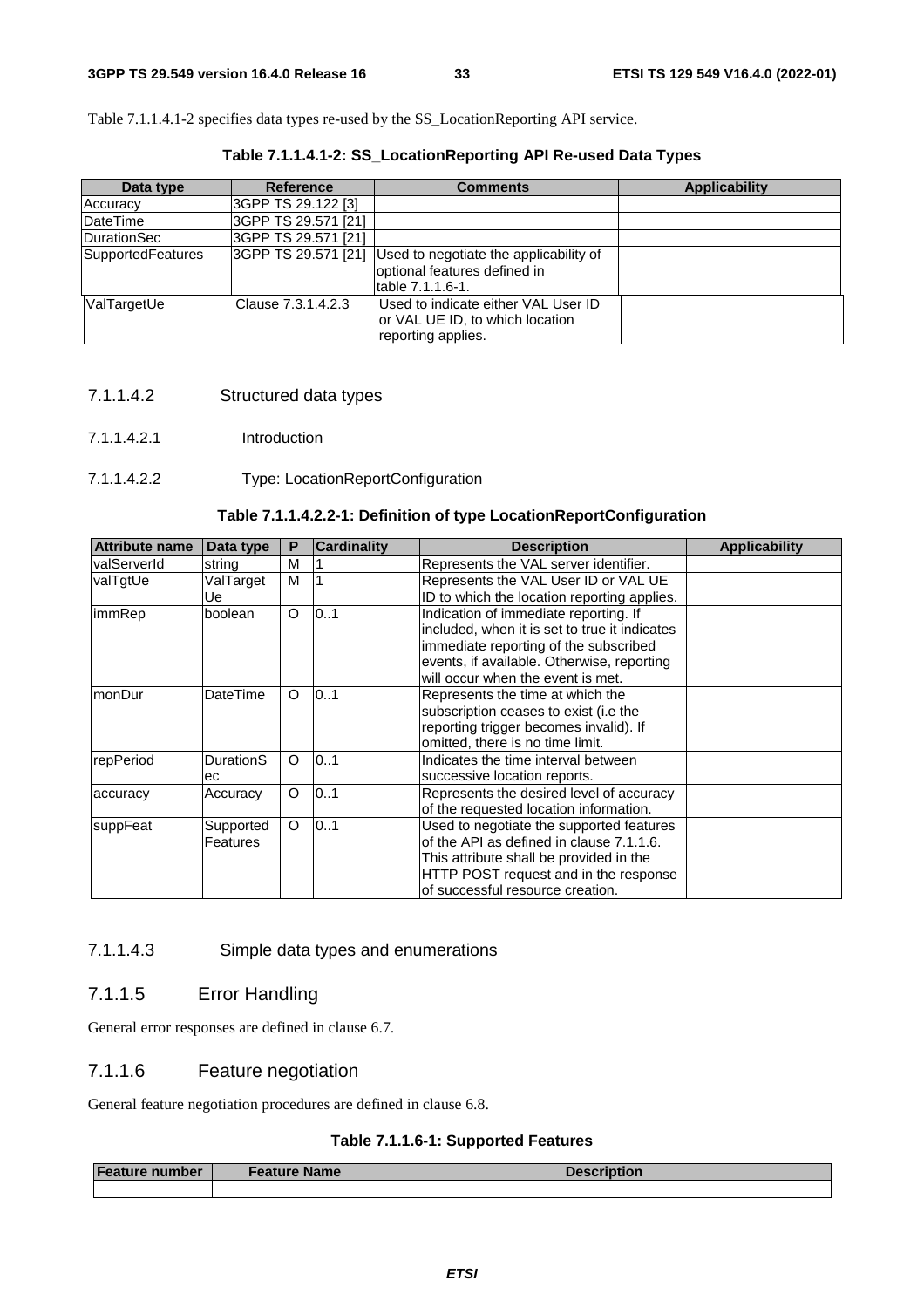# 7.2 Group management APIs

# 7.2.1 SS\_GroupManagement API

### 7.2.1.1 API URI

The SS\_GroupManagement service shall use the SS\_GroupManagement API.

The request URIs used in HTTP requests from the VAL server towards the Group management server shall have the Resource URI structure as defined in clause 6.5 with the following clarifications:

- The <apiName> shall be "ss-gm".
- The <apiVersion> shall be "v1".
- The <apiSpecificSuffixes> shall be set as described in clause 7.2.1.2

#### 7.2.1.2 Resources

7.2.1.2.1 Overview

### {apiRoot}/ss-gm/<apiVersion>



### **Figure 7.2.1.2.1-1: Resource URI structure of the SS\_GroupManagement API**

Table 7.2.1.2.1-1 provides an overview of the resources and applicable HTTP methods.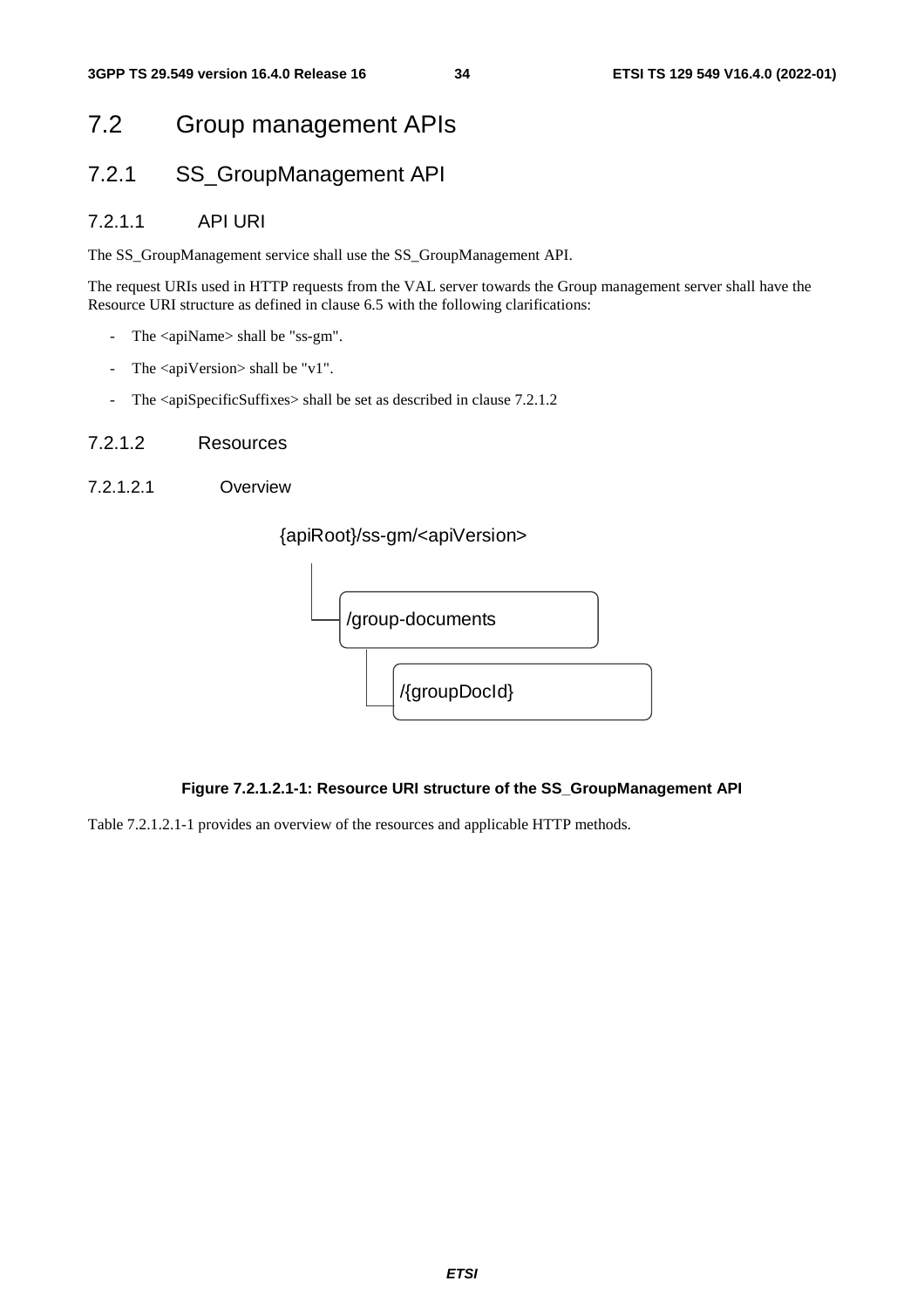| Resource name                    | <b>Resource URI</b>           | <b>HTTP</b><br>method or<br>custom<br>operation | <b>Description</b>                                                                                                                                                                                                                                                                    |
|----------------------------------|-------------------------------|-------------------------------------------------|---------------------------------------------------------------------------------------------------------------------------------------------------------------------------------------------------------------------------------------------------------------------------------------|
| <b>VAL Group Documents</b>       | /group-documents              | POST                                            | Create a new VAL group<br>document.                                                                                                                                                                                                                                                   |
|                                  |                               | <b>GET</b>                                      | Retrieve VAL group documents<br>according to the query<br>parameters. If there are no query<br>parameters, do not fetch any VAL<br>group document.                                                                                                                                    |
| Individual VAL Group<br>Document | /group-documents/{groupDocId} | <b>GET</b>                                      | Retrieve an individual VAL<br>group's membership and<br>configuration information<br>according to query parameter on<br>the resource identified by<br>{groupDocld}. If there are no<br>query parameter, fetch the whole<br>VAL group document resource<br>identified by {groupDocId}. |
|                                  |                               | <b>PUT</b>                                      | Update an individual VAL group's<br>membership and configuration<br>information identified by<br>{groupDocld}.                                                                                                                                                                        |

#### **Table 7.2.1.2.1-1: Resources and methods overview**

#### 7.2.1.2.2 Resource: VAL Group Documents

#### 7.2.1.2.2.1 Description

The VAL Group Documents resource represents all the VAL group documents that are created at a given group management server.

#### 7.2.1.2.2.2 Resource Definition

#### Resource URI: **{apiRoot}/ss-gm/<apiVersion>/group-documents**

This resource shall support the resource URI variables defined in the table 7.2.1.2.2.2-1.

#### **Table 7.2.1.2.2.2-1: Resource URI variables for this resource**

| <b>Name</b> | Data Type      | <b>Definition</b>           |
|-------------|----------------|-----------------------------|
| lapiRoot    | <b>Istring</b> | lSee clause 6.5             |
| apiVersion  | string         | 7 7 1 1<br>lSee clause<br>. |

7.2.1.2.2.3 Resource Standard Methods

#### 7.2.1.2.2.3.1 POST

This method shall support the URI query parameters specified in table 7.2.1.2.2.3.1-1.

#### **Table 7.2.1.2.2.3.1-1: URI query parameters supported by the POST method on this resource**

| <b>Name</b> | Data type | <b><i>Cardinality</i></b> | <b>Description</b> |
|-------------|-----------|---------------------------|--------------------|
| n/a         |           |                           |                    |

This method shall support the request data structures specified in table 7.2.1.2.2.3.1-2 and the response data structures and response codes specified in table 7.2.1.2.2.3.1-3.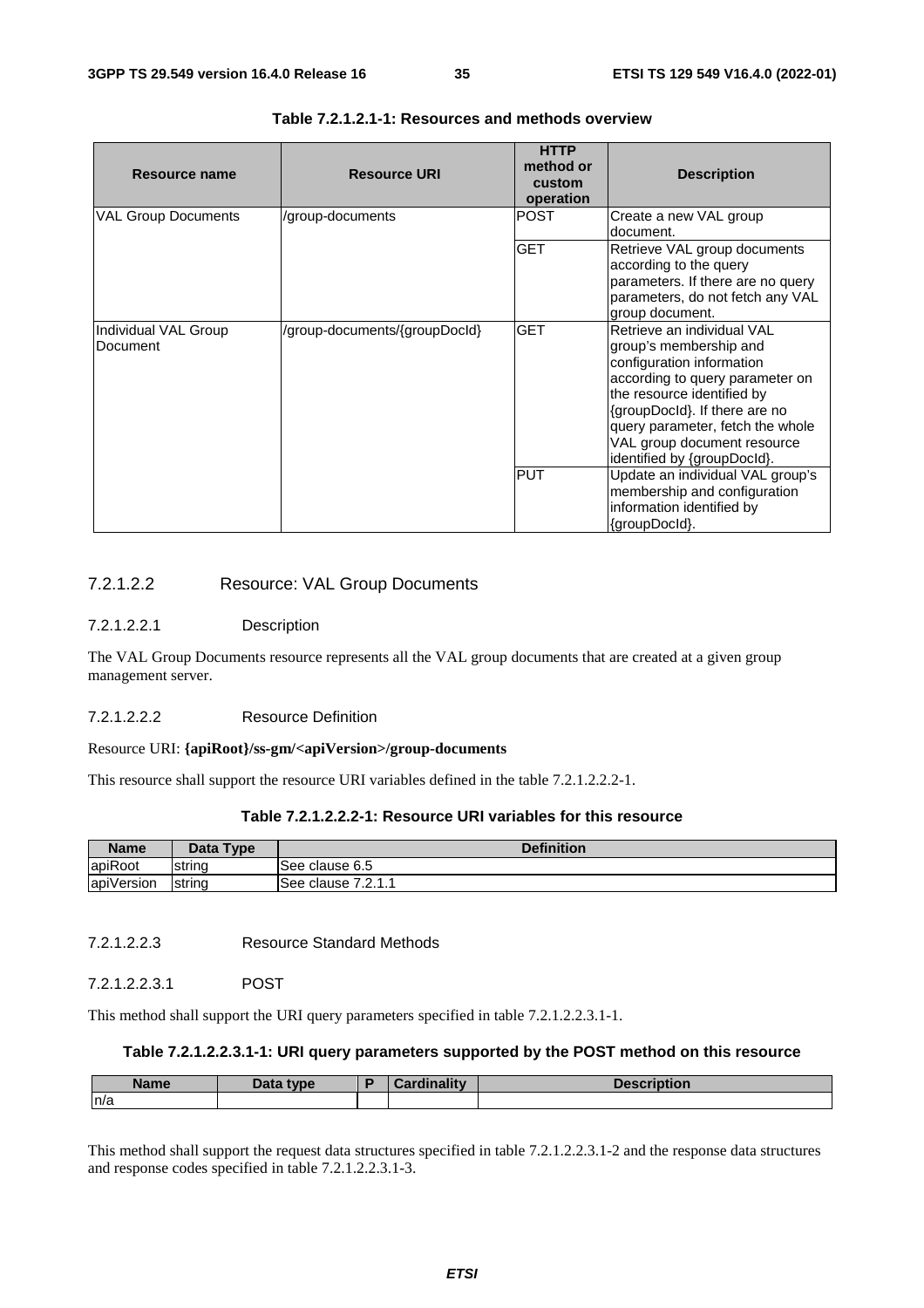#### **Table 7.2.1.2.2.3.1-2: Data structures supported by the POST Request Body on this resource**

| Data type            |   | <b>Cardinality</b> | <b>Description</b>                        |
|----------------------|---|--------------------|-------------------------------------------|
| <b>VALGroupDocum</b> | М |                    | Details of the VAL group that needs to be |
| Tent                 |   |                    | created.                                  |

## **Table 7.2.1.2.2.3.1-3: Data structures supported by the POST Response Body on this resource**

| Data type                    | D                                                                                                                      | <b>Cardinality</b> | <b>Response</b><br>codes | <b>Description</b>                                                                                                      |  |  |  |
|------------------------------|------------------------------------------------------------------------------------------------------------------------|--------------------|--------------------------|-------------------------------------------------------------------------------------------------------------------------|--|--|--|
| <b>VALGroupDocum</b><br>lent | м                                                                                                                      |                    | 201 Created              | VAL group created successfully.<br>The URI of the created resource shall be<br>Ireturned in the "Location" HTTP header. |  |  |  |
| NOTE:                        | The mandatory HTTP error status codes for the POST method listed in table 5.2.6-1 of 3GPP TS 29.122 [3]<br>also apply. |                    |                          |                                                                                                                         |  |  |  |

## **Table 7.2.1.2.2.3.1-4: Headers supported by the 201 Response Code on this resource**

| <b>Name</b> | Data type |   | <b>Cardinality</b> | <b>Description</b>                                                                                                                                          |
|-------------|-----------|---|--------------------|-------------------------------------------------------------------------------------------------------------------------------------------------------------|
| Location    | string    | M |                    | Contains the URI of the newly created resource, according to<br>the structure: {apiRoot}/ss-gm/ <apiversion>/group-<br/>documents/{groupDocld}</apiversion> |

## 7.2.1.2.2.3.2 GET

This operation retrieves VAL group documents satisfying filter criteria. This method shall support the URI query parameters specified in table 7.2.1.2.2.3.2-1.

#### **Table 7.2.1.2.2.3.2-1: URI query parameters supported by the GET method on this resource**

| <b>Name</b>     | Data type | <b>Cardinality</b> | Description                         |
|-----------------|-----------|--------------------|-------------------------------------|
| val-group-id    | Istring   | 0                  | String identifying the VAL group.   |
| Ival-service-id | string    | 10                 | String identifying the VAL service. |

This method shall support the request data structures specified in table 7.2.1.2.2.3.2-2 and the response data structures and response codes specified in table 7.2.1.2.2.3.2 -3.

#### **Table 7.2.1.2.2.3.2-2: Data structures supported by the GET Request Body on this resource**

| Data type | <b>Pardinality</b> | <b>Description</b> |
|-----------|--------------------|--------------------|
| n/a       |                    |                    |

#### **Table 7.2.1.2.2.3.2-3: Data structures supported by the GET Response Body on this resource**

| Data type                                                                                                                      | D | <b>Cardinality</b> | <b>Response</b><br>codes | <b>Description</b>                                                                                                                        |  |  |
|--------------------------------------------------------------------------------------------------------------------------------|---|--------------------|--------------------------|-------------------------------------------------------------------------------------------------------------------------------------------|--|--|
| array(VALGroupD<br>locument)                                                                                                   | м | 10N                | 200 OK                   | List of VAL group documents. This response<br>shall include VAL group documents matching<br>the query parameters provided in the request. |  |  |
| NOTE:<br>The mandatory HTTP error status codes for the GET method listed in table 5.2.6-1 of 3GPP TS 29.122 [3]<br>also apply. |   |                    |                          |                                                                                                                                           |  |  |

7.2.1.2.2.4 Resource Custom Operations

None.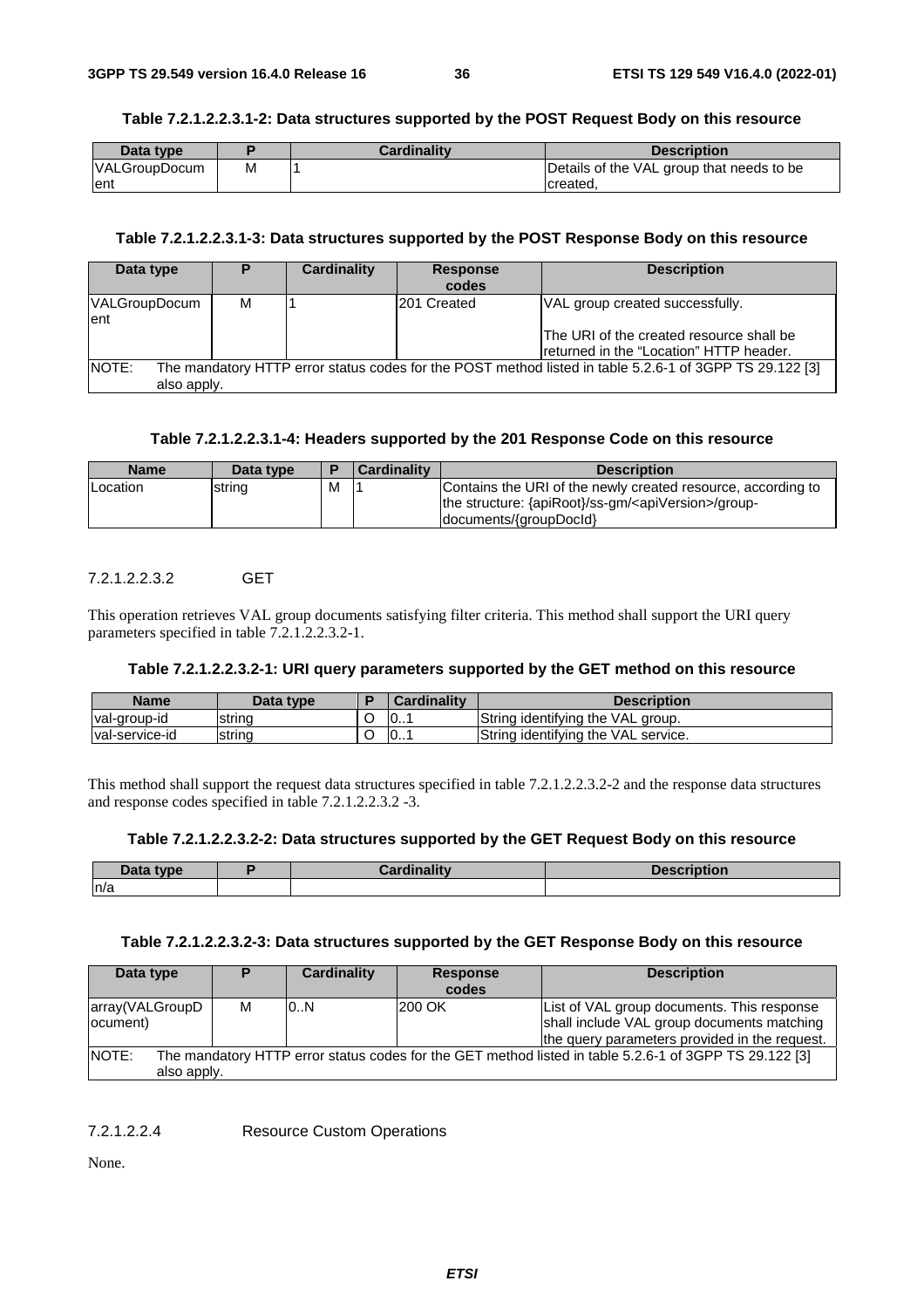## 7.2.1.2.3 Resource: Individual VAL Group Document

## 7.2.1.2.3.1 Description

The Individual VAL Group Document resource represents an individual group document that is created at a given group management server.

## 7.2.1.2.3.2 Resource Definition

## Resource URI: **{apiRoot}/ss-gm/<apiVersion>/group-documents/{groupDocId}**

This resource shall support the resource URI variables defined in the table 7.2.1.2.3.2-1.

## **Table 7.2.1.2.3.2-1: Resource URI variables for this resource**

| <b>Name</b>       | Data Type      | <b>Definition</b>                                 |  |  |  |
|-------------------|----------------|---------------------------------------------------|--|--|--|
| apiRoot           | string         | ISee clause 6.5                                   |  |  |  |
| apiVersion        | <b>Istring</b> | ISee clause 7.2.1.1                               |  |  |  |
| groupDocld string |                | Represents an individual group document resource. |  |  |  |

7.2.1.2.3.3 Resource Standard Methods

## 7.2.1.2.3.3.1 GET

This operation retrieves VAL group information satisfying filter criteria. This method shall support the URI query parameters specified in table 7.2.1.2.3.3.1-1.

#### **Table 7.2.1.2.3.3.1-1: URI query parameters supported by the GET method on this resource**

| <b>Name</b>             | Data type |   | <b>Cardinality</b> | <b>Description</b>                                                                                                                                            |
|-------------------------|-----------|---|--------------------|---------------------------------------------------------------------------------------------------------------------------------------------------------------|
| group-members           | boolean   | O | 101                | When set to 'true', it indicates the group management<br>Iserver to send the members list information of the VAL                                              |
|                         |           |   |                    | group. Set to false or omitted otherwise.                                                                                                                     |
| group-<br>configuration | Iboolean  | O | 0.1                | When set to 'true', it indicates the group management<br>server to send the configuration information of the VAL<br>group. Set to false or omitted otherwise. |

This method shall support the request data structures specified in table 7.2.1.2.3.3.1-2 and the response data structures and response codes specified in table 7.2.1.2.3.3.1-3.

#### **Table 7.2.1.2.3.3.1-2: Data structures supported by the GET Request Body on this resource**

| $\boldsymbol{\mathsf{Data}}$ type | <b>Cardinality</b> | <b>Description</b> |
|-----------------------------------|--------------------|--------------------|
| n/a                               |                    |                    |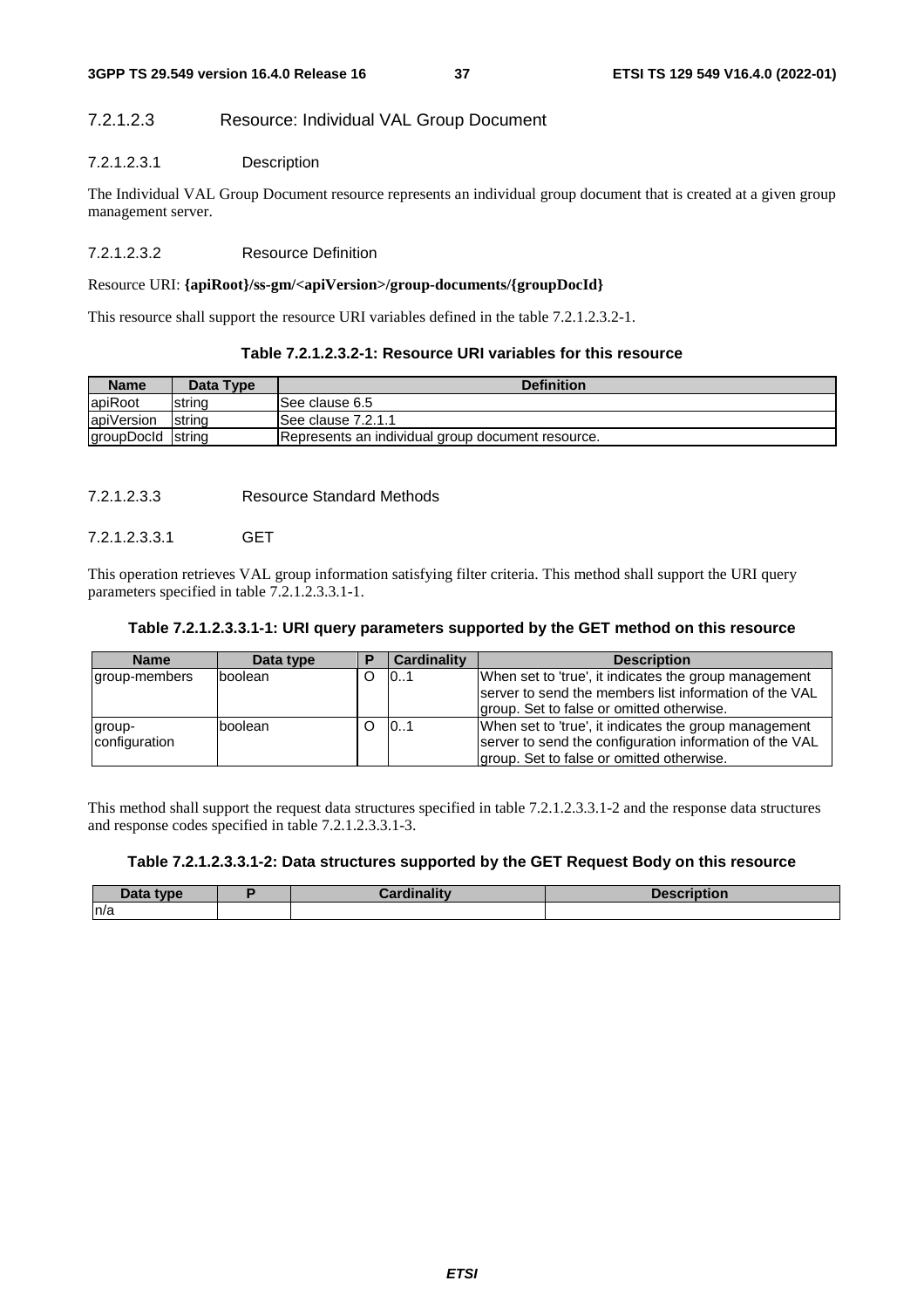## **Table 7.2.1.2.3.3.1-3: Data structures supported by the GET Response Body on this resource**

| Data type            | Р | <b>Cardinality</b> | <b>Response</b><br>codes | <b>Description</b>                                                                                                                                                                                                                                                                                                                                                                                                                                                 |
|----------------------|---|--------------------|--------------------------|--------------------------------------------------------------------------------------------------------------------------------------------------------------------------------------------------------------------------------------------------------------------------------------------------------------------------------------------------------------------------------------------------------------------------------------------------------------------|
| VALGroupDocum<br>ent | м |                    | 200 OK                   | The VAL group information based on the<br>request from the VAL server.<br>This response shall include VAL group<br>members list if group-members flag is set to<br>true in the request, VAL group configuration<br>information if the group-configuration flag is<br>set to true in the request, VAL group<br>identifier, whole VAL group document<br>resource if both group-members and group-<br>configuration flags are omitted/set to false in<br>the request. |
| NOTE:<br>also apply. |   |                    |                          | The mandatory HTTP error status codes for the GET method listed in table 5.2.6-1 of 3GPP TS 29.122 [3]                                                                                                                                                                                                                                                                                                                                                             |

## 7.2.1.2.3.3.2 PUT

This operation updates the VAL group document. This method shall support the URI query parameters specified in table 7.2.1.2.3.3.2-1.

#### **Table 7.2.1.2.3.3.2-1: URI query parameters supported by the PUT method on this resource**

| <b>Name</b> | Data type | <b>Cardinality</b> | <b>Description</b> |
|-------------|-----------|--------------------|--------------------|
| n/a         |           |                    |                    |

This method shall support the request data structures specified in table 7.2.1.2.3.3.2-2 and the response data structures and response codes specified in table 7.2.1.2.3.3.2-3.

#### **Table 7.2.1.2.3.3.2-2: Data structures supported by the PUT Request Body on this resource**

| Data type            |   | <b>Cardinality</b> | <b>Description</b>                         |
|----------------------|---|--------------------|--------------------------------------------|
| <b>VALGroupDocum</b> | М |                    | Updated details of the VAL group document. |
| lent                 |   |                    |                                            |

## **Table 7.2.1.2.3.3.2-3: Data structures supported by the PUT Response Body on this resource**

| Data type                                                                                                                      | D | <b>Cardinality</b> | <b>Response</b> | <b>Description</b>                                                                                             |  |
|--------------------------------------------------------------------------------------------------------------------------------|---|--------------------|-----------------|----------------------------------------------------------------------------------------------------------------|--|
|                                                                                                                                |   |                    | codes           |                                                                                                                |  |
| <b>VALGroupDocum</b><br>lent                                                                                                   | м |                    | 200 OK          | The VAL group document updated<br>successfully and the updated VAL group<br>document returned in the response. |  |
| NOTE:<br>The mandatory HTTP error status codes for the PUT method listed in table 5.2.6-1 of 3GPP TS 29.122 [3]<br>also apply. |   |                    |                 |                                                                                                                |  |

## 7.2.1.2.3.3.3 DELETE

This operation deletes the VAL group document. This method shall support the URI query parameters specified in table 7.2.1.2.3.3.3-1.

## **Table 7.2.1.2.3.3.3-1: URI query parameters supported by the DELETE method on this resource**

| <b>Name</b> | Data type | <b>Cardinality</b> | Description |
|-------------|-----------|--------------------|-------------|
| n/a         |           |                    |             |

This method shall support the request data structures specified in table 7.2.1.2.3.3.3-2 and the response data structures and response codes specified in table 7.2.1.2.3.3.3-3.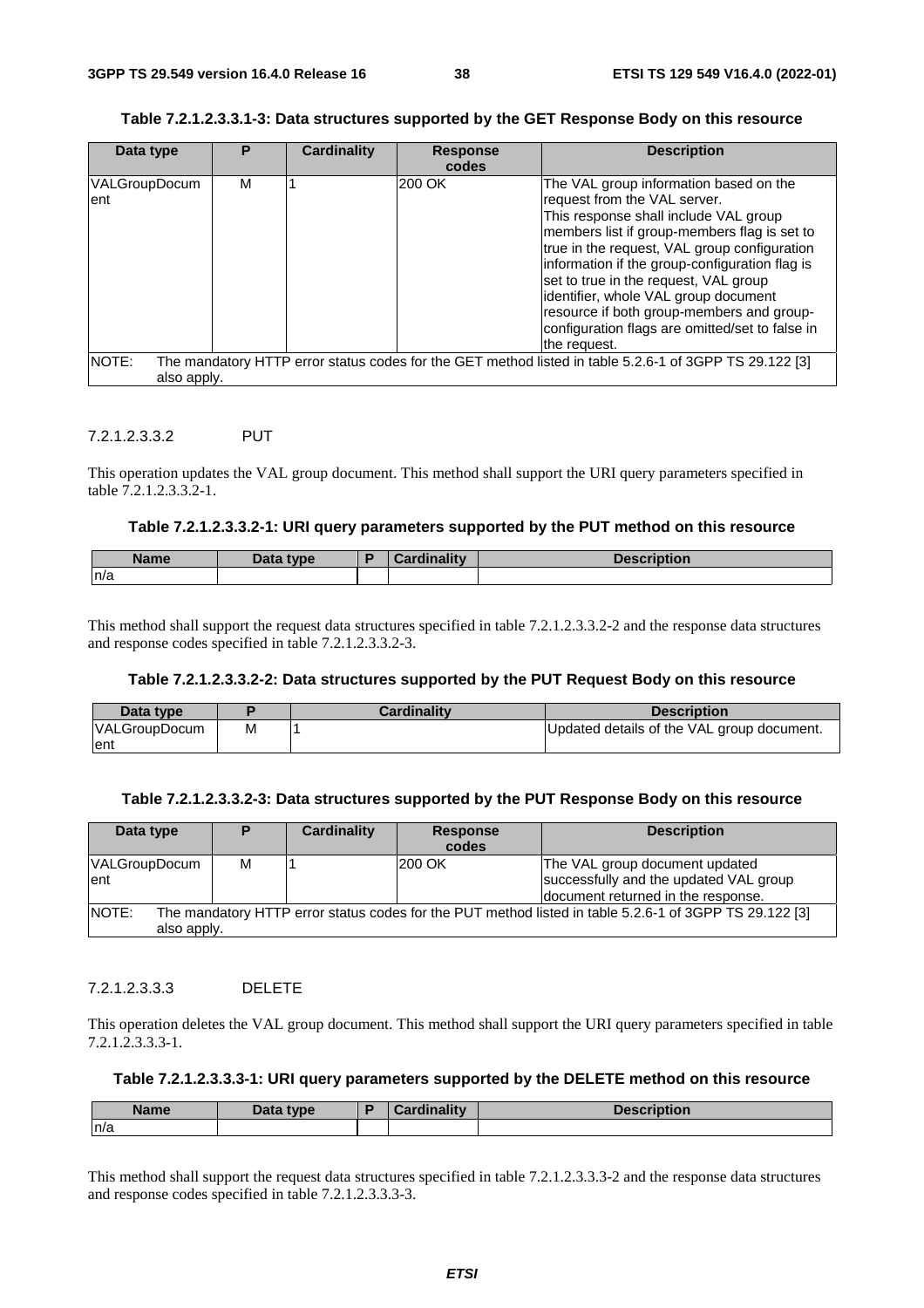#### **Table 7.2.1.2.3.3.3-2: Data structures supported by the DELETE Request Body on this resource**

| Data type | <b>Cardinality</b> | <b>Description</b> |
|-----------|--------------------|--------------------|
| n/a       |                    |                    |

#### **Table 7.2.1.2.3.3.3-3: Data structures supported by the DELETE Response Body on this resource**

| Data type    |                                | Cardinality | <b>Response</b> | <b>Description</b>                                                                     |
|--------------|--------------------------------|-------------|-----------------|----------------------------------------------------------------------------------------|
|              |                                |             | codes           |                                                                                        |
| ln/a         |                                |             | 204 No Content  | The individual VAL group document matching                                             |
|              |                                |             |                 | the groupDocld is deleted.                                                             |
| <b>NOTE:</b> |                                |             |                 | The mandatory HTTP error status codes for the DELETE method listed in table 5.2.6-1 of |
|              | 3GPP TS 29.122 [3] also apply. |             |                 |                                                                                        |

7.2.1.2.3.4 Resource Custom Operations

None.

7.2.1.3 Notifications

None.

## 7.2.1.4 Data Model

## 7.2.1.4.1 General

This clause specifies the application data model supported by the API. Data types listed in clause 6.2 apply to this API

Table 7.2.1.4.1-1 specifies the data types defined specifically for the SS\_GroupManagement API service.

## **Table 7.2.1.4.1-1: SS\_GroupManagement API specific Data Types**

| Data type              | <b>Section</b><br>defined | <b>Description</b>          | Applicability |
|------------------------|---------------------------|-----------------------------|---------------|
| <b>VALGroupDoument</b> | 7.2.1.4.2.2               | VAL group document details. |               |

Table 7.2.1.4.1-2 specifies data types re-used by the SS\_GroupManagement API service.

### **Table 7.2.1.4.1-2: Re-used Data Types**

| Data type         | <b>Reference</b>    | <b>Comments</b>                                                                                | <b>Applicability</b> |
|-------------------|---------------------|------------------------------------------------------------------------------------------------|----------------------|
| SupportedFeatures | 3GPP TS 29.571 [21] | Used to negotiate the applicability of<br>optional features defined in table<br>$7.2.1.6 - 1.$ |                      |
| LocationInfo      | 3GPP TS 29.122 [3]  | The location information related to<br>VAL group.                                              |                      |
| ValTargetUe       | Clause 7.3.1.4.2.3  | Used to indicate either VAL User ID<br>or VAL UE ID, to which location<br>reporting applies.   |                      |
| LocationArea5G    | 3GPP TS 29.122 [3]  | The locations information related to<br>the VAL group.                                         |                      |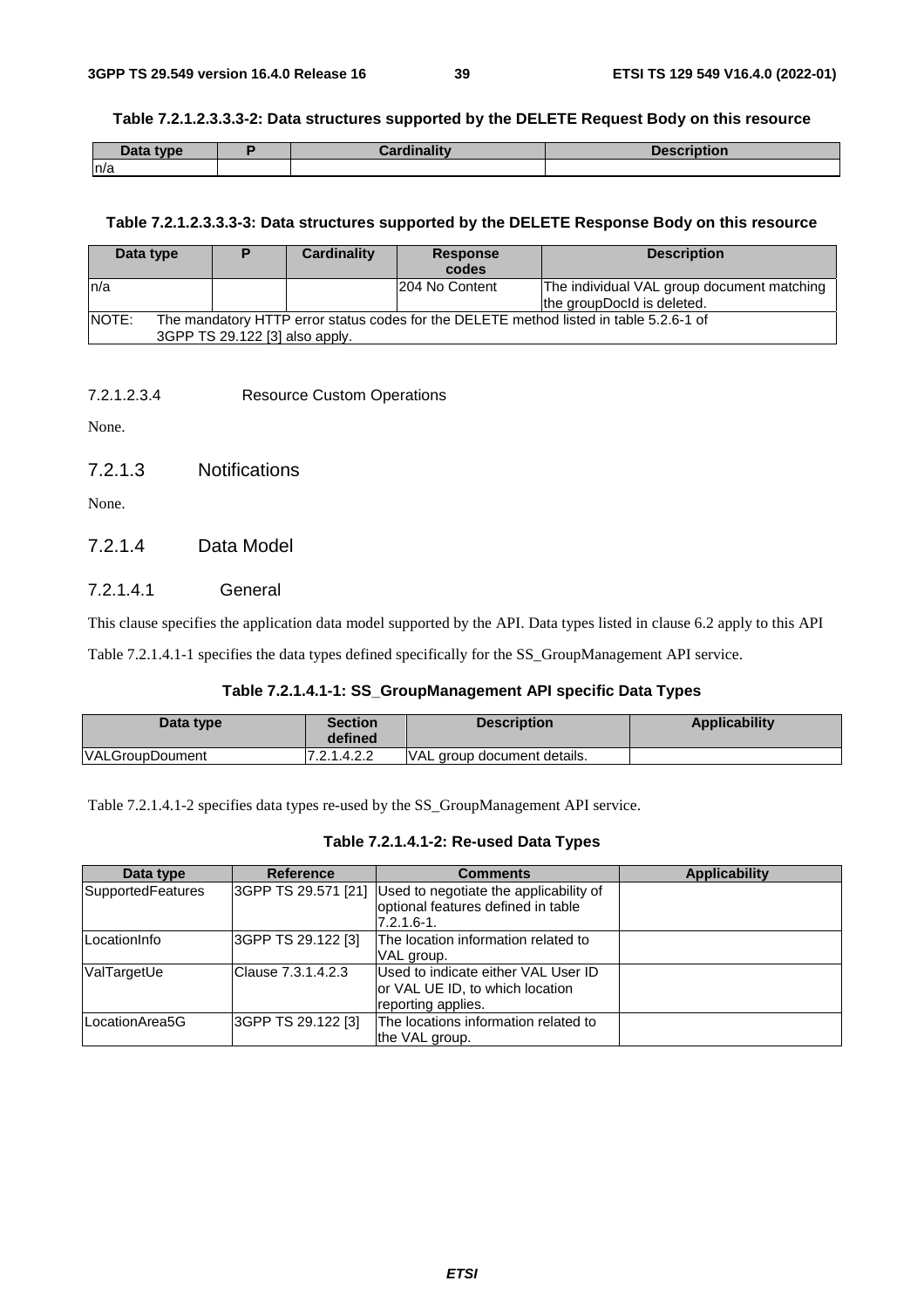- 7.2.1.4.2 Structured data types
- 7.2.1.4.2.1 Introduction
- 7.2.1.4.2.2 Type: VALGroupDocument

## **Table 7.2.1.4.2.2-1: Definition of type VALGroupDocument**

| <b>Attribute name</b> | Data type   | P       | <b>Cardinality</b>                                           | <b>Description</b>                                                                                                             | <b>Applicability</b> |
|-----------------------|-------------|---------|--------------------------------------------------------------|--------------------------------------------------------------------------------------------------------------------------------|----------------------|
| valGroupId            | string      | M       |                                                              | This is VAL group identity (VAL group ID)<br>as per TS 23.434 [2], which is a unique<br>identifier within the VAL service that |                      |
|                       |             |         |                                                              | represents a VAL group, set of VAL                                                                                             |                      |
|                       |             |         |                                                              | users or VAL UEs according to the VAL                                                                                          |                      |
|                       |             |         |                                                              | service.                                                                                                                       |                      |
| grpDesc               | string      | O       | 0.1                                                          | Text description of the VAL group.                                                                                             |                      |
| Imembers              | array(ValT  | $\circ$ | 1N                                                           | List of VAL User IDs or VAL UE IDs,                                                                                            |                      |
|                       | rgetUe)     |         |                                                              | which are members of the VAL group.                                                                                            |                      |
| valGrpConf            | string      | O       | 0.1                                                          | Configuration data for the VAL group.                                                                                          |                      |
|                       |             |         |                                                              | Shall be present in HTTP POST request                                                                                          |                      |
|                       |             |         |                                                              | message from VAL server to Group                                                                                               |                      |
|                       |             |         |                                                              | Management server.                                                                                                             |                      |
| valServiceIds         | array(strin | O       | 1N                                                           | List of VAL services whose                                                                                                     |                      |
|                       | <u>g)</u>   |         |                                                              | communications enabled on the group.                                                                                           |                      |
| suppFeat              | Supported   | O       | 0.1                                                          | Used to negotiate the supported optional                                                                                       |                      |
|                       | Features    |         |                                                              | features of the API as described in                                                                                            |                      |
|                       |             |         |                                                              | clause 6.8.                                                                                                                    |                      |
|                       |             |         |                                                              | This attribute shall be provided in the                                                                                        |                      |
|                       |             |         |                                                              | HTTP POST request and in the response                                                                                          |                      |
|                       |             |         |                                                              | of successful resource creation.                                                                                               |                      |
| resUri                | Uri         | O       | 0.1                                                          | The URI for individual VAL group                                                                                               |                      |
|                       |             |         |                                                              | document resource. (NOTE)                                                                                                      |                      |
| locinfo               | LocationIn  | O       | 0.1                                                          | The location information related to the                                                                                        |                      |
|                       | fo          |         |                                                              | VAL group. This information is used to                                                                                         |                      |
|                       |             |         |                                                              | determine the members of the group.                                                                                            |                      |
| addLocInfo            | LocationAr  | $\circ$ | 0.1                                                          | The additional location information                                                                                            |                      |
|                       | ea5G        |         |                                                              | related to the VAL group. This                                                                                                 |                      |
|                       |             |         |                                                              | information is used to determing the                                                                                           |                      |
|                       |             |         |                                                              | members of the group.                                                                                                          |                      |
| NIOTE-                |             |         | The "real lri" attribute is not modifiable by the VAL server |                                                                                                                                |                      |

NOTE: The "resUri" attribute is not modifiable by the VAL server.

## 7.2.1.4.3 Simple data types and enumerations

None.

## 7.2.1.5 Error Handling

General error responses are defined in clause 6.7.

## 7.2.1.6 Feature negotiation

General feature negotiation procedures are defined in clause 6.8.

## **Table 7.2.1.6-1: Supported Features**

| <b>Feature number</b> | <b>Feature Name</b> | <b>Description</b> |  |
|-----------------------|---------------------|--------------------|--|
|                       |                     |                    |  |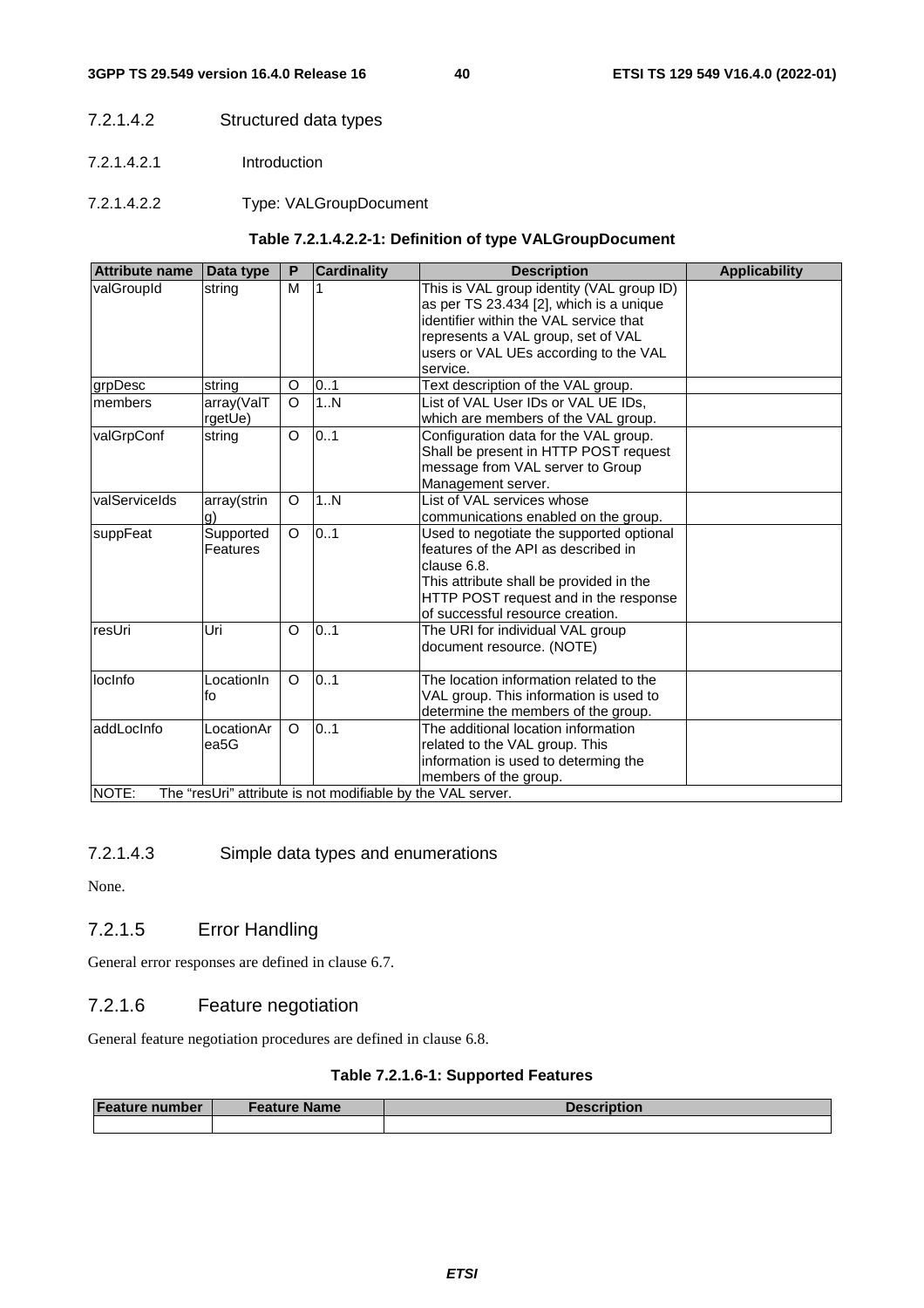## 7.3 Configuration management APIs

## 7.3.1 SS\_UserProfileRetrieval API

## 7.3.1.1 API URI

The SS\_UserProfileRetrieval service shall use the SS\_UserProfileRetrieval API.

The request URIs used in HTTP requests from the VAL server towards the Configuration management server shall have the Resource URI structure as defined in clause 6.5 with the following clarifications:

- The <apiName> shall be "ss-upr".
- The  $\langle$ apiVersion $\rangle$  shall be "v1".
- The <apiSpecificSuffixes> shall be set as described in clause 7.3.1.2.

## 7.3.1.2 Resources

7.3.1.2.1 Overview

{apiRoot}/ss-upr/<apiVersion>



#### **Figure 7.3.1.2.1-1: Resource URI structure of the SS\_UserProfileRetrieval API**

Table 7.3.1.2.1-1 provides an overview of the resources and applicable HTTP methods.

#### **Table 7.3.1.2.1-1: Resources and methods overview**

| Resource name       | <b>Resource URI</b> | <b>HTTP</b><br>method or<br>custom<br>operation | <b>Description</b>                                    |
|---------------------|---------------------|-------------------------------------------------|-------------------------------------------------------|
| <b>VAL Services</b> | /val-services       | <b>IGET</b>                                     | Retrieve VAL User or VAL UE's<br>profile information. |

## 7.3.1.2.2 Resource: VAL Services

#### 7.3.1.2.2.1 Description

The VAL Services resource represents all the VAL services that are created at a given configuration management server.

#### 7.3.1.2.2.2 Resource Definition

#### Resource URI: **{apiRoot}/ss-upr/<apiVersion>/val-services**

This resource shall support the resource URI variables defined in the table 7.3.1.2.2.2-1.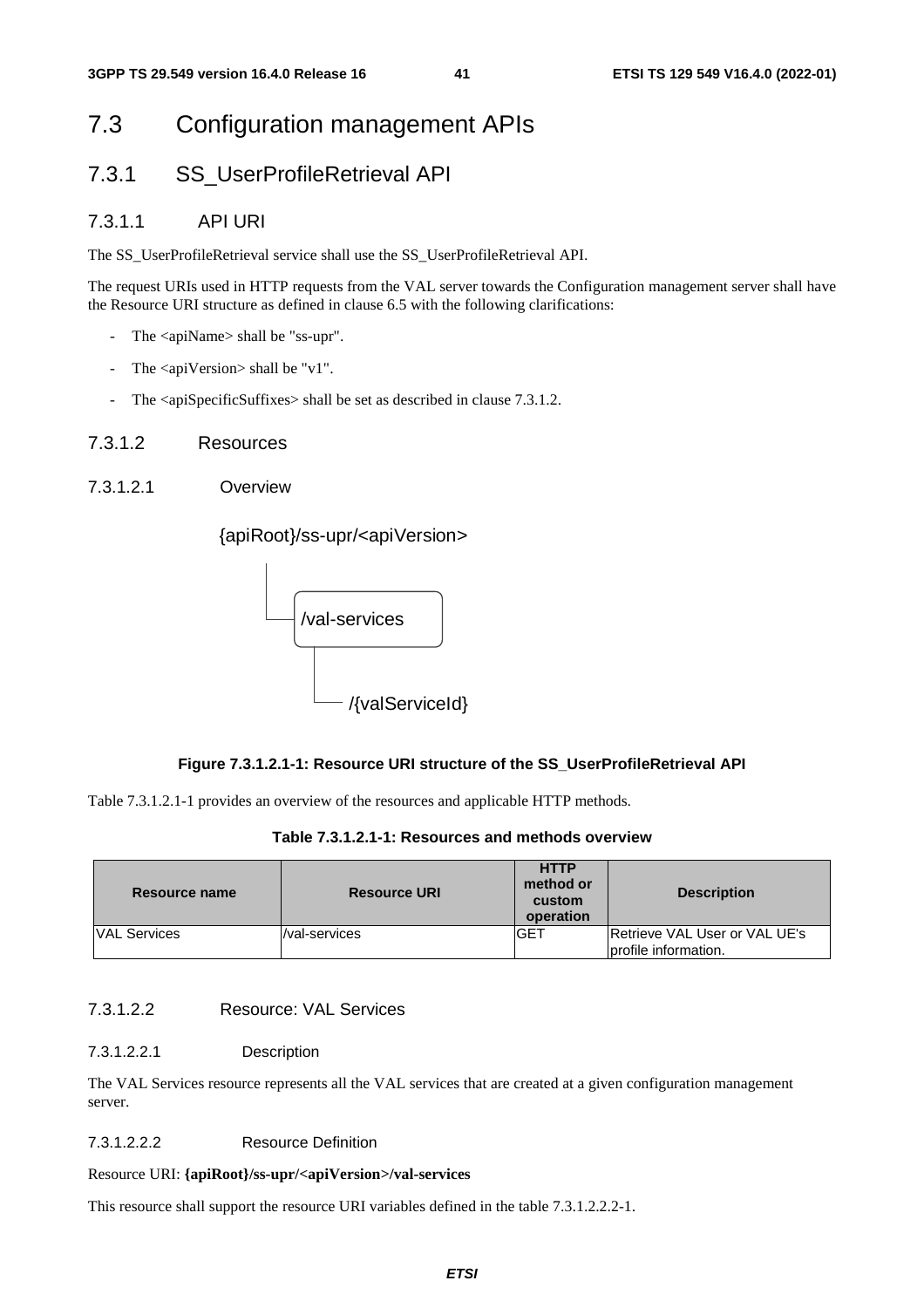| <b>Name</b>            | <b>Type</b><br>Data ' | <b>Definition</b>              |
|------------------------|-----------------------|--------------------------------|
| apiRoot                | Istrina               | ISee clause 6.5                |
| $\cdots$<br>apiVersion | string                | 7947<br><b>See clause</b><br>. |

## **Table 7.3.1.2.2.2-1: Resource URI variables for this resource**

7.3.1.2.2.3 Resource Standard Methods

7.3.1.2.2.3.1 GET

This operation retrieves VAL User or VAL UE profile information satisfying the filter criteria. This method shall support the URI query parameters specified in table 7.3.1.2.2.3.1-1.

## **Table 7.3.1.2.2.3.1-1: URI query parameters supported by the GET method on this resource**

| <b>Name</b>     | Data type   |   | Cardinality | <b>Description</b>                |
|-----------------|-------------|---|-------------|-----------------------------------|
| Ival-tat-ue     | ValTargetUe | м |             | Ildentifying a VAL target UE.     |
| Ival-service-id | string      | ີ | 0           | String identifying a VAL service. |

This method shall support the request data structures specified in table 7.3.1.2.2.3.2-2 and the response data structures and response codes specified in table 7.3.1.2.2.3.2 -3.

#### **Table 7.3.1.2.2.3.2-2: Data structures supported by the GET Request Body on this resource**

| $\Delta$ ata type | Cardinalitv | <b>Description</b> |
|-------------------|-------------|--------------------|
| ln/a              |             |                    |

### **Table 7.3.1.2.2.3.2-3: Data structures supported by the GET Response Body on this resource**

| Data type                                                                                                              | D. | <b>Cardinality</b> | <b>Response</b> | <b>Description</b>                           |  |  |  |
|------------------------------------------------------------------------------------------------------------------------|----|--------------------|-----------------|----------------------------------------------|--|--|--|
|                                                                                                                        |    |                    | codes           |                                              |  |  |  |
| array(ProfileDoc)                                                                                                      | м  | 0.N                | 200 OK          | List of VAL User / VAL UE profile documents. |  |  |  |
|                                                                                                                        |    |                    |                 | This response shall include user profile     |  |  |  |
|                                                                                                                        |    |                    |                 | information matching the query parameters    |  |  |  |
|                                                                                                                        |    |                    |                 | provided in the request.                     |  |  |  |
| <b>NOTE:</b><br>The mandatory HTTP error status codes for the GET method listed in table 5.2.6-1 of 3GPP TS 29.122 [3] |    |                    |                 |                                              |  |  |  |
| also apply.                                                                                                            |    |                    |                 |                                              |  |  |  |

7.3.1.2.2.4 Resource Custom Operations

None.

7.3.1.3 Notifications

None.

## 7.3.1.4 Data Model

## 7.3.1.4.1 General

This clause specifies the application data model supported by the API. Data types listed in clause 6.2 apply to this API Table 7.3.1.4.1-1 specifies the data types defined specifically for the SS\_UserProfileRetrieval API service.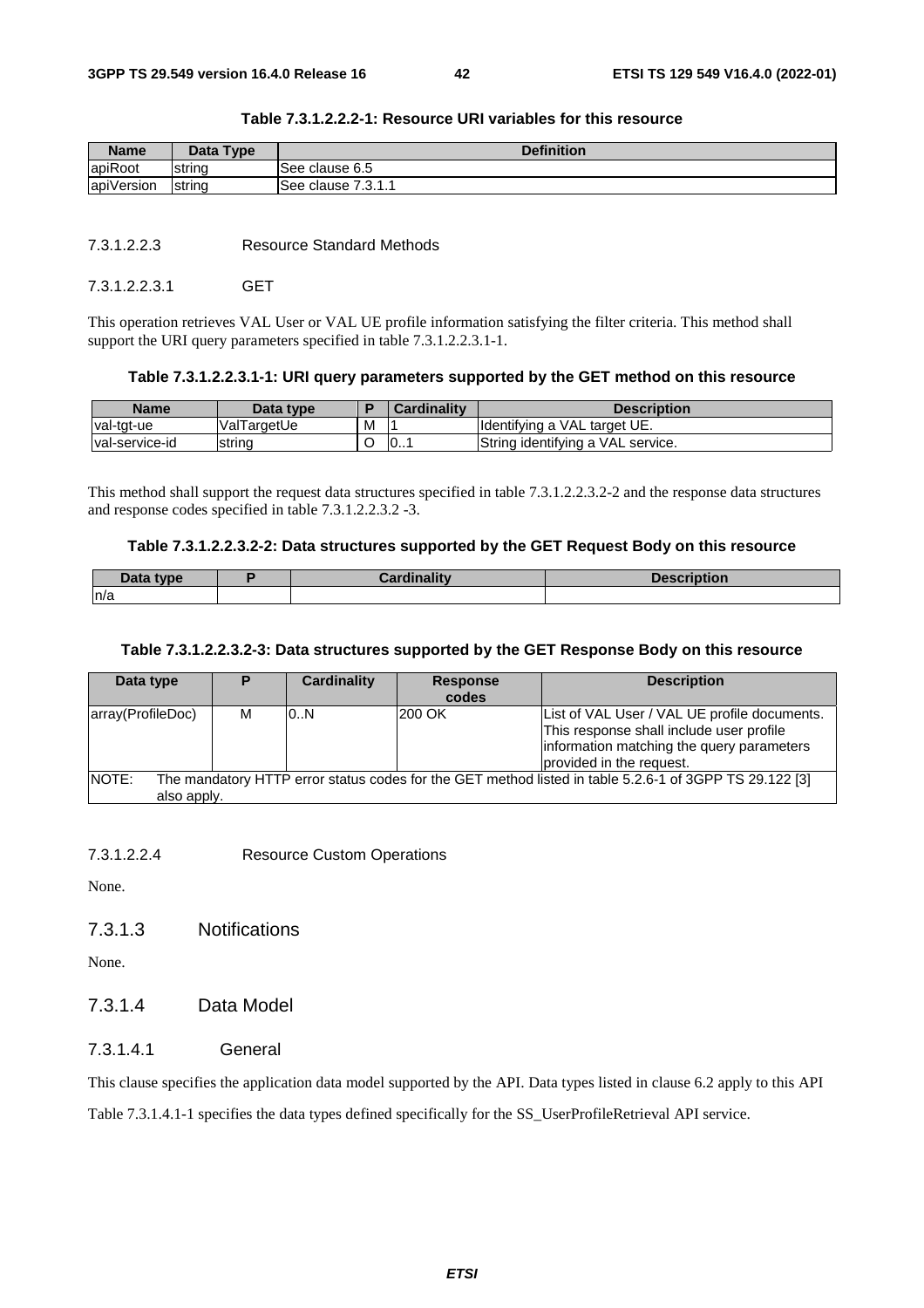| Data type         | <b>Section</b><br>defined | <b>Description</b>                                                      | Applicability |
|-------------------|---------------------------|-------------------------------------------------------------------------|---------------|
| <b>ProfileDoc</b> | 7.3.1.4.2.2               | Profile information associated with<br><b>VAL user ID or VAL UE ID.</b> |               |
| ValTargetUe       | 7.3.1.4.2.3               | Information identifying a VAL user<br>ID or VAL UE ID.                  |               |

|  |  | Table 7.3.1.4.1-1: SS_UserProfileRetrieval API specific Data Types |
|--|--|--------------------------------------------------------------------|
|--|--|--------------------------------------------------------------------|

Table 7.3.1.4.1-2 specifies data types re-used by the SS\_UserProfileRetrieval API service.

## **Table 7.3.1.4.1-2: Re-used Data Types**

| <b>Data</b><br>tvne | erence | วmments | . an hilitar control<br><b>STATISTICS</b><br>1 n.n |
|---------------------|--------|---------|----------------------------------------------------|
| n/a                 |        |         |                                                    |

- 7.3.1.4.2 Structured data types
- 7.3.1.4.2.1 Introduction
- 7.3.1.4.2.2 Type: ProfileDoc

## **Table 7.3.1.4.2.2-1: Definition of type ProfileDoc**

| Attribute name Data type  |                  | Р | <b>Cardinality</b> | <b>Description</b>                         | <b>Applicability</b> |
|---------------------------|------------------|---|--------------------|--------------------------------------------|----------------------|
| profile Informatio string |                  | M |                    | <b>Profile information associated with</b> |                      |
| ın                        |                  |   |                    | IvalTɑtUe.                                 |                      |
| valTgtUe                  | <b>ValTarget</b> | M |                    | Unique identifier of a VAL user or a VAL   |                      |
|                           | Ue.              |   |                    | UE.                                        |                      |

7.3.1.4.2.3 Type: ValTargetUe

## **Table 7.3.1.4.2.3-1: Definition of type ValTargetUe**

| <b>Attribute name</b>                                              | <b>I</b> Data type |  | lCardinalitv | <b>Description</b>               | <b>Applicability</b> |
|--------------------------------------------------------------------|--------------------|--|--------------|----------------------------------|----------------------|
| <b>valUserId</b>                                                   | Istrina            |  | 10           | Unique identifier of a VAL user. |                      |
| valUeld                                                            | strino             |  | 0            | Unique identifier of a VAL UE.   |                      |
| <b>NOTE:</b><br>Either "valUserId" or "valUeId" shall be provided. |                    |  |              |                                  |                      |

## 7.3.1.4.3 Simple data types and enumerations

None.

## 7.3.1.5 Error Handling

General error responses are defined in clause 6.7.

## 7.3.1.6 Feature negotiation

General feature negotiation procedures are defined in clause 6.8.

## **Table 7.3.1.6-1: Supported Features**

| <b>Feature number</b> | Feature Name | <b>Description</b> |  |  |
|-----------------------|--------------|--------------------|--|--|
|                       |              |                    |  |  |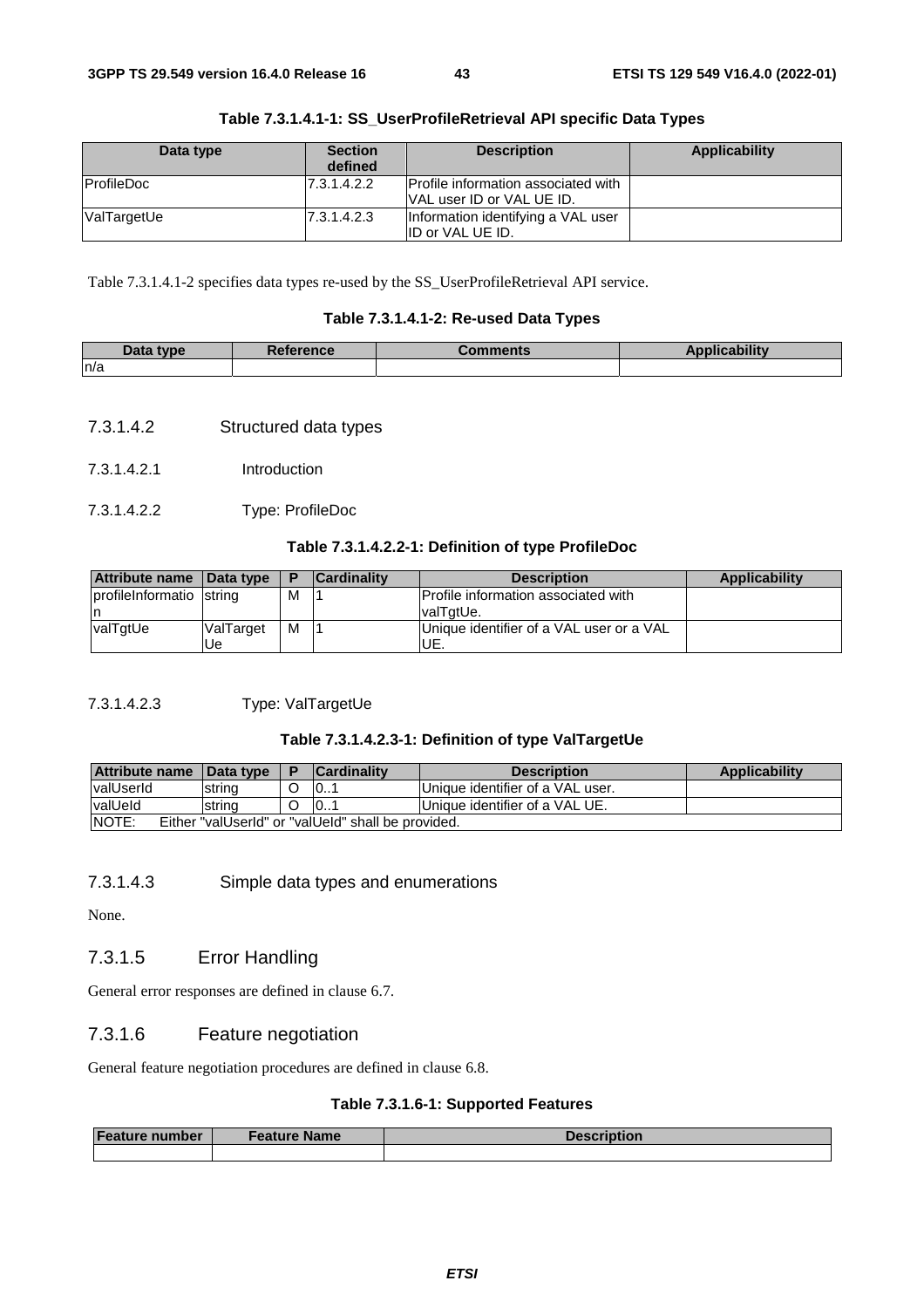## 7.4 Network resource management APIs

## 7.4.1 SS Network Resource Adaptation API

## 7.4.1.1 API URI

The SS\_Network\_Resource\_Adaptation service shall use the SS\_Network\_Resource\_Adaptation API.

The request URIs used in HTTP requests from the VAL server towards the NRM server shall have the Resource URI structure as defined in clause 6.5 with the following clarifications:

- The <apiName> shall be "ss-nra".
- The <apiVersion> shall be "v1".
- The <apiSpecificSuffixes> shall be set as described in clause 7.4.1.2
- 7.4.1.2 Resources
- 7.4.1.2.1 Overview





## **Figure 7.4.1.2.1-1: Resource URI structure of the SS\_NetworkResourceAdaptation API**

Table 7.4.1.2.1-1 provides an overview of the resources and applicable HTTP methods.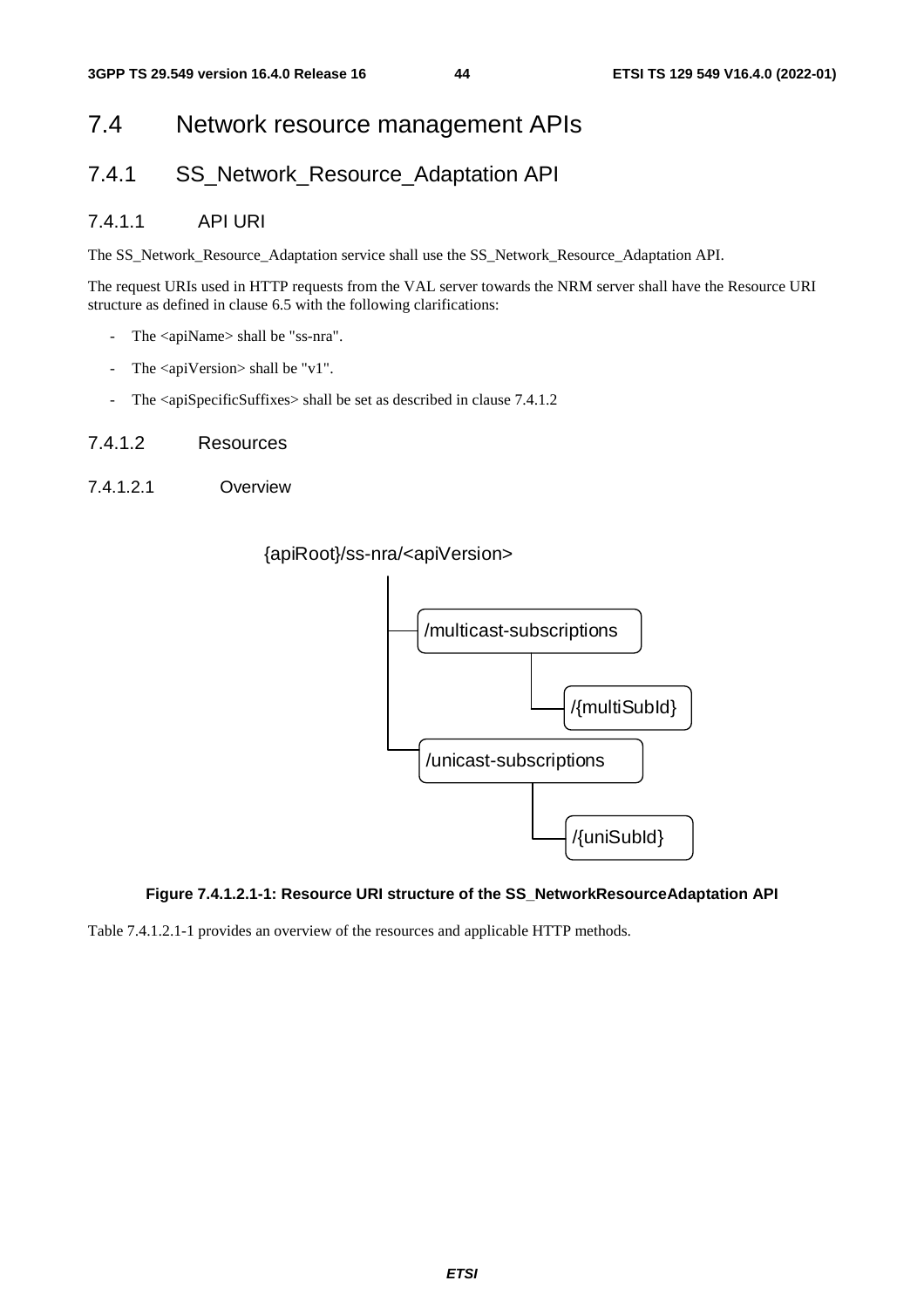| Resource name                        | <b>Resource URI</b>                       | <b>HTTP</b><br>method or<br>custom<br>operation | <b>Description</b>                                          |
|--------------------------------------|-------------------------------------------|-------------------------------------------------|-------------------------------------------------------------|
| <b>Multicast Subscriptions</b>       | /multicast-subscriptions                  | <b>POST</b>                                     | Create a new Individual Multicast<br>Subscription resource. |
| Individual Multicast<br>Subscription | /multicast-<br>subscriptions/{multiSubId} | <b>GET</b>                                      | Read an Individual Multicast<br>Subscription resource.      |
|                                      |                                           | <b>DELETE</b>                                   | Remove an Individual Multicast<br>Subscription resource.    |
| <b>Unicast Subscriptions</b>         | /unicast-subscriptions                    | <b>POST</b>                                     | Create a new Individual Unicast<br>Subscription resource.   |
| Individual Unicast<br>Subscription   | /unicast-subscriptions/{uniSubId}         | <b>GET</b>                                      | Read an Individual Unicast<br>Subscription resource.        |
|                                      |                                           | <b>DELETE</b>                                   | Remove an Individual Unicast<br>Subscription resource.      |

## **Table 7.4.1.2.1-1: Resources and methods overview**

## 7.4.1.2.2 Resource: Multicast Subscriptions

## 7.4.1.2.2.1 Description

## 7.4.1.2.2.2 Resource Definition

Resource URI: {apiRoot}/ss-nra/<apiVersion>/multicast-subscriptions

This resource shall support the resource URI variables defined in table 7.4.1.2.2.2-1.

## **Table 7.4.1.2.2.2-1: Resource URI variables for this resource**

| <b>Name</b> | Data Type | <b>Definition</b>   |
|-------------|-----------|---------------------|
| apiRoot     | string    | ISee clause 7.4.1.1 |
| apiVersion  | string    | See clause 7.4.1.1  |

#### 7.4.1.2.2.3 Resource Standard Methods

### 7.4.1.2.2.3.1 POST

## **Table 7.4.1.2.2.3.1-1: URI query parameters supported by the POST method on this resource**

| <b>Name</b> | <b>Data type</b><br><b>Data</b> | <b>Himmelittic</b> | $\sim$<br>40H |
|-------------|---------------------------------|--------------------|---------------|
|             |                                 |                    |               |

This method shall support the request data structures specified in table 7.4.1.2.2.3.1-2 and the response data structures and response codes specified in table 7.4.1.2.2.3.1-3.

## **Table 7.4.1.2.2.3.1-2: Data structures supported by the POST Request Body on this resource**

| Data type          |   | <b>Cardinality</b> | <b>Description</b> |
|--------------------|---|--------------------|--------------------|
| MulticastSubscript | М |                    |                    |
| lion               |   |                    |                    |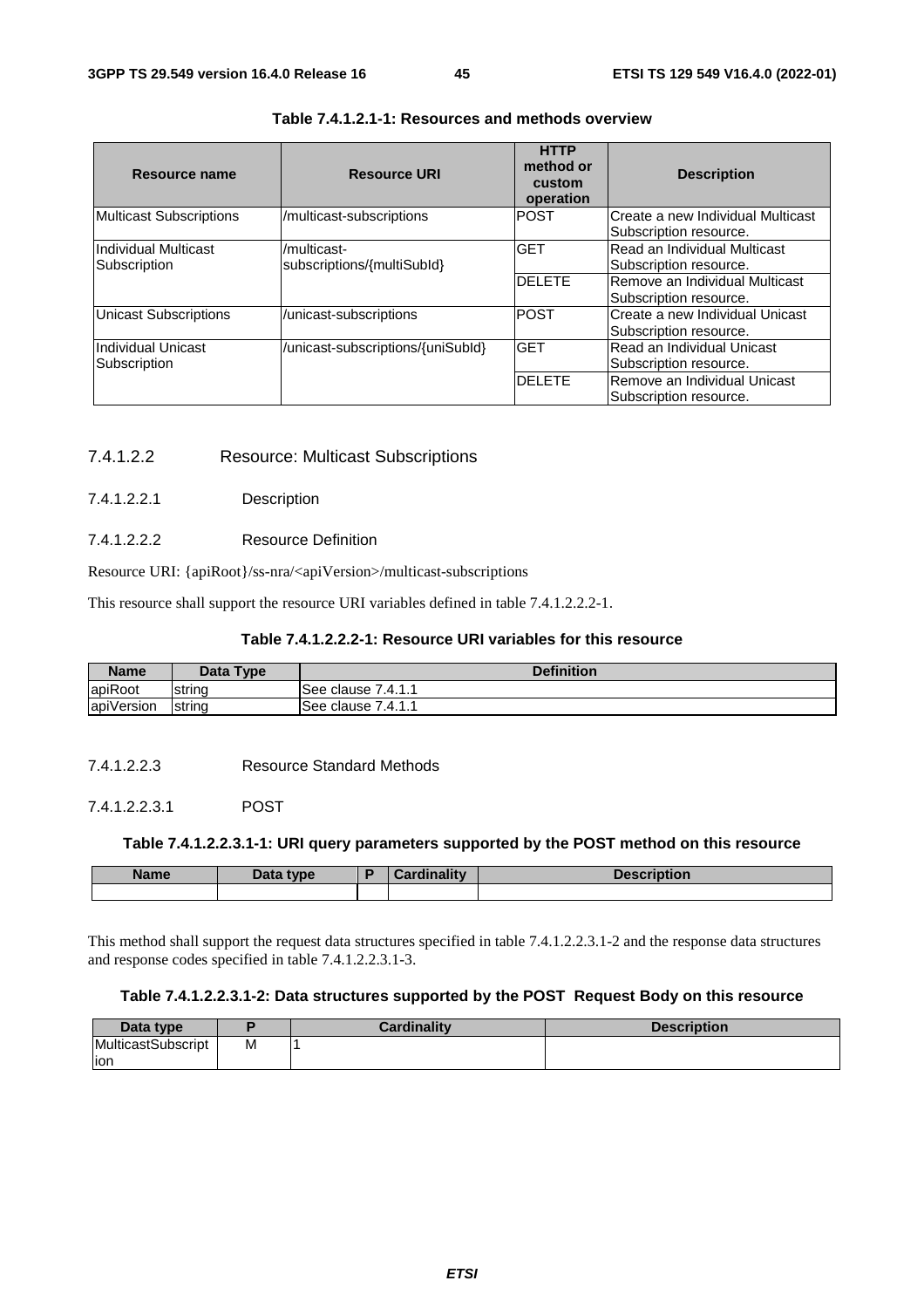## **Table 7.4.1.2.2.3.1-3: Data structures supported by the POST Response Body on this resource**

| Data type                                                                                                                                       | Ð | Cardinality | <b>Response</b><br>codes | <b>Description</b> |  |  |
|-------------------------------------------------------------------------------------------------------------------------------------------------|---|-------------|--------------------------|--------------------|--|--|
| MulticastSubscrip<br>tion                                                                                                                       | М |             | 201 Created              |                    |  |  |
| <b>NOTE:</b><br>The mandatory HTTP error status codes for the POST method listed in table 5.2.7.1-1 of<br>3GPP TS 29.500 [22] shall also apply. |   |             |                          |                    |  |  |

## **Table 7.4.1.2.2.3.1-4: Headers supported by the 201 Response Code on this resource**

| <b>Name</b> | Data type |   | <b>Cardinality</b> | <b>Description</b>                                                                                                                                                   |
|-------------|-----------|---|--------------------|----------------------------------------------------------------------------------------------------------------------------------------------------------------------|
| Location    | string    | M |                    | Contains the URI of the newly created resource, according to<br>the structure: {apiRoot}/ss-nra/ <apiversion>/multicast-<br/>subscriptions/{multiSubld}</apiversion> |

## 7.4.1.2.2.4 Resource Custom Operations

None.

- 7.4.1.2.3 Resource: Individual Multicast Subscription
- 7.4.1.2.3.1 Description
- 7.4.1.2.3.2 Resource Definition

Resource URI: {apiRoot}/ss-nra/<apiVersion>/multicast-subscriptions/{multiSubId}

This resource shall support the resource URI variables defined in table 7.4.1.2.3.2-1.

### **Table 7.4.1.2.3.2-1: Resource URI variables for this resource**

| <b>Name</b>        | Data Type | <b>Definition</b>                      |
|--------------------|-----------|----------------------------------------|
| apiRoot            | string    | See clause 7.4.1.1.                    |
| apiVersion         | string    | ISee clause 7.4.1.1.                   |
| <i>ImultiSubld</i> | string    | The multicast subscription identifier. |

7.4.1.2.3.3 Resource Standard Methods

7.4.1.2.3.3.1 GET

#### **Table 7.4.1.2.3.3.1-1: URI query parameters supported by the GET method on this resource**

| <b>Name</b> | <b>Pata type</b> | <b>Pordinolity</b><br>anidiliv —<br><i>. .</i> | <b>Description</b> |
|-------------|------------------|------------------------------------------------|--------------------|
| n/a         |                  |                                                |                    |

This method shall support the request data structures specified in table 7.4.1.2.3.3.1-2 and the response data structures and response codes specified in table 7.4.1.2.3.3.1-3.

### **Table 7.4.1.2.3.3.1-2: Data structures supported by the GET Request Body on this resource**

| Data tvne<br>лаг<br>Putu | .<br>.<br>`ordinolity | <b><i>Pacerintian</i></b><br>ADUOL. |
|--------------------------|-----------------------|-------------------------------------|
| n/a                      |                       |                                     |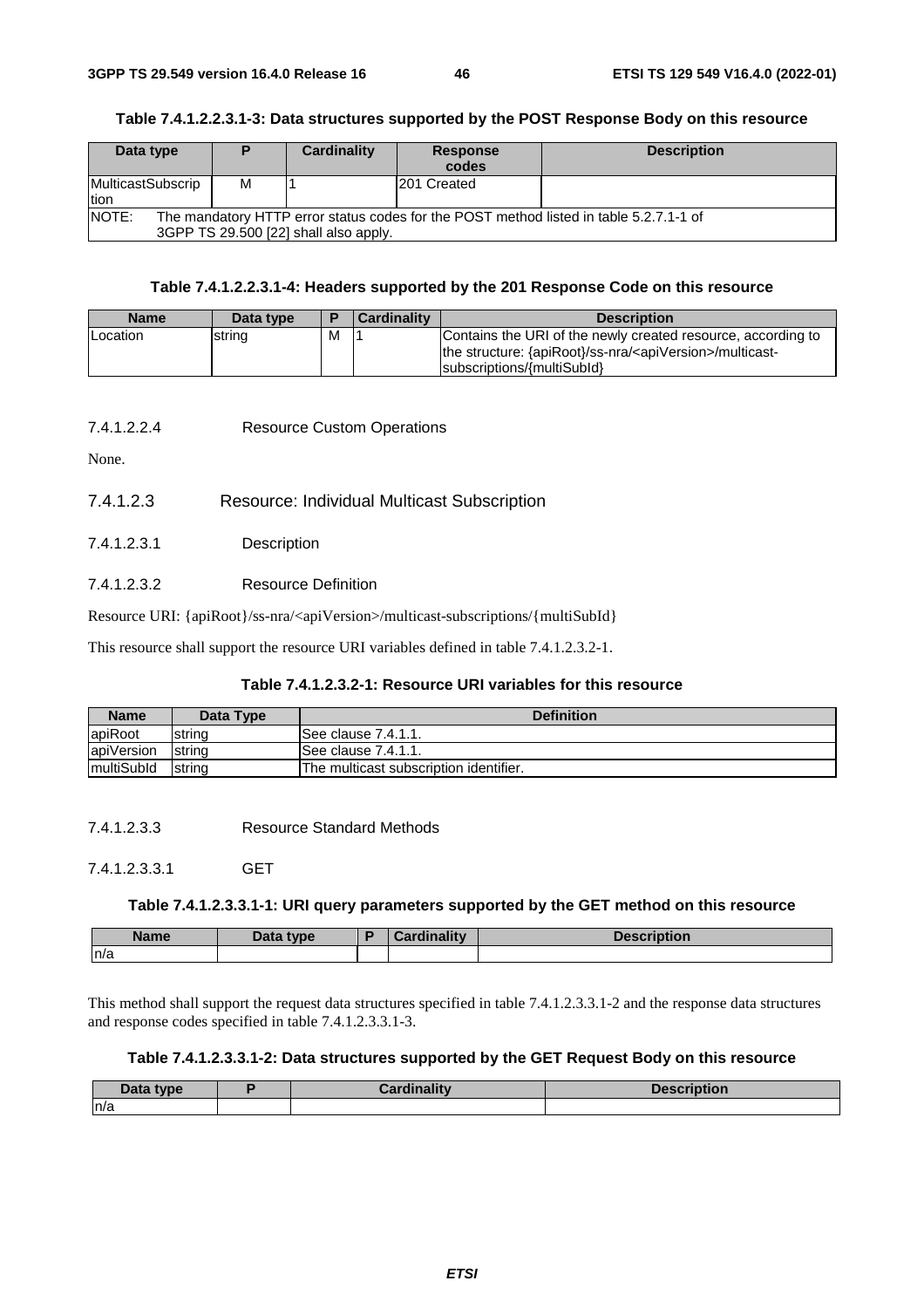## **Table 7.4.1.2.3.3.1-3: Data structures supported by the GET Response Body on this resource**

| Data type                                                                                                                      |   | Cardinality | <b>Response</b> | <b>Description</b> |  |  |
|--------------------------------------------------------------------------------------------------------------------------------|---|-------------|-----------------|--------------------|--|--|
|                                                                                                                                |   |             | codes           |                    |  |  |
| MulticastSubscrip<br>Ition                                                                                                     | м |             | <b>200 OK</b>   |                    |  |  |
| NOTE:                                                                                                                          |   |             |                 |                    |  |  |
| The mandatory HTTP error status codes for the GET method listed in table 5.2.7.1-1 of<br>3GPP TS 29.500 [22] shall also apply. |   |             |                 |                    |  |  |

## 7.4.1.2.3.3.2 DELETE

#### **Table 7.4.1.2.3.3.2-1: URI query parameters supported by the DELETE method on this resource**

| <b>Name</b> | <b>Dota</b><br>tvne<br>Data | <b>Time Hisse</b><br>…anv— | tion |
|-------------|-----------------------------|----------------------------|------|
| n/a         |                             |                            |      |

This method shall support the request data structures specified in table 7.4.1.2.3.3.2-2 and the response data structures and response codes specified in table 7.4.1.2.3.3.2-3.

#### **Table 7.4.1.2.3.3.2-2: Data structures supported by the DELETE Request Body on this resource**

| <b>Data type</b><br>Data | <b>The Committee</b> | <b>MARAGEMENT</b><br>'OUOL |
|--------------------------|----------------------|----------------------------|
| n/a                      |                      |                            |

#### **Table 7.4.1.2.3.3.2-3: Data structures supported by the DELETE Response Body on this resource**

| Data type | D | Cardinality                           | <b>Response</b> | <b>Description</b>                                                                    |
|-----------|---|---------------------------------------|-----------------|---------------------------------------------------------------------------------------|
|           |   |                                       | codes           |                                                                                       |
| ln/a      |   |                                       | 204 No Content  | Successful case. The Individual Multicast                                             |
|           |   |                                       |                 | Subscription resource was deleted.                                                    |
| NOTE:     |   |                                       |                 | The mandatory HTTP error status codes for the GET method listed in table 5.2.7.1-1 of |
|           |   | 3GPP TS 29.500 [22] shall also apply. |                 |                                                                                       |

#### 7.4.1.2.3.4 Resource Custom Operations

None.

- 7.4.1.2.4 Resource: Unicast Subscriptions
- 7.4.1.2.4.1 Description
- 7.4.1.2.4.2 Resource Definition

Resource URI: {apiRoot}/ss-nra/<apiVersion>/unicast-subscriptions

This resource shall support the resource URI variables defined in table 7.4.1.2.4.2-1.

## **Table 7.4.1.2.4.2-1: Resource URI variables for this resource**

| <b>Name</b>            | Data Type | <b>Definition</b>        |
|------------------------|-----------|--------------------------|
| apiRoot                | Istrina   | 7.4.1.1<br>clause<br>See |
| $\cdots$<br>apiVersion | string    | 7.4.1.1<br>See<br>clause |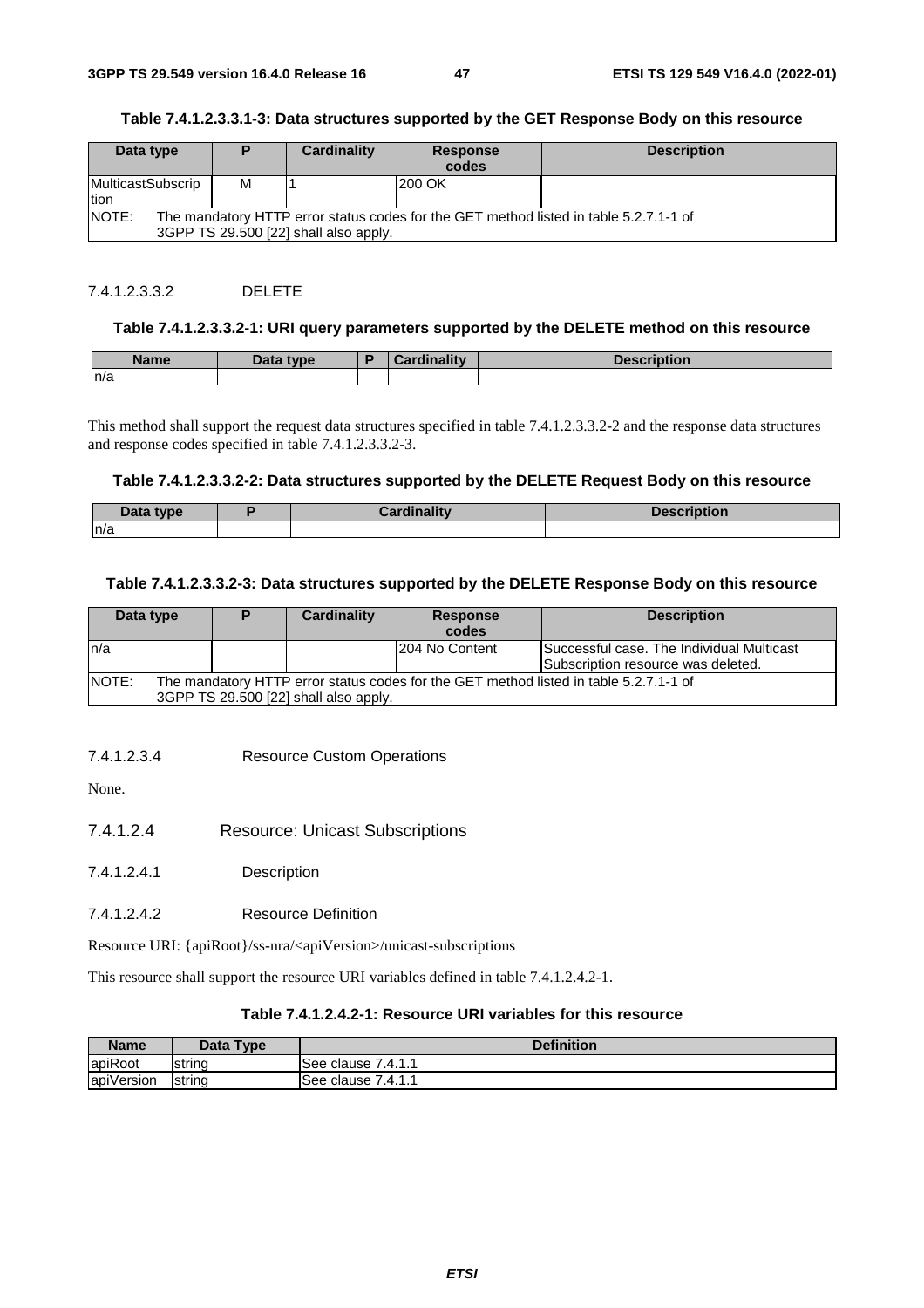#### 7.4.1.2.4.3 Resource Standard Methods

## 7.4.1.2.4.3.1 POST

## **Table 7.4.1.2.4.3.1-1: URI query parameters supported by the POST method on this resource**

| <b>Name</b> | Data type | <b>Cardinality</b> | Description |
|-------------|-----------|--------------------|-------------|
|             |           |                    |             |

This method shall support the request data structures specified in table 7.4.1.2.4.3.1-2 and the response data structures and response codes specified in table 7.4.1.2.4.3.1-3.

### **Table 7.4.1.2.4.3.1-2: Data structures supported by the POST Request Body on this resource**

| Data type                 |   | Cardinalitv | <b>Description</b> |
|---------------------------|---|-------------|--------------------|
| <b>IUnicastSubscripti</b> | М |             |                    |
| on                        |   |             |                    |

### **Table 7.4.1.2.4.3.1-3: Data structures supported by the POST Response Body on this resource**

| Data type                                                                                                                                       | Ð | Cardinality | <b>Response</b><br>codes | <b>Description</b> |  |
|-------------------------------------------------------------------------------------------------------------------------------------------------|---|-------------|--------------------------|--------------------|--|
| UnicastSubscripti<br>Ion                                                                                                                        | м |             | <b>201 Created</b>       |                    |  |
| <b>NOTE:</b><br>The mandatory HTTP error status codes for the POST method listed in table 5.2.7.1-1 of<br>3GPP TS 29.500 [22] shall also apply. |   |             |                          |                    |  |

## **Table 7.4.1.2.4.3.1-4: Headers supported by the 201 Response Code on this resource**

| <b>Name</b> | Data type |   | <b>Cardinality</b> | <b>Description</b>                                                                                                                                               |
|-------------|-----------|---|--------------------|------------------------------------------------------------------------------------------------------------------------------------------------------------------|
| Location    | string    | м |                    | Contains the URI of the newly created resource, according to<br>the structure: {apiRoot}/ss-nra/ <apiversion>/unicast-<br/>subscriptions/{uniSubId}</apiversion> |

7.4.1.2.4.4 Resource Custom Operations

None.

- 7.4.1.2.5 Resource: Individual Unicast Subscription
- 7.4.1.2.5.1 Description
- 7.4.1.2.5.2 Resource Definition

Resource URI: {apiRoot}/ss-nra/<apiVersion>/unicast-subscriptions/{uniSubId}

This resource shall support the resource URI variables defined in table 7.4.1.2.5.2-1.

## **Table 7.4.1.2.5.2-1: Resource URI variables for this resource**

| <b>Name</b>      | Data Type      | <b>Definition</b>                    |
|------------------|----------------|--------------------------------------|
| apiRoot          | <b>Istring</b> | ISee clause 7.4.1.1.                 |
| apiVersion       | <b>Istring</b> | ISee clause 7.4.1.1.                 |
| <b>luniSubld</b> | string         | The unicast subscription identifier. |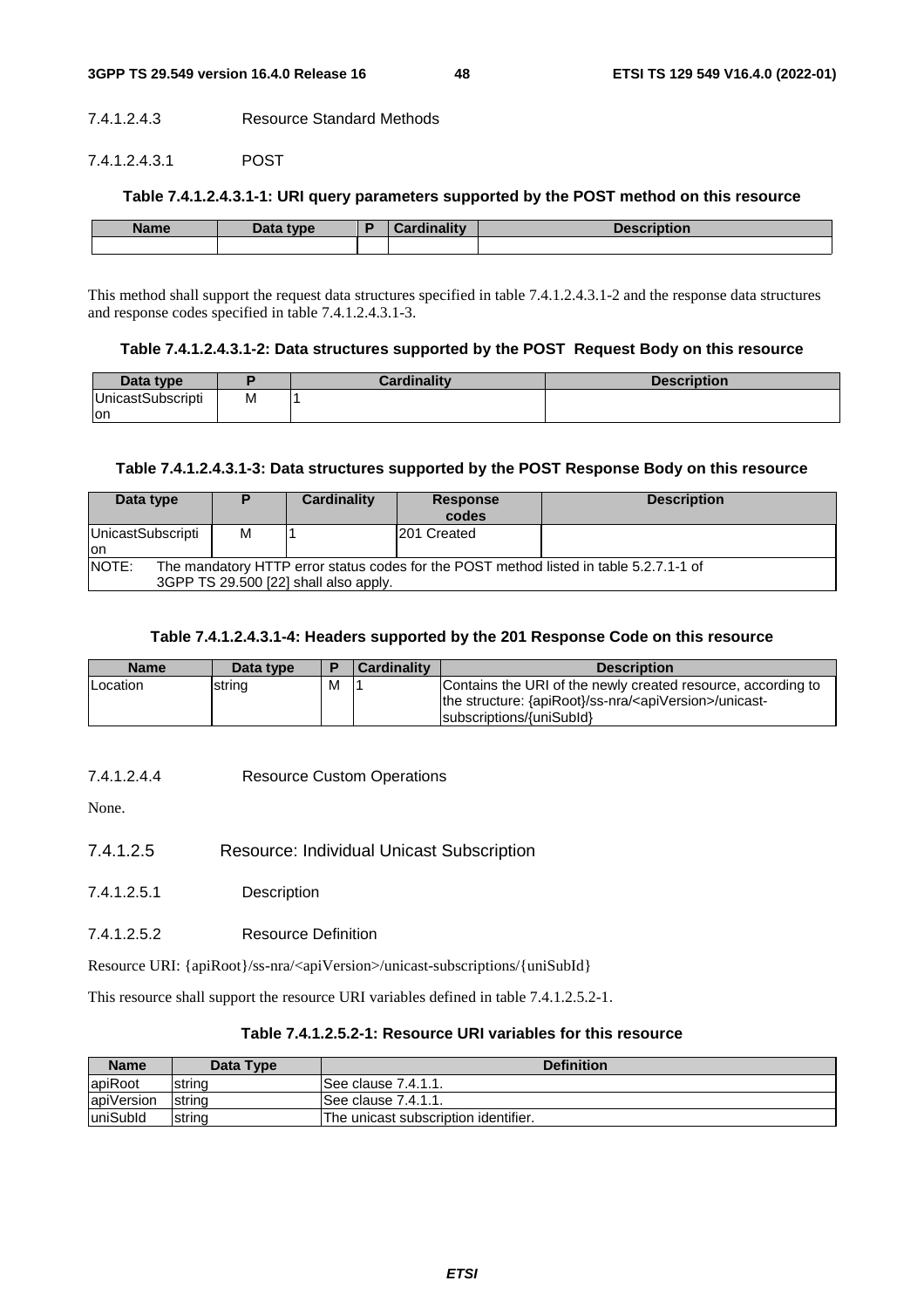#### 7.4.1.2.5.3 Resource Standard Methods

#### 7.4.1.2.5.3.1 GET

## **Table 7.4.1.2.5.3.1-1: URI query parameters supported by the GET method on this resource**

| <b>Name</b> | <b>Data type</b><br>Dala | <b>Cardinality</b> | <b>Description</b> |
|-------------|--------------------------|--------------------|--------------------|
| n/a         |                          |                    |                    |

This method shall support the request data structures specified in table 7.4.1.2.5.3.1-2 and the response data structures and response codes specified in table 7.4.1.2.5.3.1-3.

#### **Table 7.4.1.2.5.3.1-2: Data structures supported by the GET Request Body on this resource**

| ata type<br>Dala . | .<br><b>CONTRACTOR</b> | <b>DESCRIPTION</b> |
|--------------------|------------------------|--------------------|
| ln/a               |                        |                    |

### **Table 7.4.1.2.5.3.1-3: Data structures supported by the GET Response Body on this resource**

| Data type                |                                                                                                                                | Cardinality | <b>Response</b><br>codes | <b>Description</b> |  |  |  |
|--------------------------|--------------------------------------------------------------------------------------------------------------------------------|-------------|--------------------------|--------------------|--|--|--|
| UnicastSubscripti<br>lon | м                                                                                                                              |             | 200 OK                   |                    |  |  |  |
| NOTE:                    | The mandatory HTTP error status codes for the GET method listed in table 5.2.7.1-1 of<br>3GPP TS 29.500 [22] shall also apply. |             |                          |                    |  |  |  |

## 7412532 DELETE

## **Table 7.4.1.2.5.3.2-1: URI query parameters supported by the DELETE method on this resource**

| <b>Name</b> | Data type<br>Data | $-150$ $-150$<br><b>Contract Contract Contract</b> | ntion |
|-------------|-------------------|----------------------------------------------------|-------|
| n/a         |                   |                                                    |       |

This method shall support the request data structures specified in table 7.4.1.2.5.3.2-2 and the response data structures and response codes specified in table 7.4.1.2.5.3.2-3.

## **Table 7.4.1.2.5.3.2-2: Data structures supported by the DELETE Request Body on this resource**

| Data type | --<br>Pardinality | <b>Description</b> |
|-----------|-------------------|--------------------|
| n/a       |                   |                    |

#### **Table 7.4.1.2.5.3.2-3: Data structures supported by the DELETE Response Body on this resource**

| Data type | D                                                                                                                              | Cardinality | <b>Response</b><br>codes | <b>Description</b>                                                            |  |  |
|-----------|--------------------------------------------------------------------------------------------------------------------------------|-------------|--------------------------|-------------------------------------------------------------------------------|--|--|
| ln/a      |                                                                                                                                |             | 204 No Content           | Successful case. The Individual Unicast<br>Subscription resource was deleted. |  |  |
| NOTE:     | The mandatory HTTP error status codes for the GET method listed in table 5.2.7.1-1 of<br>3GPP TS 29.500 [22] shall also apply. |             |                          |                                                                               |  |  |

7.4.1.2.5.4 Resource Custom Operations

None.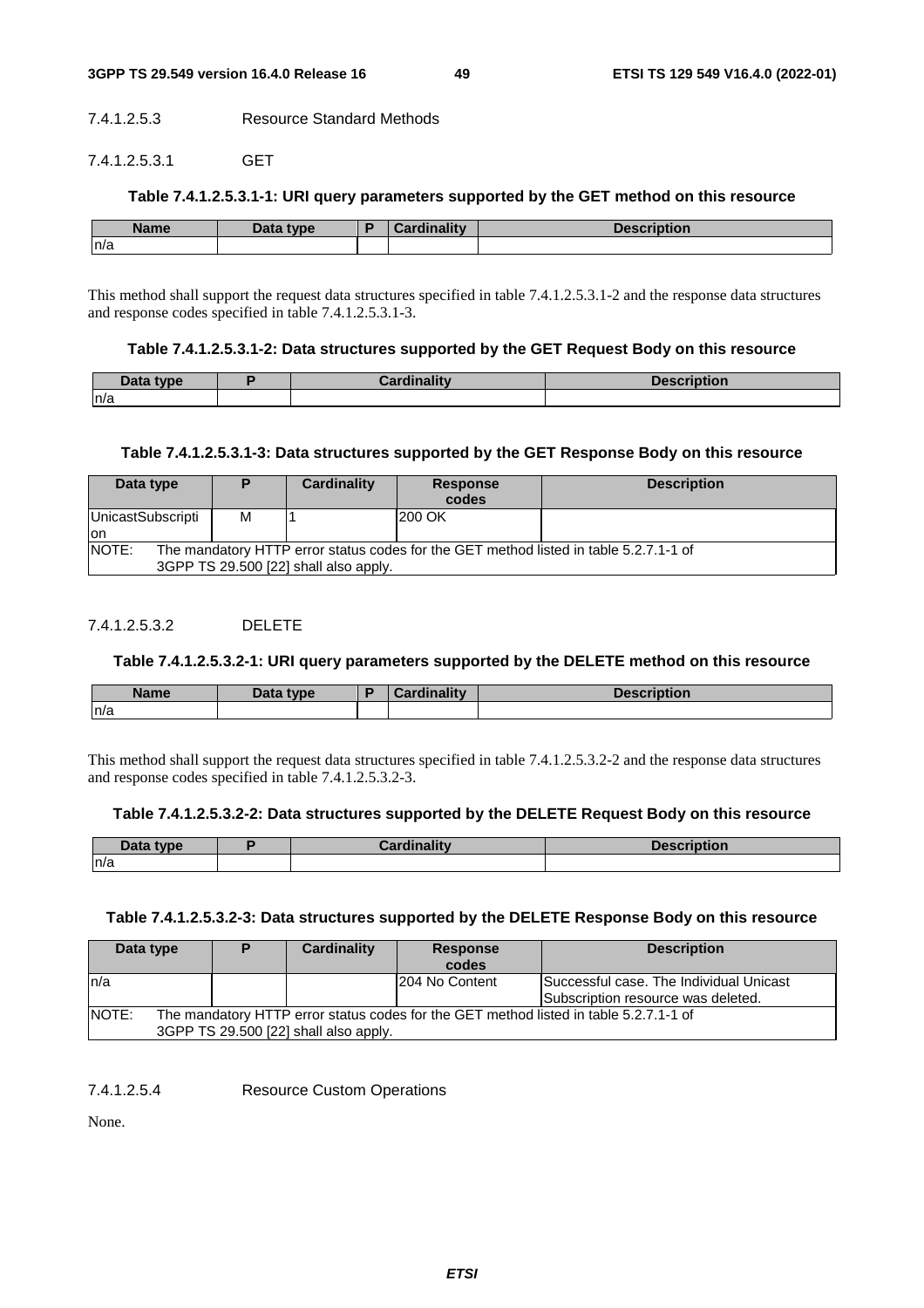## 7.4.1.3 Notifications

## 7.4.1.3.1 General

## **Table 7.4.1.3.1-1: Notifications overview**

| <b>Notification</b>                | <b>Callback URI</b> | <b>HTTP</b><br>method<br>or<br>custom<br><b>loperation</b> | <b>Description</b><br>(service)<br>operation) |
|------------------------------------|---------------------|------------------------------------------------------------|-----------------------------------------------|
| Notify_UP_Delivery_Mode {notifUri} |                     | <b>IPOST</b>                                               | <b>Report User</b><br>Plane notification      |

- 7.4.1.3.2 Notify\_UP\_Delivery\_Mode
- 7.4.1.3.2.1 Description
- 7.4.1.3.2.2 Notification definition

### Callback URI: {**notifUri**}

This method shall support the URI query parameters specified in table 7.4.1.3.2.2-1.

## **Table 7.4.1.3.2.2-1: URI query parameters supported by the POST method on this resource**

| Name | <b>Pata type</b><br>Putu | $1 - 11$<br>ланг | $\blacksquare$<br>Description |
|------|--------------------------|------------------|-------------------------------|
| n/a  |                          |                  |                               |

This method shall support the request data structures specified in table 7.4.1.3.2.2-2 and the response data structures and response codes specified in table 7.4.1.3.2.2-3.

## **Table 7.4.1.3.2.2-2: Data structures supported by the POST Request Body on this resource**

| Data type                                     |   | $1 - 111$<br>rainality<br><b>272 L</b> | <b>Description</b> |
|-----------------------------------------------|---|----------------------------------------|--------------------|
| $\cdots$<br><b>UserP</b><br>hanenic<br>cation | M | . .                                    |                    |

## **Table 7.4.1.3.2.2-3: Data structures supported by the POST Response Body on this resource**

| Data type |                                                                                                                           | Cardinality | <b>Response</b><br>codes | <b>Description</b>                               |  |
|-----------|---------------------------------------------------------------------------------------------------------------------------|-------------|--------------------------|--------------------------------------------------|--|
| In/a      |                                                                                                                           |             | 1204 No Content          | The receipt of the Notification is acknowledged. |  |
| NOTE:     | The mandatory HTTP error status codes for the POST method listed in table 5.2.7.1-1 of<br>3GPP TS 29.500 [22] also apply. |             |                          |                                                  |  |

## 7.4.1.4 Data Model

## 7.4.1.4.1 General

This clause specifies the application data model supported by the API. Data types listed in clause 6.2 apply to this API

Table 7.4.1.4.1-1 specifies the data types defined specifically for the SS\_NetworkResourceAdaptation API service.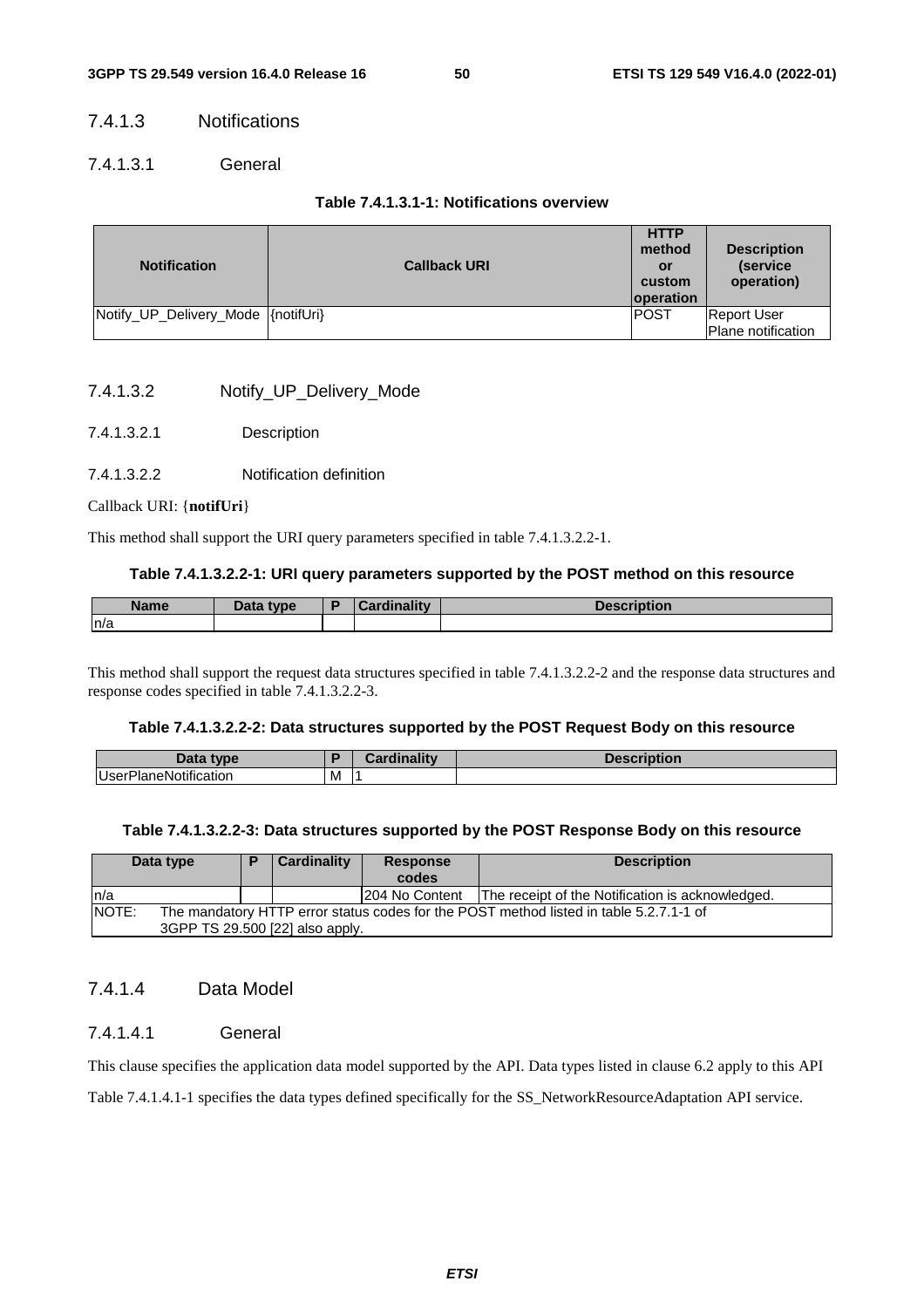| Data type                    | <b>Section</b> | <b>Description</b> | <b>Applicability</b> |
|------------------------------|----------------|--------------------|----------------------|
|                              | defined        |                    |                      |
| DeliveryMode                 | 7.4.1.4.3.2    |                    |                      |
| <b>MulticastSubscription</b> | 7.4.1.4.2.2    |                    |                      |
| <b>NrmEvent</b>              | 7.4.1.4.3.3    |                    |                      |
| <b>NrmEventNotification</b>  | 7.4.1.4.2.5    |                    |                      |
| ServiceAnnoucementMode       | 7.4.1.4.3.1    |                    |                      |
| UserPlaneNotification        | 7.4.1.4.2.4    |                    |                      |
| <b>UnicastSubscription</b>   | 7.4.1.4.2.3    |                    |                      |

**Table 7.4.1.4.1-1: SS\_NetworkResourceAdaptation API specific Data Types** 

Table 7.4.1.4.1-2 specifies data types re-used by the SS\_NetworkResourceAdaptation API service.

|  | Table 7.4.1.4.1-2: Re-used Data Types |  |  |  |
|--|---------------------------------------|--|--|--|
|--|---------------------------------------|--|--|--|

| Data type          | <b>Reference</b>    | <b>Comments</b>                       | <b>Applicability</b> |
|--------------------|---------------------|---------------------------------------|----------------------|
| DateTime           | 3GPP TS 29.571 [21] |                                       |                      |
| MbmsLocArea        | 3GPP TS 29.122 [3]  |                                       |                      |
| SupportedFeatures  | 3GPP TS 29.571 [21] |                                       |                      |
| Uint32             | 3GPP TS 29.571 [21] |                                       |                      |
| Uri                | 3GPP TS 29.571 [21] |                                       |                      |
| WebsockNotifConfig | 3GPP TS 29.122 [3]  |                                       |                      |
| ValTargetUe        | 7.3.1.4.2.3         | Used to identify either a VAL User ID |                      |
|                    |                     | or a VAL UE ID.                       |                      |
| Ipv4Addr           | 3GPP TS 29.571 [21] |                                       |                      |
| Ipv6Addr           | 3GPP TS 29.571 [21] |                                       |                      |
| Port               | 3GPP TS 29.122 [3]  |                                       |                      |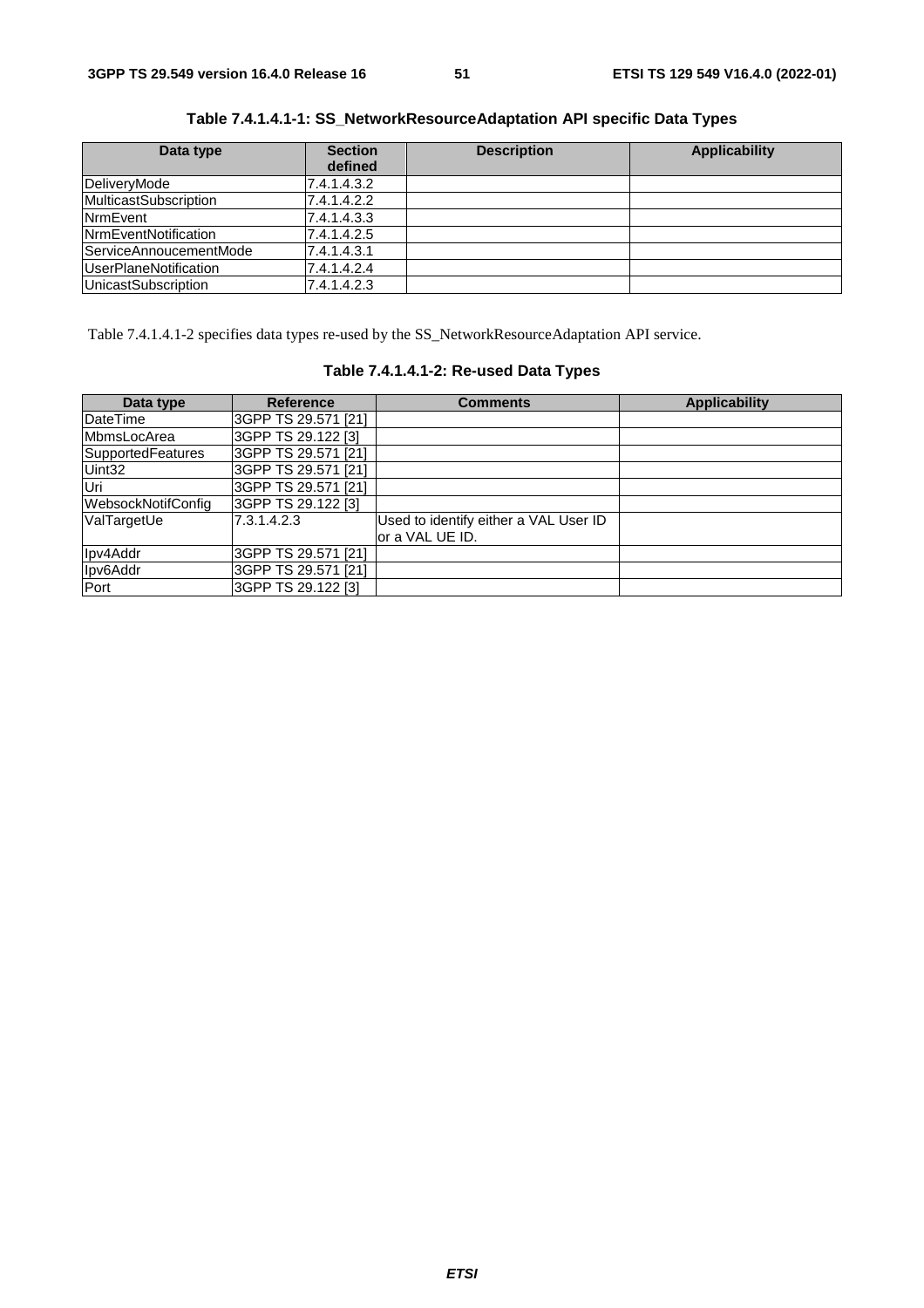## 7.4.1.4.2 Structured data types

- 7.4.1.4.2.1 Introduction
- 7.4.1.4.2.2 Type: MulticastSubscription

## **Table 7.4.1.4.2.2-1: Definition of type MulticastSubscription**

| <b>Attribute name</b> | Data type         | $\mathsf{P}$ | <b>Cardinality</b> | <b>Description</b>                                                            | <b>Applicability</b>    |
|-----------------------|-------------------|--------------|--------------------|-------------------------------------------------------------------------------|-------------------------|
| valGroupId            | string            | M            |                    | The identity of the group that the MBMS                                       |                         |
|                       |                   |              |                    | bearer is requested for.                                                      |                         |
| anncMode              | ServiceAn         | M            | $\overline{1}$     | Indicates whether the service                                                 |                         |
|                       | noucemen          |              |                    | announcement is sent by NRM server or                                         |                         |
|                       | tMode             |              |                    | by the VAL server.                                                            |                         |
| multiQosReq           | string            | M            | 1                  | The QoS requirement for the multicast.                                        |                         |
| locArea               | MbmsLoc           | $\Omega$     | 0.1                | Indicate the area where the MBMS                                              |                         |
|                       | Area              |              |                    | bearer is requested for.                                                      |                         |
| duration              | DateTime          | $\circ$      | 0.1                | Identifies the absolute time at which the                                     |                         |
|                       |                   |              |                    | subscription resource is considered to                                        |                         |
|                       |                   |              |                    | expire. When omitted in the request, it                                       |                         |
|                       |                   |              |                    | indicates the resource is requested to be                                     |                         |
|                       |                   |              |                    | valid forever by the VAL server. When                                         |                         |
|                       |                   |              |                    | omitted in the response, it indicates the                                     |                         |
|                       |                   |              |                    | resource is set to valid forever by the                                       |                         |
|                       |                   |              |                    | VAL server.                                                                   |                         |
| tmgi                  | Uint32            | $\Omega$     | 0.1                | TMGI.                                                                         |                         |
|                       |                   |              |                    | Shall be provided by the NRM server if                                        |                         |
|                       |                   |              |                    | announcement mode is set to VAL.                                              |                         |
| notifUri              | Uri               | M            | $\overline{1}$     | Identifies the notification URI where the                                     |                         |
|                       |                   |              |                    | NRM notification shall be sent to.                                            |                         |
| reqTestNotif          | boolean           | $\circ$      | 0.1                | Set to true by the NF service consumer                                        | Notification_test_event |
|                       |                   |              |                    | to request the VAE server to send a test                                      |                         |
|                       |                   |              |                    | notification as defined in clause 6.3.5.3.                                    |                         |
|                       |                   |              |                    | Set to false or omitted otherwise.                                            |                         |
| wsNotifCfg            | Websock           | O            | 0.1                | Configuration parameters to set up                                            | Notification_websocket  |
|                       | <b>NotifConfi</b> |              |                    | notification delivery over Websocket                                          |                         |
|                       | g                 |              |                    | protocol as defined in clause 6.3.5.4.                                        |                         |
| suppFeat              | Supported         | M            | $\overline{1}$     | This parameter shall be supplied by VAL                                       |                         |
|                       | Features          |              |                    | server in the POST request that request                                       |                         |
|                       |                   |              |                    | the creation of a Multicast Subscription                                      |                         |
|                       |                   |              |                    | resource and shall be supplied in the                                         |                         |
|                       |                   |              |                    | reply of corresponding request.                                               |                         |
| uplpv4Addr            | Ipv4Addr          | O            | 0.1                | Ipv4address of the user plane. (NOTE)                                         |                         |
| uplpv6Addr            | Ipv6Addr          | O            | 0.1                | Ipv6address of the user plane. (NOTE)                                         |                         |
| upPortNum             | Port              | O            | 0.1                | UDP port number of the user plane.                                            |                         |
| radioFregs            | array(Uint        | $\circ$      | 1N                 | The radio frequencies which may be                                            |                         |
|                       | 32)               |              |                    | provided by the NRM server.                                                   |                         |
| NOTE:                 |                   |              |                    | At least one of uplpv4Addr or uplpv6Addr shall be provided by the NRM server. |                         |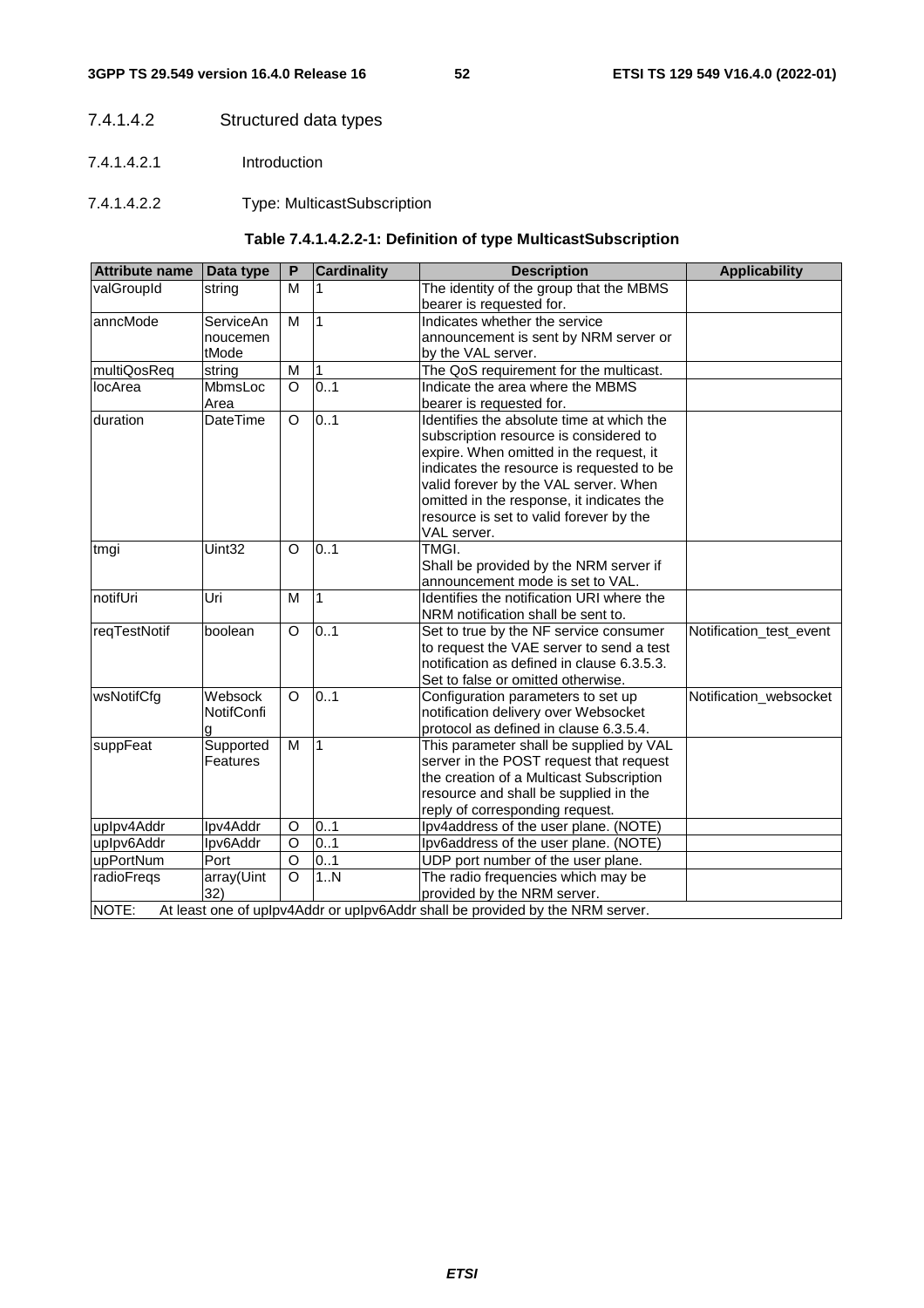## 7.4.1.4.2.3 Type: UnicastSubscription

| <b>Attribute name</b> | Data type         | P       | <b>Cardinality</b>      | <b>Description</b>                         | <b>Applicability</b>    |
|-----------------------|-------------------|---------|-------------------------|--------------------------------------------|-------------------------|
| valTgtUe              | ValTarget         | м       |                         | The identity of the VAL user or VAL UE     |                         |
|                       | Ue                |         |                         | that the unicast bearer is requested for.  |                         |
| uniQosReq             | string            | O       | 0.1                     | The QoS requirement for the unicast.       |                         |
| duration              | DateTime          | O       | 0.1                     | Identifies the absolute time at which the  |                         |
|                       |                   |         |                         | subscription resource is considered to     |                         |
|                       |                   |         |                         | expire. When omitted in the request, it    |                         |
|                       |                   |         |                         | indicates the resource is requested to be  |                         |
|                       |                   |         |                         | valid forever by the VAL server. When      |                         |
|                       |                   |         |                         | omitted in the response, it indicates the  |                         |
|                       |                   |         |                         | resource is set to valid forever by the    |                         |
|                       |                   |         |                         | VAL server.                                |                         |
| InotifUri             | Uri               | M       |                         | Identifies the notification URI where the  |                         |
|                       |                   |         |                         | NRM notification shall be sent to.         |                         |
| reqTestNotif          | <b>Boolean</b>    | $\circ$ | 0.1                     | Set to true by the NF service consumer     | Notification test event |
|                       |                   |         |                         | to request the VAE server to send a test   |                         |
|                       |                   |         |                         | notification as defined in clause 6.3.5.3. |                         |
|                       |                   |         |                         | Set to false or omitted otherwise.         |                         |
| wsNotifCfg            | Websock           | $\circ$ | 0.1                     | Configuration parameters to set up         | Notification websocket  |
|                       | <b>NotifConfi</b> |         |                         | notification delivery over Websocket       |                         |
|                       |                   |         |                         | protocol as defined in clause 6.3.5.4.     |                         |
| suppFeat              | Supported         | $\circ$ | $\overline{\mathbf{1}}$ | This parameter may be supplied by VAL      |                         |
|                       | <b>Features</b>   |         |                         | server in the POST request that request    |                         |
|                       |                   |         |                         | the creation of a Unicast Subscription     |                         |
|                       |                   |         |                         | resource and may be supplied in the        |                         |
|                       |                   |         |                         | reply of corresponding request.            |                         |

## **Table 7.4.1.4.2.3-1: Definition of type UnicastSubscription**

## 7.4.1.4.2.4 Type: UserPlaneNotification

## **Table 7.4.1.4.2.4-1: Definition of type UserPlaneNotification**

| <b>Attribute name</b> | Data type            |   | Cardinality | <b>Description</b>                  | Applicability |
|-----------------------|----------------------|---|-------------|-------------------------------------|---------------|
| Inotifid              | Uri                  | м |             | The subscription resource Uri to    |               |
|                       |                      |   |             | which this notification is related. |               |
| <b>leventNotifs</b>   | array(NrmEventNotifi | M | 11N         | Notifications about Individual      |               |
|                       | cation)              |   |             | <b>IEvents</b>                      |               |

## 7.4.1.4.2.5 Type: NrmEventNotification

## **Table 7.4.1.4.2.5-1: Definition of type NrmEventNotification**

| <b>Attribute name</b> | Data type       | P | <b>Cardinality</b> | <b>Description</b>                                                                                                                                                | <b>Applicability</b> |
|-----------------------|-----------------|---|--------------------|-------------------------------------------------------------------------------------------------------------------------------------------------------------------|----------------------|
| event                 | NrmEvent        | м |                    | Event that is notified.                                                                                                                                           |                      |
| Its                   | <b>DateTime</b> | м |                    | Time at which the event is<br>observed.                                                                                                                           |                      |
| deliveryMode          | DeliveryMode    | C | 101                | Indicates delivery of the user data<br>to the UE(s) via unicast mode or<br>multicast mode.<br>Shall be present if event is<br>UP_DELIVERY_MODE.                   |                      |
| streamids             | array(string)   | O | 11N                | Indicates the media streams<br>(unicast or multicast) to be used.<br>May be present if event is<br>UP_DELIVERY_MODE and NRM<br>already has the streams available. |                      |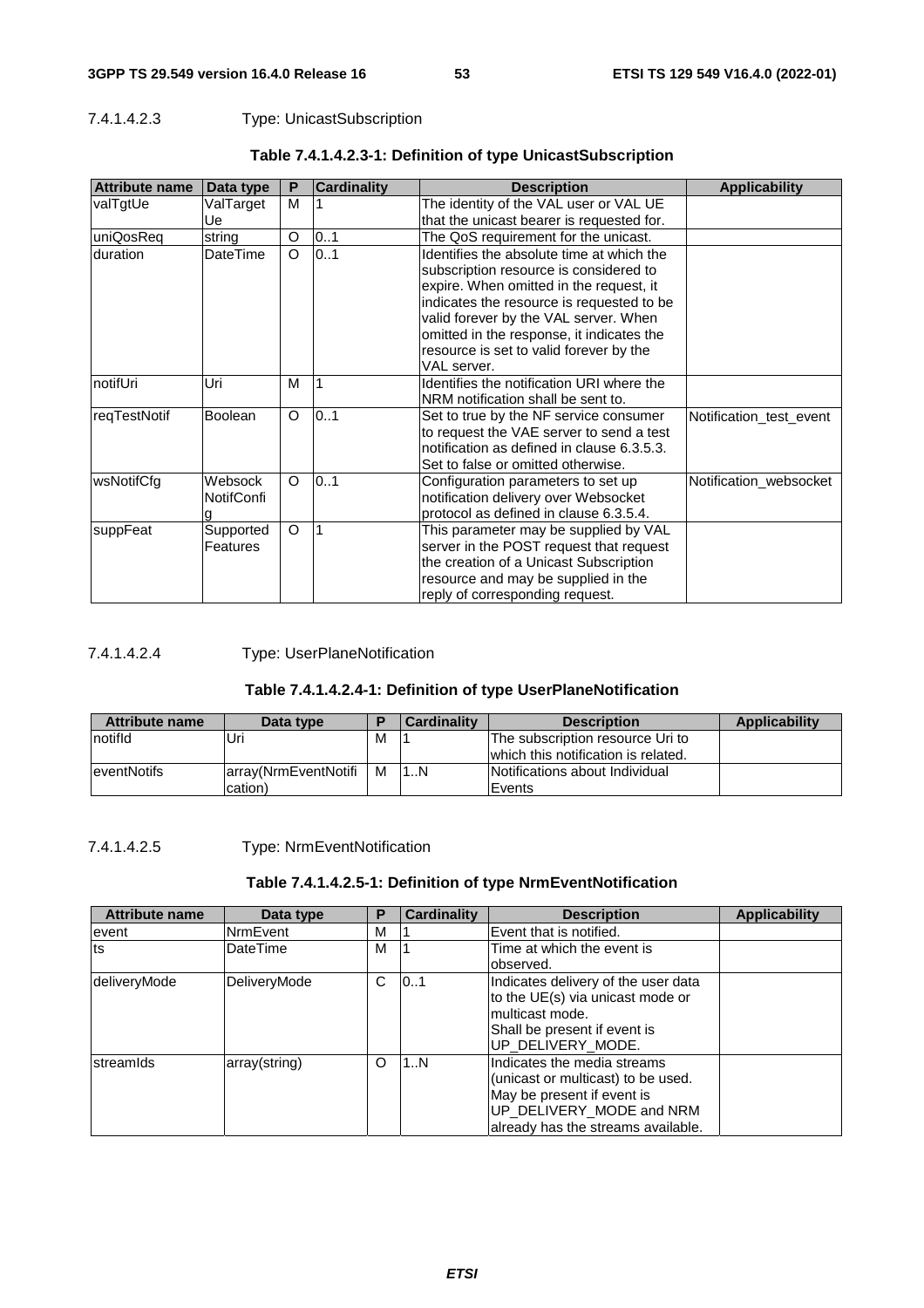## 7.4.1.4.3 Simple data types and enumerations

## 7.4.1.4.3.1 Enumeration: ServiceAnnoucementMode

## **Table 7.4.1.4.3.1-1: Enumeration ServiceAnnoucementMode**

| <b>Enumeration value</b> | <b>Description</b>              | Applicability |
|--------------------------|---------------------------------|---------------|
| <b>NRM</b>               | NRM server performs the service |               |
|                          | announcement.                   |               |
| VAL                      | VAL server performs the service |               |
|                          | announcement.                   |               |

7.4.1.4.3.2 Enumeration: DeliveryMode

## **Table 7.4.1.4.3.2-1: Enumeration DeliveryMode**

| <b>Enumeration value</b> | <b>Description</b> | <b>Applicability</b> |
|--------------------------|--------------------|----------------------|
| UNICAST                  | Unicast delivery   |                      |
| MULTICAST                | Multicast delivery |                      |

## 7.4.1.4.3.3 Enumeration: NrmEvent

## **Table 7.4.1.4.3.3-1: Enumeration NrmEvent**

| <i>E</i> numeration value⊭           | Description                               | <b>Applicability</b> |
|--------------------------------------|-------------------------------------------|----------------------|
| <b>MODE</b><br>UP.<br>. IVERY<br>DEI | <sup>.</sup> Plane deliverv mode.<br>Jser |                      |

## 7.4.1.5 Error Handling

## 7.4.1.6 Feature negotiation

## **Table 7.4.1.6-1: Supported Features**

| <b>Feature number</b> | <b>Feature Name</b>     | <b>Description</b>                                                     |
|-----------------------|-------------------------|------------------------------------------------------------------------|
|                       | Notification test event | The testing of notification connection is supported according to       |
|                       |                         | clause 6.6.                                                            |
|                       | Notification websocket  | The delivery of notifications over Websocket is supported according to |
|                       |                         | clause 6.6. This feature requires that the Notification test event     |
|                       |                         | feature is also supported.                                             |

# 7.5 Event APIs

## 7.5.1 SS\_Events API

## 7.5.1.1 API URI

The SS\_Events service shall use the SS\_Events API.

The request URIs use in HTTP requests from the VAL server towards the SEAL server shall have the Resource URI structure as defined in clause 6.5 with the following clarifications:

- The <apiName> shall be "ss-events".
- The <apiVersion> shall be "v1".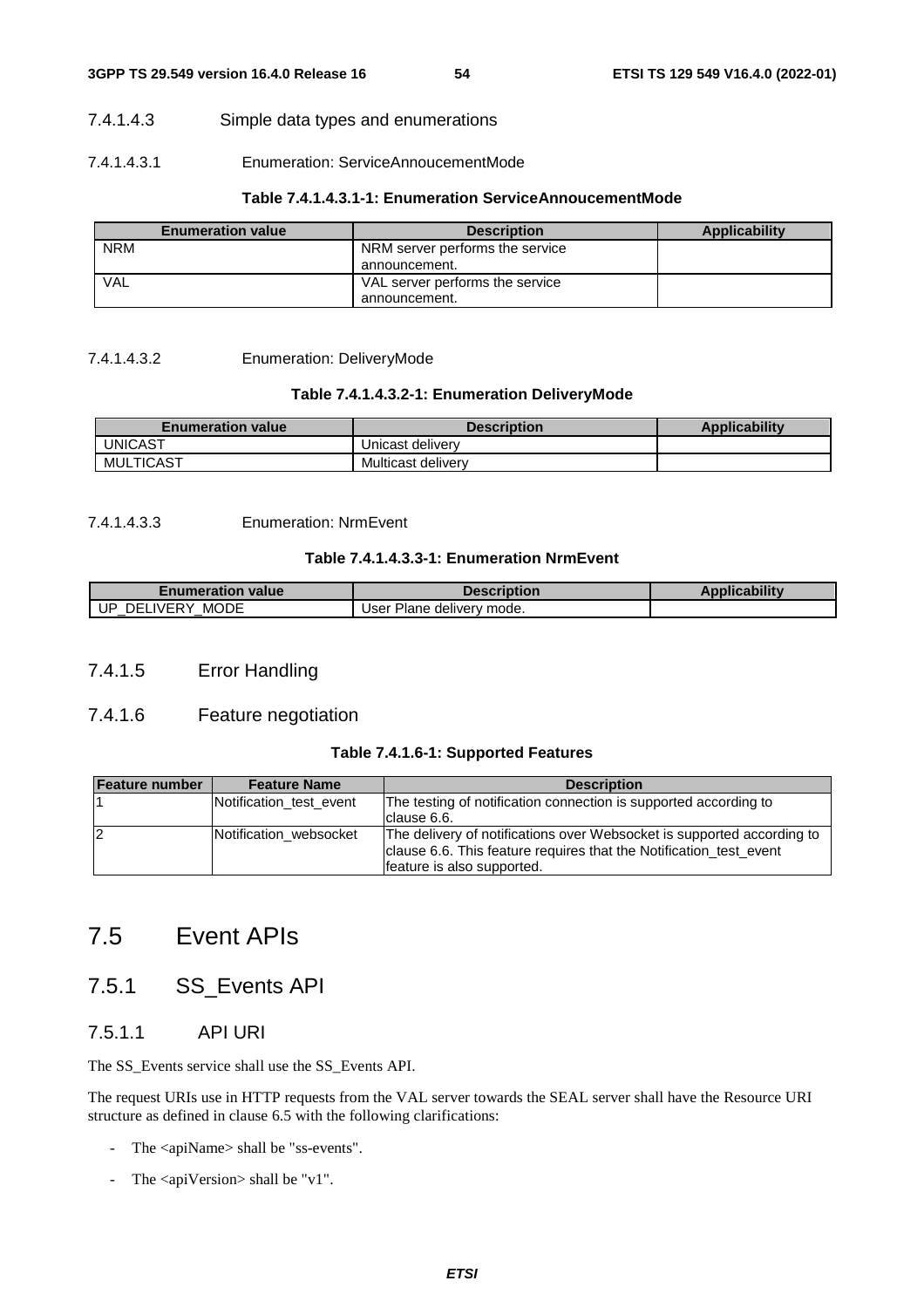- The <apiSpecificSuffixes> shall be set as described in clause 7.5.1.2.
- 7.5.1.2 Resources
- 7.5.1.2.1 Overview

{apiRoot}/ss-events/<apiVersion>



## **Figure 7.5.1.2.1-1: Resource URI structure of the SS\_Events API**

Table 7.5.1.2.1-1 provides an overview of the resources and applicable HTTP methods.

| Resource name          | <b>Resource URI</b>             | <b>HTTP</b><br>Imethod or<br>custom<br>operation | <b>Description</b>               |
|------------------------|---------------------------------|--------------------------------------------------|----------------------------------|
| <b>SEAL Events</b>     | /subscriptions                  | <b>IPOST</b>                                     | Creates a new individual SEAL    |
| <b>Subscriptions</b>   |                                 |                                                  | Event Subscription.              |
| Individual SEAL Events | /subscriptions/{subscriptionId} | <b>DELETE</b>                                    | Deletes an individual SEAL       |
| Subscription           |                                 |                                                  | Event Subscription identified by |
|                        |                                 |                                                  | the subscriptionId.              |

## 7.5.1.2.2 Resource: SEAL Events Subscriptions

## 7.5.1.2.2.1 Description

The SEAL Events Subscriptions represents all event subscriptions on the SEAL server.

7.5.1.2.2.2 Resource Definition

#### Resource URI: **{apiRoot}/ss-events/<apiVersion>/subscriptions**

This resource shall support the resource URI variables defined in the table 7.5.1.2.2.2-1.

## **Table 7.5.1.2.2.2-1: Resource URI variables for this resource**

| <b>Name</b>            | Data Type | <b>Definition</b>            |
|------------------------|-----------|------------------------------|
| apiRoot                | Istring   | See clause 6.5               |
| $\cdots$<br>apiVersion | Istrina   | 751<br>See clause<br>ا ۱۰ س. |

7.5.1.2.2.3 Resource Standard Methods

7.5.1.2.2.3.1 POST

This method shall support the URI query parameters specified in the table 7.5.1.2.2.3.1-1.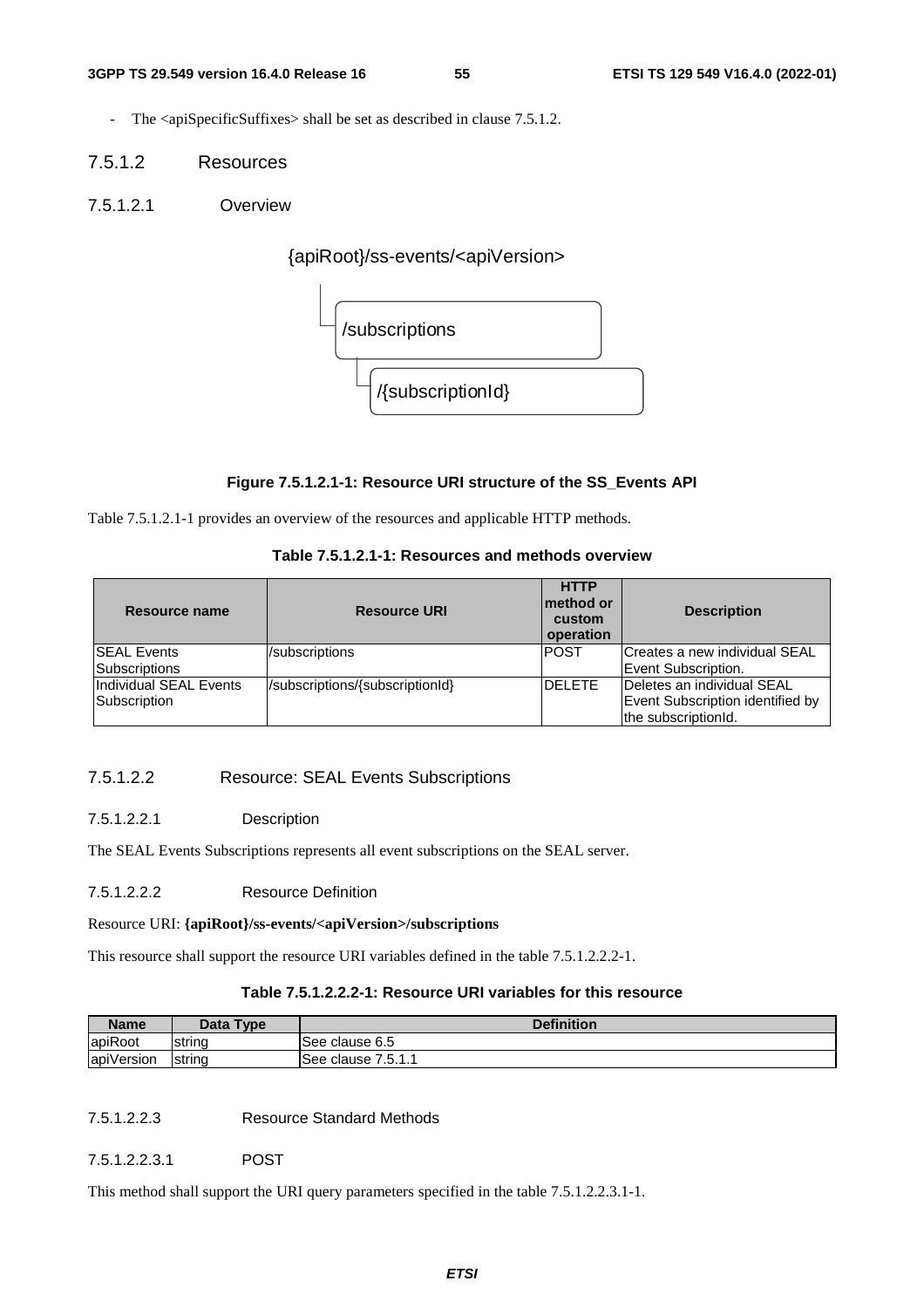#### **Table 7.5.1.2.2.3.1-1: URI query parameters supported by the POST method on this resource**

| <b>Name</b> | Data type | <b>Cordinality</b><br>Cardinality | Description |
|-------------|-----------|-----------------------------------|-------------|
| n/a         |           |                                   |             |

This method shall support the request data structures specified in table 7.5.1.2.2.3.1-2 and the response data structures and response codes specified in table 7.5.1.2.2.3.1-3.

## **Table 7.5.1.2.2.3.1-2: Data structures supported by the POST Request Body on this resource**

| Data type              |   | <b>Cardinality</b> | <b>Description</b>                                         |
|------------------------|---|--------------------|------------------------------------------------------------|
| <b>ISEALEventSubsc</b> | M |                    | Create a new individual SEAL Events Subscription resource. |
| ription                |   |                    |                                                            |

#### **Table 7.5.1.2.2.3.1-3: Data structures supported by the POST Response Body on this resource**

| Data type                                                                                                               | Р | <b>Cardinality</b> | Response | <b>Description</b>                                             |  |
|-------------------------------------------------------------------------------------------------------------------------|---|--------------------|----------|----------------------------------------------------------------|--|
|                                                                                                                         |   |                    | codes    |                                                                |  |
| SEALEventSubscription   M                                                                                               |   |                    | l201     | <b>SEAL Events Subscription resource created successfully.</b> |  |
|                                                                                                                         |   |                    | Created  |                                                                |  |
|                                                                                                                         |   |                    |          | The URI of the created resource shall be returned in the       |  |
|                                                                                                                         |   |                    |          | l"Location" HTTP header                                        |  |
| <b>NOTE:</b><br>The mandatory HTTP error status codes for the POST method listed in table 5.2.6-1 of 3GPP TS 29.122 [3] |   |                    |          |                                                                |  |
| also apply.                                                                                                             |   |                    |          |                                                                |  |

#### **Table 7.5.1.2.2.3.1-4: Headers supported by the 201 Response Code on this resource**

| <b>Name</b>     | Data type |   | <b>Cardinality</b> | <b>Description</b>                                                                                                                                                |
|-----------------|-----------|---|--------------------|-------------------------------------------------------------------------------------------------------------------------------------------------------------------|
| <b>Location</b> | string    | M |                    | Contains the URI of the newly created resource, according to<br>the structure: {apiRoot}/ss-<br> events/ <apiversion>/subscriptions/{subscriptionId}</apiversion> |

## 7.5.1.2.2.4 Resource Custom Operations

None.

## 7.5.1.2.3 Resource: Individual SEAL Events Subscription

### 7.5.1.2.3.1 Description

The Individual SEAL Events Subscription resource represents an individual event subscription of a VAL server.

7.5.1.2.3.2 Resource Definition

### Resource URI: **{apiRoot}/ss-events/<apiVersion>/subscriptions/{subscriptionId}**

This resource shall support the resource URI variables defined in the table 7.5.1.2.3.2-1.

## **Table 7.5.1.2.3.2-1: Resource URI variables for this resource**

| <b>Name</b>           | Data Type | <b>Definition</b>                            |
|-----------------------|-----------|----------------------------------------------|
| apiRoot               | Istrina   | ISee clause 6.5                              |
| apiVersion            | strina    | ISee clause 7.5.1.1                          |
| SubscriptionId string |           | Identifies an Individual Events Subscription |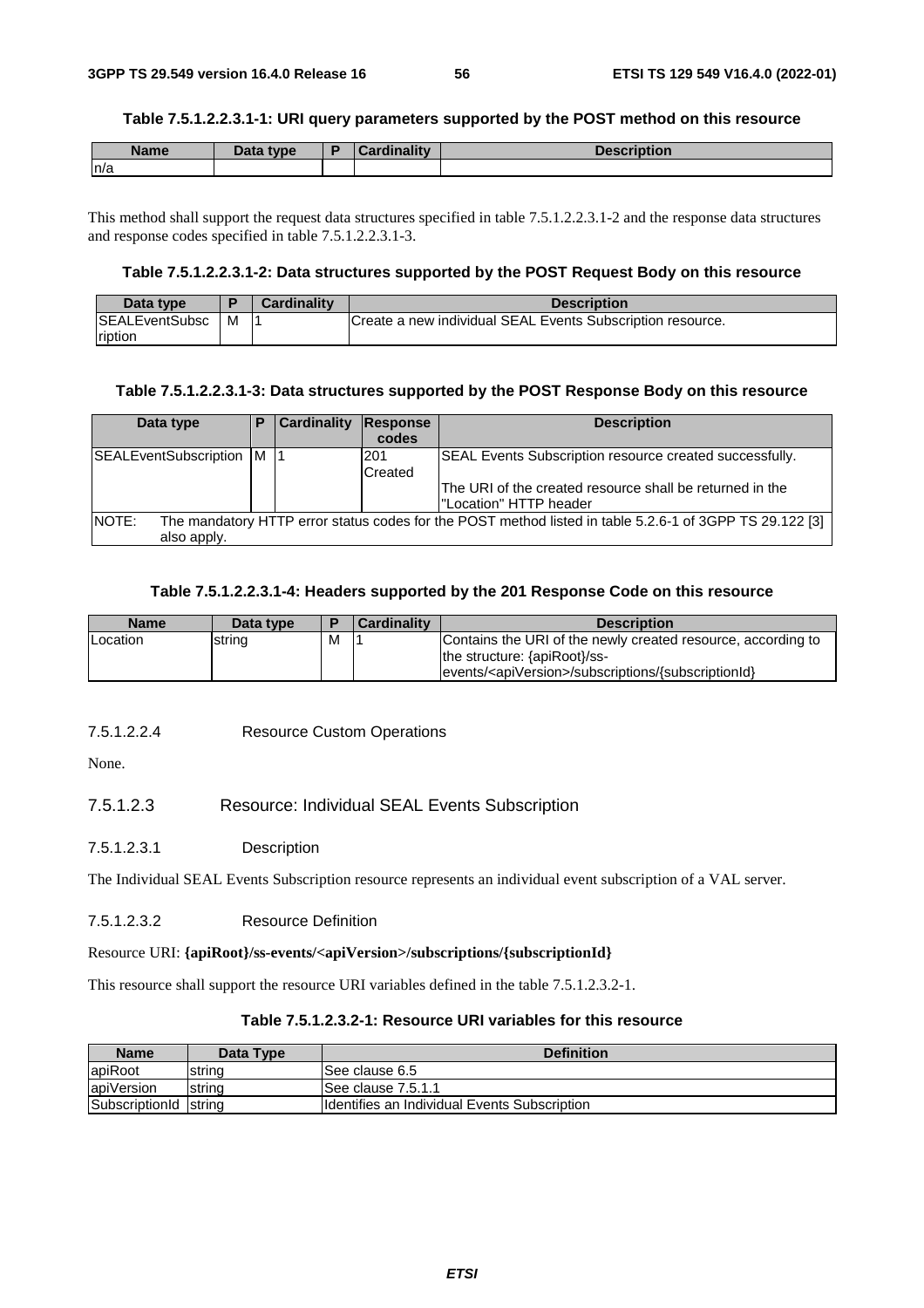## 7.5.1.2.3.3 Resource Standard Methods

#### 7.5.1.2.3.3.1 DELETE

This method shall support the URI query parameters specified in table 7.5.1.2.3.3.1-1.

## **Table 7.5.1.2.3.3.1-1: URI query parameters supported by the DELETE method on this resource**

| <b>Name</b> | Data type | Cardinalitv | <b>Description</b> |
|-------------|-----------|-------------|--------------------|
| n/a         |           |             |                    |

This method shall support the request data structures specified in table 7.5.1.2.3.3.1-2 and the response data structures and response codes specified in table 7.5.1.2.3.3.1-3.

## **Table 7.5.1.2.3.3.1-2: Data structures supported by the DELETE Request Body on this resource**

| Data type | Cordinalis- | <b>Description</b> |
|-----------|-------------|--------------------|
| n/a       |             |                    |

### **Table 7.5.1.2.3.3.1-3: Data structures supported by the DELETE Response Body on this resource**

| Data type                                                                                       | P | Cardinality | <b>Response</b><br>codes | <b>Description</b>                                   |  |  |
|-------------------------------------------------------------------------------------------------|---|-------------|--------------------------|------------------------------------------------------|--|--|
| ln/a                                                                                            |   |             | 204 No                   | The individual SEAL Events Subscription matching the |  |  |
|                                                                                                 |   |             | Content                  | IsubscriptionId is deleted.                          |  |  |
| NOTE:<br>The mandatory HTTP error status codes for the DELETE method listed in table 5.2.6-1 of |   |             |                          |                                                      |  |  |
| 3GPP TS 29.122 [3] also apply.                                                                  |   |             |                          |                                                      |  |  |

#### 7.5.1.2.3.4 Resource Custom Operations

None.

7.5.1.3 Notifications

### 7.5.1.3.1 General

The delivery of notifications shall conform to clause 6.6.

## **Table 7.5.1.3.1-1: Notifications overview**

| <b>Notification</b>               | <b>Callback URI</b>       | <b>HTTP</b><br>method<br>or<br>custom<br><b>loperation</b> | <b>Description</b><br>(service operation) |
|-----------------------------------|---------------------------|------------------------------------------------------------|-------------------------------------------|
| <b>SEAL Event</b><br>Notification | {notificationDestination} | <b>IPOST</b>                                               | Notifies subscriber<br>lof a SEAL Event   |

## 7.5.1.3.2 SEAL Event Notification

#### 7.5.1.3.2.1 Description

SEAL Event Notification is used by the SEAL server notify a VAL server of an Event. The VAL server shall be subscribed to such SEAL Event Notifications via the Individual SEAL Events Subscription Resource.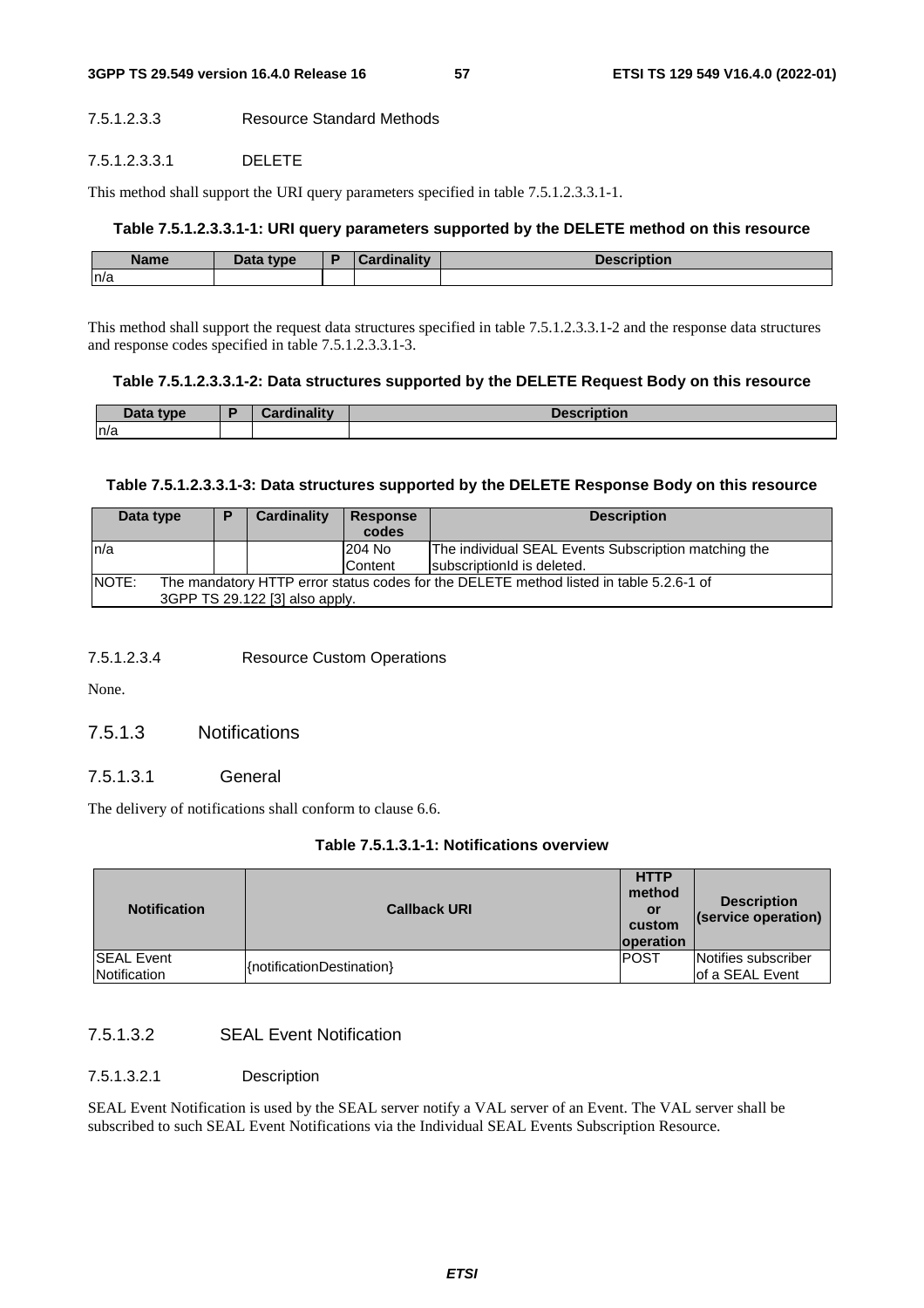#### **3GPP TS 29.549 version 16.4.0 Release 16 58 ETSI TS 129 549 V16.4.0 (2022-01)**

#### 7.5.1.3.2.2 Notification definition

The POST method shall be used for the event notification and the callback URI shall be the one provided by the VAL server during the subscription to the event.

#### Callback URI: **{notificationDestination}**

This method shall support the URI query parameters specified in table 7.5.1.3.2.2-1.

#### **Table 7.5.1.3.2.2-1: URI query parameters supported by the POST method on this resource**

| <b>Name</b> | Data type | Б | Cardinality | <b>Description</b> |
|-------------|-----------|---|-------------|--------------------|
| n/a         |           |   |             |                    |

This method shall support the request data structures specified in table 7.5.1.3.2.2-2 and the response data structures and response codes specified in table 7.5.1.3.2.2-3.

#### **Table 7.5.1.3.2.2-2: Data structures supported by the POST Request Body on this resource**

| Data type                         |   | .<br>`ord<br>чоннань. | <b>Description</b>                                                                 |
|-----------------------------------|---|-----------------------|------------------------------------------------------------------------------------|
| <b>ISEA</b><br>.EventNotification | M |                       | $\cdot \cdot \cdot$<br><b>SEAL</b><br>Event<br>INotification<br>i intormation of a |

#### **Table 7.5.1.3.2.2-3: Data structures supported by the POST Response Body on this resource**

| Data type                                                                                                        |             | <b>Cardinality</b> |  | <b>Response</b><br>codes | <b>Description</b>                               |  |
|------------------------------------------------------------------------------------------------------------------|-------------|--------------------|--|--------------------------|--------------------------------------------------|--|
|                                                                                                                  |             |                    |  |                          |                                                  |  |
| In/a                                                                                                             |             |                    |  | 204 No Content           | The receipt of the Notification is acknowledged. |  |
| NOTE:<br>The mandatory HTTP error status codes for the POST method listed in table 5.2.6-1 of 3GPP TS 29.122 [3] |             |                    |  |                          |                                                  |  |
|                                                                                                                  | also apply. |                    |  |                          |                                                  |  |

## 7.5.1.4 Data Model

### 7.5.1.4.1 General

This clause specifies the application data model supported by the API. Data types listed in clause 6.2 apply to this API.

Table 7.5.1.4.1-1 specifies the data types defined specifically for the SS\_Events API service.

| Table 7.5.1.4.1-1: SS_Events API specific Data Types |  |  |  |
|------------------------------------------------------|--|--|--|
|------------------------------------------------------|--|--|--|

| Data type                    | <b>Section</b><br>defined | <b>Description</b>                                                             | <b>Applicability</b> |
|------------------------------|---------------------------|--------------------------------------------------------------------------------|----------------------|
| <b>SEALEventSubscription</b> | 7.5.1.4.2.2               | Represents an individual SEAL Event<br>Subscription resource                   |                      |
| <b>SEALEventNotification</b> | 7.5.1.4.2.3               | Represents an individual SEAL Event<br><b>Subscription Notification</b>        |                      |
| EventSubscription            | 7.5.1.4.2.4               | Represents the subscription to a<br>single SEAL event.                         |                      |
| <b>ISEALEventDetail</b>      | 7.5.1.4.2.5               | Represents the SEAL event detail                                               |                      |
| VALGroupFilter               | 7.5.1.4.2.6               | Represents a filter of VAL group<br>identifiers belonging to a VAL<br>service. |                      |
| IdentityFilter               | 7.5.1.4.2.7               | Represents a filter of VAL User / UE<br>identities belonging to a VAL service. |                      |
| <b>SEALEvent</b>             | 7.5.1.4.3.3               | Represents the type of SEAL events<br>that can be subscribed.                  |                      |
| LMInformation                | 7.5.1.4.2.8               | The location information for a VAL<br>User ID or a VAL UE ID.                  |                      |

Table 7.5.1.4.1-2 specifies data types re-used by the SS\_Events API service: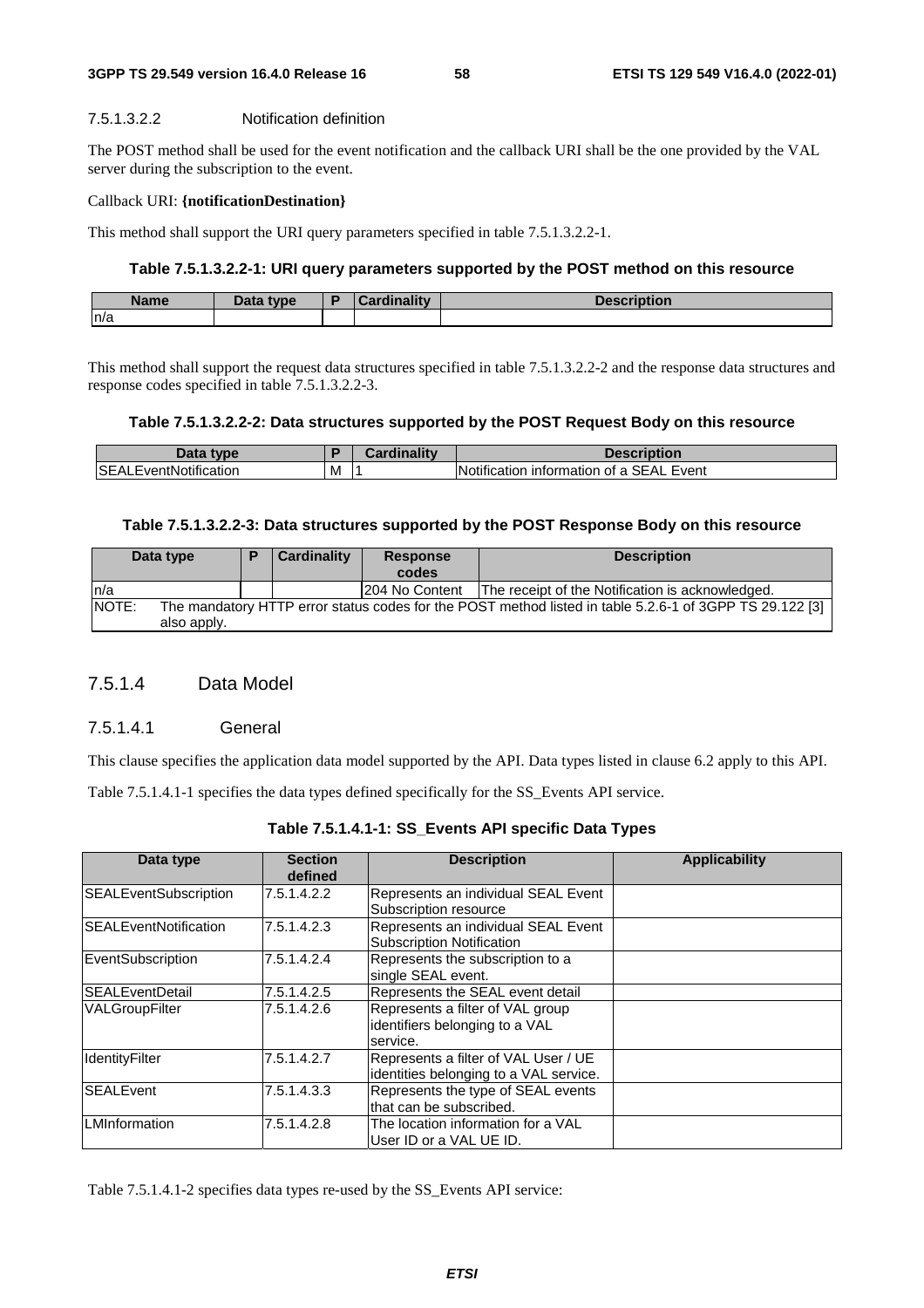| Data type                           | <b>Reference</b>                         | <b>Comments</b>                                                                                                                                                           | <b>Applicability</b> |
|-------------------------------------|------------------------------------------|---------------------------------------------------------------------------------------------------------------------------------------------------------------------------|----------------------|
|                                     | ReportingInformation 3GPP TS 29.523 [20] | Used to indicate the reporting<br>requirement, only the following<br>information are applicable for SEAL:<br>immRep<br>notifMethod<br>maxReportNbr<br>monDur<br>repPeriod |                      |
| <b>SupportedFeatures</b>            | 3GPP TS 29.571 [21]                      | Used to negotiate the applicability of<br>optional features defined in<br>table 7.5.1.6-1.                                                                                |                      |
| <b>TestNotification</b>             | 3GPP TS 29.122 [3]                       | Following differences apply:<br>The SCEF is the SEAL server;<br>land<br>The SCS/AS is the subscribing<br>VAL server.                                                      |                      |
| Uri                                 | 3GPP TS 29.122 [3]                       |                                                                                                                                                                           |                      |
| WebsockNotifConfig                  | 3GPP TS 29.122 [3]                       | Following differences apply:<br>The SCEF is the CAPIF core<br>function; and<br>The SCS/AS is the Subscribing<br>functional entity.                                        |                      |
| VALGroupDocument Clause 7.2.1.4.2.2 |                                          | Used to send VAL group document as<br>part of event detail in the event<br>notification.                                                                                  |                      |
| ProfileDoc                          | Clause 7.3.1.4.2.2                       | Used to send VAL User or VAL UE<br>profile information as part of event<br>detail in the event notification.                                                              |                      |
| LocationInfo                        | 3GPP TS 29.122 [3]                       | Location information                                                                                                                                                      |                      |
| ValTargetUe                         | 7.3.1.4.2.3                              | Used to identify a VAL user ID or a<br>VAL UE ID.                                                                                                                         |                      |

|  |  |  | Table 7.5.1.4.1-2: Re-used Data Types |  |  |
|--|--|--|---------------------------------------|--|--|
|--|--|--|---------------------------------------|--|--|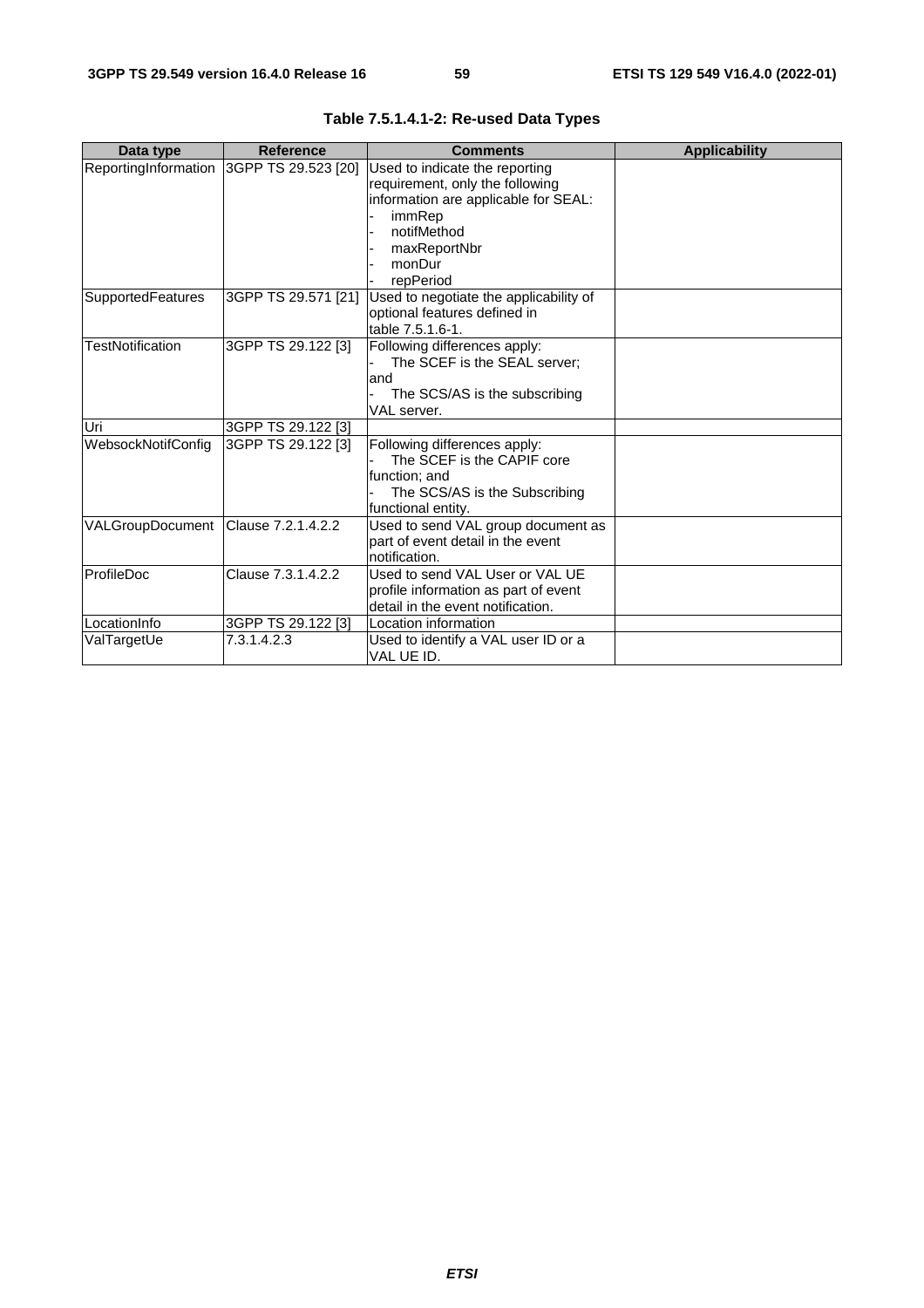## 7.5.1.4.2 Structured data types

- 7.5.1.4.2.1 Introduction
- 7.5.1.4.2.2 SEALEventSubscription

## **Table 7.5.1.4.2.2-1: Definition of type SEALEventSubscription**

| <b>Attribute name</b>       | Data type                         | P       | <b>Cardinality</b> | <b>Description</b>                                                                                                                                                                                                                                             | <b>Applicability</b>    |
|-----------------------------|-----------------------------------|---------|--------------------|----------------------------------------------------------------------------------------------------------------------------------------------------------------------------------------------------------------------------------------------------------------|-------------------------|
| subscriberId                | string                            | м       |                    | String identifying the subscriber of the<br>event.                                                                                                                                                                                                             |                         |
| eventSubs                   | array(Eve<br>ntSubscrip<br>tion)  | M       | 1N                 | Subscribed events.                                                                                                                                                                                                                                             |                         |
| eventRea                    | Reportingl<br>nformation          | M       | 1                  | Represents the reporting requirements of<br>the event subscription.                                                                                                                                                                                            |                         |
| notificationDesti<br>nation | Uri                               | M       | 1                  | URI where the notification should be<br>delivered to.                                                                                                                                                                                                          |                         |
| requestTestNoti<br>fication | boolean                           | O       | 0.1                | Set to true by Subscriber to request the<br>SEAL server to send a test notification as<br>defined in clause 6.6. Set to false or<br>omitted otherwise.                                                                                                         | Notification test event |
| websockNotifC<br>onfig      | Websock<br><b>NotifConfi</b><br>q | O       | 0.1                | Configuration parameters to set up<br>notification delivery over Websocket<br>protocol as defined in clause 6.6.                                                                                                                                               | Notification_websocket  |
| eventDetails                | array(SEA<br>LEventDet<br>ail)    | C       | 1N                 | Detailed information of individual Events.<br>Shall only be present in the response<br>from the server if the immediate reporting<br>indication in the "immRep" attribute<br>within the "eventReq" attribute is set to<br>true, and the reports are available. |                         |
| suppFeat                    | Supported<br>Features             | $\circ$ | 0.1                | Used to negotiate the supported optional<br>features of the API as described in<br>clause 6.8.<br>This attribute shall be provided in the<br>HTTP POST request and in the response<br>of successful resource creation.                                         |                         |

7.5.1.4.2.3 SEALEventNotification

## **Table 7.5.1.4.2.3-1: Definition of type SEALEventNotification**

| Attribute name       | Data type                       | Е | <b>Cardinality</b> | <b>Description</b>                                                                                             | <b>Applicability</b> |
|----------------------|---------------------------------|---|--------------------|----------------------------------------------------------------------------------------------------------------|----------------------|
| subscriptionId       | string                          | М |                    | Identifier of the subscription resource to<br>which the notification is related - SEAL<br>Iresource identifier |                      |
| <b>leventDetails</b> | array(SEA<br>LEventDet<br>lail) | M | 1N                 | Detailed notifications of individual<br>Events.                                                                |                      |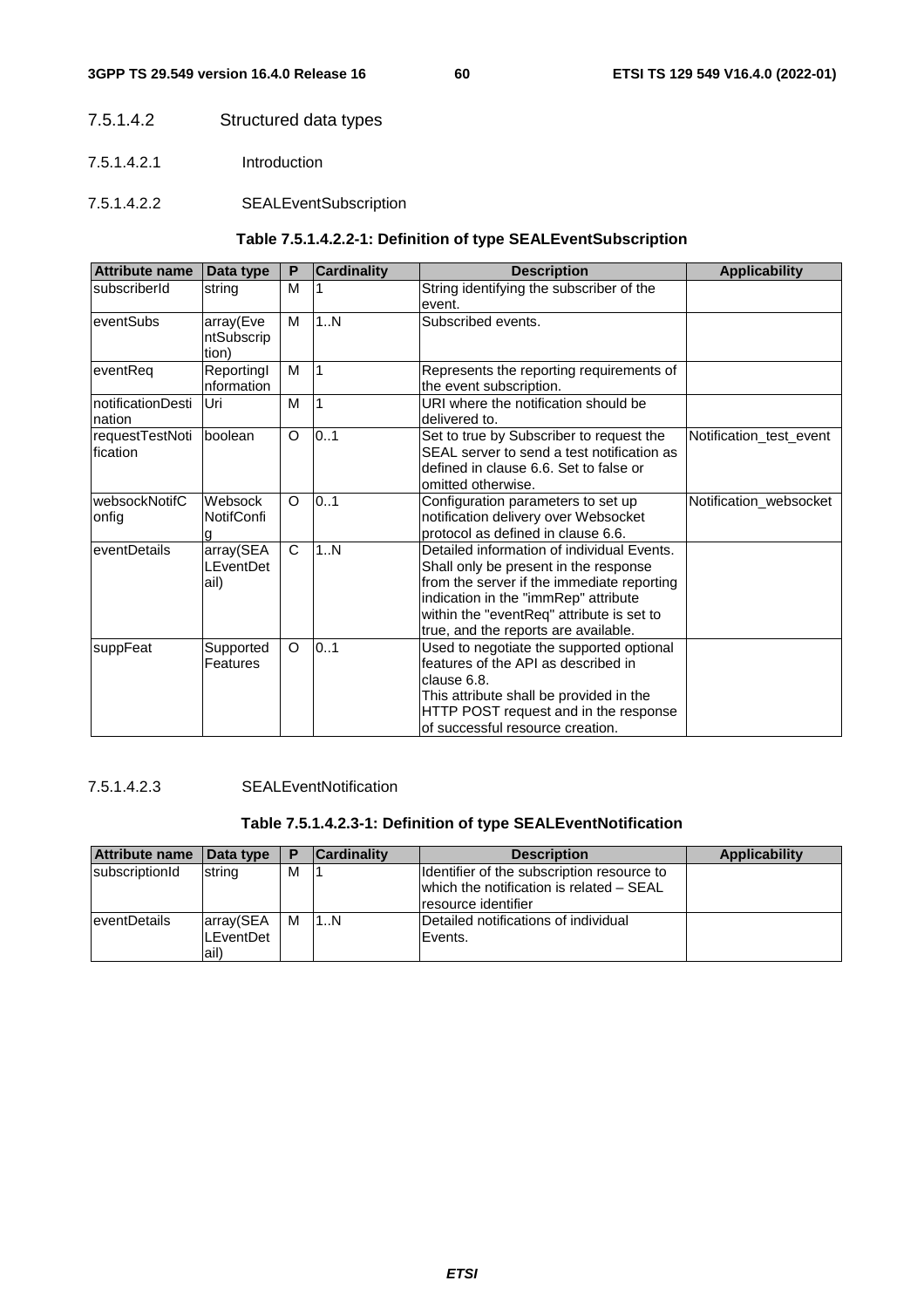## 7.5.1.4.2.4 EventSubscription

| <b>Attribute name</b> | Data type                  | P | <b>Cardinality</b> | <b>Description</b>                                                                                                                                                                                                                                                                                 | <b>Applicability</b>                                          |
|-----------------------|----------------------------|---|--------------------|----------------------------------------------------------------------------------------------------------------------------------------------------------------------------------------------------------------------------------------------------------------------------------------------------|---------------------------------------------------------------|
| eventid               | <b>SEALEve</b><br>Int      | м |                    | Subscribed event                                                                                                                                                                                                                                                                                   |                                                               |
| valGroups             | array(VAL<br>GroupFilte    | C | 1N                 | Each element of the array represents the<br>VAL group identifier(s) of a VAL service<br>that the subscriber wants to know in the<br>linterested event.<br>This parameter shall be present only if<br>the event subscribed is<br>"GM GROUP INFO CHANGE".                                            | GM_GroupInfoChange                                            |
| <b>Identities</b>     | array(Iden<br>tityFilter)  | C | 1N                 | Each element of the array represents the<br>VAL User / UE IDs of a VAL service that<br>the event subscriber wants to know in the<br>interested event.<br>This parameter shall be present only if<br>the event subscribed is<br>"CM USER PROFILE CHANGE" or<br>"LM LOCATION INFO CHANGE".<br>(NOTE) | <b>CM UserProfileChang</b><br>e.<br>LM LocationInfoChang<br>e |
| NOTE:                 | "LM LOCATION INFO CHANGE". |   |                    | The "valSvcId" attribute within IdentityFilter is not applicable for the event                                                                                                                                                                                                                     |                                                               |

## **Table 7.5.1.4.2.4-1: Definition of type EventSubscription**

7.5.1.4.2.5 SEALEventDetail

## **Table 7.5.1.4.2.5-1: Definition of type SEALEventDetail**

| <b>Attribute name</b>  | Data type                       | P | <b>Cardinality</b> | <b>Description</b>                                                                                                                                                                                                                                                 | <b>Applicability</b>                        |
|------------------------|---------------------------------|---|--------------------|--------------------------------------------------------------------------------------------------------------------------------------------------------------------------------------------------------------------------------------------------------------------|---------------------------------------------|
| eventid                | <b>SEALEve</b><br>nt            | M |                    | Event that is notified                                                                                                                                                                                                                                             |                                             |
| Iminfos                | array(LMI<br>nformation         | C | 1N                 | The location information for the<br>interested VAL User IDs or VAL UE IDs.<br>This parameter shall be present only if<br>the event in event notification is<br>"LM LOCATION INFO CHANGE".                                                                          | LM_LocationInfoChang<br>le                  |
| valGroupDocu<br>Iments | array(VAL<br>GroupDoc<br>ument) | C | 1N                 | Newly created VAL group documents or<br>the VAL groups documents with modified<br>membership and configuration<br>information. This parameter shall be<br>present only if the event in event<br>notification is<br>"GM GROUP INFO CHANGE" or<br>"GM_GROUP_CREATE". | GM_GroupInfoChange<br><b>GM</b> GroupCreate |
| profileDocs            | array(Profi<br>leDoc)           | C | 1N                 | Updated profile information associated<br>with VAL Users or VAL UEs.<br>This parameter shall be present only if<br>the event in event notification is<br>"CM USER PROFILE CHANGE".                                                                                 | CM_UserProfileChang<br>е                    |

7.5.1.4.2.6 VALGroupFilter

## **Table 7.5.1.4.2.6-1: Definition of type VALGroupFilter**

| Attribute name | Data type         | D | <b>Cardinality</b> | <b>Description</b>                                                                            | <b>Applicability</b> |
|----------------|-------------------|---|--------------------|-----------------------------------------------------------------------------------------------|----------------------|
| valSvcld       | string            | O | 101                | Identity of the VAL Service that the<br>subscriber is interested in.                          |                      |
| valGrplds      | array(strin<br>g) | м | 1N                 | VAL Group identifiers that the event<br>subscriber wants to know in the<br>linterested event. |                      |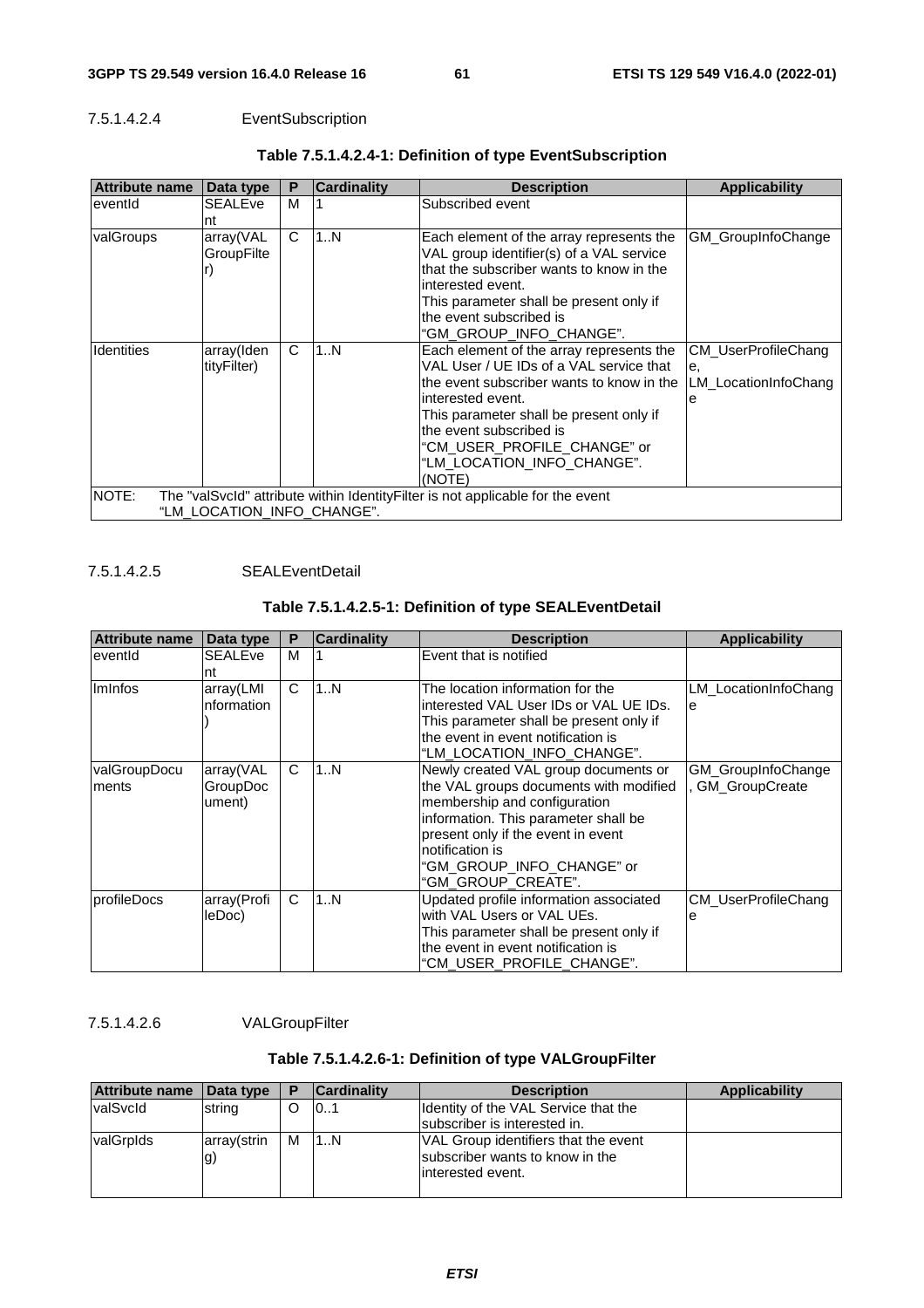## 7.5.1.4.2.7 IdentityFilter

| <b>Attribute name</b> | Data type  | Р        | <b>Cardinality</b> | <b>Description</b>                                                              | <b>Applicability</b> |
|-----------------------|------------|----------|--------------------|---------------------------------------------------------------------------------|----------------------|
| <b>valSvcld</b>       | string     | $\Omega$ | 101                | Identity of the VAL Service that the<br>subscriber is interested in.            |                      |
| valTgtUes             | array(ValT | C.       | 11N                | IVAL User IDs or VAL UE IDs that the                                            |                      |
|                       | argetUe)   |          |                    | levent subscriber wants to know in the                                          |                      |
|                       |            |          |                    | interested event. This parameter shall be<br>present if the event subscribed is |                      |
|                       |            |          |                    | "CM USER PROFILE CHANGE" or                                                     |                      |
|                       |            |          |                    | "LM_LOCATION_INFO_CHANGE".                                                      |                      |

## **Table 7.5.1.4.2.7-1: Definition of type IdentityFilter**

## 7.5.1.4.2.8 LMInformation

## **Table 7.5.1.4.2.8-1: Definition of type LMInformation**

| Attribute name | Data type  | P | <b>Cardinality</b> | <b>Description</b>                       | <b>Applicability</b> |
|----------------|------------|---|--------------------|------------------------------------------|----------------------|
| valTgtUe       | ValTarget  | M |                    | VAL User ID or UE ID that the event      |                      |
|                | Ue         |   |                    | subscriber wants to know in the          |                      |
|                |            |   |                    | linterested event.                       |                      |
| llocinfo       | LocationIn | M |                    | The location information associated with |                      |
|                | ΙЮ         |   |                    | the valTgtUe.                            |                      |

## 7.5.1.4.3 Simple data types and enumerations

#### 7.5.1.4.3.1 Introduction

This clause defines simple data types and enumerations that can be referenced from data structures defined in the previous clauses.

#### 7.5.1.4.3.2 Simple data types

None.

## 7.5.1.4.3.3 Enumeration: SEALEvent

## **Table 7.5.1.4.3.3-1: Enumeration SEALEvent**

| <b>Enumeration value</b> | <b>Description</b>                                                                                                                  | <b>Applicability</b>        |
|--------------------------|-------------------------------------------------------------------------------------------------------------------------------------|-----------------------------|
| LM LOCATION INFO CHANGE  | Events related to the location information<br>of VAL Users or VAL UEs from the<br>Location Management Server.                       | LM_LocationInfoChange       |
| GM_GROUP_INFO_CHANGE     | Events related to the modification of VAL<br>group membership and configuration<br>information from the Group Management<br>Server. | GM_GroupInfoChange          |
| CM USER PROFILE CHANGE   | Events related to update of user profile<br>information from the Configuration<br>Management Server.                                | <b>CM UserProfileChange</b> |
| <b>GM GROUP CREATE</b>   | Events related to creation of new VAL<br>groups from the Group Management<br>Server.                                                | <b>GM</b> GroupCreate       |

## 7.5.1.5 Error Handling

General error responses are defined in clause 6.7.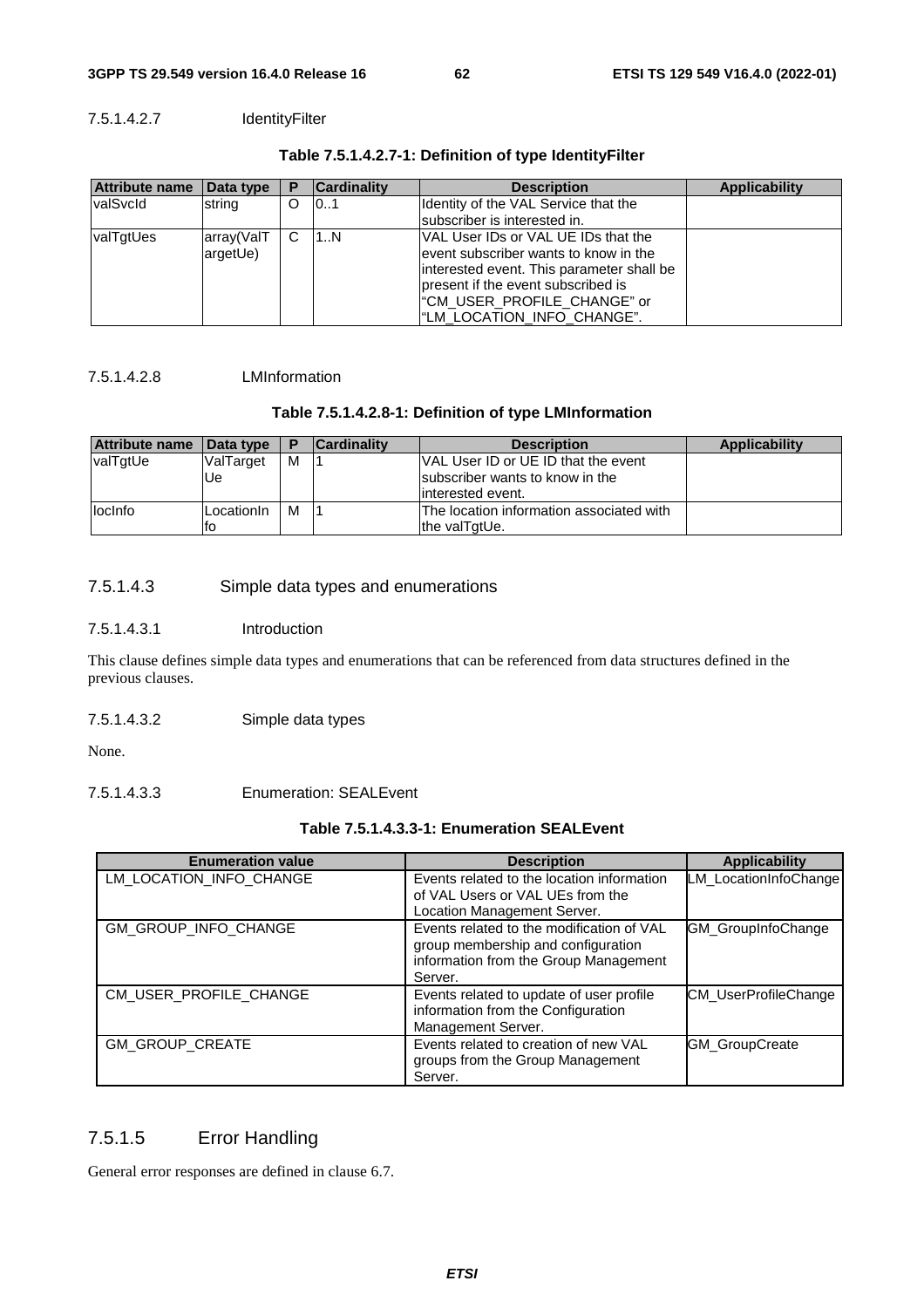## 7.5.1.6 Feature Negotiation

General feature negotiation procedures are defined in clause 6.8. Table 7.5.1.6-1 lists the supported features for SS\_Events API.

| <b>Feature number</b> | <b>Feature Name</b>         | <b>Description</b>                                                       |
|-----------------------|-----------------------------|--------------------------------------------------------------------------|
|                       | Notification test event     | Testing of notification connection is supported according to clause 6.6. |
| 2                     | Notification_websocket      | The delivery of notifications over Websocket is supported according to   |
|                       |                             | clause 6.6. This feature requires that the Notification_test_event       |
|                       |                             | feature is also supported.                                               |
| 3                     | LM LocationInfoChange       | This feature supports the location information change event.             |
| 4                     | GM_GroupInfoChange          | This feature supports the group information change event.                |
| 5                     | <b>CM UserProfileChange</b> | This feature supports the user profile change event.                     |
| 6                     | <b>GM GroupCreate</b>       | This feature supports the group creation event.                          |

**Table 7.5.1.6-1: Supported Features** 

## 7.6 Key management APIs

## 7.6.1 SS\_KeyInfoRetrieval API

## 7.6.1.1 API URI

The request URI used in each HTTP request from the VAL server towards the Key management server shall have the structure as defined in clause 6.5 with the following clarifications:

- The <apiName> shall be "ss-kir".
- The  $\langle$ apiVersion $>$ shall be "v1".
- The <apiSpecificSuffixes> shall be set as described in clause 7.6.1.2.

## 7.6.1.2 Resources

7.6.1.2.1 Overview



### **Figure 7.6.1.2.1-1: Resource URI structure of the SS\_KeyInfoRetrieval API**

Table 7.6.1.2.1-1 provides an overview of the resources and applicable HTTP methods.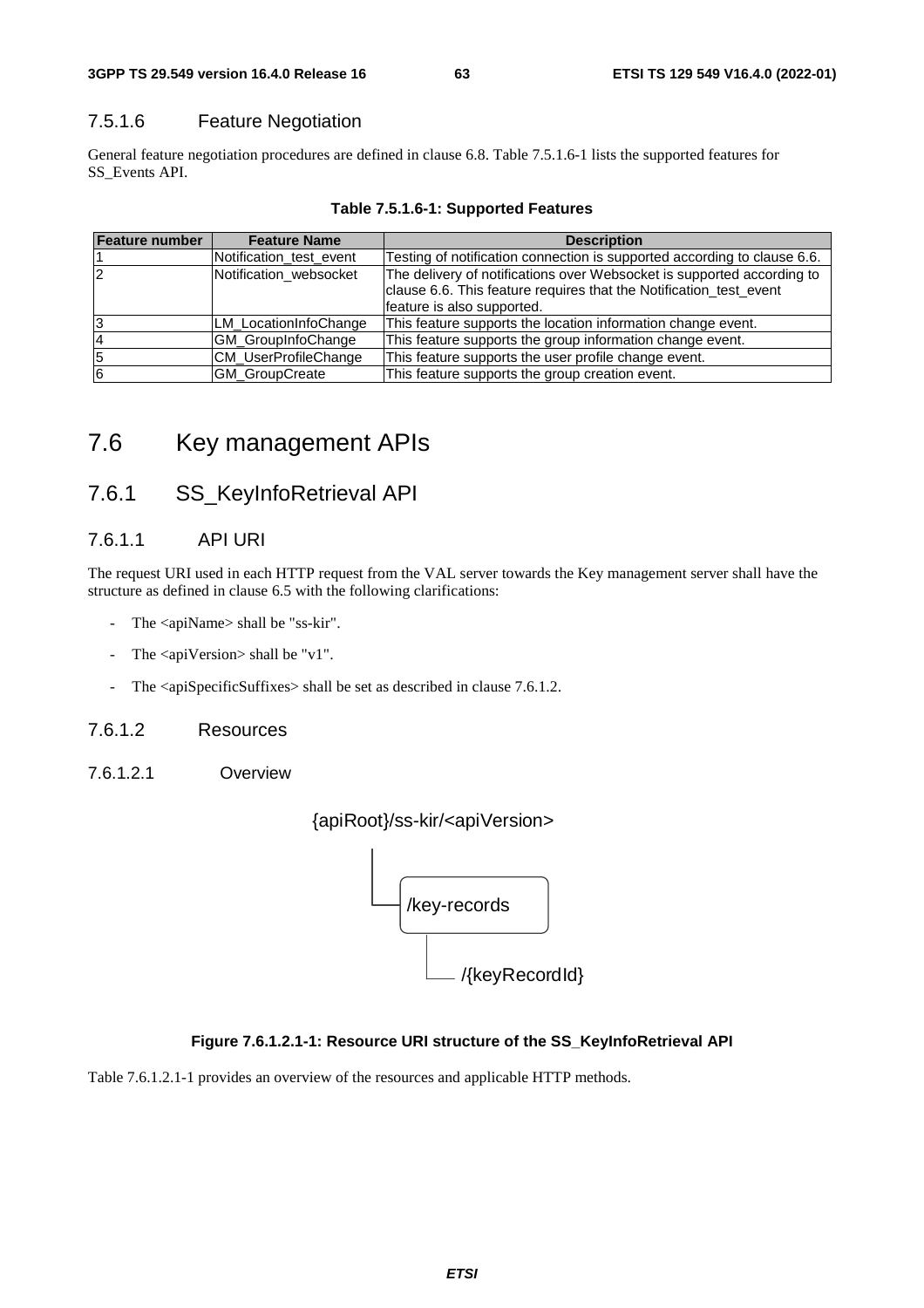| Resource name | <b>Resource URI</b> | <b>HTTP</b><br>method or<br>custom<br>operation | <b>Description</b>                                                                                   |  |
|---------------|---------------------|-------------------------------------------------|------------------------------------------------------------------------------------------------------|--|
| Key records   | /key-records        | <b>GET</b>                                      | Retrieve key management<br>information uniquely applicable to<br>VAL service, VAL user or VAL<br>UE. |  |

## **Table 7.6.1.2.1-1: Resources and methods overview**

## 7.6.1.2.2 Resource: Key Records

### 7.6.1.2.2.1 Description

The Key Records resource represents the key management information of all VAL services that are created at a given key management server.

#### 7.6.1.2.2.2 Resource Definition

#### Resource URI: **{apiRoot}/ss-kir/<apiVersion>/key-records**

This resource shall support the resource URI variables defined in the table 7.6.1.2.2.2-1.

## **Table 7.6.1.2.2.2-1: Resource URI variables for this resource**

| <b>Name</b> | Data Type | <b>Definition</b>       |
|-------------|-----------|-------------------------|
| apiRoot     | Istrina   | See clause 6.5          |
| apiVersion  | string    | 7.6.1.1<br>See clause i |

7.6.1.2.2.3 Resource Standard Methods

7.6.1.2.2.3.1 GET

This operation retrieves VAL service key management information satisfying the filter criteria. This method shall support the URI query parameters specified in table 7.6.1.2.2.3.1-1.

#### **Table 7.6.1.2.2.3.1-1: URI query parameters supported by the GET method on this resource**

| <b>Name</b>     | Data type   |   | Cardinalitv | Description                          |
|-----------------|-------------|---|-------------|--------------------------------------|
| val-tgt-ue      | ValTargetUe |   | 10          | Ildentifving a VAL user or a VAL UE. |
| Ival-service-id | string      | M |             | String identifying a VAL service.    |

This method shall support the request data structures specified in table 7.6.1.2.2.3.2-2 and the response data structures and response codes specified in table 7.6.1.2.2.3.2 -3.

#### **Table 7.6.1.2.2.3.2-2: Data structures supported by the GET Request Body on this resource**

| Data type | --<br>------- | Description<br>™∎ption |
|-----------|---------------|------------------------|
| n/a       |               |                        |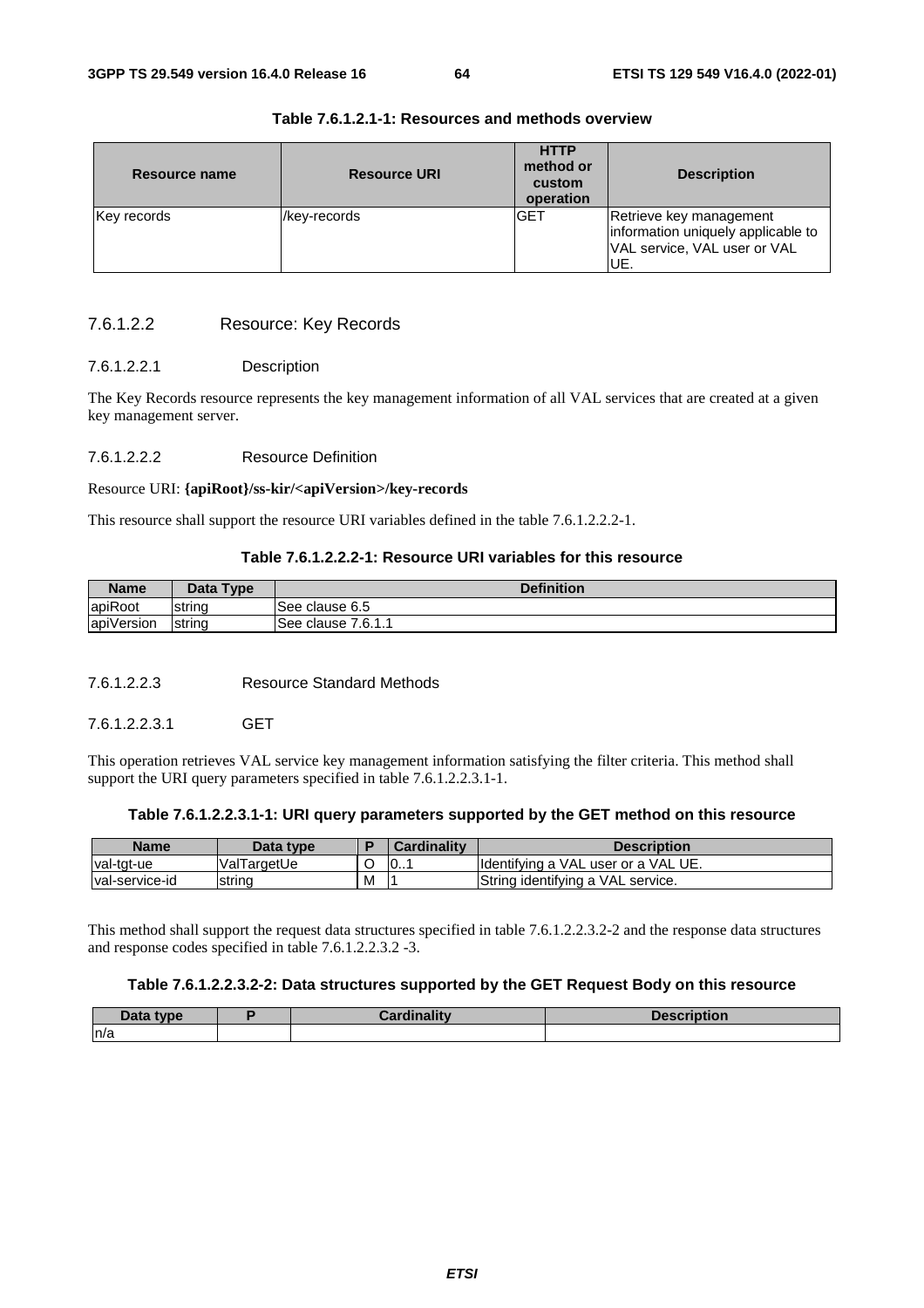| Data type            | P | Cardinality | <b>Response</b><br>codes | <b>Description</b>                                                                                                                                                                                |
|----------------------|---|-------------|--------------------------|---------------------------------------------------------------------------------------------------------------------------------------------------------------------------------------------------|
| ValKeyInfo           | М |             | <b>200 OK</b>            | Key management information specific to VAL<br>service, VAL user or VAL UE. This response<br>shall include key management information<br>matching the query parameters provided in<br>the request. |
| NOTE:<br>also apply. |   |             |                          | The mandatory HTTP error status codes for the GET method listed in table 5.2.6-1 of 3GPP TS 29.122 [3]                                                                                            |

| Table 7.6.1.2.2.3.2-3: Data structures supported by the GET Response Body on this resource |
|--------------------------------------------------------------------------------------------|
|--------------------------------------------------------------------------------------------|

## 7.6.1.2.2.4 Resource Custom Operations

None.

7.6.1.3 Notifications

None.

7.6.1.4 Data Model

## 7.6.1.4.1 General

This clause specifies the application data model supported by the API. Data types listed in clause 6.2 apply to this API.

Table 7.6.1.4.1-1 specifies the data types defined specifically for the SS\_KeyInfoRetrieval API service.

| Data type   | <b>Section</b><br>defined | <b>Description</b>                                                                | Applicability |
|-------------|---------------------------|-----------------------------------------------------------------------------------|---------------|
| lValKevInfo | 17.6.1.4.2.3              | Key management information<br>associated with VAL server, VAL<br>luser or VAL UE. |               |

Table 7.6.1.4.1-2 specifies data types re-used by the SS\_KeyInfoRetrieval API service.

|  |  |  | Table 7.6.1.4.1-2: Re-used Data Types |  |  |
|--|--|--|---------------------------------------|--|--|
|--|--|--|---------------------------------------|--|--|

| Data type   | <b>Reference</b>   | <b>Comments</b>                                                                              | Applicability |
|-------------|--------------------|----------------------------------------------------------------------------------------------|---------------|
| ValTargetUe | Clause 7.3.1.4.2.3 | Used to identify a VAL User ID or<br>VAL UE ID applicable to key<br>Imanagement information. |               |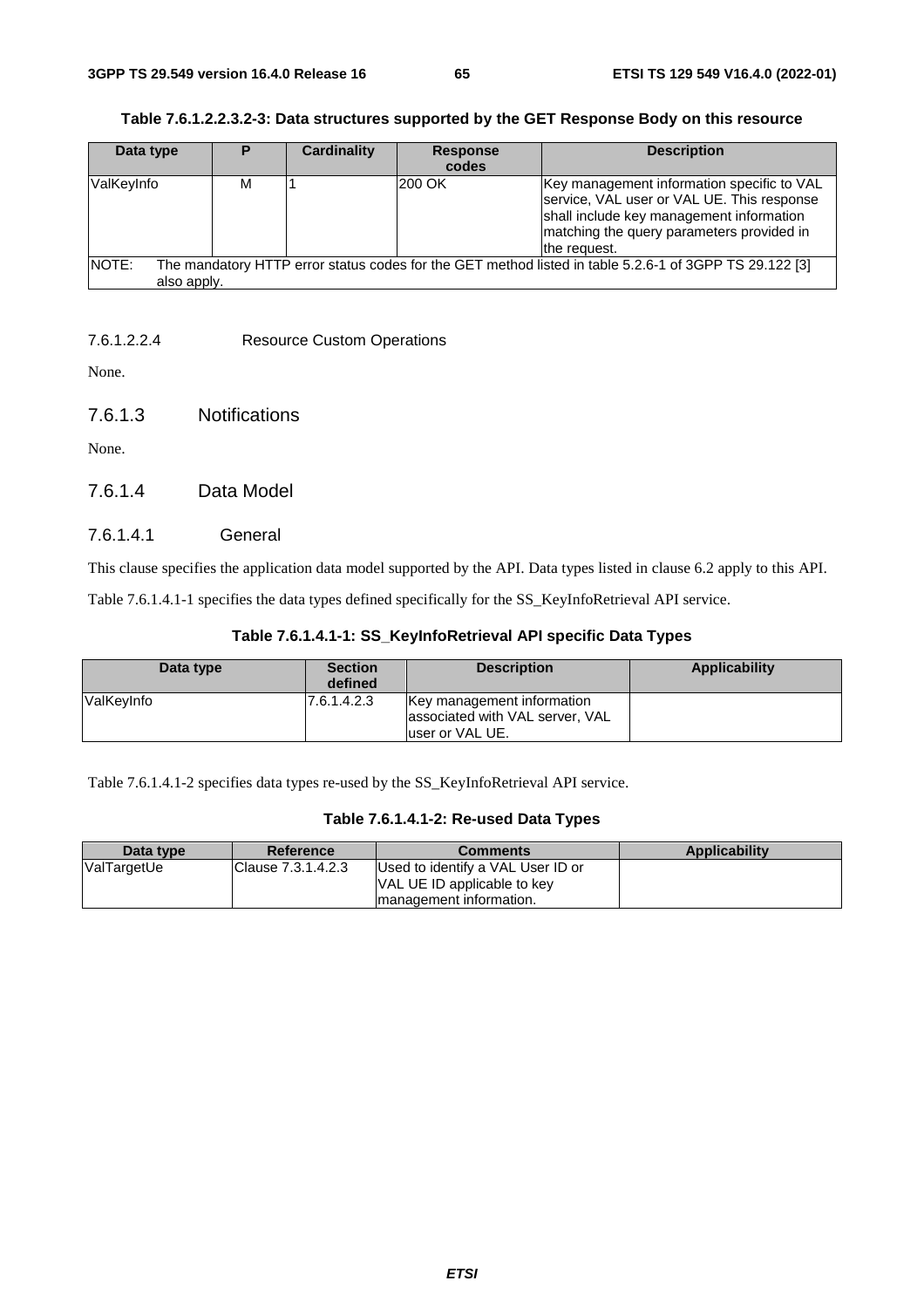## 7.6.1.4.2 Structured Data Types

- 7.6.1.4.2.1 Introduction
- 7.6.1.4.2.2 ValKeyInfo

#### **Table 7.6.1.4.2.3-1: Definition of type ValKeyInfo**

| <b>Attribute name</b> | Data type       | Р        | <b>Cardinality</b> | <b>Description</b>                                                                                                   | <b>Applicability</b> |
|-----------------------|-----------------|----------|--------------------|----------------------------------------------------------------------------------------------------------------------|----------------------|
| luserUri              | Uri             | М        |                    | URI of the user for which the response is<br>lintended.                                                              |                      |
| skmsld                | string          | $\circ$  | 10.1               | String identifying the SEAL key<br>management server, sending the<br>response.                                       |                      |
| valService            | string          | M        |                    | String identifying the VAL service. This<br>lattribute shall be same as in the HTTP<br><b>GET</b> request.           |                      |
| valTgtUe              | ValTarget<br>Ue | $\Omega$ | 101                | String identifying a VAL user or VAL UE.<br>This value depends on the value that<br>was in the HTTP GET request.     |                      |
| keyInfo               | string          | M        |                    | Key management information uniquely<br>applicable to the requested VAL service,<br>VAL user or VAL UE or VAL client. |                      |

## 7.6.1.4.3 Simple data types and enumerations

None.

## 7.6.1.5 Error Handling

General error responses are defined in clause 6.7.

## 7.6.1.6 Feature Negotiation

General feature negotiation procedures are defined in clause 6.8.

#### **Table 7.6.1.6-1: Supported Features**

| <b>Feature number</b> | <b>Feature Name</b> | <b>Description</b> |
|-----------------------|---------------------|--------------------|
|                       |                     |                    |

# 8 Using Common API Framework

## 8.1 General

When CAPIF is used with a SEAL service, the SEAL server shall support the following as defined in 3GPP TS 29.222 [16]:

- the API exposing function and related APIs over CAPIF-2/2e and CAPIF-3/3e reference points;
- the API publishing function and related APIs over CAPIF-4/4e reference point;
- the API management function and related APIs over CAPIF-5/5e reference point; and
- at least one of the security methods for authentication and authorization, and related security mechanisms.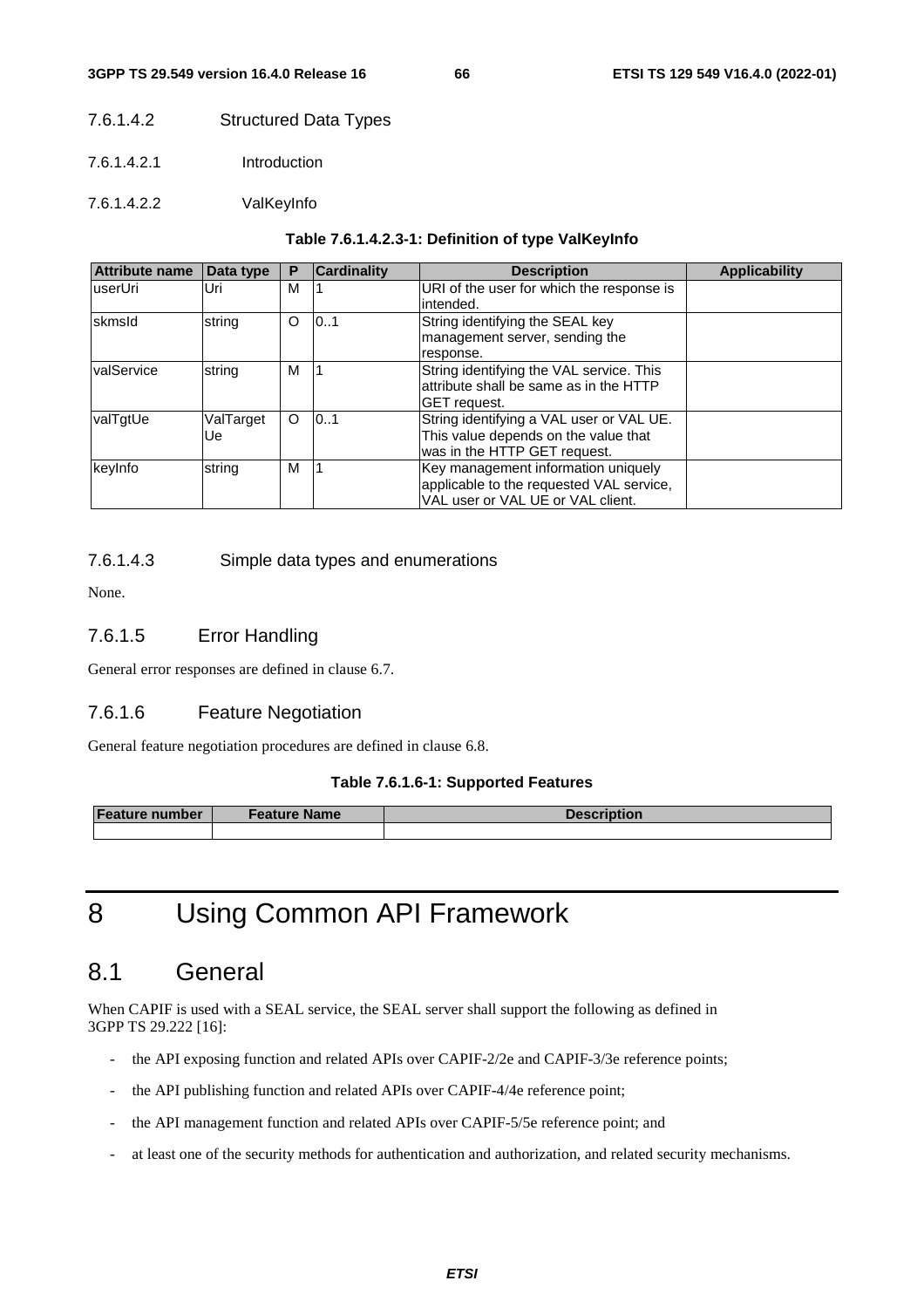In a centralized deployment as defined in 3GPP TS 23.222 [17], where the CAPIF core function and API provider domain functions are co-located, the interactions between the CAPIF core function and API provider domain functions may be independent of CAPIF-3/3e, CAPIF-4/4e and CAPIF-5/5e reference points.

When CAPIF is used with a SEAL service, the SEAL server shall register all the features for northbound APIs in the CAPIF Core Function.

## 8.2 Security

When CAPIF is used for external exposure, before invoking the API exposed by the SEAL server, the VAL server as API invoker shall negotiate the security method (PKI, TLS-PSK or OAUTH2) with CAPIF core function and ensure the SEAL server has enough credential to authenticate the VAL server (see 3GPP TS 29.222 [16], clause 5.6.2.2 and clause 6.2.2.2).

If PKI or TLS-PSK is used as the selected security method between the VAL server and the SEAL server, upon API invocation, the SEAL server shall retrieve the authorization information from the CAPIF core function as described in 3GPP TS 29.222 [16], clause 5.6.2.4.

As indicated in 3GPP TS 33.122 [18], the access to the SEAL APIs may be authorized by means of the OAuth2 protocol (see IETF RFC 6749 [19]), using the "Client Credentials" authorization grant, where the CAPIF core function (see 3GPP TS 29.222 [16]) plays the role of the authorization server.

NOTE 1: In this release, only "Client Credentials" authorization grant is supported.

If OAuth2 is used as the selected security method between the VAL server and the SEAL server, the VAL server, prior to consuming services offered by the SEAL APIs, shall obtain a "token" from the authorization server, by invoking the Obtain\_Authorization service, as described in 3GPP TS 29.222 [16], clause 5.6.2.3.2.

The SEAL APIs do not define any scopes for OAuth2 authorization. It is the SEAL server responsibility to check whether the VAL server is authorized to use an API based on the "token". Once the SEAL server verifies the "token", it shall check whether the SEAL server identifier in the "token" matches its own published identifier, and whether the API name in the "token" matches its own published API name. If those checks are passed, the VAL server has full authority to access any resource or operation for the invoked API

NOTE 2: For aforementioned security methods, the SEAL server needs to apply admission control according to access control policies after performing the authorization checks.

# 9 Security

## 9.1 General

The security aspects of SEAL reference points are specified in 3GPP TS 33.434 [26].

## 9.2 SEAL-S security

As specified in clause 5.1.1.8 of 3GPP TS 33.434 [26], the protection of SEAL-S reference point shall be supported according to NDS/IP as specified in 3GPP TS 33.210 [25].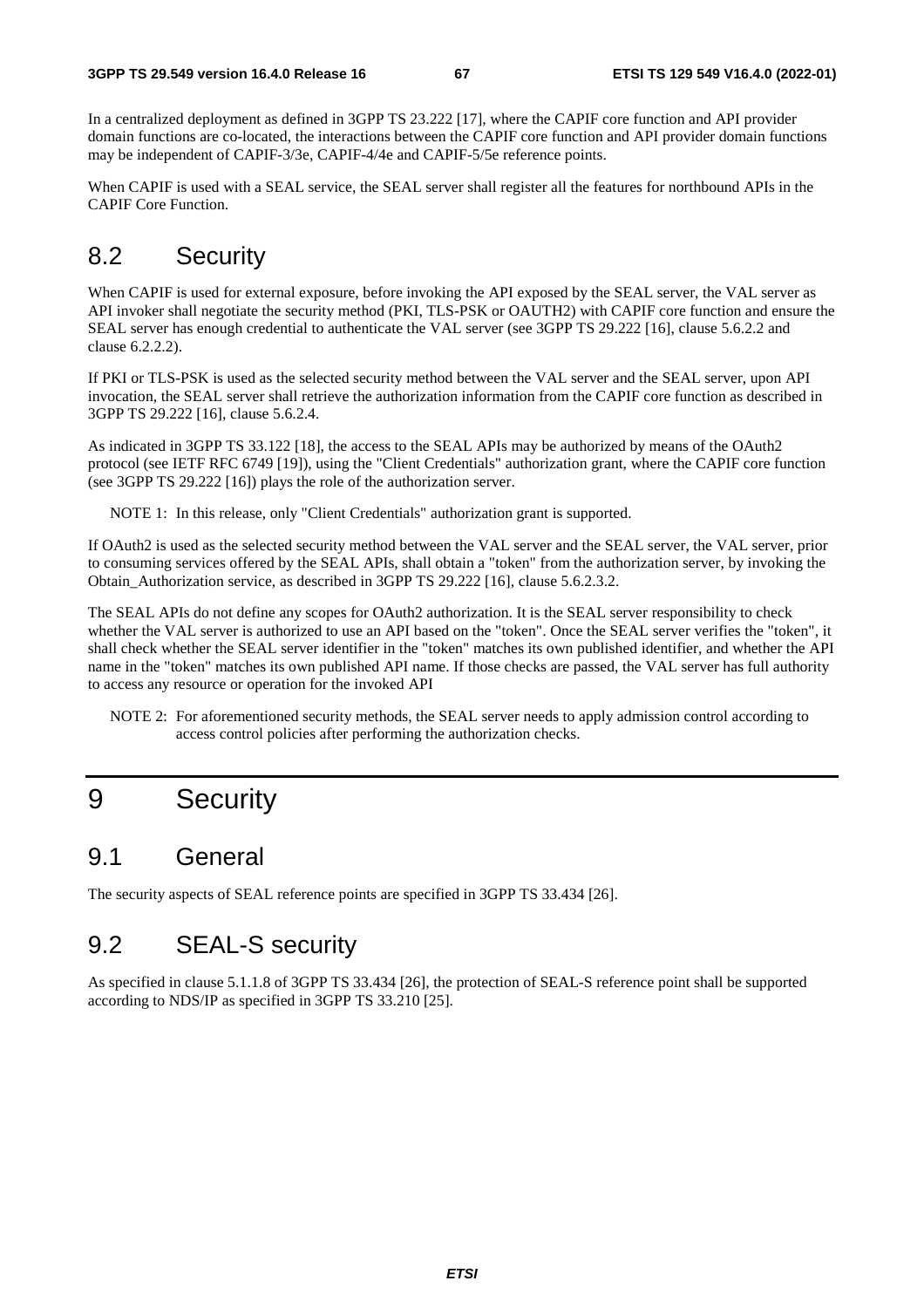# Annex A (normative): OpenAPI specification

## A.1 General

This annex is based on the OpenAPI 3.0.0 specification [15] and provides corresponding representations of all APIs defined in the present specification in YAML format.

This Annex shall take precedence when being discrepant to other parts of the specification with respect to the encoding of information elements and methods within the API.

NOTE: The semantics and procedures, as well as conditions, e.g. for the applicability and allowed combinations of attributes or values, not expressed in the OpenAPI definitions but defined in other parts of the specification also apply.

Informative copies of the OpenAPI specification file contained in this 3GPP Technical Specification are available on a Git-based repository that uses the GitLab software version control system (see clause 5B of the 3GPP TR 21.900 [24] and clause 5.3.1 of the 3GPP TS 29.501 [14] for further information).

## A.2 SS\_LocationReporting API

```
openapi: 3.0.0 
info: 
   title: SS_LocationReporting 
   description: | 
     API for SEAL Location Reporting Configuration. 
     © 2020, 3GPP Organizational Partners (ARIB, ATIS, CCSA, ETSI, TSDSI, TTA, TTC). 
     All rights reserved. 
   version: "1.0.0" 
externalDocs: 
   description: 3GPP TS 29.549 V16.0.0 Service Enabler Architecture Layer for Verticals (SEAL); 
Application Programming Interface (API) specification; Stage 3. 
   url: http://www.3gpp.org/ftp/Specs/archive/29_series/29.549/ 
security: 
   - {} 
   - oAuth2ClientCredentials: [] 
servers: 
    - url: '{apiRoot}/ss-lr/v1' 
     variables: 
       apiRoot: 
         default: https://example.com 
         description: apiRoot as defined in clause 6.5 of 3GPP TS 29.549 
paths: 
   /trigger-configurations: 
     post: 
       description: Creates a new location reporting configuration. 
       requestBody: 
         required: true 
         content: 
           application/json: 
              schema: 
               $ref: '#/components/schemas/LocationReportConfiguration' 
       responses: 
          '201': 
           description: location reporting confirguation resource is created sucessfully. 
           content: 
              application/json: 
                schema: 
                  $ref: '#/components/schemas/LocationReportConfiguration' 
           headers: 
              Location: 
                description: 'Contains the URI of the newly created resource' 
                required: true 
                schema: 
                  type: string 
          '400': 
           $ref: 'TS29122_CommonData.yaml#/components/responses/400' 
          '401': 
            $ref: 'TS29122_CommonData.yaml#/components/responses/401'
```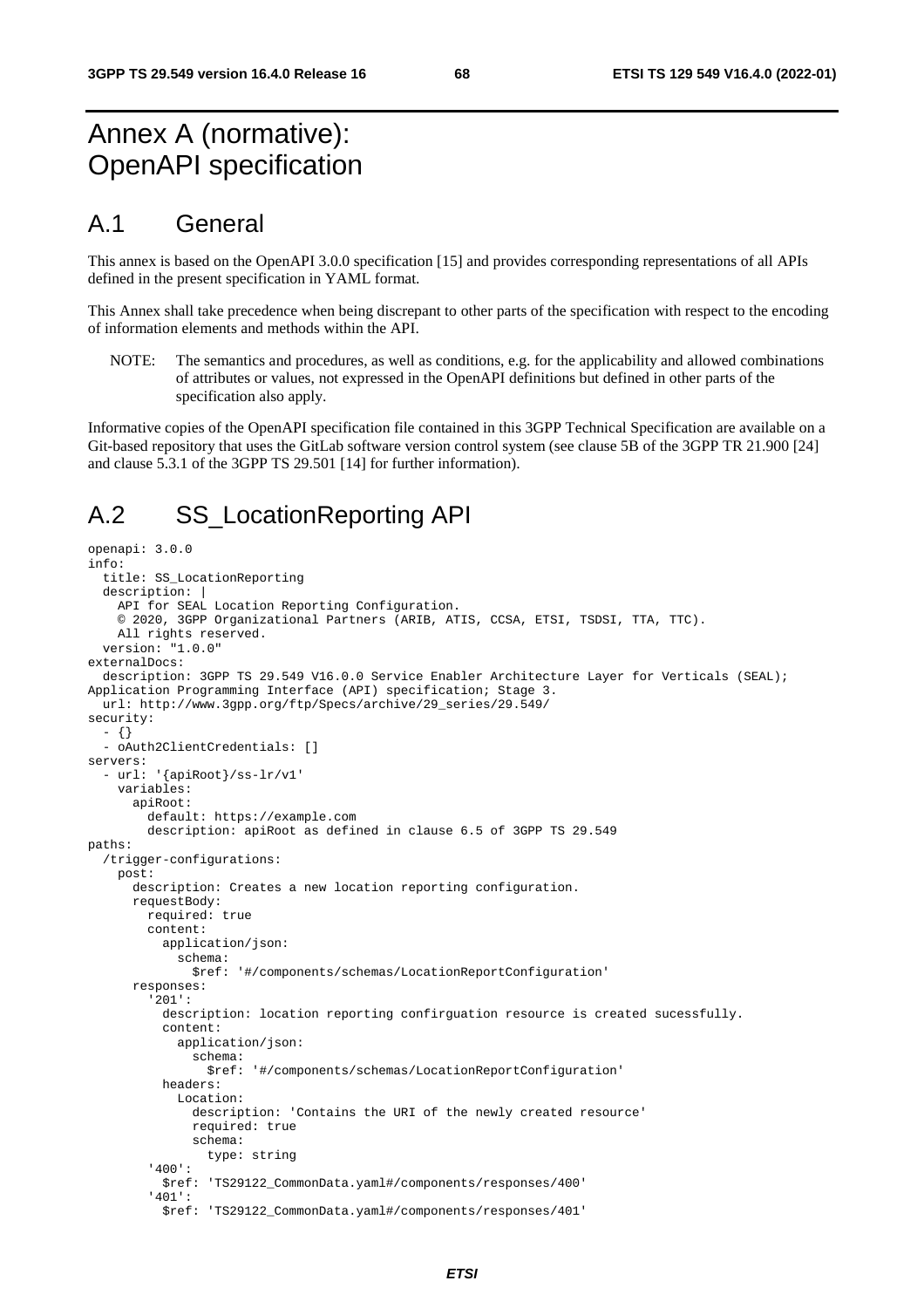'403': \$ref: 'TS29122\_CommonData.yaml#/components/responses/403' '404': \$ref: 'TS29122\_CommonData.yaml#/components/responses/404' '411': \$ref: 'TS29122\_CommonData.yaml#/components/responses/411' '413': \$ref: 'TS29122\_CommonData.yaml#/components/responses/413' '415': \$ref: 'TS29122\_CommonData.yaml#/components/responses/415' '429': \$ref: 'TS29122\_CommonData.yaml#/components/responses/429' '500': \$ref: 'TS29122\_CommonData.yaml#/components/responses/500' '503': \$ref: 'TS29122\_CommonData.yaml#/components/responses/503' default: \$ref: 'TS29122\_CommonData.yaml#/components/responses/default' /trigger-configurations/{configurationId}: get: description: Retrieves an individual SEAL location reporting configuration information parameters: - name: configurationId in: path description: String identifying an individual configuration resource required: true schema: type: string responses: '200': description: The location reporting configuration information. content: application/json: schema: \$ref: '#/components/schemas/LocationReportConfiguration' '400': \$ref: 'TS29122\_CommonData.yaml#/components/responses/400' '401': \$ref: 'TS29122\_CommonData.yaml#/components/responses/401' '403': \$ref: 'TS29122\_CommonData.yaml#/components/responses/403' '404': \$ref: 'TS29122\_CommonData.yaml#/components/responses/404' '406': \$ref: 'TS29122\_CommonData.yaml#/components/responses/404' '429': \$ref: 'TS29122\_CommonData.yaml#/components/responses/429' '500': \$ref: 'TS29122\_CommonData.yaml#/components/responses/500' '503': \$ref: 'TS29122\_CommonData.yaml#/components/responses/503' default: \$ref: 'TS29122\_CommonData.yaml#/components/responses/default' put: description: Updates an individual SEAL location reporting configuration. parameters: - name: configurationId in: path description: String identifying an individual configuration resource required: true schema: type: string requestBody: description: configuration information to be updated in location management server. required: true content: application/json: schema: \$ref: '#/components/schemas/LocationReportConfiguration' responses: '200': description: the configuration is updated successfully content: application/json: schema: \$ref: '#/components/schemas/LocationReportConfiguration' '400':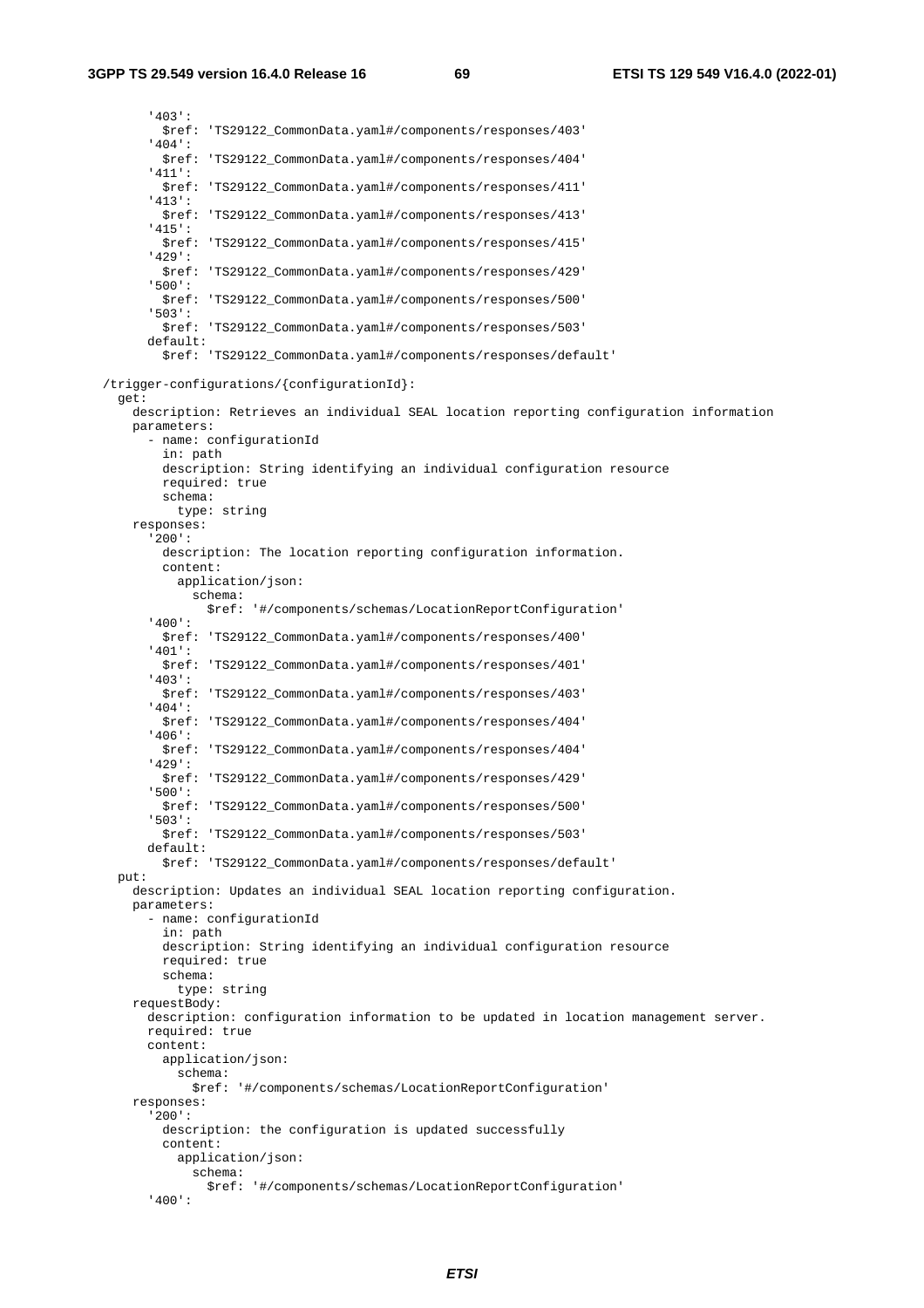**3GPP TS 29.549 version 16.4.0 Release 16 70 ETSI TS 129 549 V16.4.0 (2022-01)**

 \$ref: 'TS29122\_CommonData.yaml#/components/responses/400' '401': \$ref: 'TS29122\_CommonData.yaml#/components/responses/401' '403': \$ref: 'TS29122\_CommonData.yaml#/components/responses/403' '404': \$ref: 'TS29122\_CommonData.yaml#/components/responses/404' '411': \$ref: 'TS29122\_CommonData.yaml#/components/responses/411' '413': \$ref: 'TS29122\_CommonData.yaml#/components/responses/413' '415': \$ref: 'TS29122\_CommonData.yaml#/components/responses/415' '429': \$ref: 'TS29122\_CommonData.yaml#/components/responses/429' '500': \$ref: 'TS29122\_CommonData.yaml#/components/responses/500' '503': \$ref: 'TS29122\_CommonData.yaml#/components/responses/503' default: \$ref: 'TS29122\_CommonData.yaml#/components/responses/default' delete: description: Deletes an individual SEAL location reporting configuration. parameters: - name: configurationId in: path description: String identifying an individual configuration resource required: true schema: type: string responses: '204': description: The individual configuration matching configurationId is deleted. '400': \$ref: 'TS29122\_CommonData.yaml#/components/responses/400' '401': \$ref: 'TS29122\_CommonData.yaml#/components/responses/401' '403': \$ref: 'TS29122\_CommonData.yaml#/components/responses/403' '404': \$ref: 'TS29122\_CommonData.yaml#/components/responses/404' '429': \$ref: 'TS29122\_CommonData.yaml#/components/responses/429' '500': \$ref: 'TS29122\_CommonData.yaml#/components/responses/500' '503': \$ref: 'TS29122\_CommonData.yaml#/components/responses/503' default: \$ref: 'TS29122\_CommonData.yaml#/components/responses/default' components: securitySchemes: oAuth2ClientCredentials: type: oauth2 flows: clientCredentials: tokenUrl: '{tokenUrl}' scopes: {} schemas: LocationReportConfiguration: type: object properties: valServerId: type: string valTgtUe: \$ref: 'TS29549\_SS\_UserProfileRetrieval.yaml#/components/schemas/ValTargetUe' immRep: type: boolean monDur: \$ref: 'TS29571\_CommonData.yaml#/components/schemas/DateTime' repPeriod: \$ref: 'TS29571\_CommonData.yaml#/components/schemas/DurationSec' accuracy: \$ref: 'TS29122\_MonitoringEvent.yaml#/components/schemas/Accuracy' suppFeat: \$ref: 'TS29571\_CommonData.yaml#/components/schemas/SupportedFeatures' required: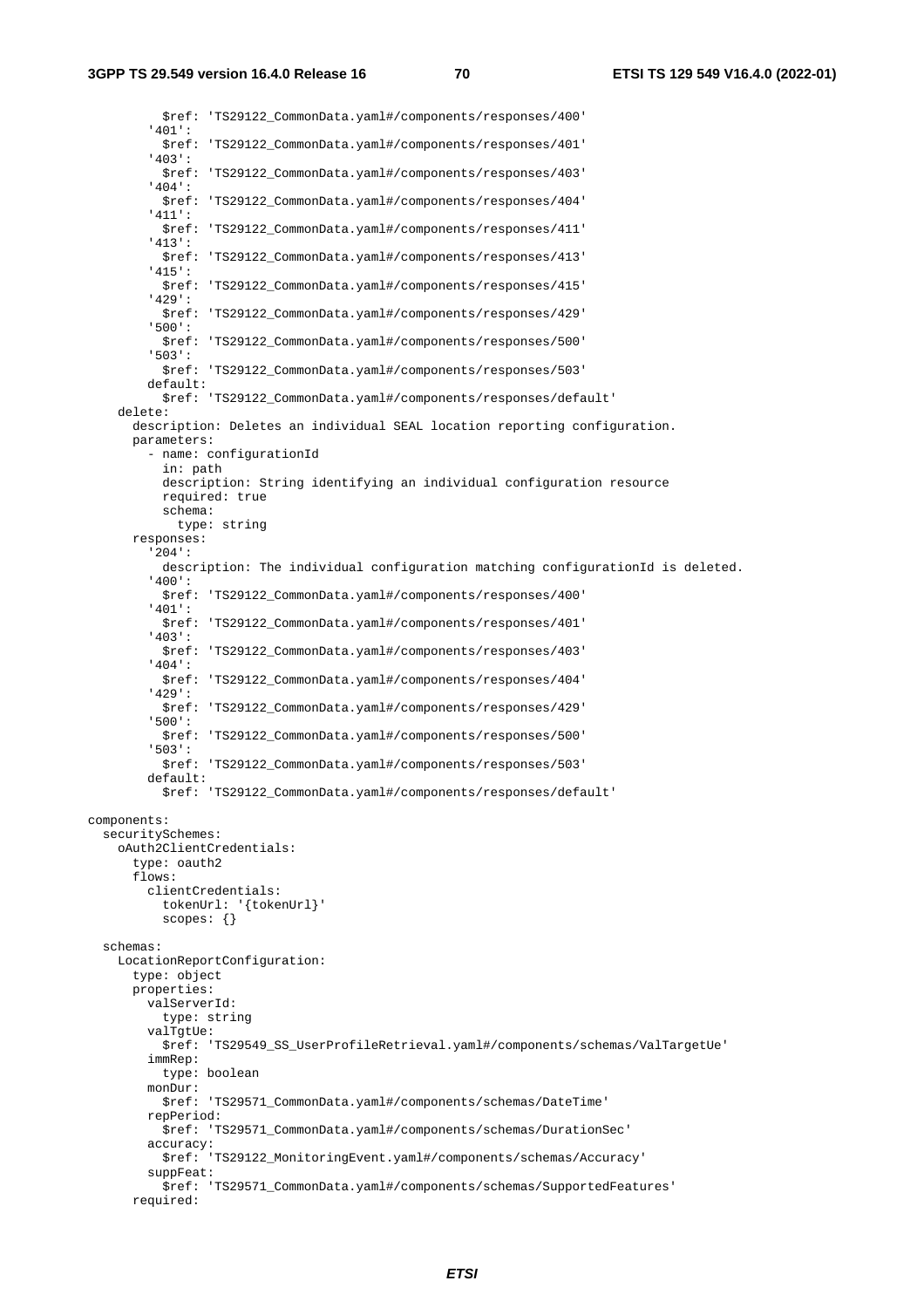- valServerId

- valTgtUe

# A.3 SS\_GroupManagement API

```
openapi: 3.0.0 
info: 
   title: SS_GroupManagement 
   description: | 
     API for SEAL Group management. 
     © 2020, 3GPP Organizational Partners (ARIB, ATIS, CCSA, ETSI, TSDSI, TTA, TTC). 
     All rights reserved. 
   version: "1.0.1" 
externalDocs: 
   description: 3GPP TS 29.549 V16.2.0 Service Enabler Architecture Layer for Verticals (SEAL); 
Application Programming Interface (API) specification; Stage 3. 
  url: http://www.3gpp.org/ftp/Specs/archive/29_series/29.549/ 
security: 
   - {} 
   - oAuth2ClientCredentials: [] 
servers: 
   - url: '{apiRoot}/ss-gm/v1' 
     variables: 
       apiRoot: 
         default: https://example.com 
         description: apiRoot as defined in clause 6.5 of 3GPP TS 29.549 
paths: 
   /group-documents: 
     post: 
       description: Creates a new VAL group document. 
       requestBody: 
         required: true 
         content: 
           application/json: 
              schema: 
                $ref: '#/components/schemas/VALGroupDocument' 
       responses: 
          '201': 
           description: VAL group created sucessfully. 
           content: 
             application/json: 
                schema: 
                 $ref: '#/components/schemas/VALGroupDocument' 
           headers: 
              Location: 
                description: 'Contains the URI of the newly created resource' 
                required: true 
               schema: 
                  type: string 
          '400': 
            $ref: 'TS29122_CommonData.yaml#/components/responses/400' 
          '401': 
           $ref: 'TS29122_CommonData.yaml#/components/responses/401' 
          '403': 
           $ref: 'TS29122_CommonData.yaml#/components/responses/403' 
          '404': 
           $ref: 'TS29122_CommonData.yaml#/components/responses/404' 
          '411': 
           $ref: 'TS29122_CommonData.yaml#/components/responses/411' 
          '413': 
           $ref: 'TS29122_CommonData.yaml#/components/responses/413' 
          '415': 
           $ref: 'TS29122_CommonData.yaml#/components/responses/415' 
          '429': 
           $ref: 'TS29122_CommonData.yaml#/components/responses/429' 
          '500': 
           $ref: 'TS29122_CommonData.yaml#/components/responses/500' 
          '503': 
           $ref: 'TS29122_CommonData.yaml#/components/responses/503' 
         default: 
           $ref: 'TS29122_CommonData.yaml#/components/responses/default' 
     get: 
       description: Retrieves VAL group documents satisfying filter criteria 
       parameters: 
         - name: val-group-id
```
in: query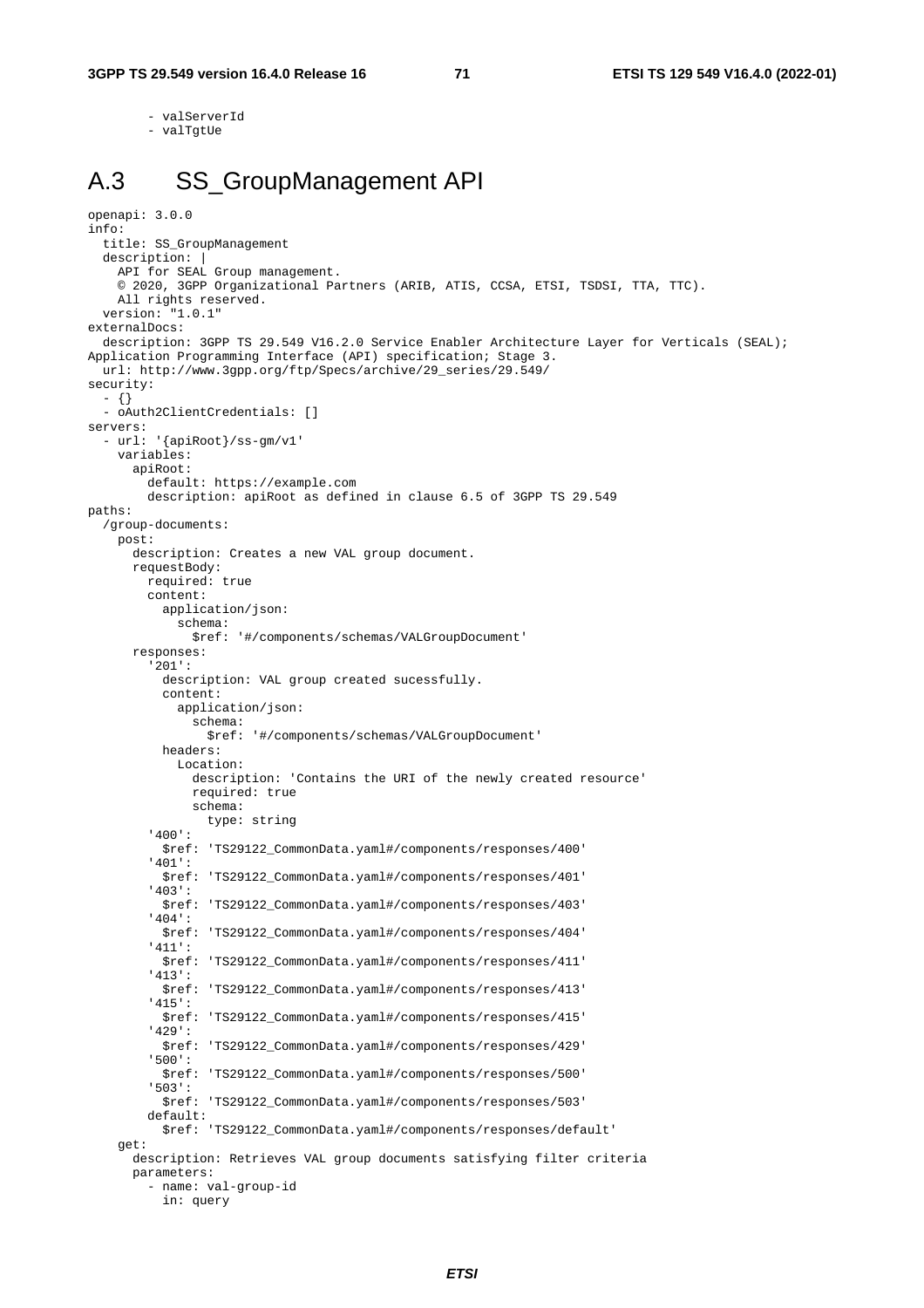description: String identifying the VAL group. schema: type: string - name: val-service-id in: query description: String identifying the Val service. schema: type: string responses: '200': description: List of VAL group documents matching the query parameters in the request. content: application/json: schema: type: array items: \$ref: '#/components/schemas/VALGroupDocument' minItems: 0 '400': \$ref: 'TS29122\_CommonData.yaml#/components/responses/400' '401': \$ref: 'TS29122\_CommonData.yaml#/components/responses/401' '403': \$ref: 'TS29122\_CommonData.yaml#/components/responses/403' '404': \$ref: 'TS29122\_CommonData.yaml#/components/responses/404' '406': \$ref: 'TS29122\_CommonData.yaml#/components/responses/404' '429': \$ref: 'TS29122\_CommonData.yaml#/components/responses/429' '500': \$ref: 'TS29122\_CommonData.yaml#/components/responses/500' '503': \$ref: 'TS29122\_CommonData.yaml#/components/responses/503' default: \$ref: 'TS29122\_CommonData.yaml#/components/responses/default' /group-documents/{groupDocId}: get: description: Retrieves VAL group information satisfying filter criteria parameters: - name: groupDocId in: path description: String identifying an individual VAL group document resource required: true schema: type: string - name: group-members in: query description: When set to true indicates the group management server to send the members list information of the VAL group. schema: type: boolean - name: group-configuration in: query description: When set to true indicates the group management server to send the group configuration information of the VAL group. schema: type: boolean responses: '200': description: The VAL group information based on the request from the VAL server. Includes VAL group members list if group-members flag is set to true in the request, VAL group configuration information if the group-configuration flag is set to true in the request, VAL group identifier, whole VAL group document resource if both group-members and group-configuration flags are omitted/set to false in the request. content: application/json: schema: \$ref: '#/components/schemas/VALGroupDocument' '400': \$ref: 'TS29122\_CommonData.yaml#/components/responses/400' '401': \$ref: 'TS29122\_CommonData.yaml#/components/responses/401' '403': \$ref: 'TS29122\_CommonData.yaml#/components/responses/403' '404': \$ref: 'TS29122\_CommonData.yaml#/components/responses/404'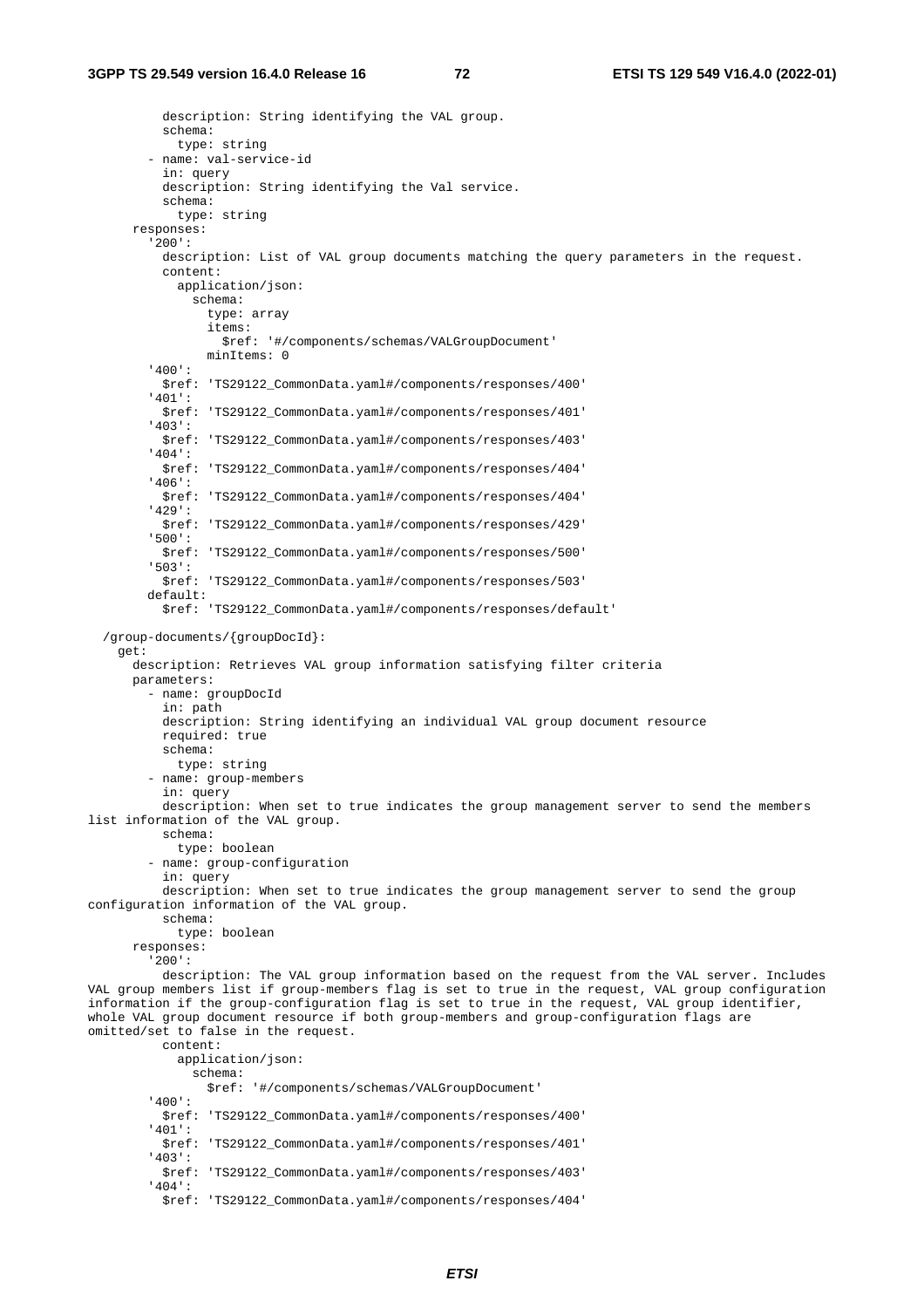'406': \$ref: 'TS29122\_CommonData.yaml#/components/responses/404' '429': \$ref: 'TS29122\_CommonData.yaml#/components/responses/429' '500': \$ref: 'TS29122\_CommonData.yaml#/components/responses/500' '503': \$ref: 'TS29122\_CommonData.yaml#/components/responses/503' default: \$ref: 'TS29122\_CommonData.yaml#/components/responses/default' put: description: Updates an individual VAL group document. parameters: - name: groupDocId in: path description: String identifying an individual VAL group document resource required: true schema: type: string requestBody: description: VAL group document to be updated in Group management server. required: true content: application/json: schema: \$ref: '#/components/schemas/VALGroupDocument' responses: '200': description: VAL group document updated successfully content: application/json: schema: \$ref: '#/components/schemas/VALGroupDocument' '400': \$ref: 'TS29122\_CommonData.yaml#/components/responses/400' '401': \$ref: 'TS29122\_CommonData.yaml#/components/responses/401' '403': \$ref: 'TS29122\_CommonData.yaml#/components/responses/403' '404': \$ref: 'TS29122\_CommonData.yaml#/components/responses/404' '411': \$ref: 'TS29122\_CommonData.yaml#/components/responses/411' '413': \$ref: 'TS29122\_CommonData.yaml#/components/responses/413' '415': \$ref: 'TS29122\_CommonData.yaml#/components/responses/415' '429': \$ref: 'TS29122\_CommonData.yaml#/components/responses/429' '500': \$ref: 'TS29122\_CommonData.yaml#/components/responses/500' '503': \$ref: 'TS29122\_CommonData.yaml#/components/responses/503' default: \$ref: 'TS29122\_CommonData.yaml#/components/responses/default' delete: description: Deletes a VAL Group. parameters: - name: groupDocId in: path description: String identifying an individual VAL group document resource required: true schema: type: string responses: '204': description: The individual VAL group matching groupDocId was deleted. '400': \$ref: 'TS29122\_CommonData.yaml#/components/responses/400' '401': \$ref: 'TS29122\_CommonData.yaml#/components/responses/401' '403': \$ref: 'TS29122\_CommonData.yaml#/components/responses/403' '404': \$ref: 'TS29122\_CommonData.yaml#/components/responses/404' '429': \$ref: 'TS29122\_CommonData.yaml#/components/responses/429'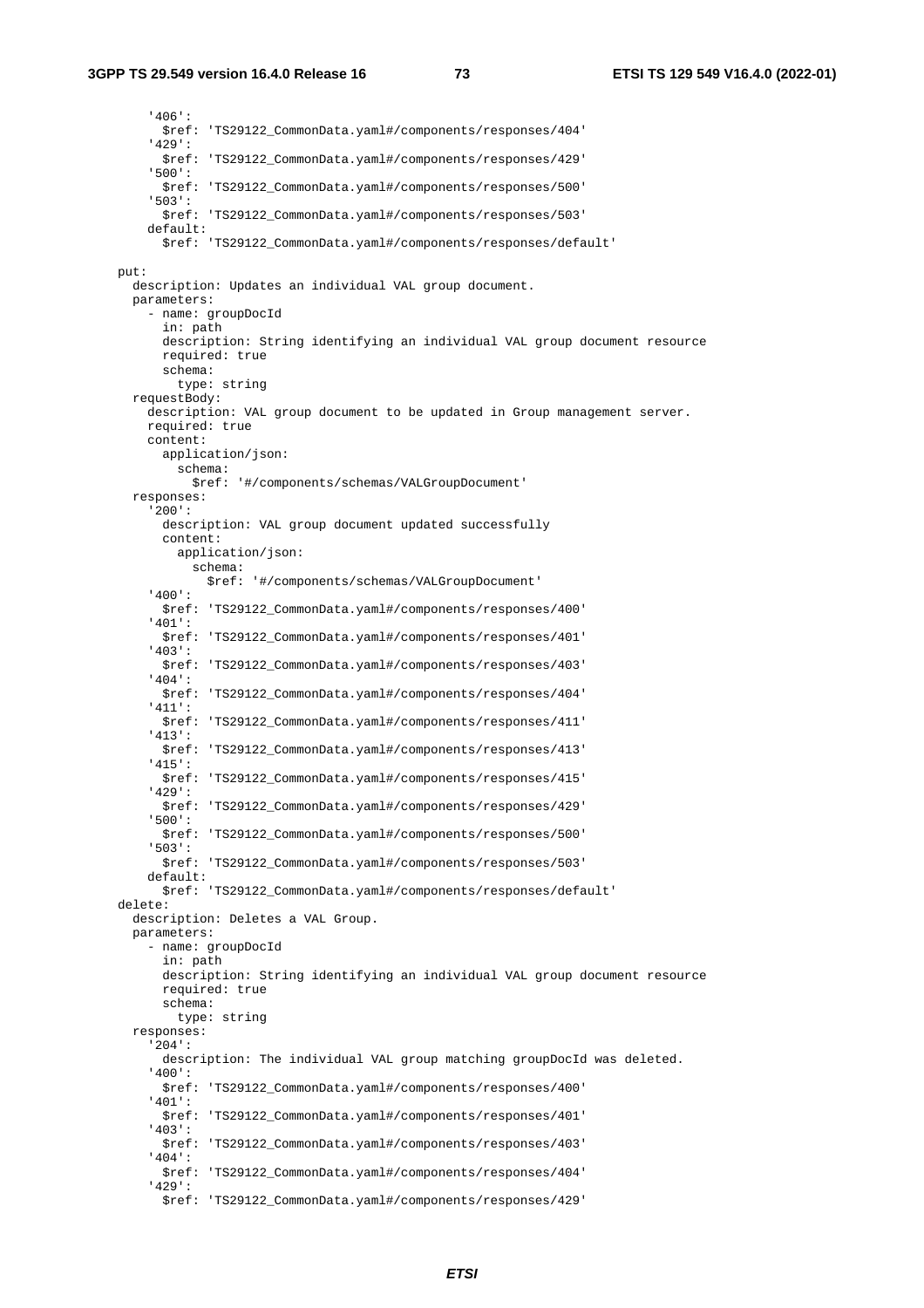```
 '500': 
            $ref: 'TS29122_CommonData.yaml#/components/responses/500' 
          '503': 
           $ref: 'TS29122_CommonData.yaml#/components/responses/503' 
         default: 
           $ref: 'TS29122_CommonData.yaml#/components/responses/default' 
components: 
   securitySchemes: 
     oAuth2ClientCredentials: 
       type: oauth2 
       flows: 
         clientCredentials: 
           tokenUrl: '{tokenUrl}' 
           scopes: {} 
   schemas: 
     VALGroupDocument: 
       type: object 
       properties: 
         valGroupId: 
           type: string 
           description: The VAL group idenitity. 
         grpDesc: 
           type: string 
           description: The text description of the VAL group. 
         members: 
           type: array 
            description: The list of VAL User IDs or VAL UE IDs, which are members of the VAL group. 
            items: 
              $ref: 'TS29549_SS_UserProfileRetrieval.yaml#/components/schemas/ValTargetUe' 
           minItems: 1 
         valGrpConf: 
           type: string 
           description: Configuration data for the VAL group. 
         valServiceIds: 
           type: array 
            description: The list of VAL services enabled on the group. 
           items: 
              type: string 
           minItems: 1 
         suppFeat: 
           $ref: 'TS29571_CommonData.yaml#/components/schemas/SupportedFeatures' 
         resUri: 
           $ref: 'TS29122_CommonData.yaml#/components/schemas/Uri' 
         locInfo: 
           $ref: 'TS29122_MonitoringEvent.yaml#/components/schemas/LocationInfo' 
         addLocInfo: 
           $ref: 'TS29122_CommonData.yaml#/components/schemas/LocationArea5G' 
       required: 
          - valGroupId
```
### A.4 SS\_UserProfileRetrieval API

```
openapi: 3.0.0 
info: 
   title: SS_UserProfileRetrieval 
   description: | 
     API for SEAL User Profile Retrieval. 
     © 2020, 3GPP Organizational Partners (ARIB, ATIS, CCSA, ETSI, TSDSI, TTA, TTC). 
     All rights reserved. 
   version: "1.0.0" 
externalDocs: 
   description: 3GPP TS 29.549 V16.0.0 Service Enabler Architecture Layer for Verticals (SEAL); 
Application Programming Interface (API) specification; Stage 3. 
   url: http://www.3gpp.org/ftp/Specs/archive/29_series/29.549/ 
security: 
   - {} 
   - oAuth2ClientCredentials: [] 
servers: 
   - url: '{apiRoot}/ss-upr/v1' 
     variables: 
       apiRoot: 
         default: https://example.com 
         description: apiRoot as defined in clause 6.5 of 3GPP TS 29.549 
paths: 
   /val-services: 
     get:
```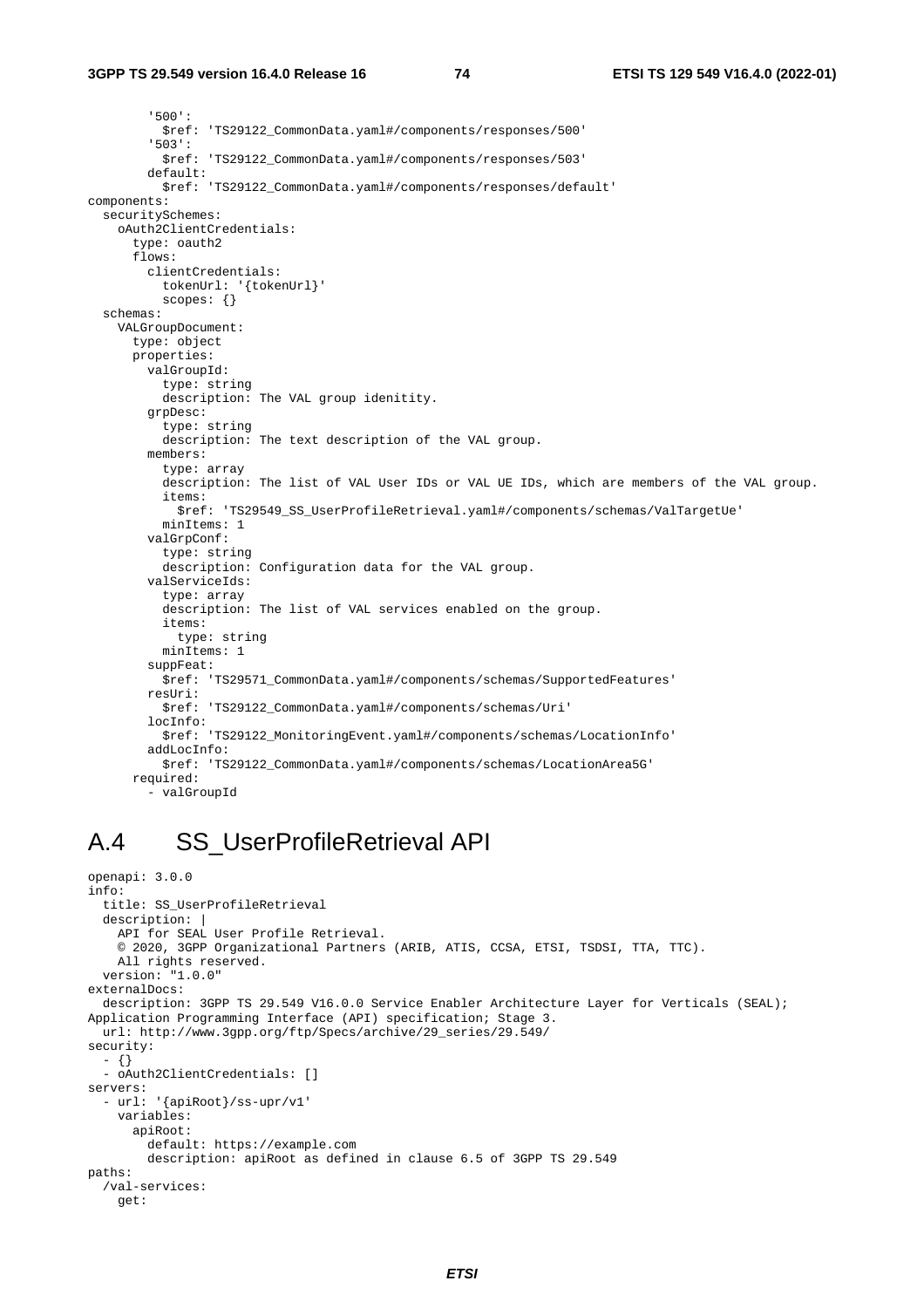description: Retrieve VAL User or VAL UE profile information. parameters: - name: val-service-id in: query description: String identifying an individual VAL service required: false schema: type: string - name: val-tgt-ue in: query description: Identifying a VAL target UE. required: true schema: \$ref: '#/components/schemas/ValTargetUe' responses: '200': description: The Profile information of the VAL User or VAL UE. content: application/json: schema: type: array items: \$ref: '#/components/schemas/ProfileDoc' minItems: 0 '400': \$ref: 'TS29122\_CommonData.yaml#/components/responses/400' '401': \$ref: 'TS29122\_CommonData.yaml#/components/responses/401' '403': \$ref: 'TS29122\_CommonData.yaml#/components/responses/403' '404': \$ref: 'TS29122\_CommonData.yaml#/components/responses/404' '406': \$ref: 'TS29122\_CommonData.yaml#/components/responses/404' '429': \$ref: 'TS29122\_CommonData.yaml#/components/responses/429' '500': \$ref: 'TS29122\_CommonData.yaml#/components/responses/500' '503': \$ref: 'TS29122\_CommonData.yaml#/components/responses/503' default: \$ref: 'TS29122\_CommonData.yaml#/components/responses/default' components: securitySchemes: oAuth2ClientCredentials: type: oauth2 flows: clientCredentials: tokenUrl: '{tokenUrl}' scopes: {} schemas: ProfileDoc: type: object properties: profileInformation: type: string description: Profile information associated with the valUserId or valUeId. valTgtUe: \$ref: '#/components/schemas/ValTargetUe' required: - profileInformation - valTgtUe ValTargetUe: type: object properties: valUserId: type: string description: Unique identifier of a VAL user. valUeId: type: string description: Unique identifier of a VAL UE. oneOf: - required: [valUserId] - required: [valUeId]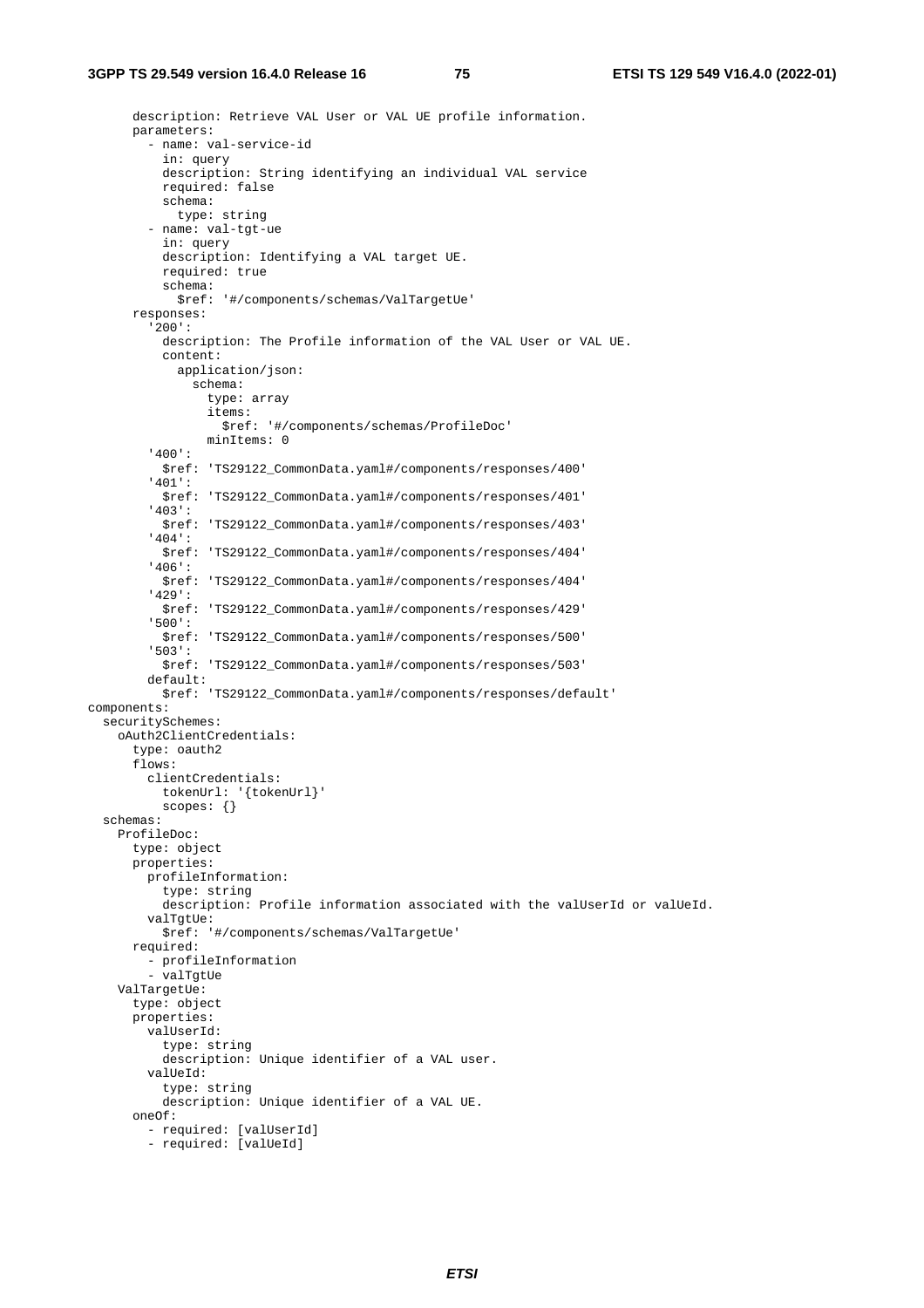## A.5 SS NetworkResourceAdaptation API

```
openapi: 3.0.0 
info: 
   version: 1.0.1 
   title: SS_NetworkResourceAdaptation 
   description: | 
     SS Network Resource Adaptation Service. 
     © 2020, 3GPP Organizational Partners (ARIB, ATIS, CCSA, ETSI, TSDSI, TTA, TTC). 
     All rights reserved. 
externalDocs: 
   description: 3GPP TS 29.549 V16.1.0; Service Enabler Architecture Layer for Verticals (SEAL); 
Application Programming Interface (API) specification; Stage 3. 
   url: http://www.3gpp.org/ftp/Specs/archive/29_series/29.549/ 
security: 
   - {} 
   - oAuth2ClientCredentials: [] 
servers: 
   - url: '{apiRoot}/ss-nra/v1' 
     variables: 
       apiRoot: 
         default: https://example.com 
         description: apiRoot as defined in clause 4.4 of 3GPP TS 29.501 
paths: 
   /multicast-subscriptions: 
    post: 
       summary: Creates a new Individual Multicast Subscription resource 
       operationId: CreateMulticastSubscription 
       tags: 
          - Multicast Subscriptions (Collection) 
       requestBody: 
         required: true 
         content: 
           application/json: 
             schema: 
                $ref: '#/components/schemas/MulticastSubscription' 
       responses: 
          '201': 
           description: Success 
           content: 
             application/json: 
                schema: 
                  $ref: '#/components/schemas/MulticastSubscription' 
           headers: 
             Location: 
                description: 'Contains the URI of the created individual multicast subscription 
resource' 
                required: true 
                schema: 
                 type: string 
          '400': 
           $ref: 'TS29122_CommonData.yaml#/components/responses/400' 
          '401': 
           $ref: 'TS29122_CommonData.yaml#/components/responses/401' 
          '403': 
           $ref: 'TS29122_CommonData.yaml#/components/responses/403' 
          '404': 
           $ref: 'TS29122_CommonData.yaml#/components/responses/404' 
          '411': 
           $ref: 'TS29122_CommonData.yaml#/components/responses/411' 
          '413': 
           $ref: 'TS29122_CommonData.yaml#/components/responses/413' 
          '415': 
           $ref: 'TS29122_CommonData.yaml#/components/responses/415' 
          '429': 
            $ref: 'TS29122_CommonData.yaml#/components/responses/429' 
          '500': 
           $ref: 'TS29122_CommonData.yaml#/components/responses/500' 
          '503': 
           $ref: 'TS29122_CommonData.yaml#/components/responses/503' 
         default: 
            $ref: 'TS29122_CommonData.yaml#/components/responses/default' 
       callbacks:
```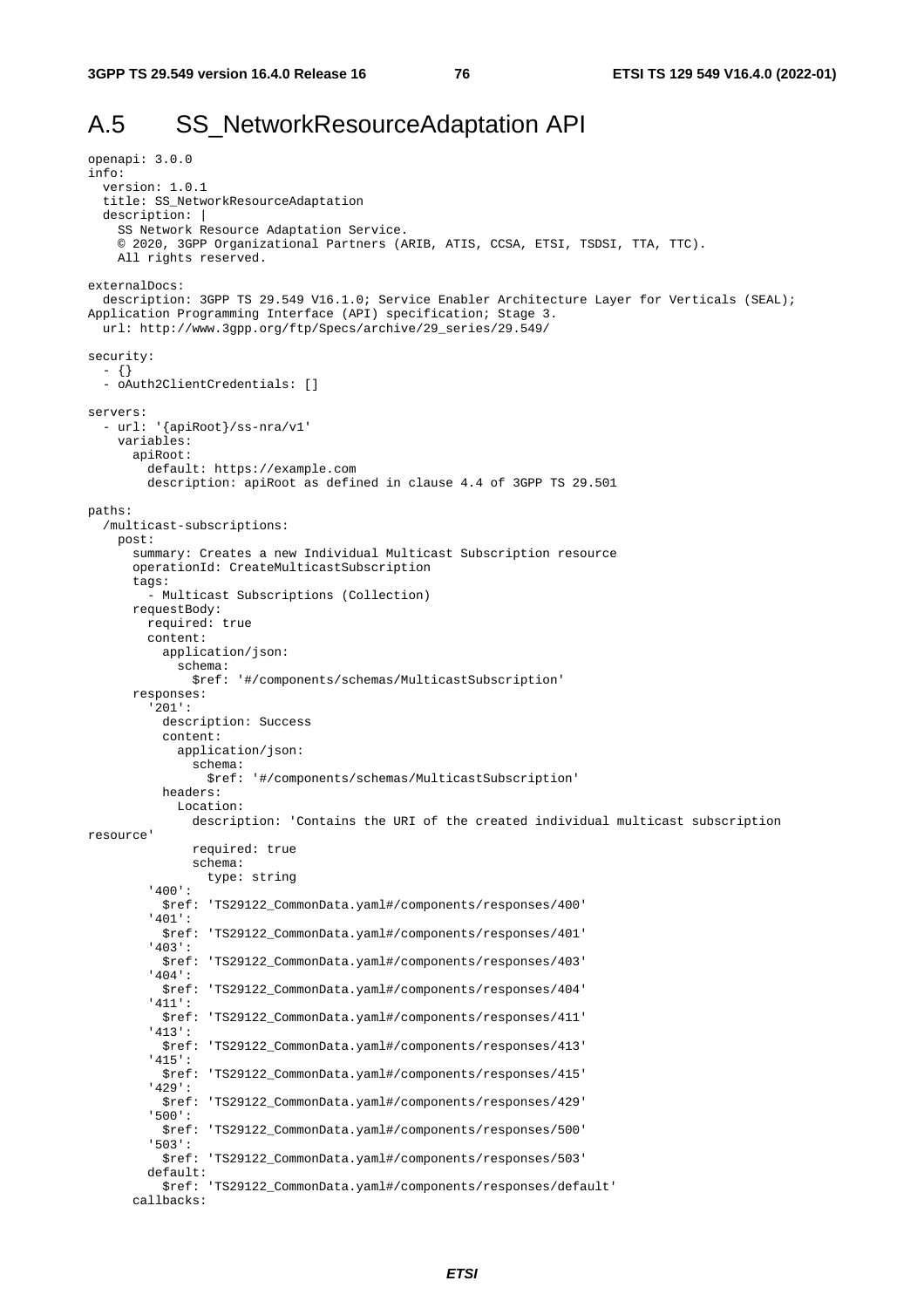UserPlaneNotification: '{\$request.body#/notifUri}': post: requestBody: required: true content: application/json: schema: \$ref: '#/components/schemas/UserPlaneNotification' responses: '204': description: No Content, Notification was succesfull '400': \$ref: 'TS29122\_CommonData.yaml#/components/responses/400' '401': \$ref: 'TS29122\_CommonData.yaml#/components/responses/401' '403': \$ref: 'TS29122\_CommonData.yaml#/components/responses/403' '404': \$ref: 'TS29122\_CommonData.yaml#/components/responses/404' '411': \$ref: 'TS29122\_CommonData.yaml#/components/responses/411' '413': \$ref: 'TS29122\_CommonData.yaml#/components/responses/413' '415': \$ref: 'TS29122\_CommonData.yaml#/components/responses/415' '429': \$ref: 'TS29122\_CommonData.yaml#/components/responses/429' '500': \$ref: 'TS29122\_CommonData.yaml#/components/responses/500' '503': \$ref: 'TS29122\_CommonData.yaml#/components/responses/503' default: \$ref: 'TS29122\_CommonData.yaml#/components/responses/default' /multicast-subscriptions/{multiSubId}: get: summary: "Reads an existing Individual Multicast Subscription" operationId: GetMulticastSubscription tags: - Individual Multicast Subscription (Document) parameters: - name: multiSubId in: path description: Multicast Subscription ID required: true schema: type: string responses: '200': description: OK. Resource representation is returned content: application/json: schema: \$ref: '#/components/schemas/MulticastSubscription' '400': \$ref: 'TS29122\_CommonData.yaml#/components/responses/400' '401': \$ref: 'TS29122\_CommonData.yaml#/components/responses/401' '403': \$ref: 'TS29122\_CommonData.yaml#/components/responses/403' '404': \$ref: 'TS29122\_CommonData.yaml#/components/responses/404' '406': \$ref: 'TS29122\_CommonData.yaml#/components/responses/406' '429': \$ref: 'TS29122\_CommonData.yaml#/components/responses/429' '500': \$ref: 'TS29122\_CommonData.yaml#/components/responses/500' '503': \$ref: 'TS29122\_CommonData.yaml#/components/responses/503' default: \$ref: 'TS29122\_CommonData.yaml#/components/responses/default' delete: summary: "Delete an existing Individual Multicast Subscription" operationId: DeleteMulticastSubscription tags: - Individual Multicast Subscription (Document) parameters: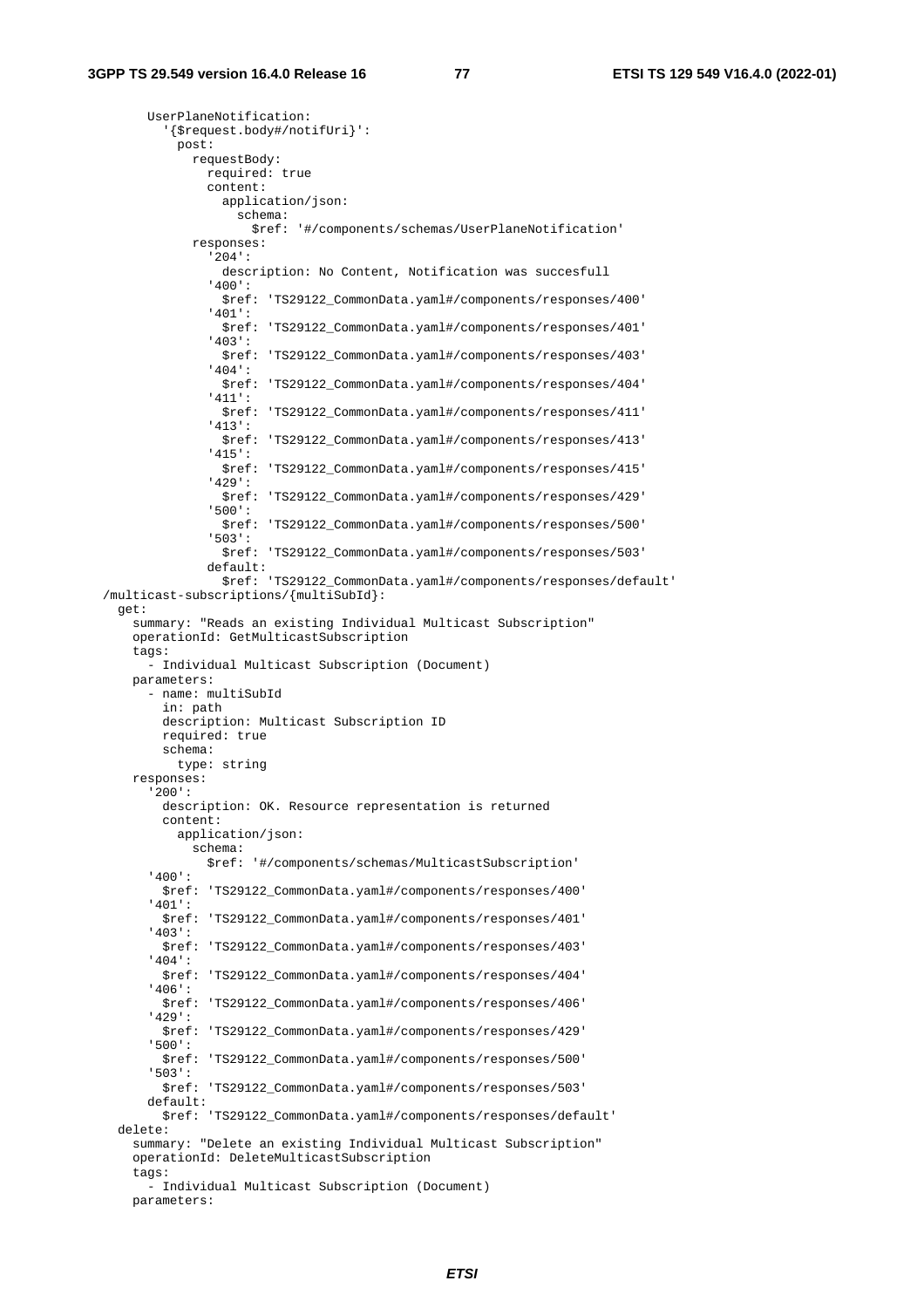- name: multiSubId in: path description: Multicast Subscription ID required: true schema: type: string responses: '204': description: No Content. Resource was succesfully deleted '400': \$ref: 'TS29122\_CommonData.yaml#/components/responses/400' '401': \$ref: 'TS29122\_CommonData.yaml#/components/responses/401' '403': \$ref: 'TS29122\_CommonData.yaml#/components/responses/403' '404': \$ref: 'TS29122\_CommonData.yaml#/components/responses/404' '429': \$ref: 'TS29122\_CommonData.yaml#/components/responses/429' '500': \$ref: 'TS29122\_CommonData.yaml#/components/responses/500' '503': \$ref: 'TS29122\_CommonData.yaml#/components/responses/503' default: \$ref: 'TS29122\_CommonData.yaml#/components/responses/default' /unicast-subscriptions: post: summary: Creates a new Individual Unicast Subscription resource operationId: CreateUnicastSubscription tags: - Unicast Subscriptions (Collection) requestBody: required: true content: application/json: schema: \$ref: '#/components/schemas/UnicastSubscription' responses: '201': description: Success content: application/json: schema: \$ref: '#/components/schemas/UnicastSubscription' headers: Location: description: 'Contains the URI of the created individual unicast subscription resource' required: true schema: type: string '400': \$ref: 'TS29122\_CommonData.yaml#/components/responses/400' '401': \$ref: 'TS29122\_CommonData.yaml#/components/responses/401' '403': \$ref: 'TS29122\_CommonData.yaml#/components/responses/403' '404': \$ref: 'TS29122\_CommonData.yaml#/components/responses/404' '411': \$ref: 'TS29122\_CommonData.yaml#/components/responses/411' '413': \$ref: 'TS29122\_CommonData.yaml#/components/responses/413' '415': \$ref: 'TS29122\_CommonData.yaml#/components/responses/415' '429': \$ref: 'TS29122\_CommonData.yaml#/components/responses/429' '500': \$ref: 'TS29122\_CommonData.yaml#/components/responses/500' '503': \$ref: 'TS29122\_CommonData.yaml#/components/responses/503' default: \$ref: 'TS29122\_CommonData.yaml#/components/responses/default' callbacks: UserPlaneNotification: '{\$request.body#/notifUri}': post: requestBody: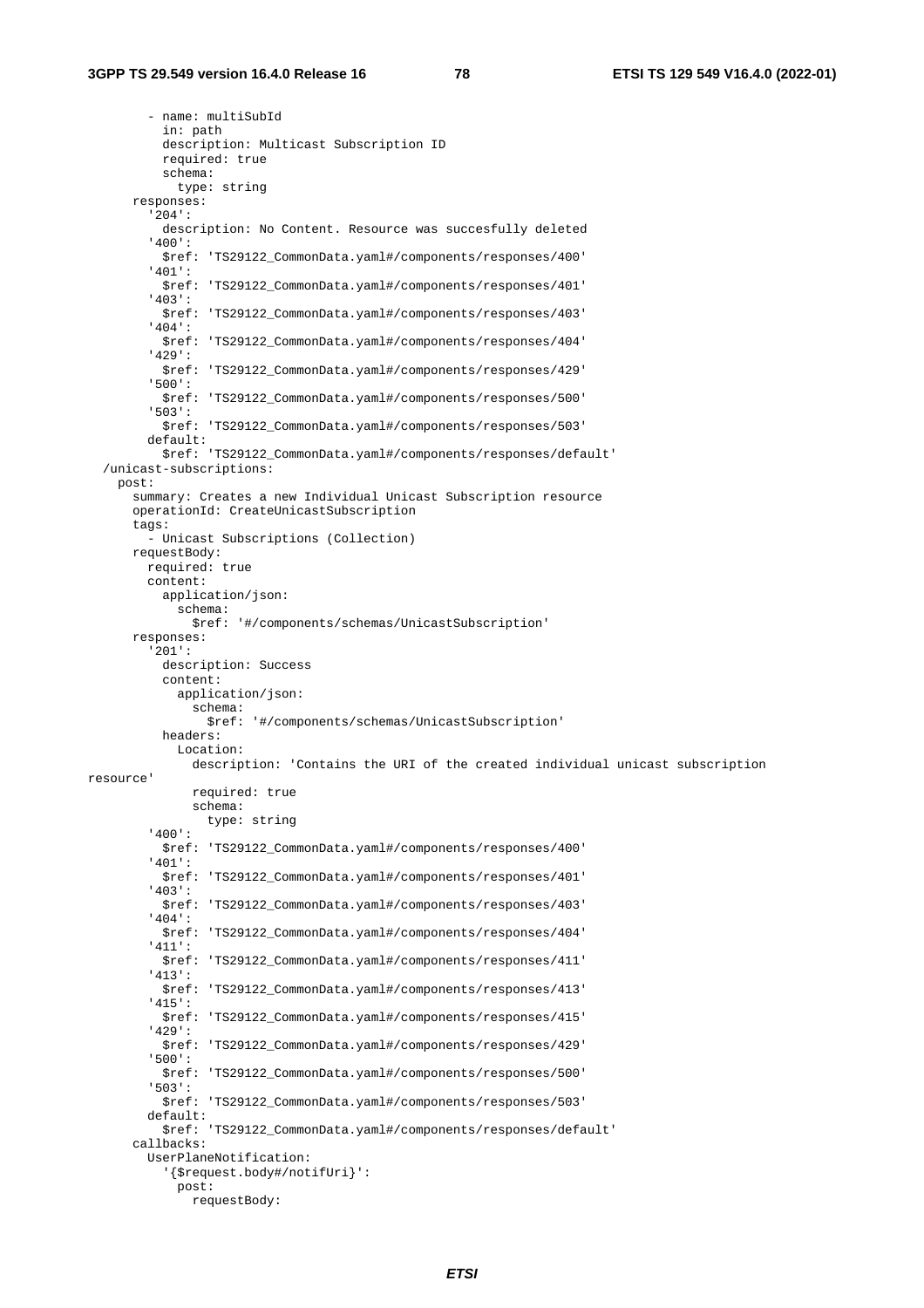required: true content: application/json: schema: \$ref: '#/components/schemas/UserPlaneNotification' responses: '204': description: No Content, Notification was succesfull '400': \$ref: 'TS29122\_CommonData.yaml#/components/responses/400' '401': \$ref: 'TS29122\_CommonData.yaml#/components/responses/401' '403': \$ref: 'TS29122\_CommonData.yaml#/components/responses/403' '404': \$ref: 'TS29122\_CommonData.yaml#/components/responses/404' '411': \$ref: 'TS29122\_CommonData.yaml#/components/responses/411' '413': \$ref: 'TS29122\_CommonData.yaml#/components/responses/413' '415': \$ref: 'TS29122\_CommonData.yaml#/components/responses/415' '429': \$ref: 'TS29122\_CommonData.yaml#/components/responses/429' '500': \$ref: 'TS29122\_CommonData.yaml#/components/responses/500' '503': \$ref: 'TS29122\_CommonData.yaml#/components/responses/503' default: \$ref: 'TS29122\_CommonData.yaml#/components/responses/default' /unicast-subscriptions/{uniSubId}: get: summary: "Reads an existing Individual Unicast Subscription" operationId: GetUnicastSubscription tags: - Individual Unicast Subscription (Document) parameters: - name: uniSubId in: path description: Unicast Subscription ID required: true schema: type: string responses: '200': description: OK. Resource representation is returned content: application/json: schema: \$ref: '#/components/schemas/UnicastSubscription' '400': \$ref: 'TS29122\_CommonData.yaml#/components/responses/400' '401': \$ref: 'TS29122\_CommonData.yaml#/components/responses/401' '403': \$ref: 'TS29122\_CommonData.yaml#/components/responses/403' '404': \$ref: 'TS29122\_CommonData.yaml#/components/responses/404' '406': \$ref: 'TS29122\_CommonData.yaml#/components/responses/406' '429': \$ref: 'TS29122\_CommonData.yaml#/components/responses/429' '500': \$ref: 'TS29122\_CommonData.yaml#/components/responses/500' '503': \$ref: 'TS29122\_CommonData.yaml#/components/responses/503' default: \$ref: 'TS29122\_CommonData.yaml#/components/responses/default' delete: summary: "Delete an existing Individual Unicast Subscription" operationId: DeleteUnicastSubscription tags: - Individual Unicast Subscription (Document) parameters: - name: uniSubId in: path description: Unicast Subscription ID

```
 required: true
```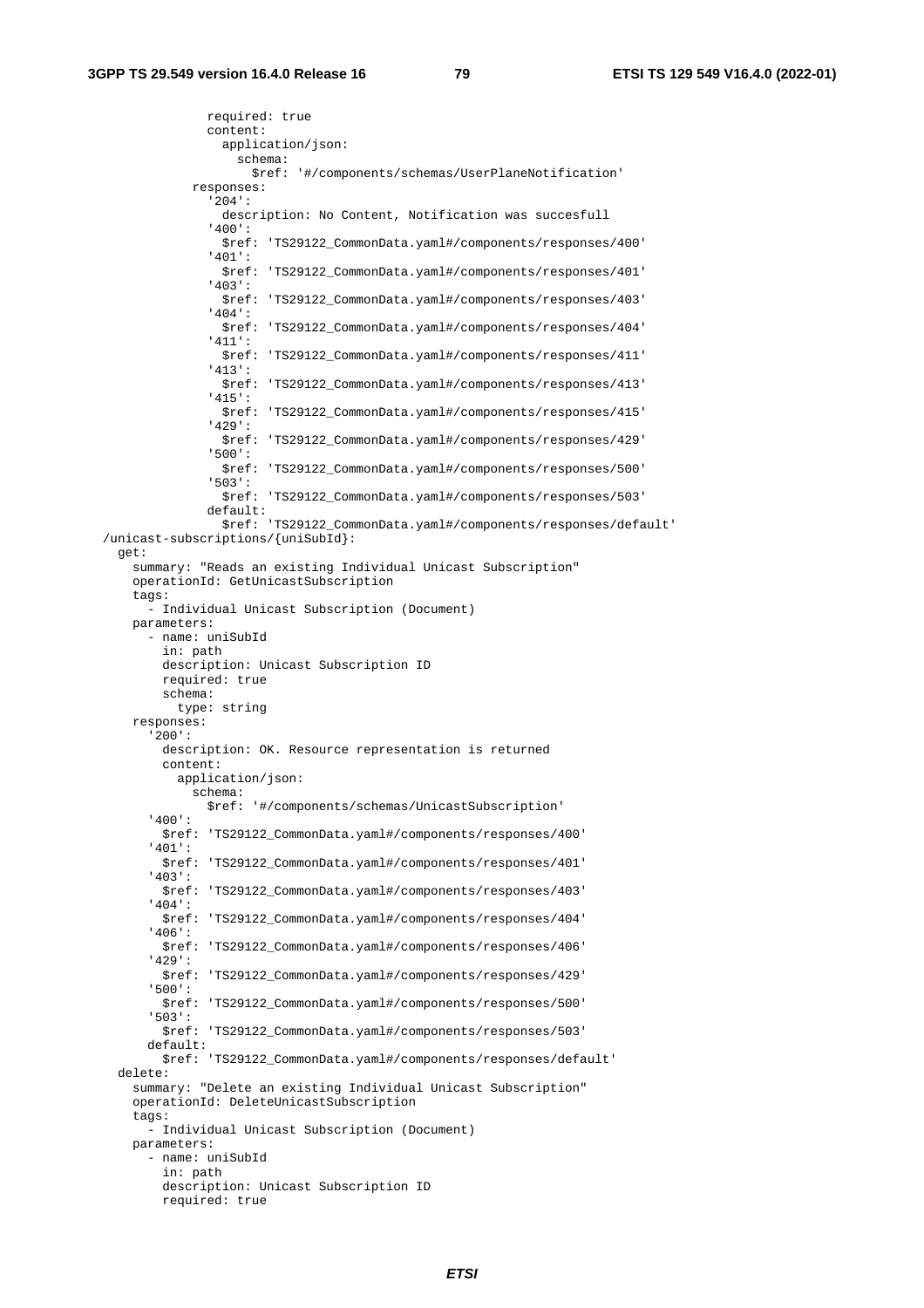schema: type: string responses: '204': description: No Content. Resource was succesfully deleted '400': \$ref: 'TS29122\_CommonData.yaml#/components/responses/400' '401': \$ref: 'TS29122\_CommonData.yaml#/components/responses/401' '403': \$ref: 'TS29122\_CommonData.yaml#/components/responses/403' '404': \$ref: 'TS29122\_CommonData.yaml#/components/responses/404' '429': \$ref: 'TS29122\_CommonData.yaml#/components/responses/429' '500': \$ref: 'TS29122\_CommonData.yaml#/components/responses/500' '503': \$ref: 'TS29122\_CommonData.yaml#/components/responses/503' default: \$ref: 'TS29122\_CommonData.yaml#/components/responses/default' components: securitySchemes: oAuth2ClientCredentials: type: oauth2 flows: clientCredentials: tokenUrl: '{tokenUrl}' scopes: {} schemas: MulticastSubscription: type: object properties: valGroupId: type: string anncMode: \$ref: '#/components/schemas/ServiceAnnoucementMode' multiQosReq: type: string locArea: \$ref: 'TS29122\_GMDviaMBMSbyMB2.yaml#/components/schemas/MbmsLocArea' duration: \$ref: 'TS29571\_CommonData.yaml#/components/schemas/DateTime' tmgi: \$ref: 'TS29571\_CommonData.yaml#/components/schemas/Uint32' notifUri: \$ref: 'TS29571\_CommonData.yaml#/components/schemas/Uri' reqTestNotif: type: boolean wsNotifCfg: \$ref: 'TS29122\_CommonData.yaml#/components/schemas/WebsockNotifConfig' suppFeat: \$ref: 'TS29571\_CommonData.yaml#/components/schemas/SupportedFeatures' upIpv4Addr: . .<br>\$ref: 'TS29571\_CommonData.yaml#/components/schemas/Ipv4Addr' upIpv6Addr: \$ref: 'TS29571\_CommonData.yaml#/components/schemas/Ipv6Addr' upPortNum: \$ref: 'TS29122\_CommonData.yaml#/components/schemas/Port' radioFreqs: type: array items: \$ref: 'TS29571\_CommonData.yaml#/components/schemas/Uint32' minItems: 1 required: - valGroupId - anncMode - multiQosReq - notifUri UnicastSubscription: type: object properties: valTgtUe: \$ref: 'TS29549\_SS\_UserProfileRetrieval.yaml#/components/schemas/ValTargetUe' uniQosReq: type: string duration: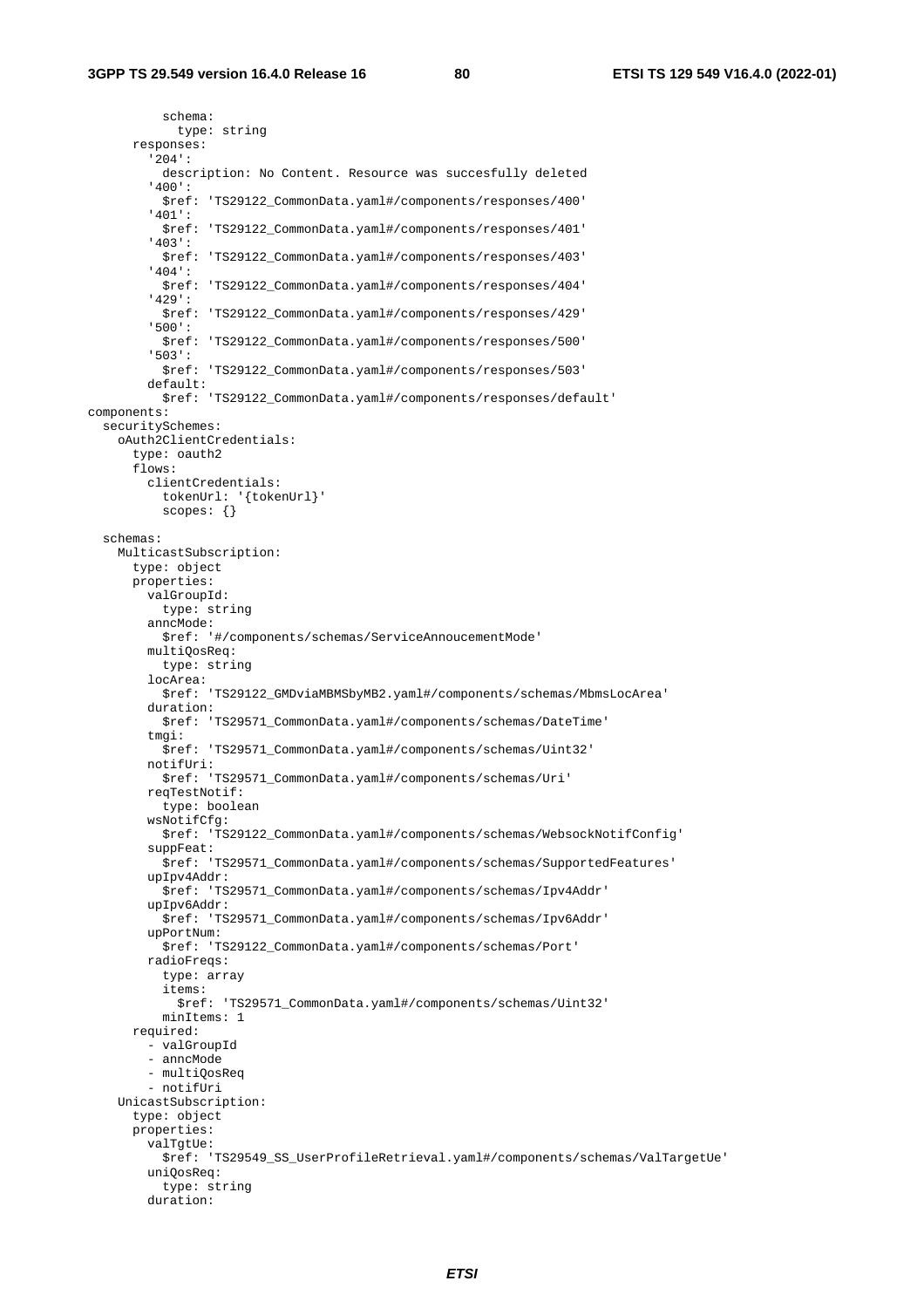\$ref: 'TS29571\_CommonData.yaml#/components/schemas/DateTime' notifUri: \$ref: 'TS29571\_CommonData.yaml#/components/schemas/Uri' reqTestNotif: type: boolean wsNotifCfg: \$ref: 'TS29122\_CommonData.yaml#/components/schemas/WebsockNotifConfig' suppFeat: \$ref: 'TS29571\_CommonData.yaml#/components/schemas/SupportedFeatures' required: - valTgtUe - notifUri UserPlaneNotification: type: object properties: notifId: \$ref: 'TS29571\_CommonData.yaml#/components/schemas/Uri' eventNotifs: type: array items: \$ref: '#/components/schemas/NrmEventNotification' minItems: 1 required: - notifId - eventNotifs NrmEventNotification: type: object properties: event: \$ref: '#/components/schemas/NrmEvent' ts: \$ref: 'TS29571\_CommonData.yaml#/components/schemas/DateTime' deliveryMode: \$ref: '#/components/schemas/DeliveryMode' streamIds: type: array items: type: string minItems: 1 required: - event - ts # Simple data types and Enumerations ServiceAnnoucementMode: anyOf: - type: string enum: - NRM - VAL - type: string description: > This string provides forward-compatibility with future extensions to the enumeration but is not used to encode content defined in the present version of this API. description: > Possible values are - NRM: NRM server performs the service announcement. - VAL: VAL server performs the service announcement. DeliveryMode: anyOf: - type: string enum: - UNICAST - MULTICAST - type: string description: > This string provides forward-compatibility with future extensions to the enumeration but is not used to encode content defined in the present version of this API. description: > Possible values are - UNICAST: Unicast delivery. - MULTICAST: Multicast delivery. NrmEvent: anyOf: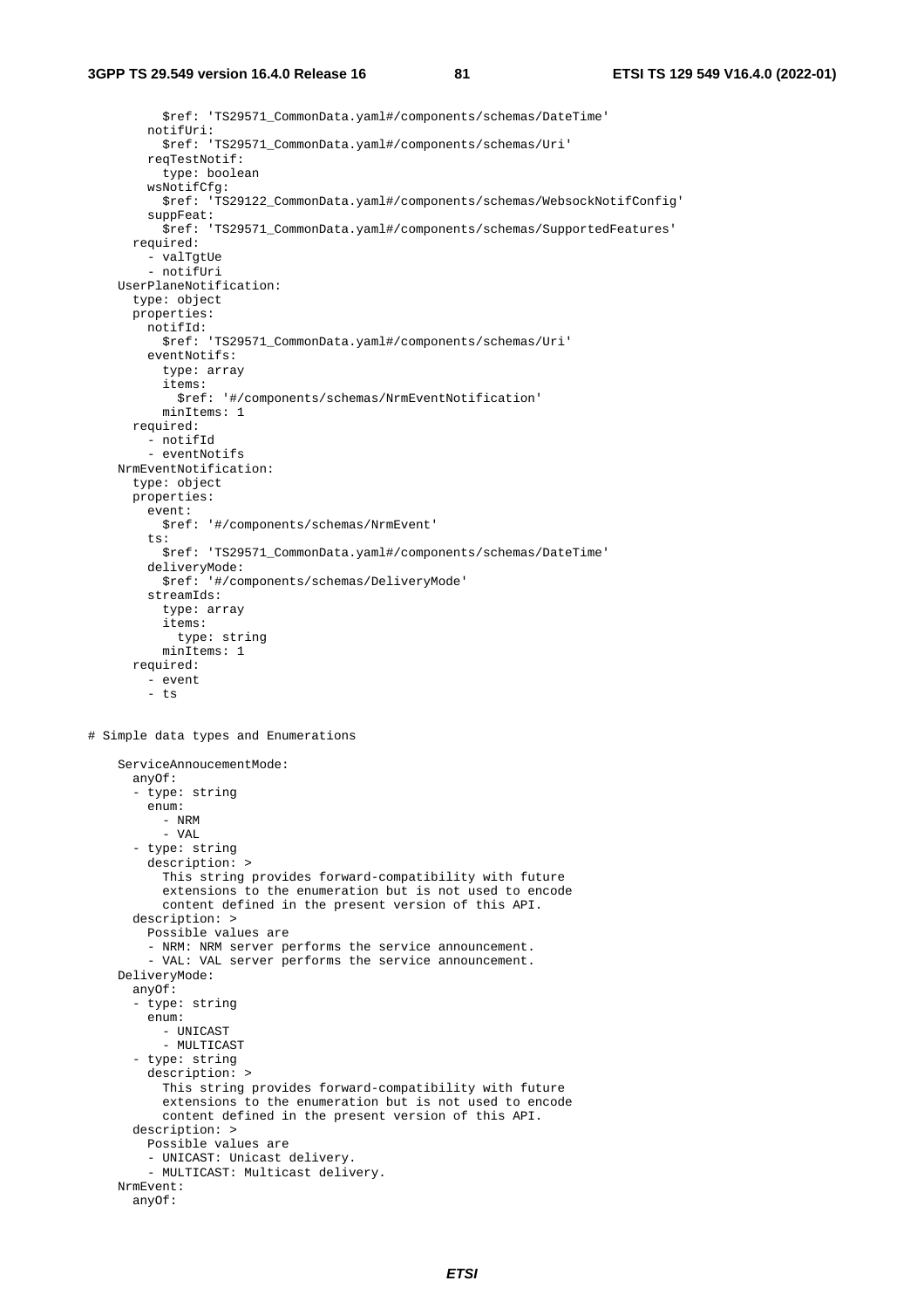```
 - type: string 
   enum: 
   - UP_DELIVERY_MODE
 - type: string 
   description: > 
     This string provides forward-compatibility with future 
     extensions to the enumeration but is not used to encode 
     content defined in the present version of this API. 
 description: > 
   Possible values are 
   - UP_DELIVERY_MODE: User Plane delivery mode.
```
#### A.6 SS\_Events API

```
openapi: 3.0.0 
info: 
   title: SS_Events 
   description: | 
    API for SEAL Events management. 
     © 2020, 3GPP Organizational Partners (ARIB, ATIS, CCSA, ETSI, TSDSI, TTA, TTC). 
     All rights reserved. 
   version: "1.0.1" 
externalDocs: 
   description: 3GPP TS 29.549 V16.2.0 Service Enabler Architecture Layer for Verticals (SEAL); 
Application Programming Interface (API) specification; Stage 3. 
   url: http://www.3gpp.org/ftp/Specs/archive/29_series/29.549/ 
security: 
   - {} 
   - oAuth2ClientCredentials: [] 
servers: 
   - url: '{apiRoot}/ss-events/v1' 
     variables: 
       apiRoot: 
         default: https://example.com 
         description: apiRoot as defined in clause 6.5 of 3GPP TS 29.549 
paths: 
   /subscriptions: 
     post: 
       description: Creates a new individual SEAL Event Subscription. 
       requestBody: 
         required: true 
         content: 
           application/json: 
             schema: 
                $ref: '#/components/schemas/SEALEventSubscription' 
       callbacks: 
         notificationDestination: 
            '{request.body#/notificationDestination}': 
             post: 
                requestBody: # contents of the callback message 
                  required: true 
                  content: 
                    application/json: 
                      schema: 
                        $ref: '#/components/schemas/SEALEventNotification' 
                responses: 
                   '204': 
                    description: No Content (successful notification) 
                  '400': 
                    $ref: 'TS29122_CommonData.yaml#/components/responses/400' 
                  '401': 
                    $ref: 'TS29122_CommonData.yaml#/components/responses/401' 
                  '403': 
                    $ref: 'TS29122_CommonData.yaml#/components/responses/403' 
                  '404': 
                    $ref: 'TS29122_CommonData.yaml#/components/responses/404' 
                  '411': 
                    $ref: 'TS29122_CommonData.yaml#/components/responses/411' 
                  '413': 
                    $ref: 'TS29122_CommonData.yaml#/components/responses/413' 
                   '415': 
                    $ref: 'TS29122_CommonData.yaml#/components/responses/415' 
                  '429': 
                    $ref: 'TS29122_CommonData.yaml#/components/responses/429' 
                  '500': 
                    $ref: 'TS29122_CommonData.yaml#/components/responses/500'
```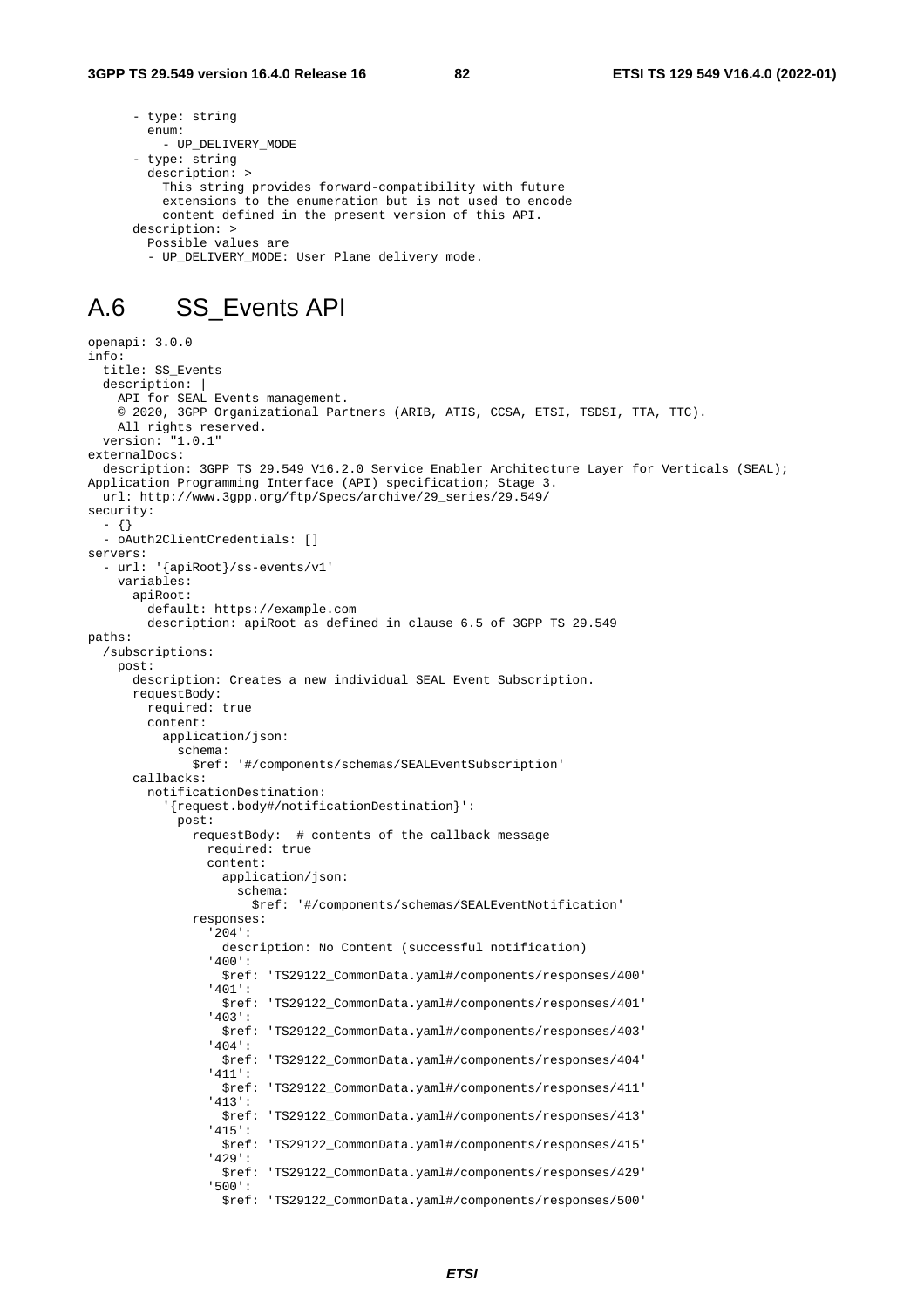'503': \$ref: 'TS29122\_CommonData.yaml#/components/responses/503' default: \$ref: 'TS29122\_CommonData.yaml#/components/responses/default' responses: '201': description: SEAL Events subscription resource created successfully. content: application/json: schema: \$ref: '#/components/schemas/SEALEventSubscription' headers: Location: description: 'Contains the URI of the newly created resource' required: true schema: type: string '400': \$ref: 'TS29122\_CommonData.yaml#/components/responses/400' '401': \$ref: 'TS29122\_CommonData.yaml#/components/responses/401' '403': \$ref: 'TS29122\_CommonData.yaml#/components/responses/403' '404': \$ref: 'TS29122\_CommonData.yaml#/components/responses/404' '411': \$ref: 'TS29122\_CommonData.yaml#/components/responses/411' '413': \$ref: 'TS29122\_CommonData.yaml#/components/responses/413' '415': \$ref: 'TS29122\_CommonData.yaml#/components/responses/415' '429': \$ref: 'TS29122\_CommonData.yaml#/components/responses/429' '500': \$ref: 'TS29122\_CommonData.yaml#/components/responses/500' '503': \$ref: 'TS29122\_CommonData.yaml#/components/responses/503' default: \$ref: 'TS29122\_CommonData.yaml#/components/responses/default' /subscriptions/{subscriptionId}: delete: description: Deletes an individual SEAL Event Subscription. parameters: - name: subscriptionId in: path description: Identifier of an individual Events Subscription required: true schema: type: string responses: '204': description: The individual SEAL Events Subscription matching the subscriptionId is deleted. '400': \$ref: 'TS29122\_CommonData.yaml#/components/responses/400' '401': \$ref: 'TS29122\_CommonData.yaml#/components/responses/401' '403': \$ref: 'TS29122\_CommonData.yaml#/components/responses/403' '404': \$ref: 'TS29122\_CommonData.yaml#/components/responses/404' '429': \$ref: 'TS29122\_CommonData.yaml#/components/responses/429' '500': \$ref: 'TS29122\_CommonData.yaml#/components/responses/500' '503': \$ref: 'TS29122\_CommonData.yaml#/components/responses/503' default: \$ref: 'TS29122\_CommonData.yaml#/components/responses/default' components: securitySchemes: oAuth2ClientCredentials: type: oauth2 flows: clientCredentials: tokenUrl: '{tokenUrl}'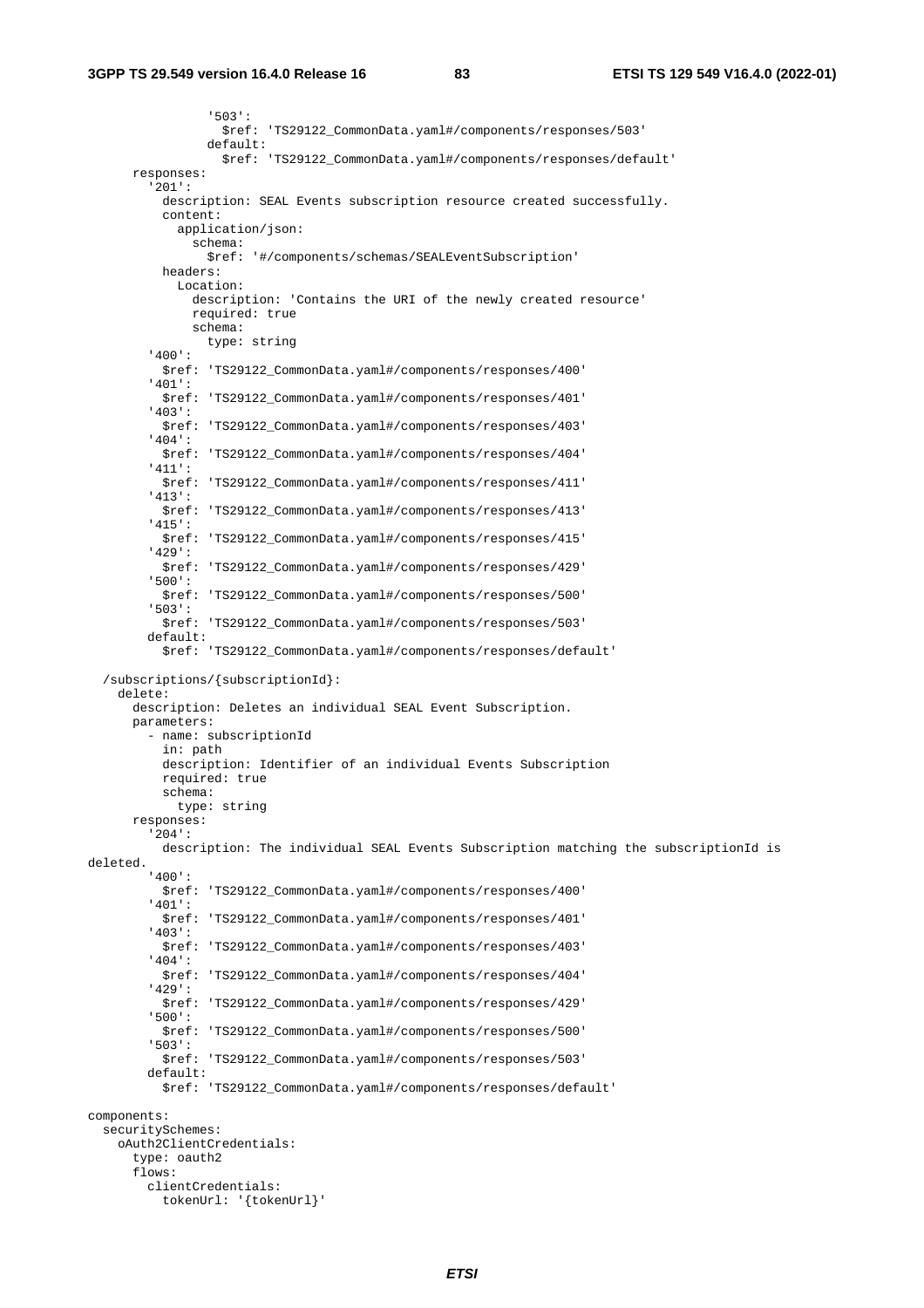scopes: {} schemas: SEALEventSubscription: type: object properties: subscriberId: type: string description: String identifying the subscriber of the event. eventSubs: type: array items: \$ref: '#/components/schemas/EventSubscription' minItems: 1 description: Subscribed events. eventReq: \$ref: 'TS29523\_Npcf\_EventExposure.yaml#/components/schemas/ReportingInformation' notificationDestination: \$ref: 'TS29122\_CommonData.yaml#/components/schemas/Uri' requestTestNotification: type: boolean description: Set to true by Subscriber to request the SEAL server to send a test notification. Set to false or omitted otherwise. websockNotifConfig: \$ref: 'TS29122\_CommonData.yaml#/components/schemas/WebsockNotifConfig' eventDetails: type: array items: \$ref: '#/components/schemas/SEALEventDetail' minItems: 1 suppFeat: \$ref: 'TS29571\_CommonData.yaml#/components/schemas/SupportedFeatures' required: - subscriberId - eventSubs - eventReq - notificationDestination SEALEventNotification: type: object properties: subscriptionId: type: string description: Identifier of the subscription resource. eventDetails: type: array items: \$ref: '#/components/schemas/SEALEventDetail' minItems: 1 description: Detailed notifications of individual events. required: - subscriptionId - eventDetails EventSubscription: type: object properties: eventId: \$ref: '#/components/schemas/SEALEvent' valGroups: type: array items: \$ref: '#/components/schemas/VALGroupFilter' minItems: 1 description: Each element of the array represents the VAL group identifier(s) of a VAL service that the subscriber wants to know in the interested event. identities: type: array items: \$ref: '#/components/schemas/IdentityFilter' minItems: 1 description: Each element of the array represents the VAL User / UE IDs of a VAL service that the event subscriber wants to know in the interested event. required: - eventId SEALEventDetail: type: object properties: eventId: \$ref: '#/components/schemas/SEALEvent' lmInfos: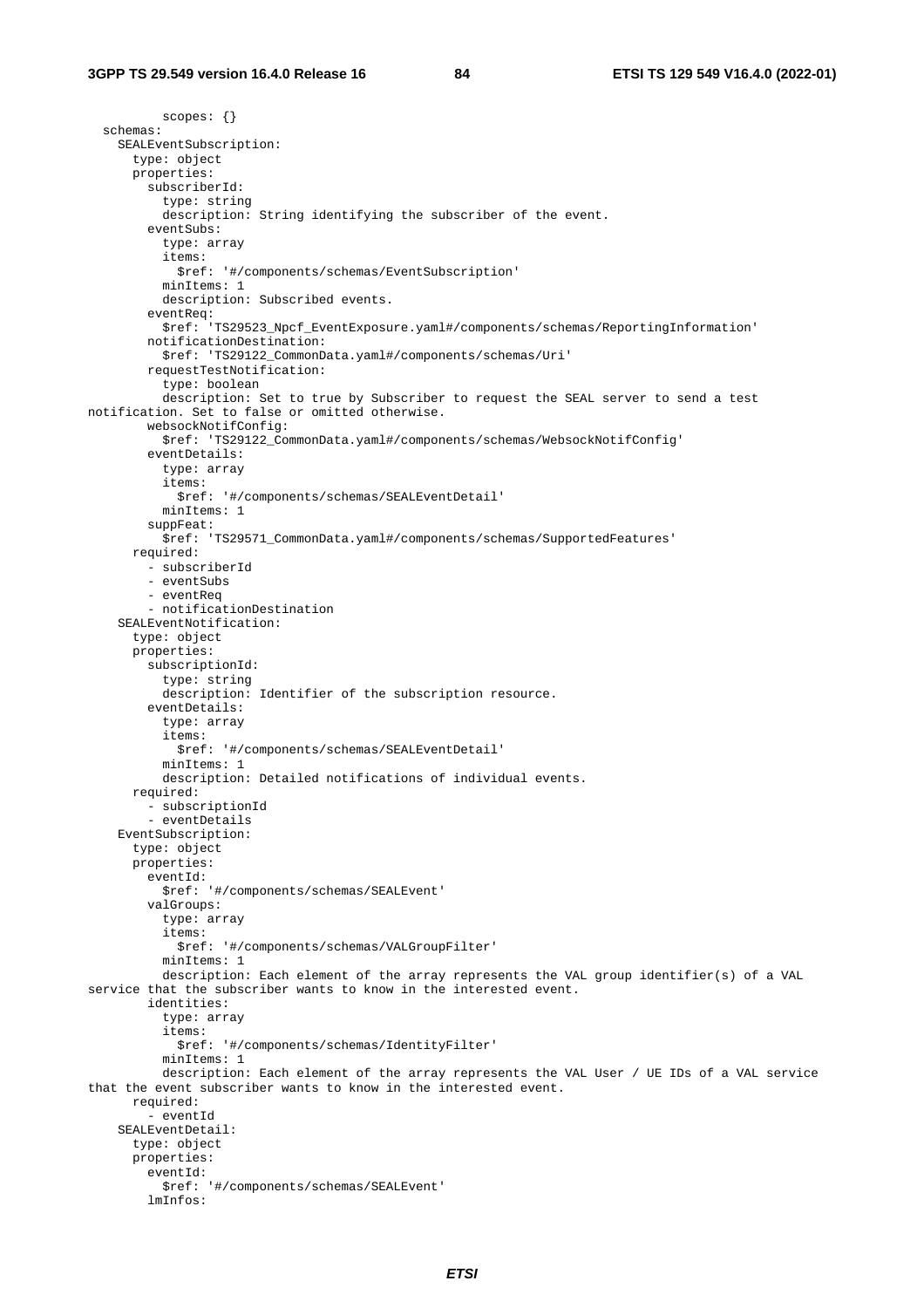type: array items: \$ref: '#/components/schemas/LMInformation' minItems: 1 valGroupDocuments: type: array items: \$ref: 'TS29549\_SS\_GroupManagement.yaml#/components/schemas/VALGroupDocument' minItems: 1 description: The VAL groups documents with modified membership and configuration information. profileDocs: type: array items: \$ref: 'TS29549\_SS\_UserProfileRetrieval.yaml#/components/schemas/ProfileDoc' minItems: 1 description: Updated profile information associated with VAL Users or VAL UEs. required: - eventId VALGroupFilter: type: object properties: valSvcId: type: string description: Identity of the VAL service valGrpIds: type: array items: type: string minItems: 1 description: VAL group identifiers that event subscriber wants to know in the interested event. required: - valGrpIds IdentityFilter: type: object properties: valSvcId: type: string description: Identity of the VAL service valTgtUes: type: array items: \$ref: 'TS29549\_SS\_UserProfileRetrieval.yaml#/components/schemas/ValTargetUe' minItems: 1 description: VAL User IDs or VAL UE IDs that the event subscriber wants to know in the interested event. LMInformation: type: object properties: valTgtUe: \$ref: 'TS29549\_SS\_UserProfileRetrieval.yaml#/components/schemas/ValTargetUe' locInfo: \$ref: 'TS29122\_MonitoringEvent.yaml#/components/schemas/LocationInfo' required:  $-$  locInfo - valTgtUe SEALEvent: anyOf: - type: string enum: - LM\_LOCATION\_INFO\_CHANGE - GM\_GROUP\_INFO\_CHANGE - CM\_USER\_PROFILE\_CHANGE - GM\_GROUP\_CREATE - type: string description: > This string provides forward-compatibility with future extensions to the enumeration but is not used to encode content defined in the present version of this API. description: > Possible values are - LM\_LOCATION\_INFO\_CHANGE: Events related to the location information of VAL Users or VAL UEs from the Location Management Server. - GM\_GROUP\_INFO\_CHANGE: Events related to the modification of VAL group membership and configuration information from the Group Management Server.

- CM USER PROFILE CHANGE: Events related to update of user profile information from the Configuration Management Server.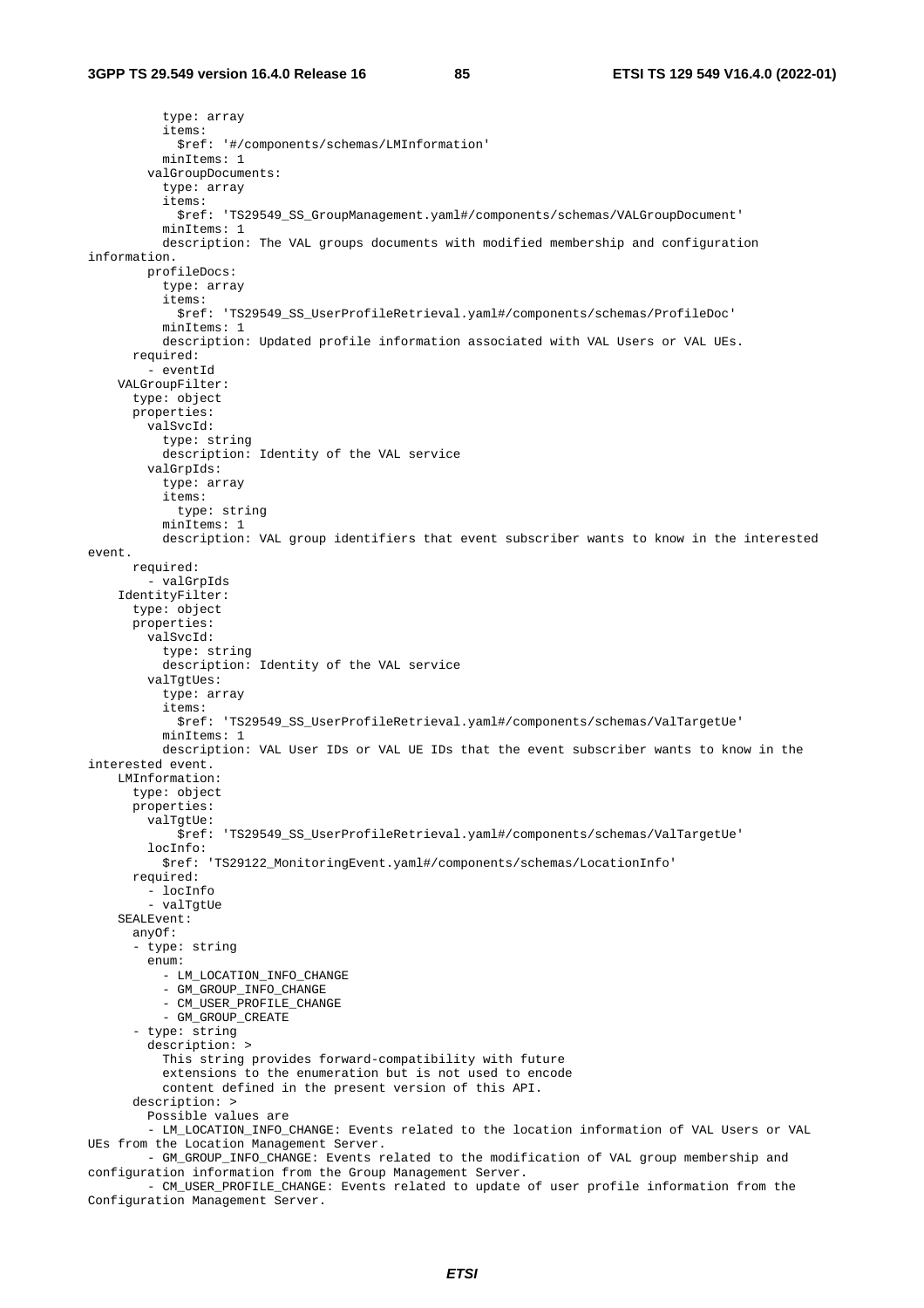- GM\_GROUP\_CREATE: Events related to creation of new VAL groups from the Group Mananagement Server.

# A.7 SS\_KeyInfoRetrieval API

```
openapi: 3.0.0 
info: 
   title: SS_KeyInfoRetrieval 
  description:
     API for SEAL Key Information Retrieval. 
     © 2020, 3GPP Organizational Partners (ARIB, ATIS, CCSA, ETSI, TSDSI, TTA, TTC). 
     All rights reserved. 
   version: "1.0.1" 
externalDocs: 
   description: 3GPP TS 29.549 V16.1.0 Service Enabler Architecture Layer for Verticals (SEAL); 
Application Programming Interface (API) specification; Stage 3. 
   url: http://www.3gpp.org/ftp/Specs/archive/29_series/29.549/ 
security: 
   - {} 
   - oAuth2ClientCredentials: [] 
servers: 
   - url: '{apiRoot}/ss-kir/v1' 
     variables: 
       apiRoot: 
         default: https://example.com 
         description: apiRoot as defined in clause 6.5 of 3GPP TS 29.549 
paths: 
   /key-records: 
     get: 
       description: Retrieve Key mamangement information specific to VAL service. 
       parameters: 
          - name: val-service-id 
            in: query 
           description: String identifying an individual VAL service 
           required: true 
           schema: 
             type: string 
          - name: val-tgt-ue 
           in: query 
           description: Identifying a VAL target. 
           required: false 
           schema: 
             $ref: 'TS29549_SS_UserProfileRetrieval.yaml#/components/schemas/ValTargetUe' 
       responses: 
          '200': 
           description: The key management information of the VAL service, VAL User or VAL UE. 
           content: 
             application/json: 
                schema: 
                  $ref: '#/components/schemas/ValKeyInfo' 
          '400': 
           $ref: 'TS29122_CommonData.yaml#/components/responses/400' 
          '401': 
           $ref: 'TS29122_CommonData.yaml#/components/responses/401' 
          '403': 
           $ref: 'TS29122_CommonData.yaml#/components/responses/403' 
          '404': 
           $ref: 'TS29122_CommonData.yaml#/components/responses/404' 
          '406': 
           $ref: 'TS29122_CommonData.yaml#/components/responses/404' 
          '429': 
           $ref: 'TS29122_CommonData.yaml#/components/responses/429' 
          '500': 
           $ref: 'TS29122_CommonData.yaml#/components/responses/500' 
          '503': 
           $ref: 'TS29122_CommonData.yaml#/components/responses/503' 
         default: 
           $ref: 'TS29122_CommonData.yaml#/components/responses/default' 
components: 
   securitySchemes: 
     oAuth2ClientCredentials: 
       type: oauth2 
       flows: 
         clientCredentials: 
           tokenUrl: '{tokenUrl}'
```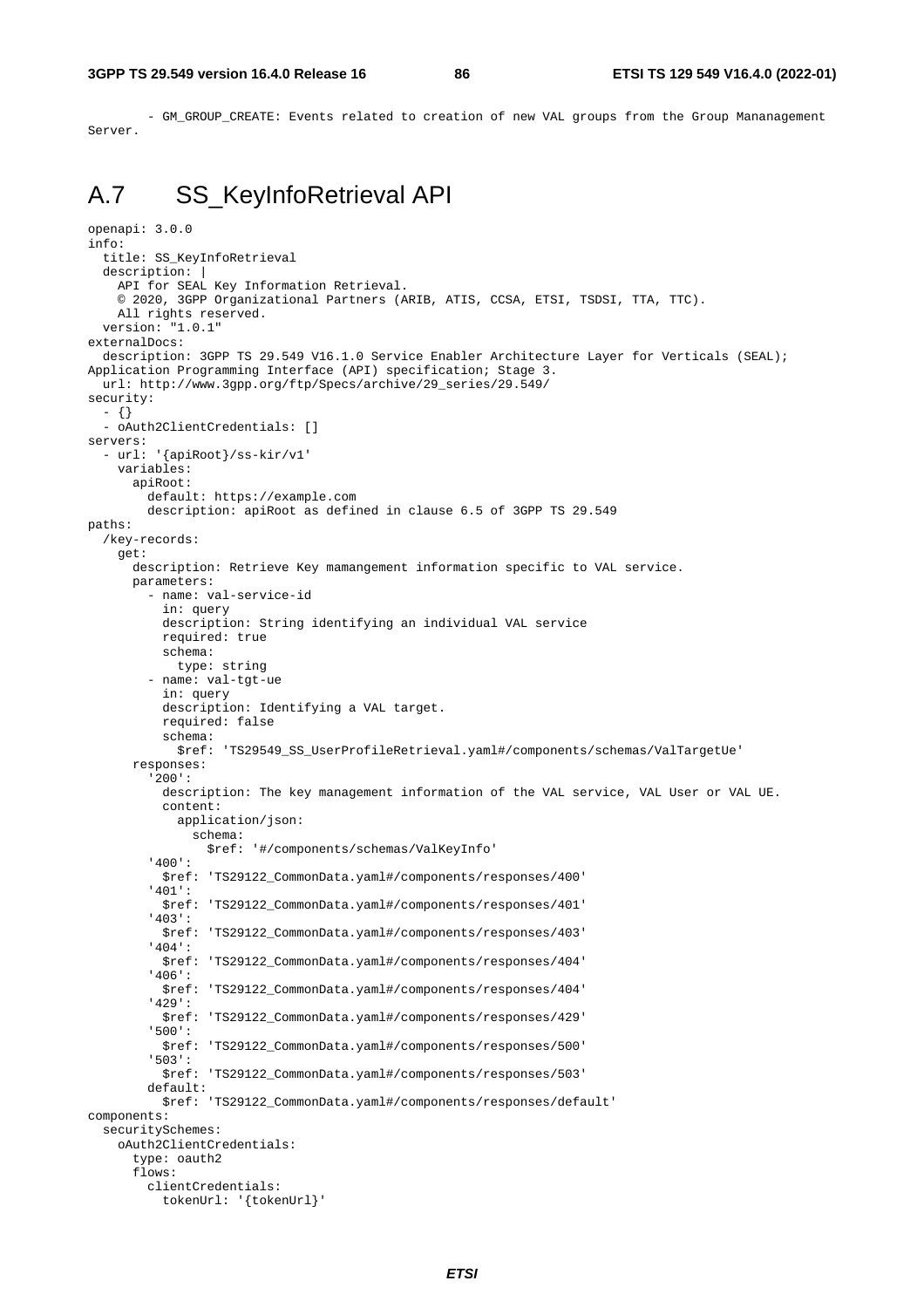scopes: {} schemas: ValKeyInfo: type: object properties: userUri: \$ref: 'TS29122\_CommonData.yaml#/components/schemas/Uri' skmsId: type: string description: String identifying the key management server. valService: type: string description: Unique identifier of a VAL Service. valTgtUe: \$ref: 'TS29549\_SS\_UserProfileRetrieval.yaml#/components/schemas/ValTargetUe' keyInfo: type: string description: Key management information specific to VAL service, VAL User or VAL UE. required: - userUri - valService - keyInfo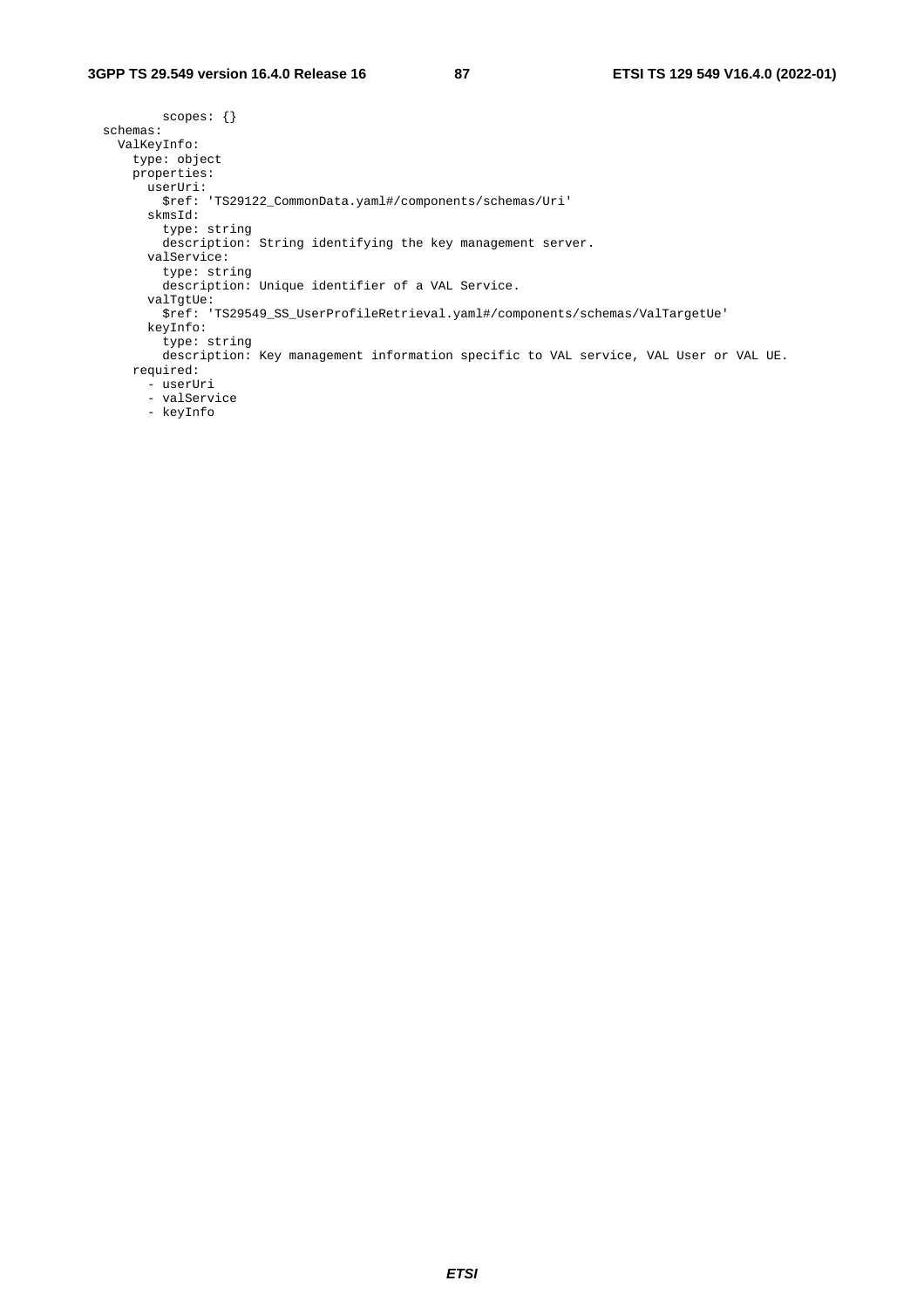# Annex B (informative): Change history

|             |                |                |           |              |                | <b>Change history</b>                                                                                                                                                                                                             |                       |
|-------------|----------------|----------------|-----------|--------------|----------------|-----------------------------------------------------------------------------------------------------------------------------------------------------------------------------------------------------------------------------------|-----------------------|
| Date        | <b>Meeting</b> | <b>TDoc</b>    | <b>CR</b> | Rev          | Cat            | Subject/Comment                                                                                                                                                                                                                   | <b>New</b><br>version |
| 2019-10     | CT3#106        |                |           |              |                | TS skeleton for Services Enabler Architecture Layer for Verticals<br>Application Programming Interface specification.                                                                                                             | 0.0.0                 |
| 2019-10     | CT3#106        | C3-194418      |           |              |                | Inclusion of TS skeleton document with clauses reflecting SEAL<br>service APIs, agreed in the meeting CT3#106: C3-194418                                                                                                          | 0.1.0                 |
| 2019-10     | CT3#106        | C3-194314      |           |              |                | Inclusion of documents agreed in CT3#106:<br>C3-194297, C3-194298, C3-194299, C3-194300                                                                                                                                           | 0.2.0                 |
| 2019-11     | CT3#107        | C3-195307      |           |              |                | Inclusion of documents agreed in CT3#107:<br>C3-195157, C3-195260, C3-195441, C3-195262, C3-195263, C3-<br>195264, C3-195185                                                                                                      | 0.3.0                 |
| $2019 - 12$ | CT#86          | CP-193176      |           |              |                | Sent to plenary for Information                                                                                                                                                                                                   | 1.0.0                 |
| 2020-03     | CT3#108e       |                |           |              |                | Inclusion of documents agreed in CT3#108-e meeting:<br>C3-201346, C3-201347, C3-201348, C3-201349, C3-201350, C3-<br>201456, C3-201457, C3-201351, C3-201352, C3-201271                                                           | 1.1.0                 |
| 2020-04     | CT3#109e       | C3-202444      |           |              |                | Inclusion of documents agreed in CT3#109e meeting:<br>C3-202241, C3-202275, C3-202334, C3-202335, C3-202336, C3-<br>202337, C3-202338, C3-202339, C3-202340, C3-202341, C3-<br>202342, C3-202343, C3-202481                       | 1.2.0                 |
| 2020-06     | CT3#110e       | C3-203459      |           |              |                | Inclusion of documents agreed in CT3#110e meeting:<br>C3-203233, C3-203317, C3-203409, C3-203411, C3-203412, C3-<br>203413, C3-203414, C3-203415, C3-203416, C3-203417, C3-<br>203418, C3-203419, C3-203530, C3-203587, C3-203634 | 1.3.0                 |
| 2020-06     | CT#88e         | CP-201209      |           |              |                | TS sent to plenary for approval                                                                                                                                                                                                   | 2.0.0                 |
| 2020-06     | CT#88e         | CP-201334      |           |              |                | Implementation errors fixed. TS sent to plenary for approval                                                                                                                                                                      | 2.0.1                 |
| 2020-06     | CT#88e         | CP-201334      |           |              |                | TS approved by plenary                                                                                                                                                                                                            | 16.0.0                |
| 2020-09     | CT#89e         | CP-202074 0001 |           |              | F              | Correct apiVersion notation                                                                                                                                                                                                       | 16.1.0                |
| 2020-09     | CT#89e         | CP-202074 0002 |           | 1            | F              | Corrections to API and Event names                                                                                                                                                                                                | 16.1.0                |
| 2020-09     | CT#89e         | CP-202074 0003 |           |              | F              | Correct Identity filter in Events API                                                                                                                                                                                             | 16.1.0                |
| 2020-09     | <b>CT#89e</b>  | CP-202087 0004 |           | 1            | F              | SS_KeyInfoRetrieval API correction                                                                                                                                                                                                | 16.1.0                |
| 2020-09     | CT#89e         | CP-202074 0005 |           |              | F              | Key Management API description                                                                                                                                                                                                    | 16.1.0                |
| 2020-09     | CT#89e         | CP-202074 0006 |           | $\mathbf{1}$ | F              | UnicastSubscription attribute presence correction                                                                                                                                                                                 | 16.1.0                |
| 2020-09     | CT#89e         | CP-202084      | 0009      |              | F              | Update of OpenAPI version and TS version in externalDocs field                                                                                                                                                                    | 16.1.0                |
| 2020-12     | CT#90e         | CP-203139 0010 |           | $\mathbf{1}$ | $\overline{F}$ | <b>Essential corrections and alignments</b>                                                                                                                                                                                       | 16.2.0                |
| 2020-12     | CT#90e         | CP-203142 0011 |           | $\mathbf{1}$ | F              | Immediate reporting                                                                                                                                                                                                               | 16.2.0                |
| 2020-12     | CT#90e         | CP-203139 0012 |           | $\mathbf{1}$ | F              | Storage of YAML files in 3GPP Forge                                                                                                                                                                                               | 16.2.0                |
| 2020-12     | CT#90e         | CP-203142 0013 |           | 1            | F              | SEAL Group configuration corrections                                                                                                                                                                                              | 16.2.0                |
| 2020-12     | CT#90e         | CP-203152 0014 |           |              | F              | Update of OpenAPI version and TS version in externalDocs field                                                                                                                                                                    | 16.2.0                |
| 2021-06     | CT#92e         | CP-211235 0024 |           |              | F              | Notification URI                                                                                                                                                                                                                  | 16.3.0                |
| 2021-12     | CT#94e         | CP-213240 0053 |           |              | F              | Remove procedure lacking API support                                                                                                                                                                                              | 16.4.0                |